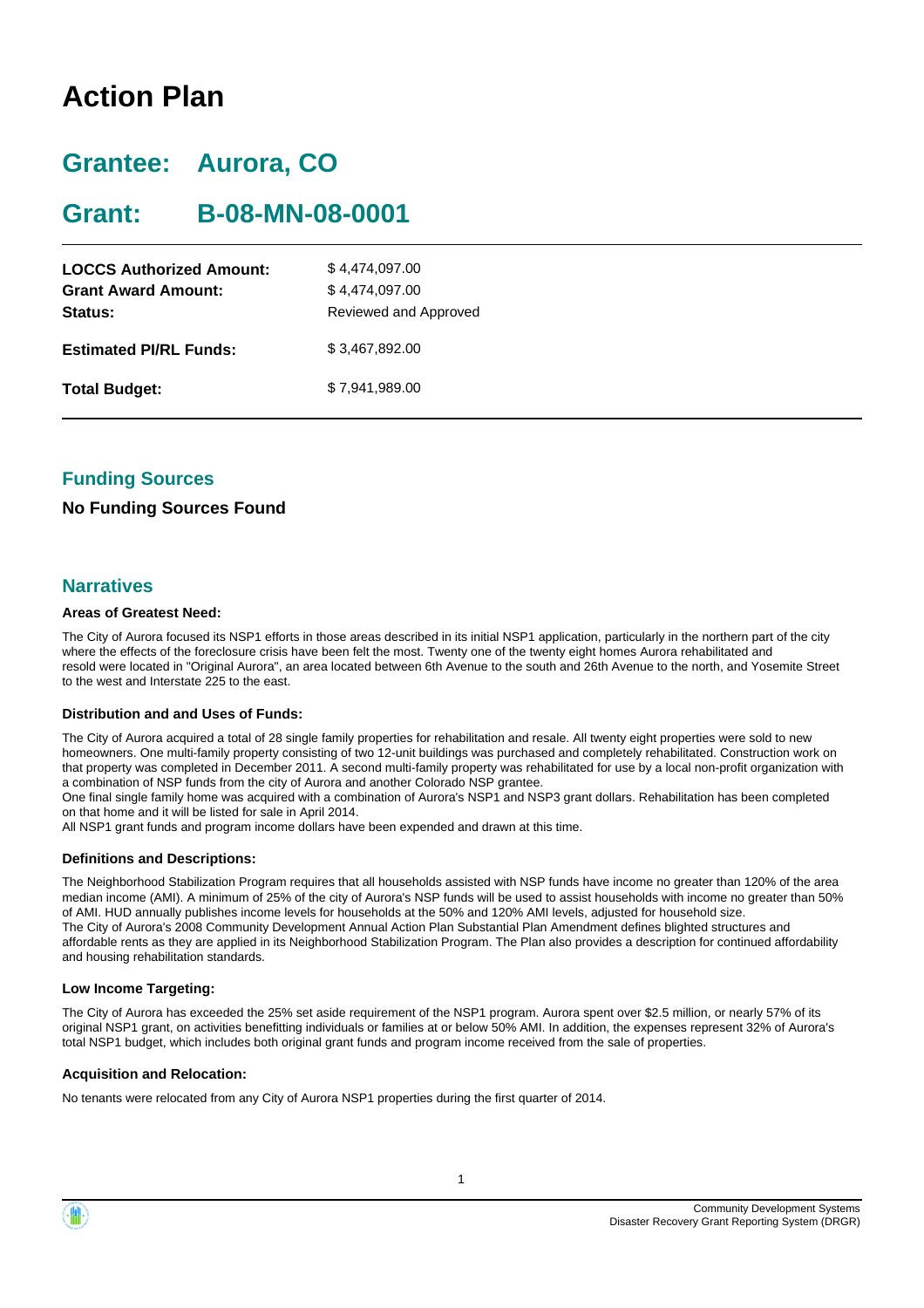#### **Public Comment:**

The City of Aurora has received no public comments on its NSP1 program in the last three months.

# **Project Summary**

| Project #      | <b>Project Title</b>                 | <b>Grantee Activity #</b> | <b>Activity Title</b>                               |
|----------------|--------------------------------------|---------------------------|-----------------------------------------------------|
| 9999           | <b>Restricted Balance</b>            |                           | No activities in this project                       |
| NSP0001        | Acquisition/Rehabiliation and Resale | <b>NSP-001</b>            | NSP-001 1201 Elmira St                              |
|                |                                      | <b>NSP-002</b>            | NSP-002 2077 IOLA ST                                |
|                |                                      | <b>NSP-003</b>            | NSP-003 1720 Alton St                               |
|                |                                      | <b>NSP-004</b>            | NSP-004 815 Nile St                                 |
|                |                                      | <b>NSP-005</b>            | NSP-005 11682 E 7th Ave                             |
|                |                                      | <b>NSP-006</b>            | 1619 Iola St                                        |
|                |                                      | <b>NSP-007</b>            | 1201 Newark St                                      |
|                |                                      | <b>NSP-008</b>            | 1157 Chester St                                     |
|                |                                      | <b>NSP-009</b>            | NSP009 2335 Hanover St                              |
|                |                                      | <b>NSP-010</b>            | NSP010 2200 Elmira St                               |
|                |                                      | <b>NSP-011</b>            | NSP011 1684 Clinton St                              |
|                |                                      | <b>NSP-012</b>            | NSP012 3106 Victor St                               |
|                |                                      | <b>NSP-013</b>            | NSP013 1391 Moline St                               |
|                |                                      | <b>NSP-014</b>            | NSP014 2307 Moline St                               |
|                |                                      | <b>NSP-015</b>            | NSP015 1740 Oakland St                              |
|                |                                      | <b>NSP-016</b>            | NSP016 10692 E 7th Ave                              |
|                |                                      | <b>NSP-017</b>            | NSP017 890 Oakland St                               |
|                |                                      | <b>NSP-018</b>            | NSP018 1260 Hillside St                             |
|                |                                      | <b>NSP-019</b>            | NSP019 1665 Dallas St                               |
|                |                                      | <b>NSP-020</b>            | NSP020 2265 Kingston St                             |
|                |                                      | <b>NSP-021</b>            | 815 KENTON ST                                       |
|                |                                      | <b>NSP-022</b>            | NSP-022 1771 Norfolk St B                           |
|                |                                      | <b>NSP-023</b>            | NSP023 1119 S. Waco St. Unit F                      |
|                |                                      | <b>NSP-024</b>            | NSP-024 1593 S. Tucson St.                          |
|                |                                      | <b>NSP-025</b>            | 14764 E. Florida Avenue                             |
|                |                                      | <b>NSP-027</b>            | 12528 E. Alaska Place                               |
|                |                                      | <b>NSP-028</b>            | 322 S. Salem Street                                 |
|                |                                      | <b>NSP-030</b>            | 12056 E. Alaska Avenue                              |
|                |                                      | <b>NSP-031</b>            | 3175 Worchester Street                              |
|                |                                      | <b>NSP001</b>             | Acquisition/Rehabiliation and Resale                |
|                |                                      | <b>NSPOPC</b>             | Program<br><b>Property Maintenance</b>              |
| <b>NSP0002</b> | Homeownership Downpayment            | <b>NSP002</b>             | HomeOwnership Downpayment<br>Assistance Financing   |
| NSP003         | Rental Acquisition and               | <b>NSP-026</b>            | 11762 and 11792 E. 16th Avenue                      |
|                |                                      | <b>NSP-029</b>            | 10288 E. 6th Avenue                                 |
|                |                                      | <b>NSP003</b>             | Rental Acquisition and<br>Rehabilitation/Demolition |
| NSP004         | Rental Acquisition and Demolition    | <b>NSP004</b>             | Rental Acquisition and Demolition                   |
| NSP005         | Acquisition and Demolition -         | <b>NSP005</b>             | Acquisition and Demolition -<br>Homeownership       |

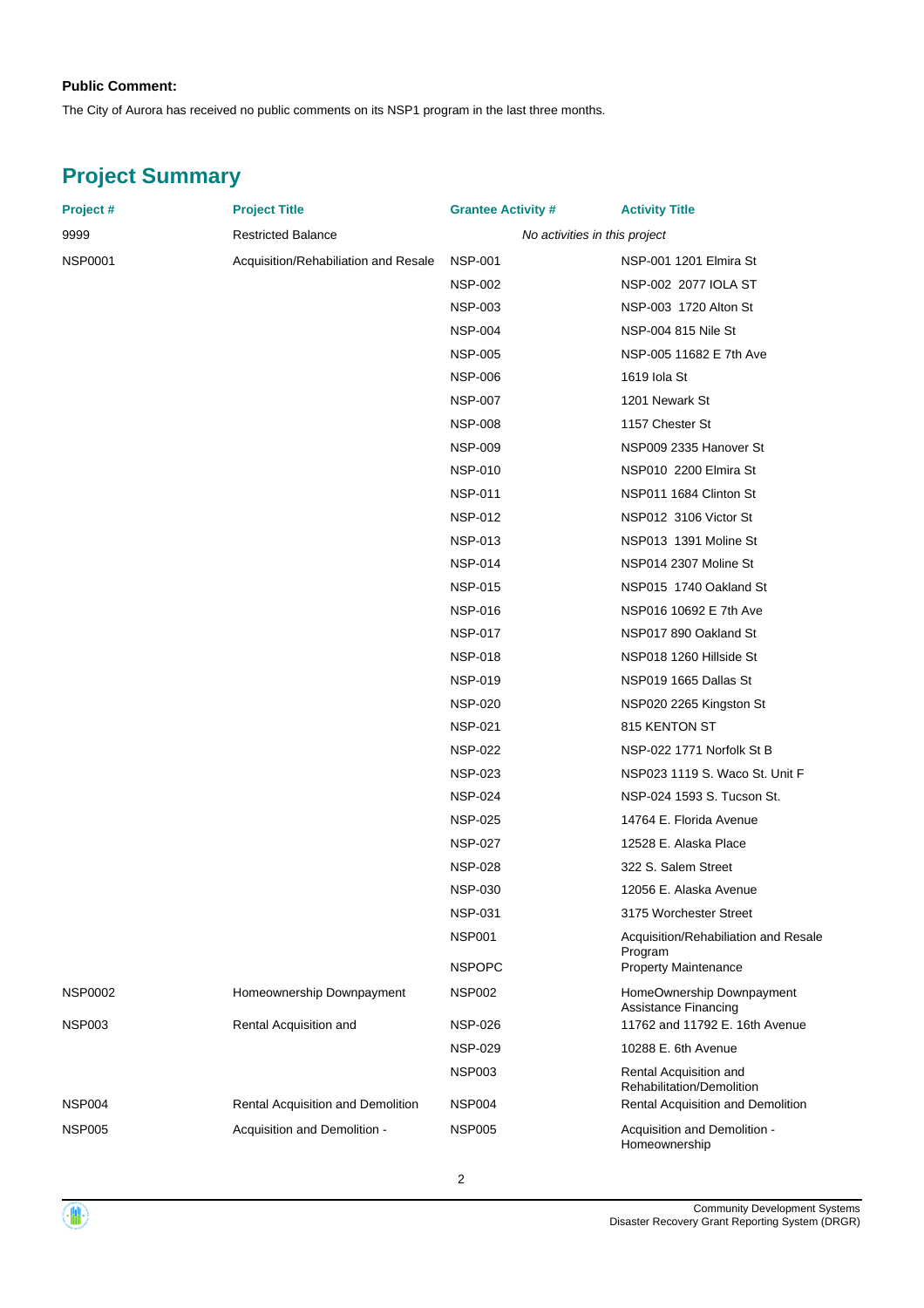NSP006 Administration Administration NSP006 Administration

Community Development Systems Disaster Recovery Grant Reporting System (DRGR)



 $\langle \mathbf{0} \rangle$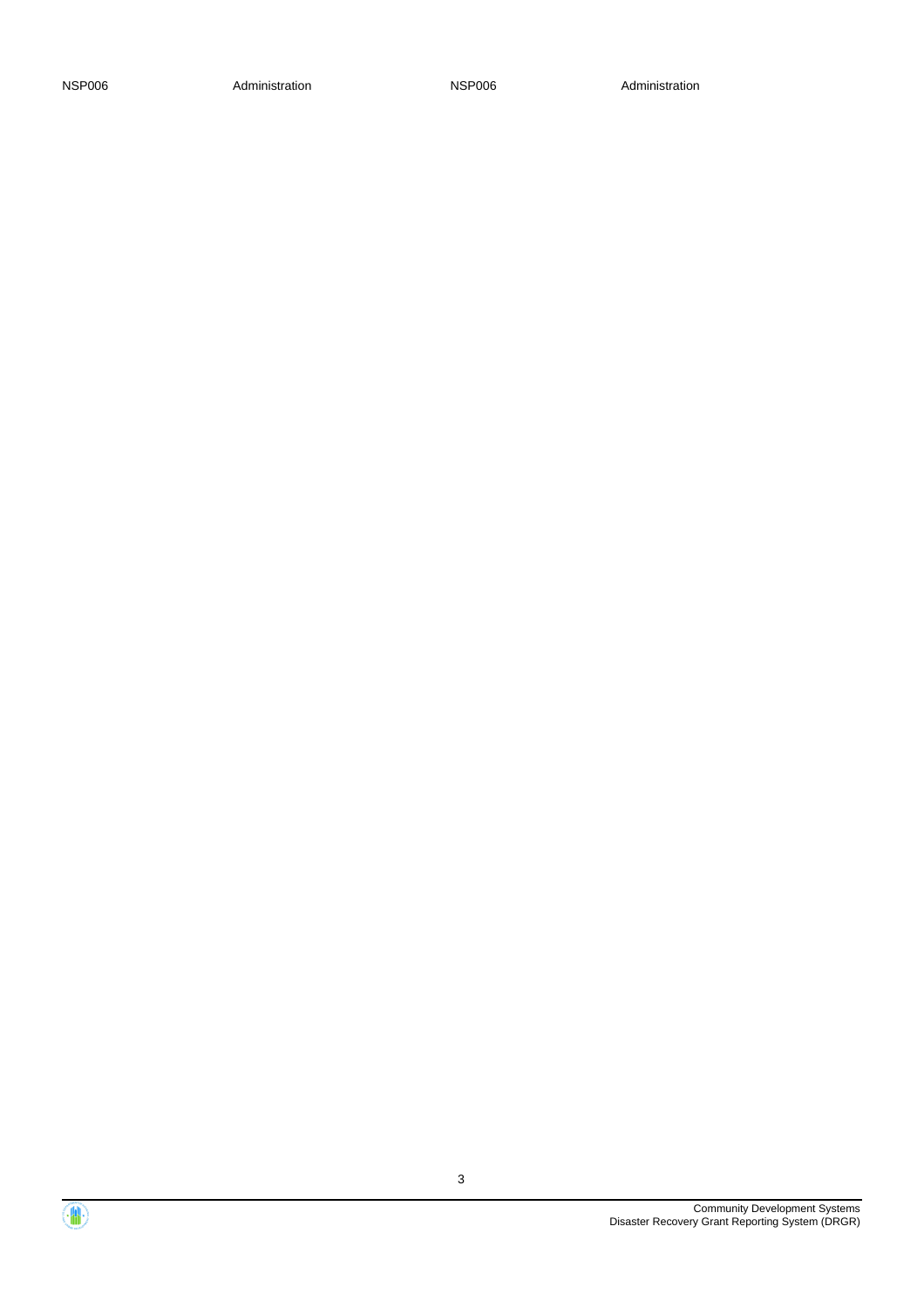# **Activities**

# **Project # / Title: NSP0001 / Acquisition/Rehabiliation and Resale Program**

| <b>Grantee Activity Number:</b><br><b>Activity Title:</b>                                                                                                                                                          | <b>NSP-001</b> | <b>NSP-001 1201 Elmira St</b>                                                            |                                        |          |                                        |  |  |
|--------------------------------------------------------------------------------------------------------------------------------------------------------------------------------------------------------------------|----------------|------------------------------------------------------------------------------------------|----------------------------------------|----------|----------------------------------------|--|--|
| <b>Activitiy Type:</b><br>Acquisition - general<br><b>Project Number:</b>                                                                                                                                          |                | <b>Activity Status:</b><br>Completed<br><b>Project Title:</b>                            |                                        |          |                                        |  |  |
| <b>NSP0001</b><br><b>Projected Start Date:</b><br>03/16/2009                                                                                                                                                       |                | Acquisition/Rehabiliation and Resale Program<br><b>Projected End Date:</b><br>01/31/2010 |                                        |          |                                        |  |  |
| <b>Project Draw Block by HUD:</b><br>Not Blocked                                                                                                                                                                   |                | Project Draw Block Date by HUD:                                                          |                                        |          |                                        |  |  |
| <b>Activity Draw Block by HUD:</b><br>Not Blocked                                                                                                                                                                  |                | <b>Activity Draw Block Date by HUD:</b>                                                  |                                        |          |                                        |  |  |
| <b>Block Drawdown By Grantee:</b><br>Not Blocked<br><b>National Objective:</b><br>LMMI: Low, Moderate and Middle Income National Objective for<br>NSP Only<br><b>Environmental Assessment:</b><br><b>COMPLETED</b> |                | <b>Total Budget:</b><br><b>Other Funds Total:</b><br><b>Total Funds Amount:</b>          |                                        |          | \$168,315.39<br>\$0.00<br>\$168,315.39 |  |  |
| <b>Benefit Report Type:</b><br>Direct (Households)                                                                                                                                                                 |                |                                                                                          |                                        |          |                                        |  |  |
| <b>Proposed Beneficiaries</b><br># Owner Households                                                                                                                                                                |                | <b>Total</b><br>1                                                                        | Low                                    | Mod<br>1 | Low/Mod%<br>100.00                     |  |  |
| # of Households                                                                                                                                                                                                    |                | 1                                                                                        |                                        | 1        | 100.00                                 |  |  |
| <b>Proposed Accomplishments</b><br># of Singlefamily Units<br># of Housing Units<br># of Parcels acquired voluntarily<br># of Properties                                                                           |                | 1<br>1<br>1<br>1                                                                         | <b>Total</b>                           |          |                                        |  |  |
| Activity is being carried out by Grantee:<br>Yes<br><b>Organization carrying out Activity:</b><br>City of Aurora Community Development                                                                             |                | <b>Grantee Employees and Contractors</b>                                                 | Activity is being carried out through: |          |                                        |  |  |
| Proposed budgets for organizations carrying out Activity:<br><b>Responsible Organization</b>                                                                                                                       |                |                                                                                          | <b>Organization Type</b>               |          | <b>Proposed</b>                        |  |  |

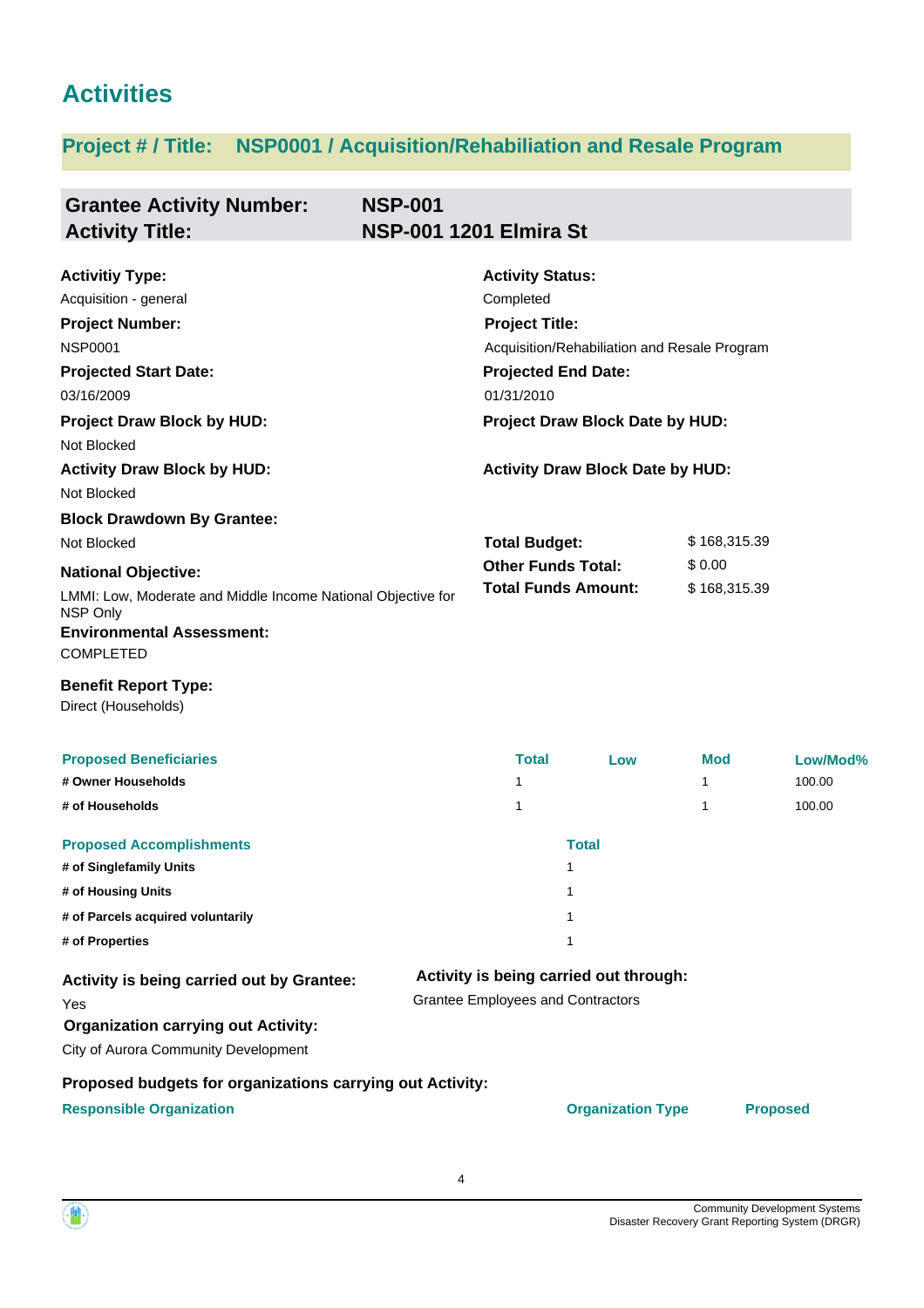#### **Location Description:**

1201 Elmira Street, Aurora, Colorado 80010

#### **Activity Description:**

Acquisition and rehabiliation of a single family home at 1201 Elmira Street, Aurora, Colorado. The property was purchased in March 2009.

The following items were repaired, replaced or installed as part of this project:

Sprinkler system, plumbing, front and rear landscaping, wood fence, roof, gutter system, vinyl siding, coil wrapping of fascia and soffit, sidewalk and driveway replacement, E-star vinyl windows, overhead garage door, E-star entry doors, crawlspace access panel, refinish hardwood floors, interior doors, electrical service upgrade, replacement of water main, kitchen cabinets and countertops, stainless steel sink with fixtures, 1/2 hp gabage disposal, E-star dishwasher, interior light fixtures with E-star bulbs, interior doors, interior painting, sheet vinyl flooring, water closet replacement, tub/shower tile surround, tub/shower fixtures, bathtub, sink and vanity with fixtures, bath mirror with light fixtures, E-star exhaust fan, E-star 90% efficiency furnace, .62 energy factor water heater, GEO rated attic insulation, GEO rated exterior wall insulation, crawlspace joist and wall insulation, sewer line, and lead based paint reduction work.



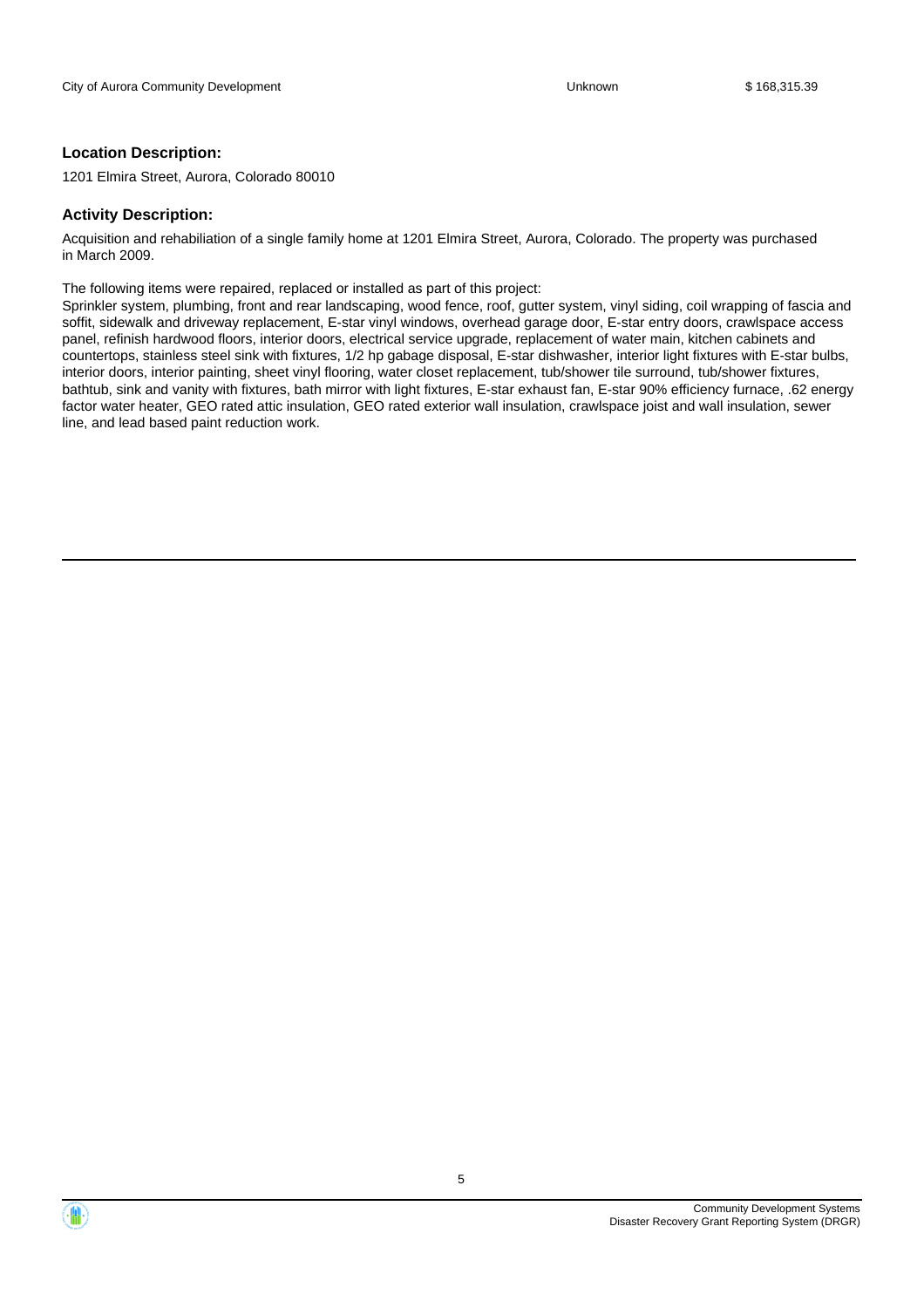| <b>Activitiy Type:</b><br>Acquisition - general<br><b>Project Number:</b><br><b>NSP0001</b><br><b>Projected Start Date:</b><br>03/16/2009<br><b>Project Draw Block by HUD:</b> | <b>Activity Status:</b><br>Completed<br><b>Project Title:</b><br>Acquisition/Rehabiliation and Resale Program<br><b>Projected End Date:</b><br>02/28/2010<br>Project Draw Block Date by HUD: |                                         |              |                 |  |
|--------------------------------------------------------------------------------------------------------------------------------------------------------------------------------|----------------------------------------------------------------------------------------------------------------------------------------------------------------------------------------------|-----------------------------------------|--------------|-----------------|--|
| Not Blocked                                                                                                                                                                    |                                                                                                                                                                                              |                                         |              |                 |  |
| <b>Activity Draw Block by HUD:</b>                                                                                                                                             |                                                                                                                                                                                              | <b>Activity Draw Block Date by HUD:</b> |              |                 |  |
| Not Blocked                                                                                                                                                                    |                                                                                                                                                                                              |                                         |              |                 |  |
| <b>Block Drawdown By Grantee:</b>                                                                                                                                              |                                                                                                                                                                                              |                                         |              |                 |  |
| Not Blocked                                                                                                                                                                    | <b>Total Budget:</b>                                                                                                                                                                         |                                         | \$204,088.41 |                 |  |
| <b>National Objective:</b>                                                                                                                                                     | <b>Other Funds Total:</b>                                                                                                                                                                    |                                         | \$0.00       |                 |  |
| LMMI: Low, Moderate and Middle Income National Objective for<br>NSP Only                                                                                                       |                                                                                                                                                                                              | <b>Total Funds Amount:</b>              | \$204,088.41 |                 |  |
| <b>Environmental Assessment:</b><br><b>COMPLETED</b>                                                                                                                           |                                                                                                                                                                                              |                                         |              |                 |  |
| <b>Benefit Report Type:</b><br>Direct (Households)                                                                                                                             |                                                                                                                                                                                              |                                         |              |                 |  |
| <b>Proposed Beneficiaries</b>                                                                                                                                                  | <b>Total</b>                                                                                                                                                                                 | Low                                     | <b>Mod</b>   | Low/Mod%        |  |
| # Owner Households                                                                                                                                                             | 1                                                                                                                                                                                            |                                         | 1            | 100.00          |  |
| # of Households                                                                                                                                                                | 1                                                                                                                                                                                            |                                         | 1            | 100.00          |  |
| <b>Proposed Accomplishments</b>                                                                                                                                                |                                                                                                                                                                                              | <b>Total</b>                            |              |                 |  |
| # of Singlefamily Units                                                                                                                                                        |                                                                                                                                                                                              | 1                                       |              |                 |  |
| # of Housing Units                                                                                                                                                             |                                                                                                                                                                                              | 1                                       |              |                 |  |
| # of Parcels acquired voluntarily                                                                                                                                              |                                                                                                                                                                                              | 1                                       |              |                 |  |
| # of Properties                                                                                                                                                                |                                                                                                                                                                                              | 1                                       |              |                 |  |
| Activity is being carried out by Grantee:<br>Yes<br><b>Organization carrying out Activity:</b><br>City of Aurora Community Development                                         | <b>Grantee Employees and Contractors</b>                                                                                                                                                     | Activity is being carried out through:  |              |                 |  |
| Proposed budgets for organizations carrying out Activity:                                                                                                                      |                                                                                                                                                                                              |                                         |              |                 |  |
| <b>Responsible Organization</b>                                                                                                                                                |                                                                                                                                                                                              | <b>Organization Type</b>                |              | <b>Proposed</b> |  |
| City of Aurora Community Development                                                                                                                                           |                                                                                                                                                                                              | Unknown                                 |              | \$204,088.41    |  |
|                                                                                                                                                                                |                                                                                                                                                                                              |                                         |              |                 |  |



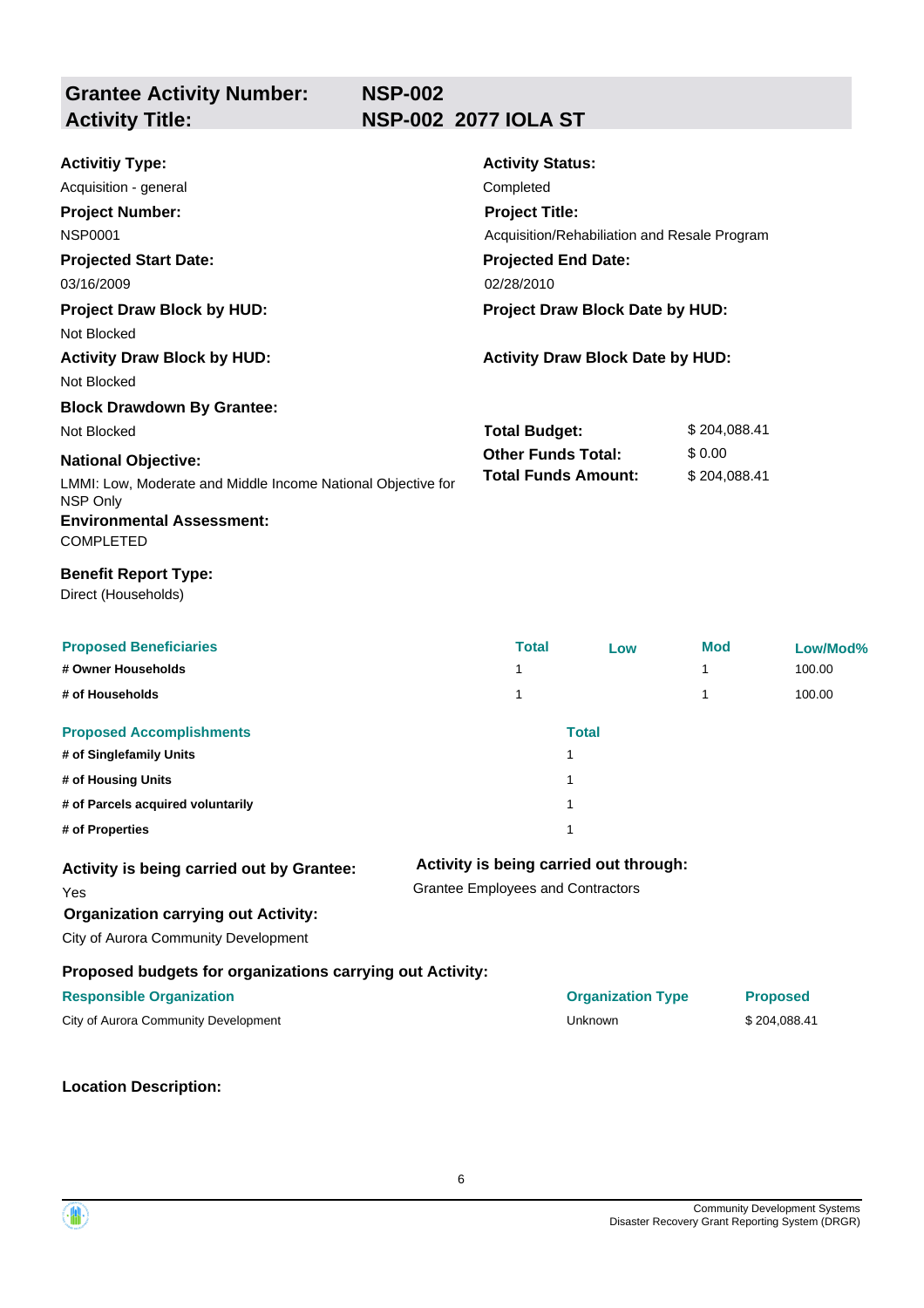Acquisition and rehabiliation of a single family home at 2077 Iola Street, Aurora, Colorado. The property was purchased in March 2009.

The following items were repaired, replaced or installed as part of this project:

Demolition of rear addition, E-star entry doors, roof, coil wrapping of fascia and soffit, vinyl siding, gutter system, overhead garage door, relocation of crawlspace access, perimeter drainage correction, concrete flat work, plumbing, wood fence, front and rear landscaping, sprinkler system, E-star vinyl windows, crawlspace joist insulation, electrical service upgrade, miscellaneous exterior repairs, GEO rated attic insulation, relocation of attic access panel, demolition and reconstruction of interior walls, wall furnace removal and installation of soffits to cover heat runs, interior doors, interior painting, leveling of floors throughout additions, sheet vinyl flooring, kitchen cabinet and countertops, stainless steel sink, 5/8 hp garbage disposal, recirculating range hood, E-star dishwasher, E-star exhaust fan, bathtub, tub/shower fixtures, tub/shower surround, water closet replacement, sink and vanity with fixtures, bath accessories, .62 energy factor water heater, interior light fixtures with E-star bulbs, carpet installation, miscellaneous interior repairs, removal of debris, sewer line, E-star rated 90% efficiency furnace, pest elimination and lead based paint reduction work.



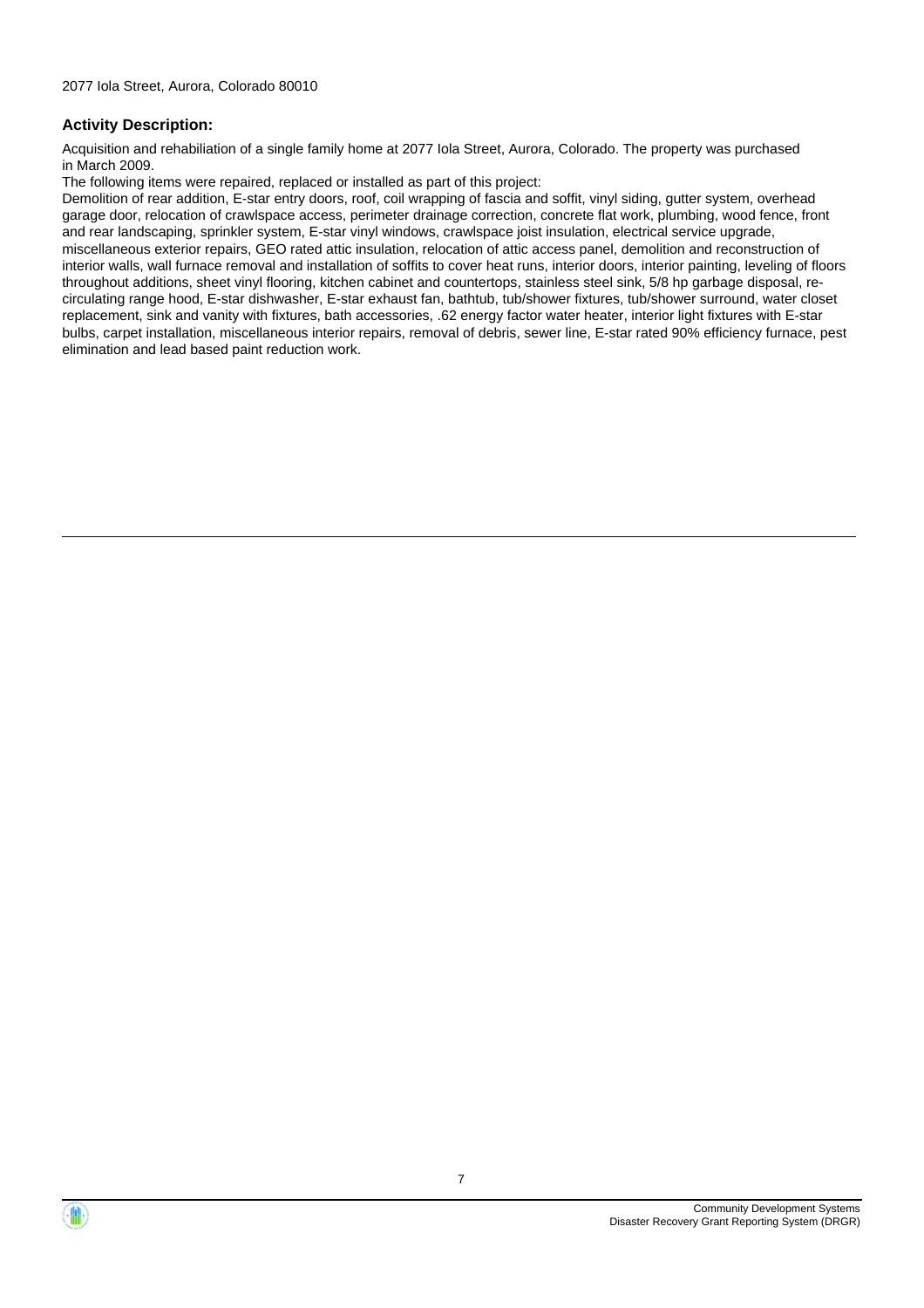| <b>Activitiy Type:</b>                                                   | <b>Activity Status:</b>                      |                                         |              |                 |
|--------------------------------------------------------------------------|----------------------------------------------|-----------------------------------------|--------------|-----------------|
| Acquisition - general                                                    | Completed                                    |                                         |              |                 |
| <b>Project Number:</b>                                                   | <b>Project Title:</b>                        |                                         |              |                 |
| <b>NSP0001</b>                                                           | Acquisition/Rehabiliation and Resale Program |                                         |              |                 |
| <b>Projected Start Date:</b>                                             | <b>Projected End Date:</b>                   |                                         |              |                 |
| 03/16/2009                                                               | 03/31/2010                                   |                                         |              |                 |
| <b>Project Draw Block by HUD:</b>                                        | Project Draw Block Date by HUD:              |                                         |              |                 |
| Not Blocked                                                              |                                              |                                         |              |                 |
| <b>Activity Draw Block by HUD:</b>                                       |                                              | <b>Activity Draw Block Date by HUD:</b> |              |                 |
| Not Blocked                                                              |                                              |                                         |              |                 |
| <b>Block Drawdown By Grantee:</b>                                        |                                              |                                         |              |                 |
| Not Blocked                                                              | <b>Total Budget:</b>                         |                                         | \$128,290.86 |                 |
| <b>National Objective:</b>                                               | <b>Other Funds Total:</b>                    |                                         | \$0.00       |                 |
| LMMI: Low, Moderate and Middle Income National Objective for<br>NSP Only | <b>Total Funds Amount:</b>                   |                                         | \$128,290.86 |                 |
| <b>Environmental Assessment:</b><br><b>COMPLETED</b>                     |                                              |                                         |              |                 |
| <b>Benefit Report Type:</b><br>Direct (Households)                       |                                              |                                         |              |                 |
| <b>Proposed Beneficiaries</b>                                            | <b>Total</b>                                 | Low                                     | Mod          | Low/Mod%        |
| # Owner Households                                                       | 1                                            |                                         | 1            | 100.00          |
| # of Households                                                          | 1                                            |                                         | 1            | 100.00          |
| <b>Proposed Accomplishments</b>                                          |                                              | <b>Total</b>                            |              |                 |
| # of Singlefamily Units                                                  |                                              | $\mathbf{1}$                            |              |                 |
| # of Housing Units                                                       |                                              | 1                                       |              |                 |
| # of Parcels acquired voluntarily                                        |                                              | 1                                       |              |                 |
| # of Properties                                                          |                                              | 1                                       |              |                 |
| Activity is being carried out by Grantee:                                |                                              | Activity is being carried out through:  |              |                 |
| Yes                                                                      | <b>Grantee Employees and Contractors</b>     |                                         |              |                 |
| <b>Organization carrying out Activity:</b>                               |                                              |                                         |              |                 |
| City of Aurora Community Development                                     |                                              |                                         |              |                 |
| Proposed budgets for organizations carrying out Activity:                |                                              |                                         |              |                 |
| <b>Responsible Organization</b>                                          |                                              | <b>Organization Type</b>                |              | <b>Proposed</b> |
| City of Aurora Community Development                                     |                                              | Unknown                                 |              | \$130,590.00    |
|                                                                          |                                              |                                         |              |                 |



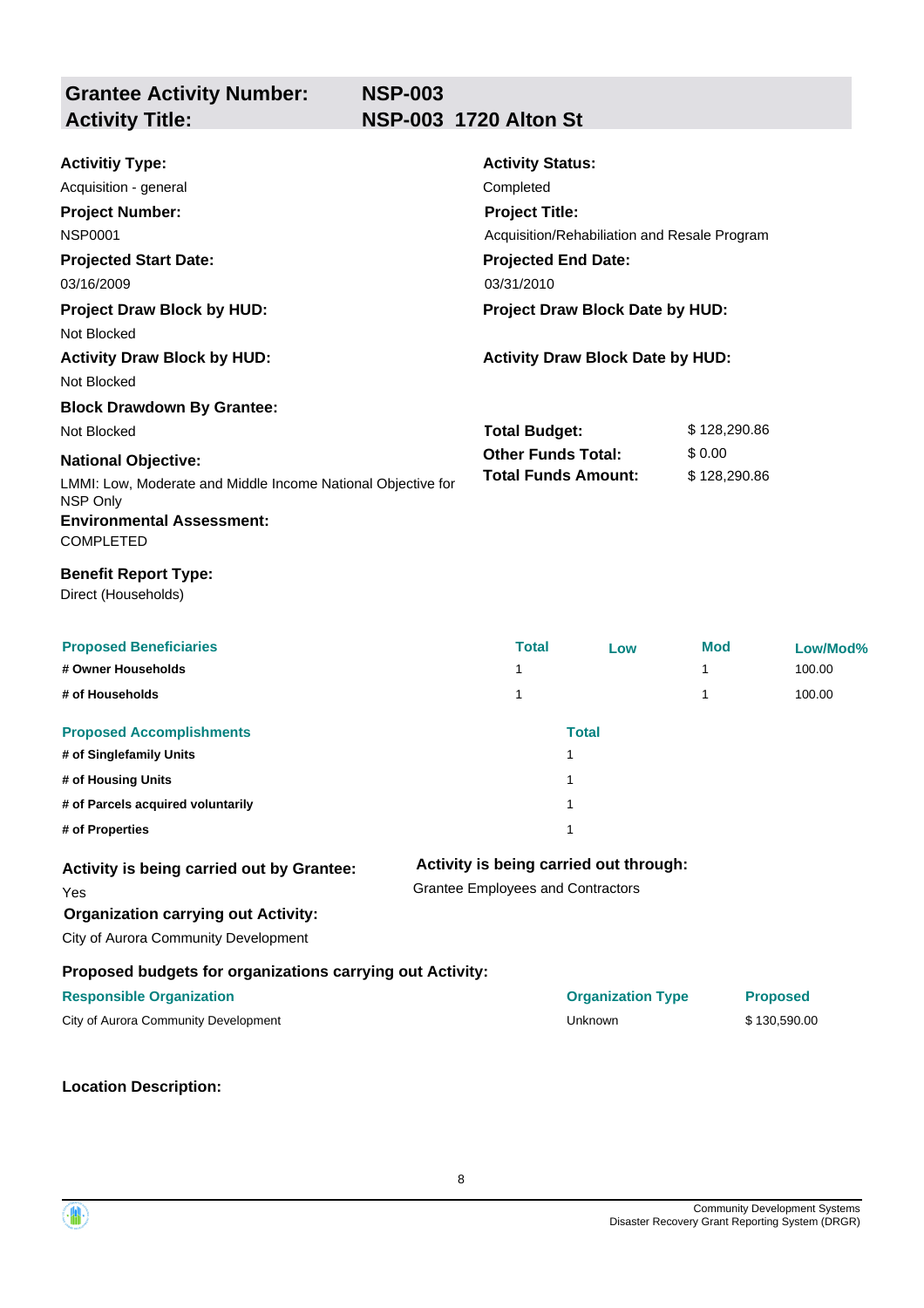Acquisition and rehabiliation of a single family home at 1720 Alton Street, Aurora, Colorado. The property was purchased in March 2009.

The following items were repaired, replaced or installed as part of this project:

Sewer line, furnace and water heater replacement, electrical service upgrade, coil wrapping of fascia and soffit, gutter system, vinyl siding on non-stucco surfaces, E-star rated rear entry door, front door repairs, concrete front porch installation, crawlspace access panel, E-star vinyl windows, miscellaneous exterior repairs, removal of old fence, stump grinding, wood fence on two sides of rear yard, GEO rated attic insulation, GEO rated wall insulation, interior doors, interior painting, sheet vinyl flooring, kitchen cabinets and countertops, stainless steel appliances, 5/8 hp garbage disposal, exterior vented range hood, E-star exhaust fan, bathtub, tub/shower surround, water closet replacement, sink relocation, bath accessories, plumbing upgrades and repairs, carpeting, miscellaneous interior repairs, and lead based paint reduction work.



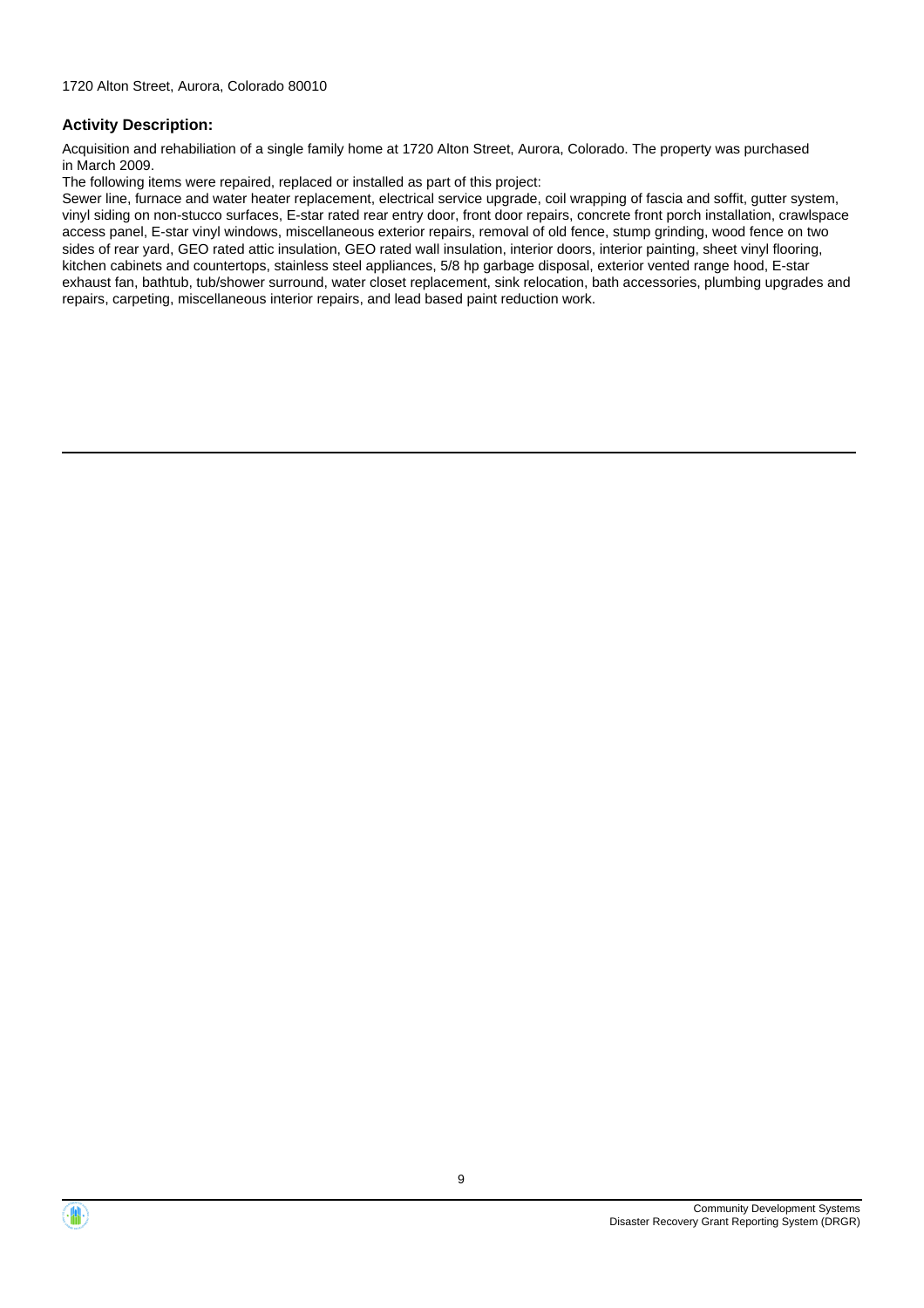| <b>Activitiy Type:</b><br>Acquisition - general<br><b>Project Number:</b><br><b>NSP0001</b><br><b>Projected Start Date:</b><br>03/16/2009<br><b>Project Draw Block by HUD:</b><br>Not Blocked | <b>Activity Status:</b><br>Completed<br><b>Project Title:</b><br>Acquisition/Rehabiliation and Resale Program<br><b>Projected End Date:</b><br>02/28/2010<br>Project Draw Block Date by HUD: |                                         |              |                 |
|-----------------------------------------------------------------------------------------------------------------------------------------------------------------------------------------------|----------------------------------------------------------------------------------------------------------------------------------------------------------------------------------------------|-----------------------------------------|--------------|-----------------|
| <b>Activity Draw Block by HUD:</b><br>Not Blocked                                                                                                                                             |                                                                                                                                                                                              | <b>Activity Draw Block Date by HUD:</b> |              |                 |
| <b>Block Drawdown By Grantee:</b>                                                                                                                                                             |                                                                                                                                                                                              |                                         |              |                 |
| Not Blocked                                                                                                                                                                                   | <b>Total Budget:</b>                                                                                                                                                                         |                                         | \$151,485.46 |                 |
| <b>National Objective:</b>                                                                                                                                                                    | <b>Other Funds Total:</b>                                                                                                                                                                    |                                         | \$0.00       |                 |
| LMMI: Low, Moderate and Middle Income National Objective for<br>NSP Only<br><b>Environmental Assessment:</b><br><b>COMPLETED</b>                                                              | <b>Total Funds Amount:</b>                                                                                                                                                                   |                                         | \$151,485.46 |                 |
| <b>Benefit Report Type:</b><br>Direct (Households)                                                                                                                                            |                                                                                                                                                                                              |                                         |              |                 |
| <b>Proposed Beneficiaries</b>                                                                                                                                                                 | <b>Total</b>                                                                                                                                                                                 | Low                                     | Mod          | Low/Mod%        |
| # Owner Households                                                                                                                                                                            | 1                                                                                                                                                                                            |                                         | 1            | 100.00          |
| # of Households                                                                                                                                                                               | 1                                                                                                                                                                                            |                                         | 1            | 100.00          |
| <b>Proposed Accomplishments</b>                                                                                                                                                               |                                                                                                                                                                                              | <b>Total</b>                            |              |                 |
| # of Singlefamily Units                                                                                                                                                                       |                                                                                                                                                                                              | 1                                       |              |                 |
| # of Housing Units                                                                                                                                                                            |                                                                                                                                                                                              | 1                                       |              |                 |
| # of Parcels acquired voluntarily                                                                                                                                                             |                                                                                                                                                                                              | $\mathbf{1}$                            |              |                 |
| # of Properties                                                                                                                                                                               |                                                                                                                                                                                              | 1                                       |              |                 |
| Activity is being carried out by Grantee:                                                                                                                                                     |                                                                                                                                                                                              | Activity is being carried out through:  |              |                 |
| Yes                                                                                                                                                                                           | <b>Grantee Employees and Contractors</b>                                                                                                                                                     |                                         |              |                 |
| <b>Organization carrying out Activity:</b>                                                                                                                                                    |                                                                                                                                                                                              |                                         |              |                 |
| City of Aurora Community Development                                                                                                                                                          |                                                                                                                                                                                              |                                         |              |                 |
| Proposed budgets for organizations carrying out Activity:                                                                                                                                     |                                                                                                                                                                                              |                                         |              |                 |
| <b>Responsible Organization</b>                                                                                                                                                               |                                                                                                                                                                                              | <b>Organization Type</b>                |              | <b>Proposed</b> |
| City of Aurora Community Development                                                                                                                                                          |                                                                                                                                                                                              | Unknown                                 |              | \$151,485.46    |
|                                                                                                                                                                                               |                                                                                                                                                                                              |                                         |              |                 |



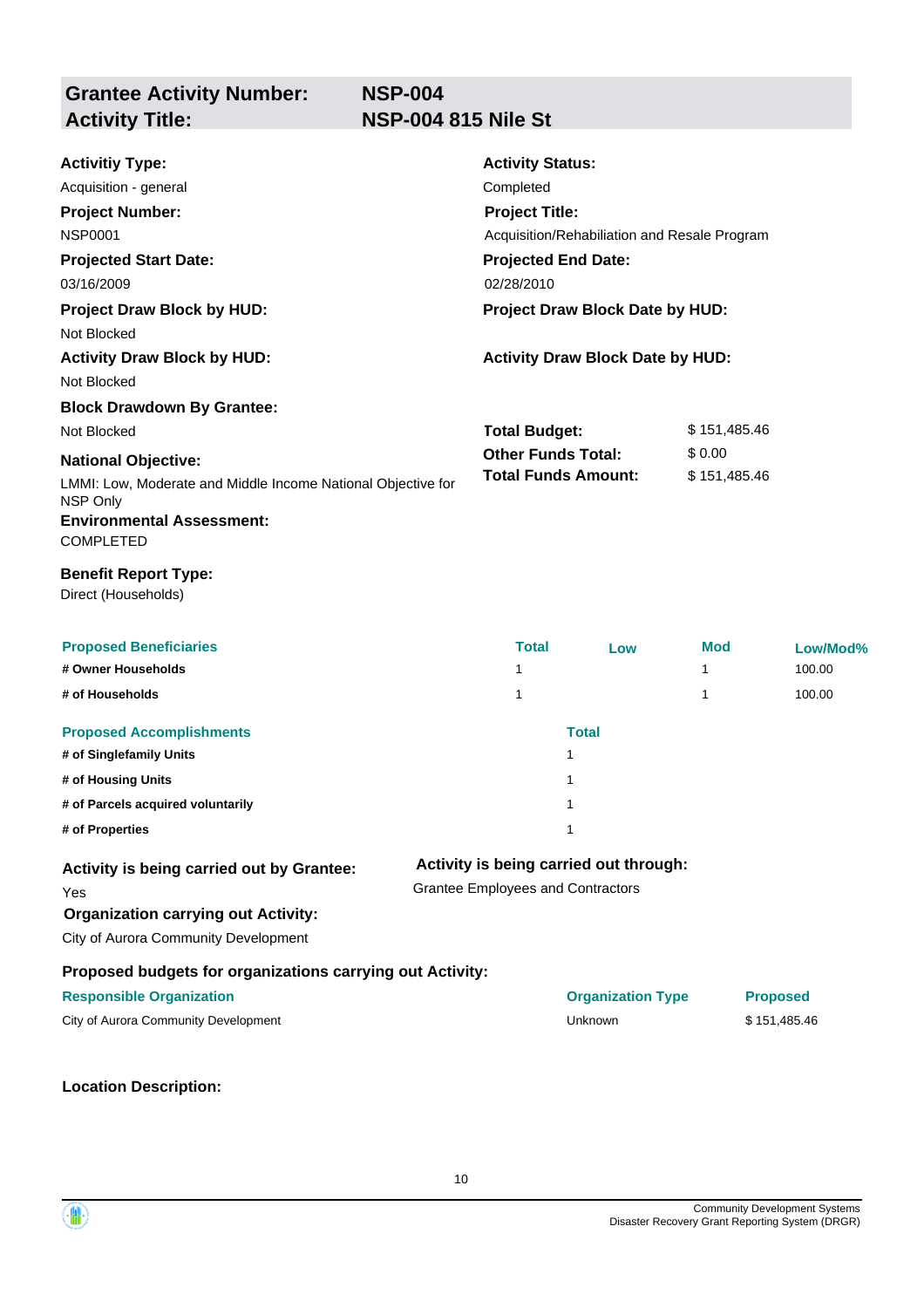Acquisition and rehabiliation of a single family home at 815 Nile Street, Aurora, Colorado. The property was purchased in March 2009.

The following items were repaired, replaced or installed as part of this project:

Perimeter drainage correction, sprinkler system, plumbing, front and rear landscaping, demolition of shed, wood fence, roof, gutter system, vinyl siding, coil wrapping of fascia and soffit, foundation repairs, sidewalk and driveway replacement, concrete patio installation, gable entry overhand installation, E-star vinyl windows, E-star entry doors, storm door, crawlspace access panel, wall removal and rebuild, refinish hardwood floors, interior doors, electrical service upgrade, plumbing upgrade, kitchen cabinets and countertops, stainless steel sink, 1/2 hp garbage disposal, E-star dishwasher, interior light fixtures with E-star bulbs, iterior painting, sheet vinyl flooring, water closet replacement, tub/shower surround, tub/shower fixtures, bathtub, sink and vanity fixtures, medicine cabinet and light bar, E-star exhaust fan, E-star 90% efficiency furnace, .62 energy factor water heater, GEO rated attic insulation, GEO rated exterior wall insulation, building of a new single car detached garage, sewer line, and lead based paint reduction work.



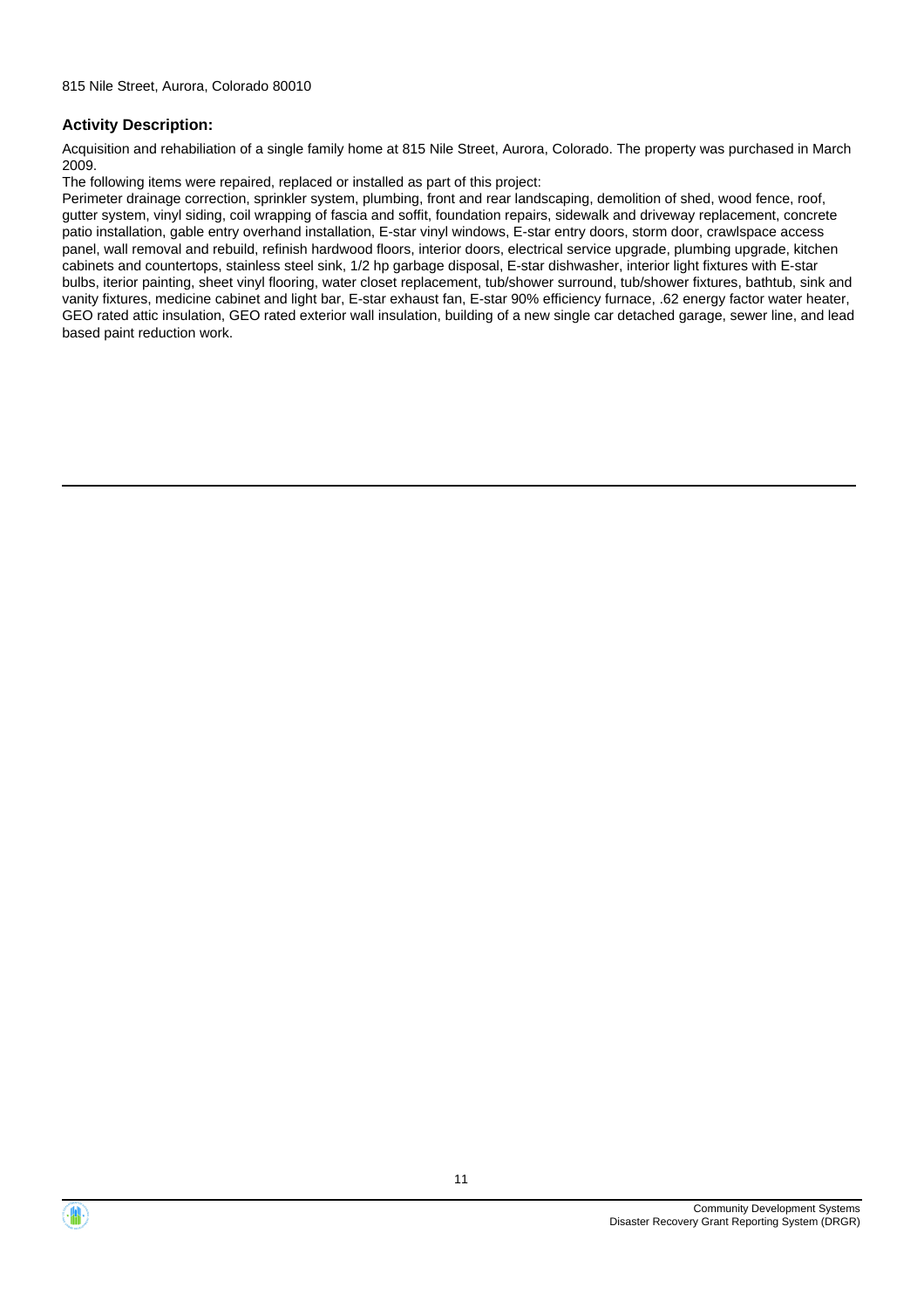**NSP-005 Activity Title: NSP-005 11682 E 7th Ave**

| <b>Activitiy Type:</b><br>Acquisition - general<br><b>Project Number:</b><br><b>NSP0001</b><br><b>Projected Start Date:</b><br>03/16/2009<br><b>Project Draw Block by HUD:</b><br>Not Blocked | <b>Activity Status:</b><br>Completed<br><b>Project Title:</b><br>Acquisition/Rehabiliation and Resale Program<br><b>Projected End Date:</b><br>03/31/2010<br>Project Draw Block Date by HUD: |                                         |              |                 |
|-----------------------------------------------------------------------------------------------------------------------------------------------------------------------------------------------|----------------------------------------------------------------------------------------------------------------------------------------------------------------------------------------------|-----------------------------------------|--------------|-----------------|
| <b>Activity Draw Block by HUD:</b><br>Not Blocked                                                                                                                                             |                                                                                                                                                                                              | <b>Activity Draw Block Date by HUD:</b> |              |                 |
| <b>Block Drawdown By Grantee:</b>                                                                                                                                                             |                                                                                                                                                                                              |                                         |              |                 |
| Not Blocked                                                                                                                                                                                   | <b>Total Budget:</b>                                                                                                                                                                         |                                         | \$151,305.55 |                 |
| <b>National Objective:</b>                                                                                                                                                                    | <b>Other Funds Total:</b>                                                                                                                                                                    |                                         | \$0.00       |                 |
| LMMI: Low, Moderate and Middle Income National Objective for<br>NSP Only                                                                                                                      | <b>Total Funds Amount:</b>                                                                                                                                                                   |                                         | \$151,305.55 |                 |
| <b>Environmental Assessment:</b><br><b>COMPLETED</b>                                                                                                                                          |                                                                                                                                                                                              |                                         |              |                 |
| <b>Benefit Report Type:</b><br>Direct (Households)                                                                                                                                            |                                                                                                                                                                                              |                                         |              |                 |
| <b>Proposed Beneficiaries</b>                                                                                                                                                                 | <b>Total</b>                                                                                                                                                                                 | Low                                     | <b>Mod</b>   | Low/Mod%        |
| # Owner Households                                                                                                                                                                            | 1                                                                                                                                                                                            |                                         | 1            | 100.00          |
| # of Households                                                                                                                                                                               | 1                                                                                                                                                                                            |                                         | 1            | 100.00          |
| <b>Proposed Accomplishments</b>                                                                                                                                                               |                                                                                                                                                                                              | <b>Total</b>                            |              |                 |
| # of Singlefamily Units                                                                                                                                                                       |                                                                                                                                                                                              | 1                                       |              |                 |
| # of Housing Units                                                                                                                                                                            |                                                                                                                                                                                              | 1                                       |              |                 |
| # of Parcels acquired voluntarily                                                                                                                                                             |                                                                                                                                                                                              | 1                                       |              |                 |
| # of Properties                                                                                                                                                                               |                                                                                                                                                                                              | 1                                       |              |                 |
| Activity is being carried out by Grantee:<br>Yes<br><b>Organization carrying out Activity:</b><br>City of Aurora Community Development                                                        | <b>Grantee Employees and Contractors</b>                                                                                                                                                     | Activity is being carried out through:  |              |                 |
| Proposed budgets for organizations carrying out Activity:                                                                                                                                     |                                                                                                                                                                                              |                                         |              |                 |
| <b>Responsible Organization</b>                                                                                                                                                               |                                                                                                                                                                                              | <b>Organization Type</b>                |              | <b>Proposed</b> |
| City of Aurora Community Development                                                                                                                                                          |                                                                                                                                                                                              | Unknown                                 |              | \$155,000.00    |
|                                                                                                                                                                                               |                                                                                                                                                                                              |                                         |              |                 |



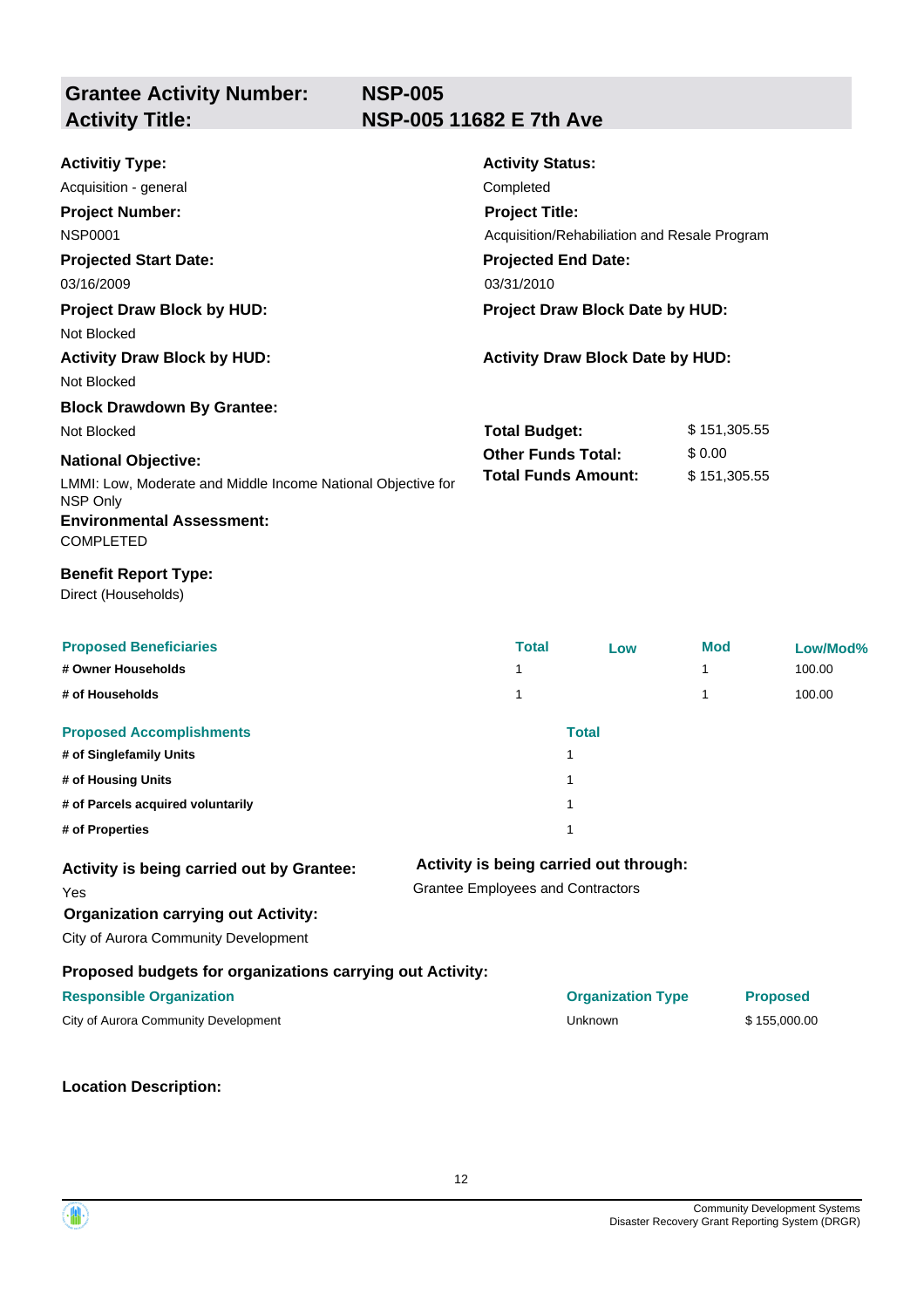Acquisition and rehabiliation of a single family home at 11682 E 7th Avenue, Aurora, Colorado. The property was purchased in March 2009.

The following items were repaired, replaced or installed as part of this project:

Perimeter drainage correction, sprinkler system, plumbing, front and rear landscaping, demolition of shed, wood fence, roof, gutter system, vinyl siding, coil wrapping of fascia and soffit, foundation repairs, sidewalk and driveway replacement, front patio concrete, front patio overhand installation, E-star vinyl windows, overhead garage door, E-star entry doors, crawlspace access panel, wall removal and replacement, refinish hardwood floors, interior doors, electrical service upgrade, plumbing grade, kitchen cabinets and countertops, stainless steel sink with fixtures, 1/2 hp garbage disposal, E-star dishwasher, interior light fixtures with E-star bulbs, interior painting, sheet vinyl flooring, water closet replacement, tub/shower tile surround, tub/shower fixtures, bathtub, sink and vanity with fixtures, bath mirror with light fixtures, E-star exhaust fan, E-star 90% efficiency furnace, .62 energy factor water heater, GEO rated attic insulation, GEO rated exterior wall insulation, miscellaneous closet repairs, sewer line, and lead based paint reduction work.

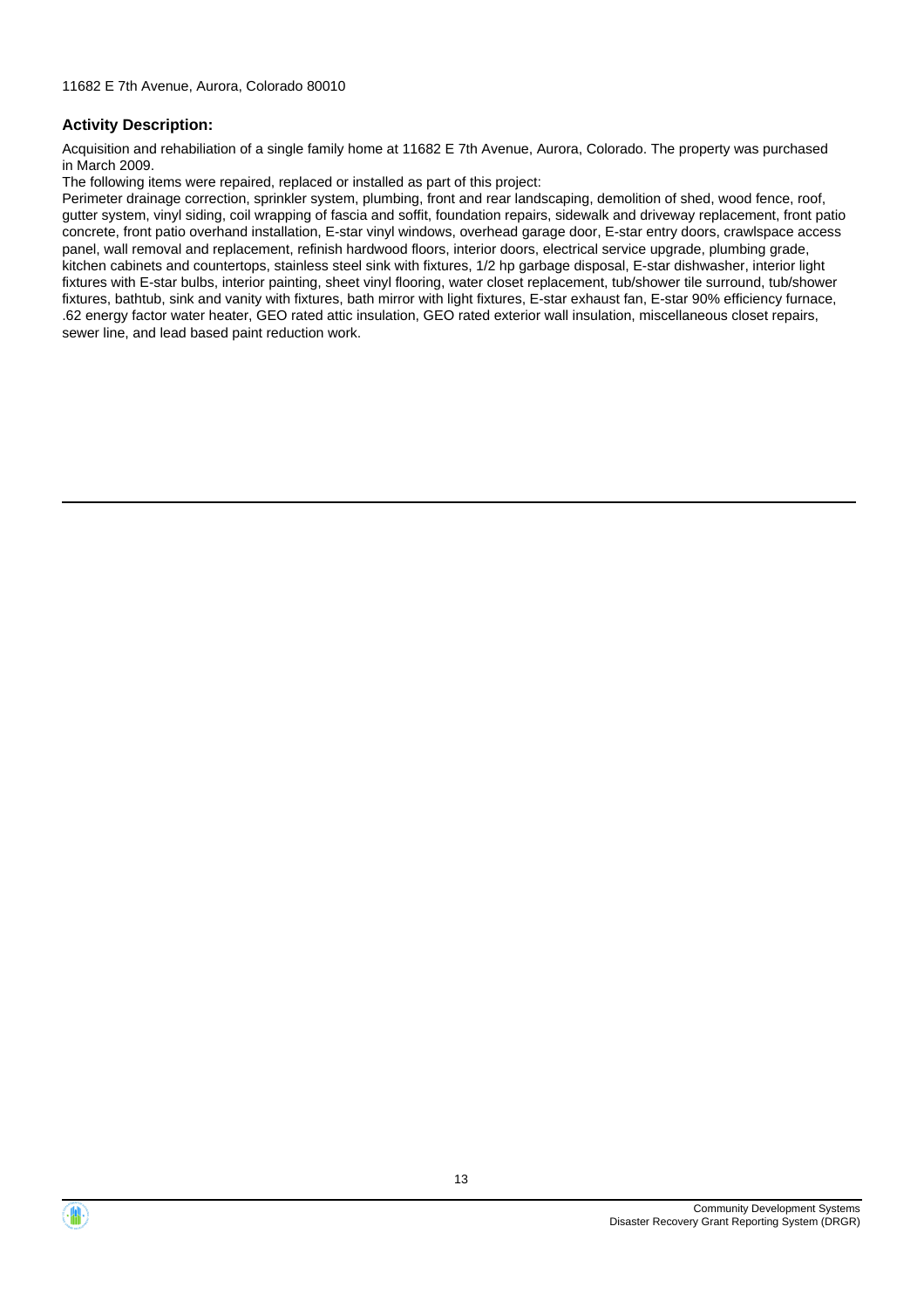**Grantee Activity Number: NSP-006 Activity Title: 1619 Iola St**

| <b>Activitiy Type:</b>                                                   |                                          | <b>Activity Status:</b>                                               |                                         |              |                 |  |  |
|--------------------------------------------------------------------------|------------------------------------------|-----------------------------------------------------------------------|-----------------------------------------|--------------|-----------------|--|--|
| Acquisition - general                                                    | Completed                                |                                                                       |                                         |              |                 |  |  |
| <b>Project Number:</b>                                                   |                                          | <b>Project Title:</b><br>Acquisition/Rehabiliation and Resale Program |                                         |              |                 |  |  |
| <b>NSP0001</b>                                                           |                                          |                                                                       |                                         |              |                 |  |  |
| <b>Projected Start Date:</b>                                             |                                          | <b>Projected End Date:</b>                                            |                                         |              |                 |  |  |
| 04/17/2009                                                               |                                          | 03/31/2010                                                            |                                         |              |                 |  |  |
| <b>Project Draw Block by HUD:</b>                                        | <b>Project Draw Block Date by HUD:</b>   |                                                                       |                                         |              |                 |  |  |
| Not Blocked                                                              |                                          |                                                                       |                                         |              |                 |  |  |
| <b>Activity Draw Block by HUD:</b>                                       |                                          |                                                                       | <b>Activity Draw Block Date by HUD:</b> |              |                 |  |  |
| Not Blocked                                                              |                                          |                                                                       |                                         |              |                 |  |  |
| <b>Block Drawdown By Grantee:</b>                                        |                                          |                                                                       |                                         |              |                 |  |  |
| Not Blocked                                                              |                                          | <b>Total Budget:</b>                                                  |                                         | \$149,198.83 |                 |  |  |
| <b>National Objective:</b>                                               |                                          | <b>Other Funds Total:</b>                                             |                                         | \$0.00       |                 |  |  |
| LMMI: Low, Moderate and Middle Income National Objective for<br>NSP Only |                                          | <b>Total Funds Amount:</b>                                            |                                         | \$149,198.83 |                 |  |  |
| <b>Environmental Assessment:</b><br><b>COMPLETED</b>                     |                                          |                                                                       |                                         |              |                 |  |  |
| <b>Benefit Report Type:</b><br>Direct (Households)                       |                                          |                                                                       |                                         |              |                 |  |  |
| <b>Proposed Beneficiaries</b>                                            |                                          | <b>Total</b>                                                          | Low                                     | Mod          | Low/Mod%        |  |  |
| # Owner Households                                                       | 1                                        |                                                                       |                                         | 1            | 100.00          |  |  |
| # of Households                                                          | 1                                        |                                                                       |                                         | 1            | 100.00          |  |  |
| <b>Proposed Accomplishments</b>                                          |                                          |                                                                       | <b>Total</b>                            |              |                 |  |  |
| # of Singlefamily Units                                                  |                                          | 1                                                                     |                                         |              |                 |  |  |
| # of Housing Units                                                       |                                          | 1                                                                     |                                         |              |                 |  |  |
| # of Parcels acquired voluntarily                                        |                                          | 1                                                                     |                                         |              |                 |  |  |
| # of Properties                                                          |                                          | 1                                                                     |                                         |              |                 |  |  |
| Activity is being carried out by Grantee:                                |                                          |                                                                       | Activity is being carried out through:  |              |                 |  |  |
| Yes                                                                      | <b>Grantee Employees and Contractors</b> |                                                                       |                                         |              |                 |  |  |
| <b>Organization carrying out Activity:</b>                               |                                          |                                                                       |                                         |              |                 |  |  |
| City of Aurora Community Development                                     |                                          |                                                                       |                                         |              |                 |  |  |
| Proposed budgets for organizations carrying out Activity:                |                                          |                                                                       |                                         |              |                 |  |  |
| <b>Responsible Organization</b>                                          |                                          |                                                                       | <b>Organization Type</b>                |              | <b>Proposed</b> |  |  |
| City of Aurora Community Development                                     |                                          |                                                                       | Unknown                                 |              | \$141,128.38    |  |  |
|                                                                          |                                          |                                                                       |                                         |              |                 |  |  |



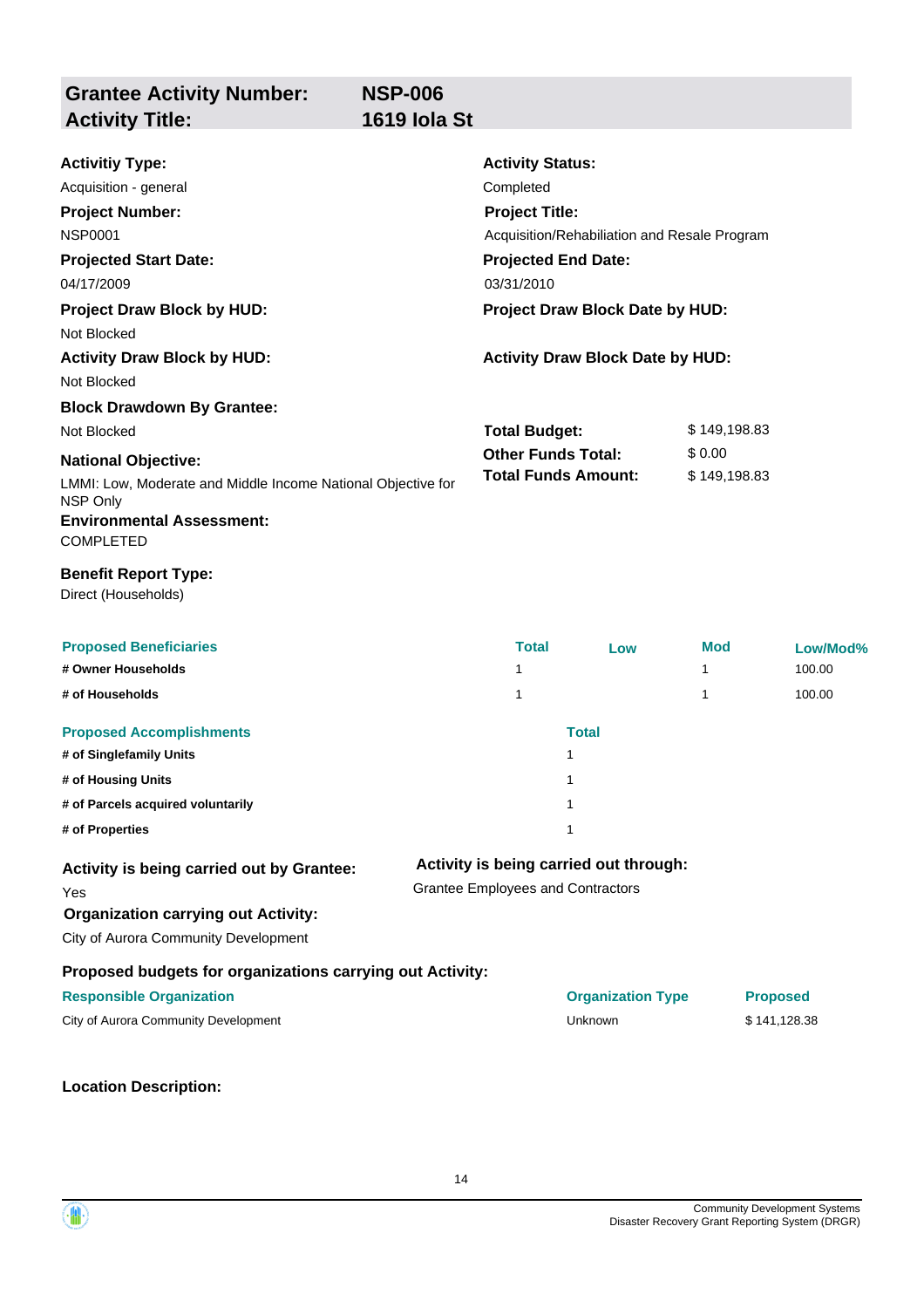Acquisition and rehabilitation of a single family home at 1619 Iola Street, Aurora, Colorado. The property was purchased in April 2009.

The following items were repaired, replaced or installed as part of this project:

Roof, vinyl siding, coil wrapping of fascia and soffit, gutter system, front porch repairs, E-star vinyl windows, rear concrete work, front and rear landscaping, sprinkler system, wood fence, crawlspace cover, GEO rated wall insulation, E-star 90% efficiency furnace, plumbing repairs, exterior E-star rated door replacement, electrical service upgrades, kitchen cabinets and countertops, kitchen stainless steel sink, 5/8 hp garbage disposal, exterior vented range hood, E-star rated dishwasher, sheet vinyl flooring, interior light fixtures with E-star bulbs, bathtub replacement, tub/shower fixtures, tub/shower ceramic tile surround, water closet replacement, E-star low-noise bathroom exhaust fan with light, sink and vanity with fixtures, bathroom accessories, interior doors, interior painting, refinish of existing hardwood floors, GEO rated attic insulation, .62 energy factor water heater, washer box replacement, building of single car detached garage, sewer line replacement, crawlspace joist insulation and lead based paint reduction work.



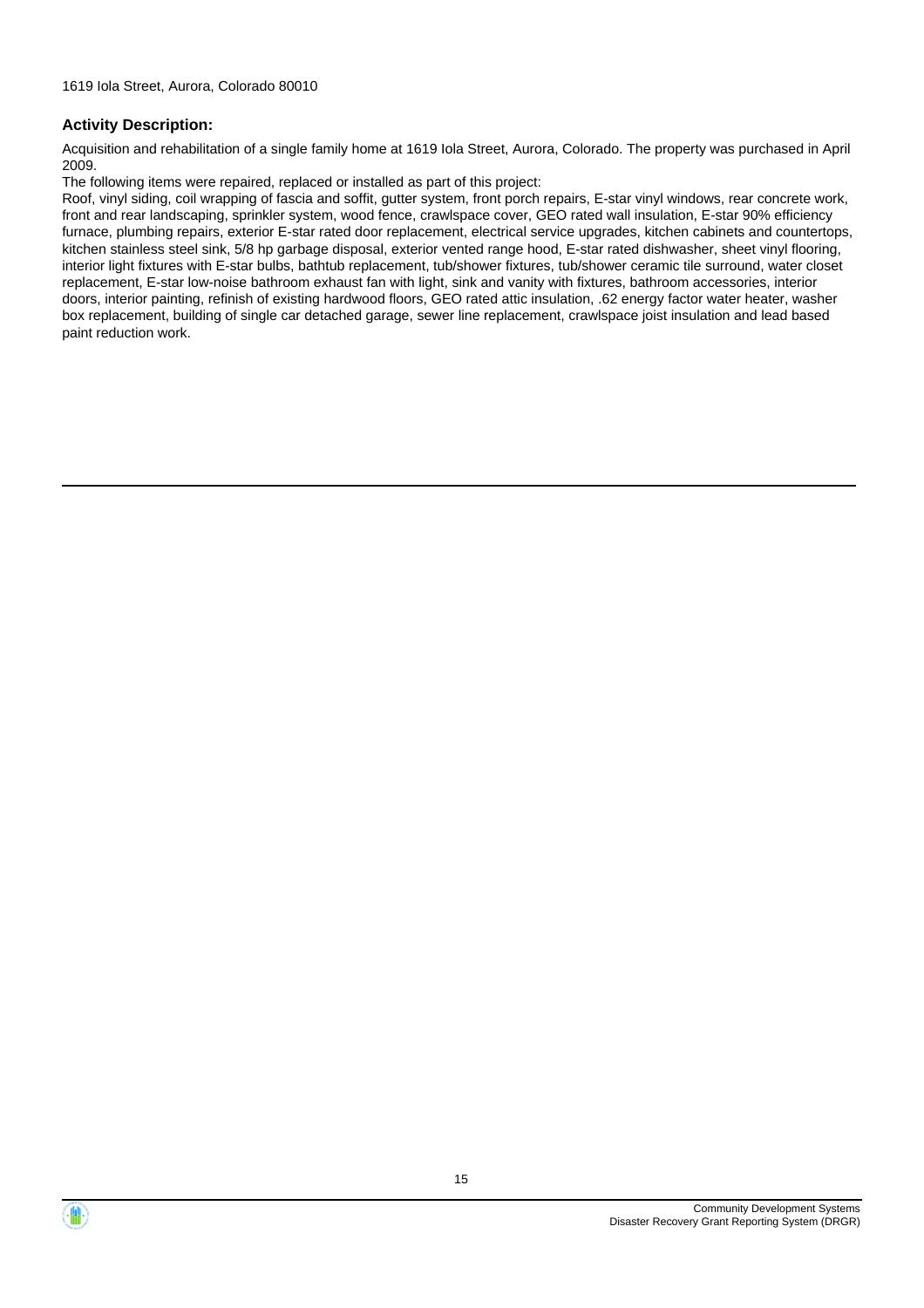**NSP-007 1201 Newark St** 

| <b>Activitiy Type:</b>                                                                                                           |                                                                                    | <b>Activity Status:</b>                                               |                                         |              |                 |  |  |
|----------------------------------------------------------------------------------------------------------------------------------|------------------------------------------------------------------------------------|-----------------------------------------------------------------------|-----------------------------------------|--------------|-----------------|--|--|
| Acquisition - general                                                                                                            | Completed                                                                          |                                                                       |                                         |              |                 |  |  |
| <b>Project Number:</b>                                                                                                           |                                                                                    | <b>Project Title:</b><br>Acquisition/Rehabiliation and Resale Program |                                         |              |                 |  |  |
| <b>NSP0001</b>                                                                                                                   |                                                                                    |                                                                       |                                         |              |                 |  |  |
| <b>Projected Start Date:</b>                                                                                                     | <b>Projected End Date:</b>                                                         | 03/31/2010                                                            |                                         |              |                 |  |  |
| 04/17/2009                                                                                                                       |                                                                                    |                                                                       |                                         |              |                 |  |  |
| <b>Project Draw Block by HUD:</b>                                                                                                |                                                                                    |                                                                       | Project Draw Block Date by HUD:         |              |                 |  |  |
| Not Blocked                                                                                                                      |                                                                                    |                                                                       |                                         |              |                 |  |  |
| <b>Activity Draw Block by HUD:</b>                                                                                               |                                                                                    |                                                                       | <b>Activity Draw Block Date by HUD:</b> |              |                 |  |  |
| Not Blocked                                                                                                                      |                                                                                    |                                                                       |                                         |              |                 |  |  |
| <b>Block Drawdown By Grantee:</b>                                                                                                |                                                                                    |                                                                       |                                         |              |                 |  |  |
| Not Blocked                                                                                                                      |                                                                                    | <b>Total Budget:</b>                                                  |                                         | \$148,286.50 |                 |  |  |
| <b>National Objective:</b>                                                                                                       |                                                                                    | <b>Other Funds Total:</b>                                             |                                         |              | \$0.00          |  |  |
| LMMI: Low, Moderate and Middle Income National Objective for<br>NSP Only<br><b>Environmental Assessment:</b><br><b>COMPLETED</b> |                                                                                    |                                                                       | <b>Total Funds Amount:</b>              | \$148,286.50 |                 |  |  |
| <b>Benefit Report Type:</b><br>Direct (Households)                                                                               |                                                                                    |                                                                       |                                         |              |                 |  |  |
| <b>Proposed Beneficiaries</b>                                                                                                    |                                                                                    | <b>Total</b>                                                          | Low                                     | Mod          | Low/Mod%        |  |  |
| # Owner Households                                                                                                               |                                                                                    | 1                                                                     |                                         | 1            | 100.00          |  |  |
| # of Households                                                                                                                  |                                                                                    | 1                                                                     |                                         | 1            | 100.00          |  |  |
| <b>Proposed Accomplishments</b>                                                                                                  |                                                                                    |                                                                       | <b>Total</b>                            |              |                 |  |  |
| # of Singlefamily Units                                                                                                          |                                                                                    | 1                                                                     |                                         |              |                 |  |  |
| # of Housing Units                                                                                                               |                                                                                    | 1                                                                     |                                         |              |                 |  |  |
| # of Parcels acquired voluntarily                                                                                                |                                                                                    | 1                                                                     |                                         |              |                 |  |  |
| # of Properties                                                                                                                  |                                                                                    | 1                                                                     |                                         |              |                 |  |  |
| Activity is being carried out by Grantee:<br>Yes                                                                                 | Activity is being carried out through:<br><b>Grantee Employees and Contractors</b> |                                                                       |                                         |              |                 |  |  |
| <b>Organization carrying out Activity:</b>                                                                                       |                                                                                    |                                                                       |                                         |              |                 |  |  |
| City of Aurora Community Development                                                                                             |                                                                                    |                                                                       |                                         |              |                 |  |  |
| Proposed budgets for organizations carrying out Activity:                                                                        |                                                                                    |                                                                       |                                         |              |                 |  |  |
| <b>Responsible Organization</b>                                                                                                  |                                                                                    |                                                                       | <b>Organization Type</b>                |              | <b>Proposed</b> |  |  |
| City of Aurora Community Development                                                                                             |                                                                                    |                                                                       | Unknown                                 |              | \$137,500.00    |  |  |
| <b>Location Description:</b>                                                                                                     |                                                                                    |                                                                       |                                         |              |                 |  |  |



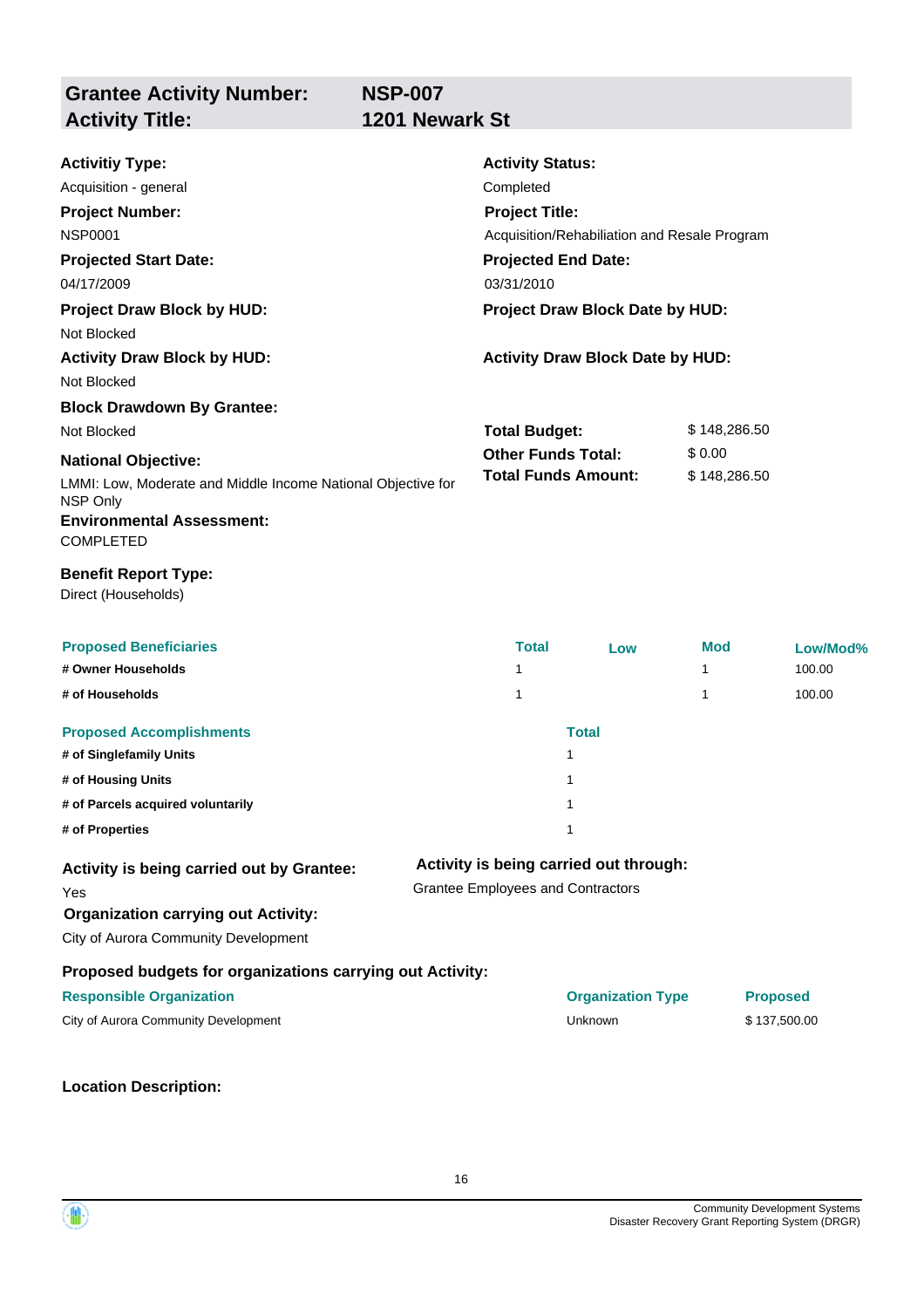Acquisition and rehabiliation of a single family home at 1201 Newark Street, Aurora, Colorado. The property was purchased in April 2009.

The following items were repaired, replaced or installed as part of this project:

Demolition of rear porch and driveway, replacement of rear porch, roof, vinyl siding, coil wrapping of fascia and soffit, gutter system, E-star vinyl windows, concrete sidewalks, front and rear landscaping, sprinkler system, wood fence, crawl space access panel, GEO rated exterior wall insulation, E-star 90% efficiency furnace, plumbing, E-star rated entry doors, electrical service upgrades, kitchen cabinets and countertops, built-in utility closet in the kitchen, drywall repairs, kitchen stainless steel sink, 5/8 hp garbage disposal, exterior vented range hood, E-star dishwasher, sheet vinyl flooring, interior light fixtures with E-star bulbs, bathtub, tub/shower fixtures, tub/shower ceramic tile surround, water closet replacement, E-star low-noise exhaust fan with light, bath accessories, interior doors, interior painting, energy saving tankless water heater system, GEO rated attic insulation, crawlspace joist insulation, refinish of existing hardwood floors, building of a single car detached garage, and lead based paint reduction work.



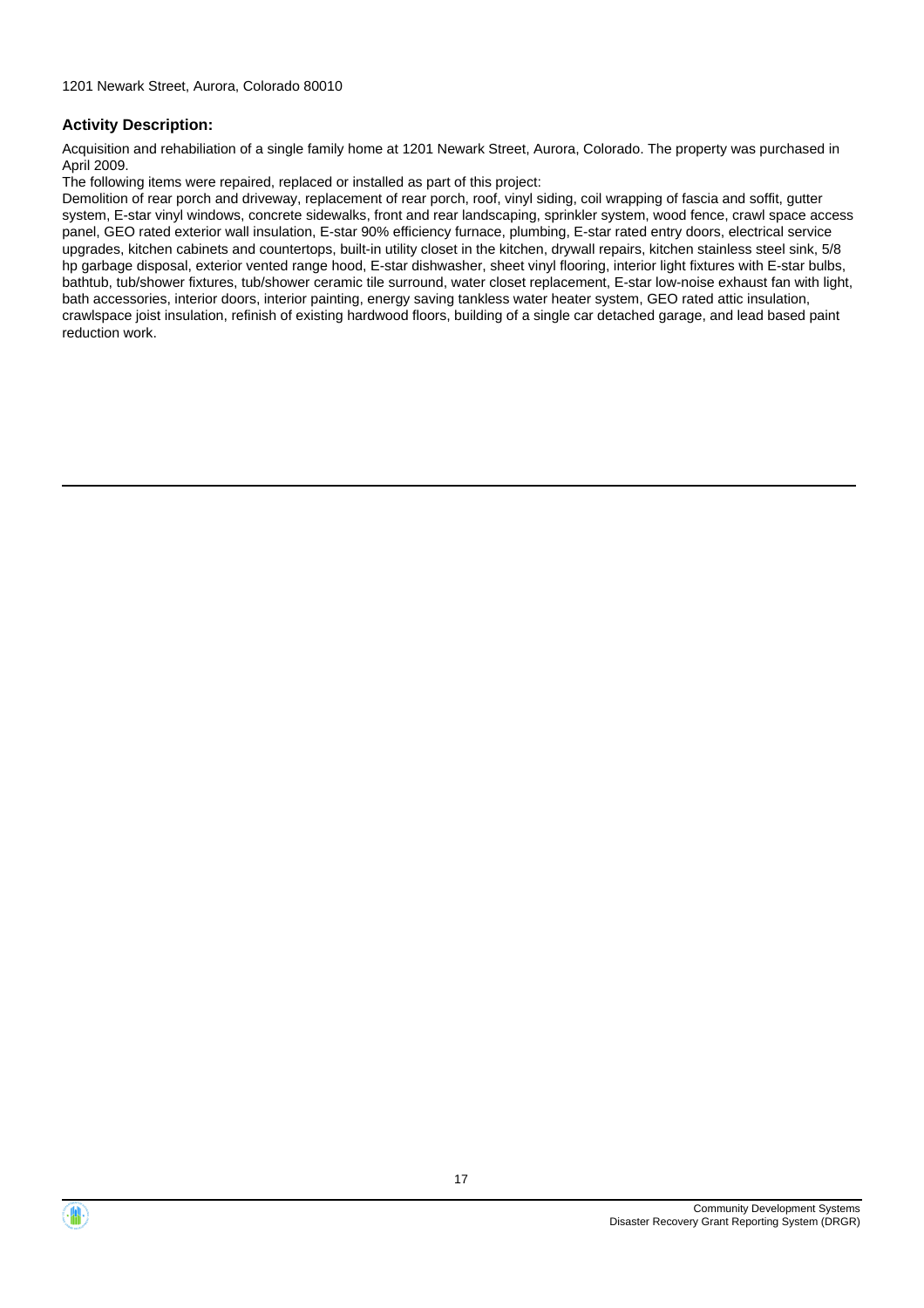| <b>Activitiy Type:</b><br>Acquisition - general<br><b>Project Number:</b><br><b>NSP0001</b><br><b>Projected Start Date:</b>                                      |                            | <b>Activity Status:</b><br>Completed<br><b>Project Title:</b><br>Acquisition/Rehabiliation and Resale Program<br><b>Projected End Date:</b> |                                         |              |                 |
|------------------------------------------------------------------------------------------------------------------------------------------------------------------|----------------------------|---------------------------------------------------------------------------------------------------------------------------------------------|-----------------------------------------|--------------|-----------------|
| 04/17/2009                                                                                                                                                       |                            | 03/31/2010                                                                                                                                  |                                         |              |                 |
| <b>Project Draw Block by HUD:</b><br>Not Blocked                                                                                                                 |                            |                                                                                                                                             | Project Draw Block Date by HUD:         |              |                 |
| <b>Activity Draw Block by HUD:</b><br>Not Blocked                                                                                                                |                            |                                                                                                                                             | <b>Activity Draw Block Date by HUD:</b> |              |                 |
| <b>Block Drawdown By Grantee:</b>                                                                                                                                |                            |                                                                                                                                             |                                         |              |                 |
| Not Blocked                                                                                                                                                      |                            | <b>Total Budget:</b>                                                                                                                        |                                         | \$164,233.42 |                 |
| <b>National Objective:</b>                                                                                                                                       |                            | <b>Other Funds Total:</b>                                                                                                                   |                                         | \$0.00       |                 |
| LH25: Funds targeted for housing for households whose incomes<br>are at or under 50% Area Median Income.<br><b>Environmental Assessment:</b><br><b>COMPLETED</b> | <b>Total Funds Amount:</b> |                                                                                                                                             |                                         | \$164,233.42 |                 |
| <b>Benefit Report Type:</b><br>Direct (Households)                                                                                                               |                            |                                                                                                                                             |                                         |              |                 |
| <b>Proposed Beneficiaries</b>                                                                                                                                    |                            | <b>Total</b>                                                                                                                                | Low                                     | <b>Mod</b>   | Low/Mod%        |
| # Owner Households                                                                                                                                               |                            | $\mathbf{1}$                                                                                                                                | 1                                       |              | 100.00          |
| # of Households                                                                                                                                                  |                            | 1                                                                                                                                           | 1                                       |              | 100.00          |
| <b>Proposed Accomplishments</b>                                                                                                                                  |                            |                                                                                                                                             | <b>Total</b>                            |              |                 |
| # of Singlefamily Units                                                                                                                                          |                            |                                                                                                                                             | 1                                       |              |                 |
| # of Housing Units                                                                                                                                               |                            |                                                                                                                                             | 1                                       |              |                 |
| # of Parcels acquired voluntarily                                                                                                                                |                            |                                                                                                                                             | 1                                       |              |                 |
| # of Properties                                                                                                                                                  |                            |                                                                                                                                             | 1                                       |              |                 |
| Activity is being carried out by Grantee:<br>Yes<br><b>Organization carrying out Activity:</b><br>City of Aurora Community Development                           |                            | <b>Grantee Employees and Contractors</b>                                                                                                    | Activity is being carried out through:  |              |                 |
| Proposed budgets for organizations carrying out Activity:                                                                                                        |                            |                                                                                                                                             |                                         |              |                 |
| <b>Responsible Organization</b>                                                                                                                                  |                            |                                                                                                                                             | <b>Organization Type</b>                |              | <b>Proposed</b> |
| City of Aurora Community Development                                                                                                                             |                            |                                                                                                                                             | Unknown                                 |              | \$165,000.00    |
|                                                                                                                                                                  |                            |                                                                                                                                             |                                         |              |                 |

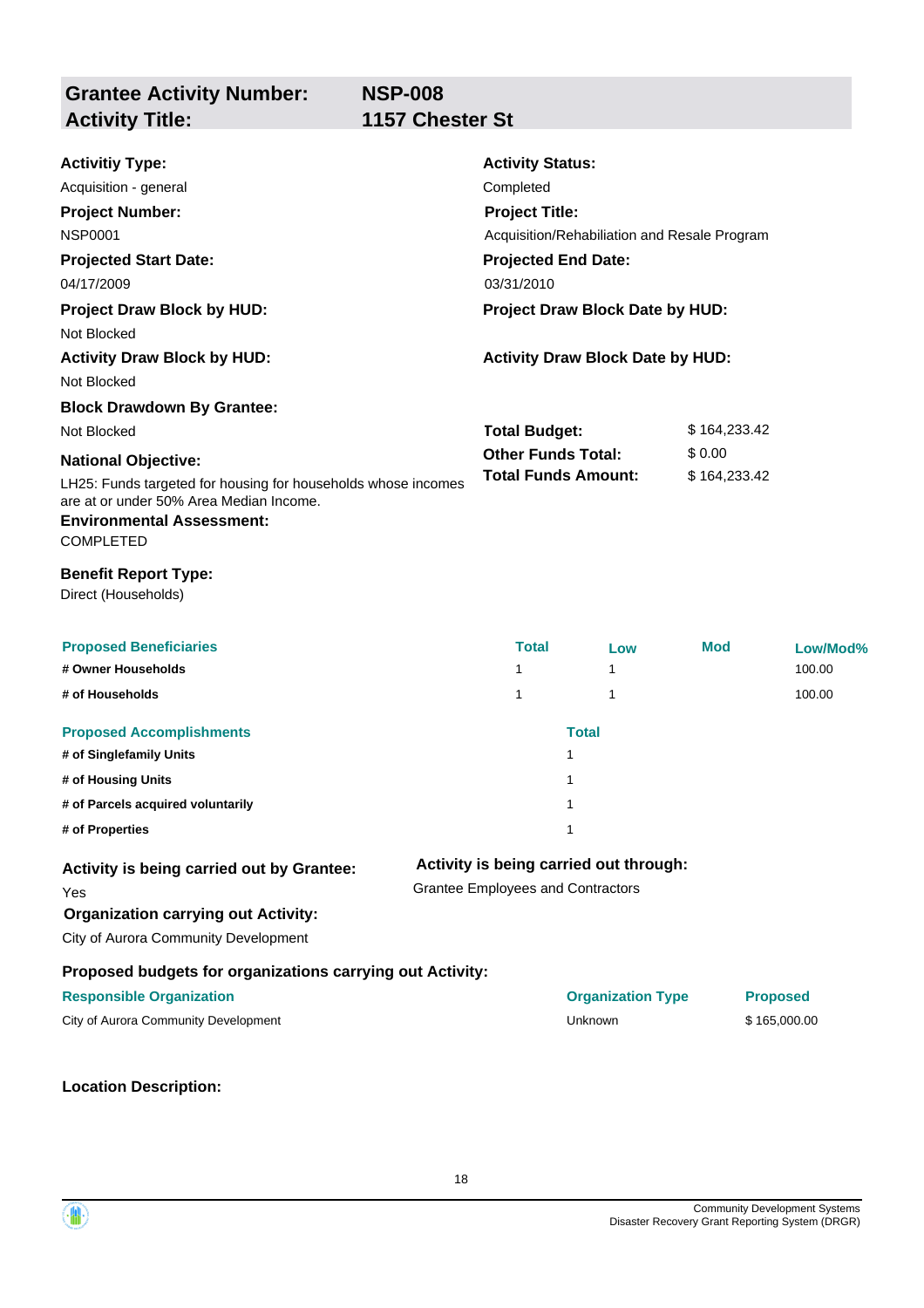Acquisition and rehabilitation of a single family home at 1157 Chester Street, Aurora, Colorado. The property was purchased in April 2009.

The following items were repaired, replaced or installed as part of this project:

Sprinkler system, plumbing, front and rear landscaping, wood fence, roof, gutter system, vinyl siding, coil wrapping of fascia and soffit, sidewalk replacement, driveway replacement, E-star vinyl windows, E-star entry doors, crawlspace access panel, refinish hardwood floors, interior doors, electrical service upgrade, plumbing upgrade, kitchen cabinets and countertops, stainless steel sink with fixtures, 1/2 hp garbage disposal, E-star dishwasher, interior doors, interior light fixtures with E-star bulbs, interior painting, sheet vinyl flooring, water closet replacement, tub/shower tile surround, tub/shower fixtures, bathtub, sink and vanity with fixtures, bath mirror with light fixtures, E-star exhaust fan, E-star 90% efficiency furnace, .62 energy factor water heater, GEO rated attic insulation, GEO rated exterior wall insulation, deck replacement, crawlspace joist and wall insulation, miscellaneous closet repairs, sewer line replacement, building of a new single car detached garage, and lead based paint reduction work.

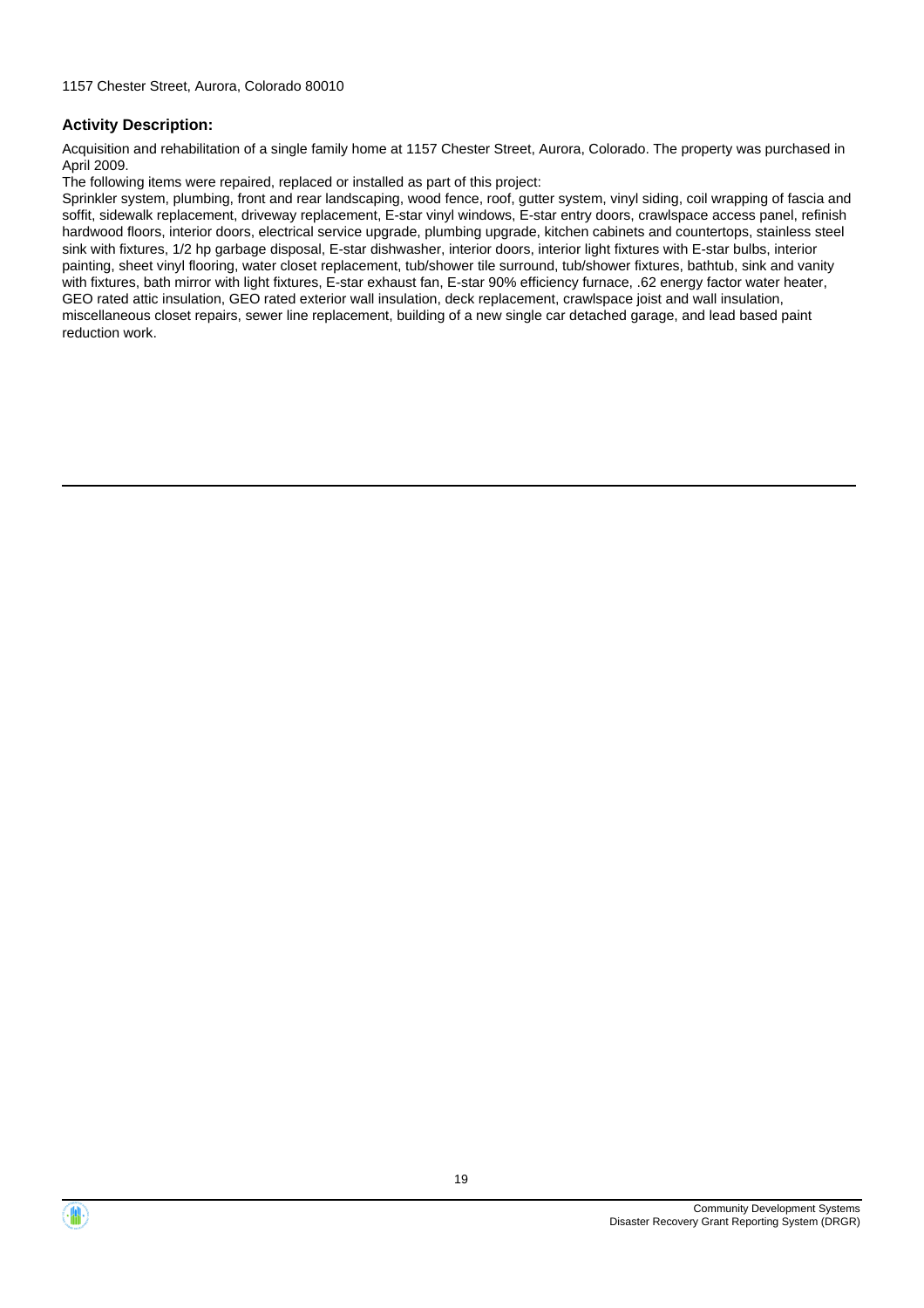| <b>Activitiy Type:</b>                                                   | <b>Activity Status:</b>                      |                                         |              |                 |
|--------------------------------------------------------------------------|----------------------------------------------|-----------------------------------------|--------------|-----------------|
| Acquisition - general                                                    | Completed                                    |                                         |              |                 |
| <b>Project Number:</b>                                                   | <b>Project Title:</b>                        |                                         |              |                 |
| <b>NSP0001</b>                                                           | Acquisition/Rehabiliation and Resale Program |                                         |              |                 |
| <b>Projected Start Date:</b>                                             | <b>Projected End Date:</b>                   |                                         |              |                 |
| 04/17/2009                                                               | 03/31/2010                                   |                                         |              |                 |
| <b>Project Draw Block by HUD:</b>                                        |                                              | Project Draw Block Date by HUD:         |              |                 |
| Not Blocked                                                              |                                              |                                         |              |                 |
| <b>Activity Draw Block by HUD:</b>                                       |                                              | <b>Activity Draw Block Date by HUD:</b> |              |                 |
| Not Blocked                                                              |                                              |                                         |              |                 |
| <b>Block Drawdown By Grantee:</b>                                        |                                              |                                         |              |                 |
| Not Blocked                                                              | <b>Total Budget:</b>                         |                                         | \$152,142.38 |                 |
| <b>National Objective:</b>                                               | <b>Other Funds Total:</b>                    |                                         | \$0.00       |                 |
| LMMI: Low, Moderate and Middle Income National Objective for<br>NSP Only |                                              | <b>Total Funds Amount:</b>              | \$152,142.38 |                 |
| <b>Environmental Assessment:</b><br><b>COMPLETED</b>                     |                                              |                                         |              |                 |
| <b>Benefit Report Type:</b><br>Direct (Households)                       |                                              |                                         |              |                 |
| <b>Proposed Beneficiaries</b>                                            | <b>Total</b>                                 | Low                                     | Mod          | Low/Mod%        |
| # Owner Households                                                       | 1                                            | 1                                       |              | 100.00          |
| # of Households                                                          | 1                                            | 1                                       |              | 100.00          |
| <b>Proposed Accomplishments</b>                                          |                                              | <b>Total</b>                            |              |                 |
| # of Singlefamily Units                                                  |                                              | 1                                       |              |                 |
| # of Housing Units                                                       |                                              | 1                                       |              |                 |
| # of Parcels acquired voluntarily                                        |                                              | 1                                       |              |                 |
| # of Properties                                                          |                                              | 1                                       |              |                 |
| Activity is being carried out by Grantee:                                |                                              | Activity is being carried out through:  |              |                 |
| Yes                                                                      | <b>Grantee Employees and Contractors</b>     |                                         |              |                 |
| <b>Organization carrying out Activity:</b>                               |                                              |                                         |              |                 |
| City of Aurora Community Development                                     |                                              |                                         |              |                 |
| Proposed budgets for organizations carrying out Activity:                |                                              |                                         |              |                 |
| <b>Responsible Organization</b>                                          |                                              | <b>Organization Type</b>                |              | <b>Proposed</b> |
| City of Aurora Community Development                                     |                                              | Unknown                                 |              | \$152,000.00    |
|                                                                          |                                              |                                         |              |                 |

**Location Description:**

Community Development Systems Disaster Recovery Grant Reporting System (DRGR)

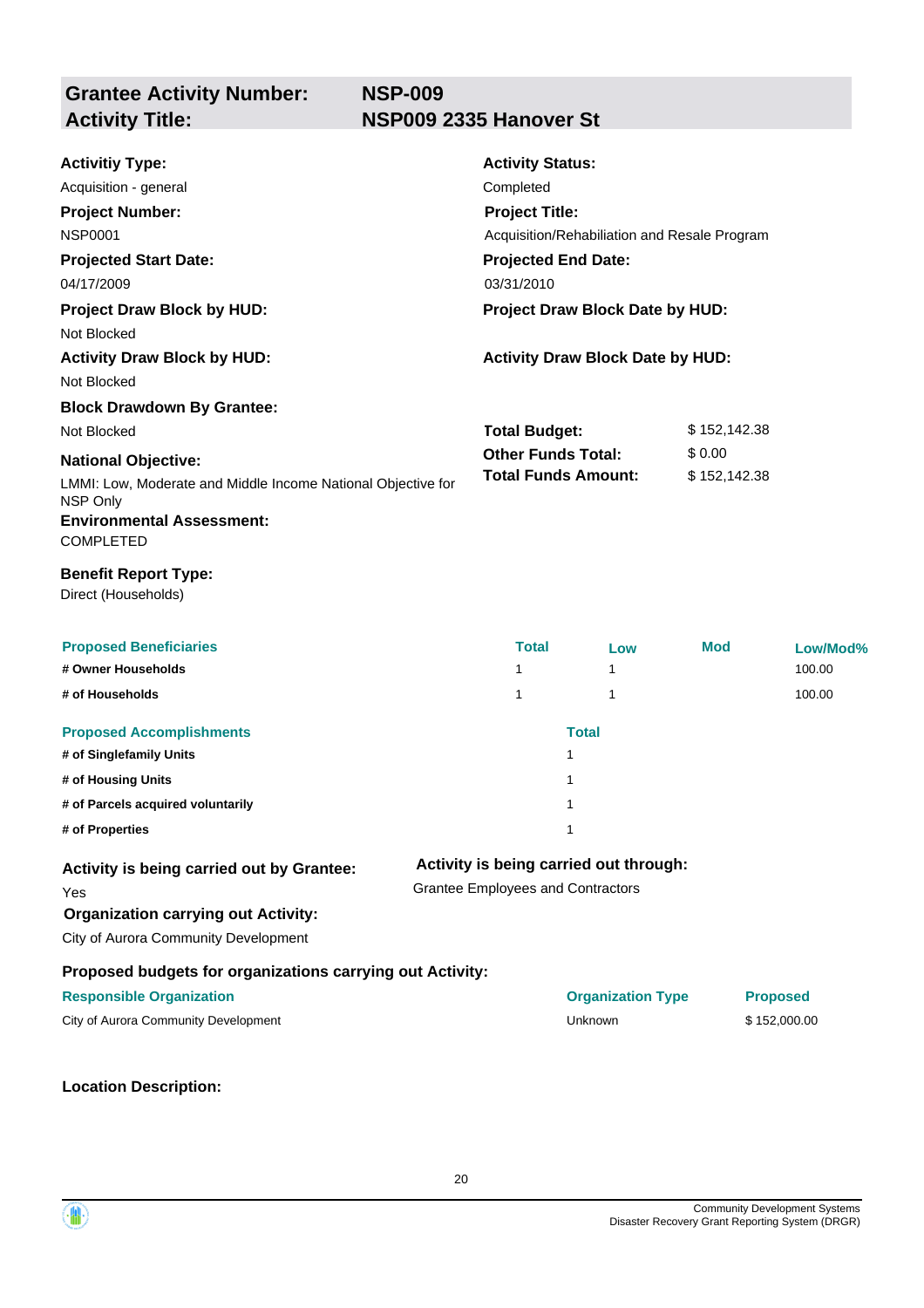Acquisition and rehabilitation of a single family home at 2335 Hanover Street, Aurora, Colorado. The property was purchased in April 2009.

The following items were repaired, replaced or installed as part of this project:

Roof, vinyl siding, coil wrapping of fascia and soffit, gutter system, E-star vinyl windows, front porch railing and post replacement, additional concrete in the rear yard area, front and rear landscaping, sprinkler system, wood fence, crawlspace access panel, GEO rated exterior wall insulation, E-star 90% efficiency furnace, plumbing, E-star rated entry doors, storm door installation, electrical service upgrade, kitchen cabinets and countertops, kitchen stainless steel sink, 5/8 hp garbage disposal, exterior vented range hood, E-star rated dishwasher, sheet vinyl flooring, interior light fixtures with E-star bulbs, bathtub, tub/shower fixtures, tub/shower ceramic surround, water closet replacement, E-star low-noise exhaust fan, bath accessories, interior doors, interior painting, refinish existing hardwood floors, GEO rated attic insulation, .62 energy factor water heater, washer box replacement, crawlspace joist insulation, sewer line replacement, building of a single car detached garage, and lead based paint reduction work.



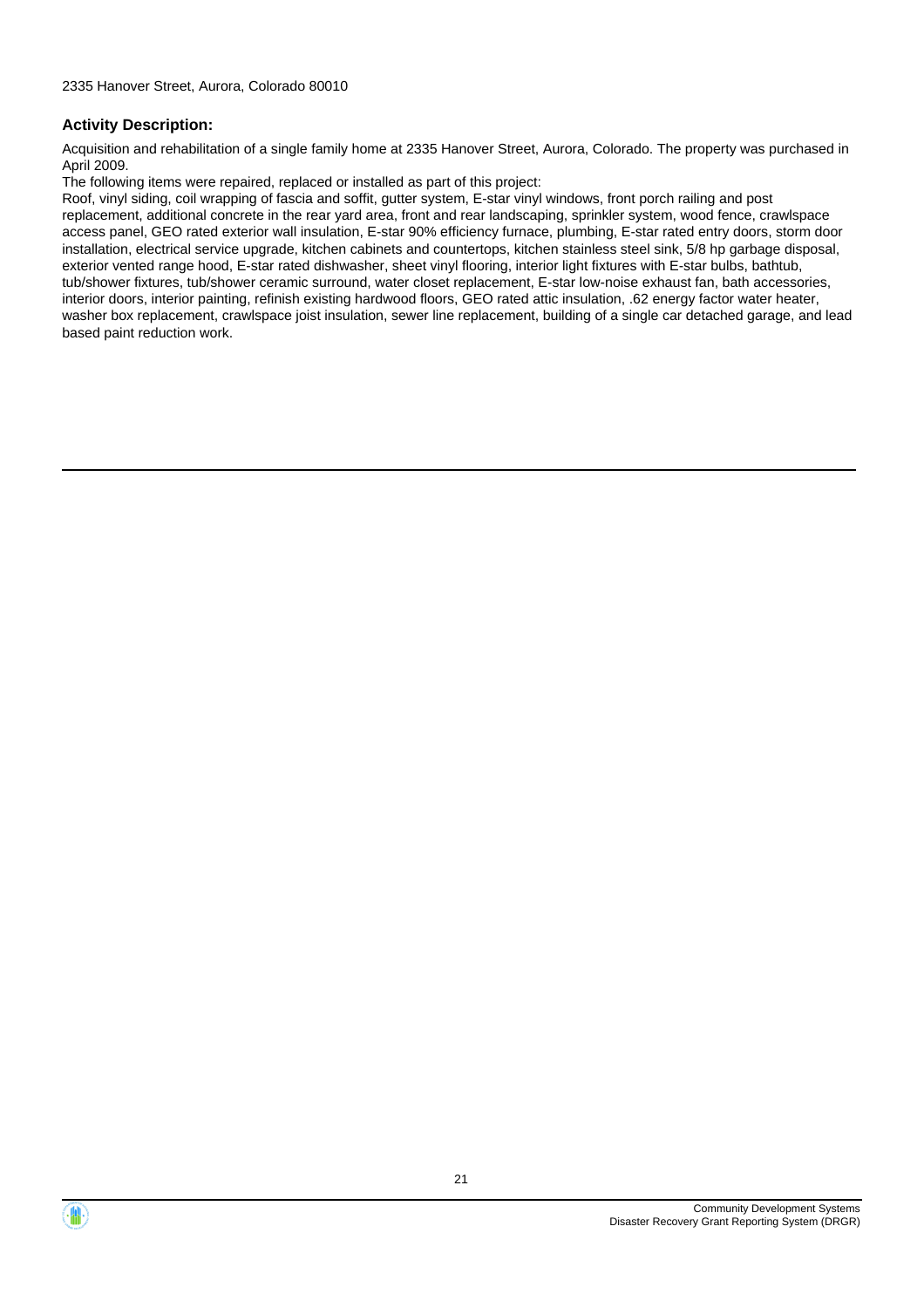## **NSP-010 Activity Title: NSP010 2200 Elmira St**

| <b>Activitiy Type:</b>                                                   | <b>Activity Status:</b>                      |                                         |              |                 |  |  |
|--------------------------------------------------------------------------|----------------------------------------------|-----------------------------------------|--------------|-----------------|--|--|
| Acquisition - general                                                    | Completed                                    |                                         |              |                 |  |  |
| <b>Project Number:</b>                                                   | <b>Project Title:</b>                        |                                         |              |                 |  |  |
| <b>NSP0001</b>                                                           | Acquisition/Rehabiliation and Resale Program |                                         |              |                 |  |  |
| <b>Projected Start Date:</b>                                             | <b>Projected End Date:</b>                   |                                         |              |                 |  |  |
| 04/17/2009                                                               | 04/30/2010                                   |                                         |              |                 |  |  |
| <b>Project Draw Block by HUD:</b>                                        |                                              | Project Draw Block Date by HUD:         |              |                 |  |  |
| Not Blocked                                                              |                                              |                                         |              |                 |  |  |
| <b>Activity Draw Block by HUD:</b>                                       |                                              | <b>Activity Draw Block Date by HUD:</b> |              |                 |  |  |
| Not Blocked                                                              |                                              |                                         |              |                 |  |  |
| <b>Block Drawdown By Grantee:</b>                                        |                                              |                                         |              |                 |  |  |
| Not Blocked                                                              | <b>Total Budget:</b>                         |                                         |              | \$182,403.99    |  |  |
| <b>National Objective:</b>                                               | <b>Other Funds Total:</b>                    |                                         | \$0.00       |                 |  |  |
| LMMI: Low, Moderate and Middle Income National Objective for<br>NSP Only | <b>Total Funds Amount:</b>                   |                                         | \$182,403.99 |                 |  |  |
| <b>Environmental Assessment:</b><br><b>COMPLETED</b>                     |                                              |                                         |              |                 |  |  |
| <b>Benefit Report Type:</b><br>Direct (Households)                       |                                              |                                         |              |                 |  |  |
| <b>Proposed Beneficiaries</b>                                            | <b>Total</b>                                 | Low                                     | <b>Mod</b>   | Low/Mod%        |  |  |
| # Owner Households                                                       | 1                                            |                                         | 1            | 100.00          |  |  |
| # of Households                                                          | 1                                            |                                         | 1            | 100.00          |  |  |
| <b>Proposed Accomplishments</b>                                          |                                              | <b>Total</b>                            |              |                 |  |  |
| # of Singlefamily Units                                                  |                                              | 1                                       |              |                 |  |  |
| # of Housing Units                                                       |                                              | 1                                       |              |                 |  |  |
| # of Parcels acquired voluntarily                                        |                                              | 1                                       |              |                 |  |  |
| # of Properties                                                          |                                              | 1                                       |              |                 |  |  |
| Activity is being carried out by Grantee:                                |                                              | Activity is being carried out through:  |              |                 |  |  |
| Yes                                                                      | <b>Grantee Employees and Contractors</b>     |                                         |              |                 |  |  |
| <b>Organization carrying out Activity:</b>                               |                                              |                                         |              |                 |  |  |
| City of Aurora Community Development                                     |                                              |                                         |              |                 |  |  |
| Proposed budgets for organizations carrying out Activity:                |                                              |                                         |              |                 |  |  |
| <b>Responsible Organization</b>                                          |                                              | <b>Organization Type</b>                |              | <b>Proposed</b> |  |  |
| City of Aurora Community Development                                     |                                              | Unknown                                 |              | \$160,000.00    |  |  |
|                                                                          |                                              |                                         |              |                 |  |  |

**Location Description:**



22

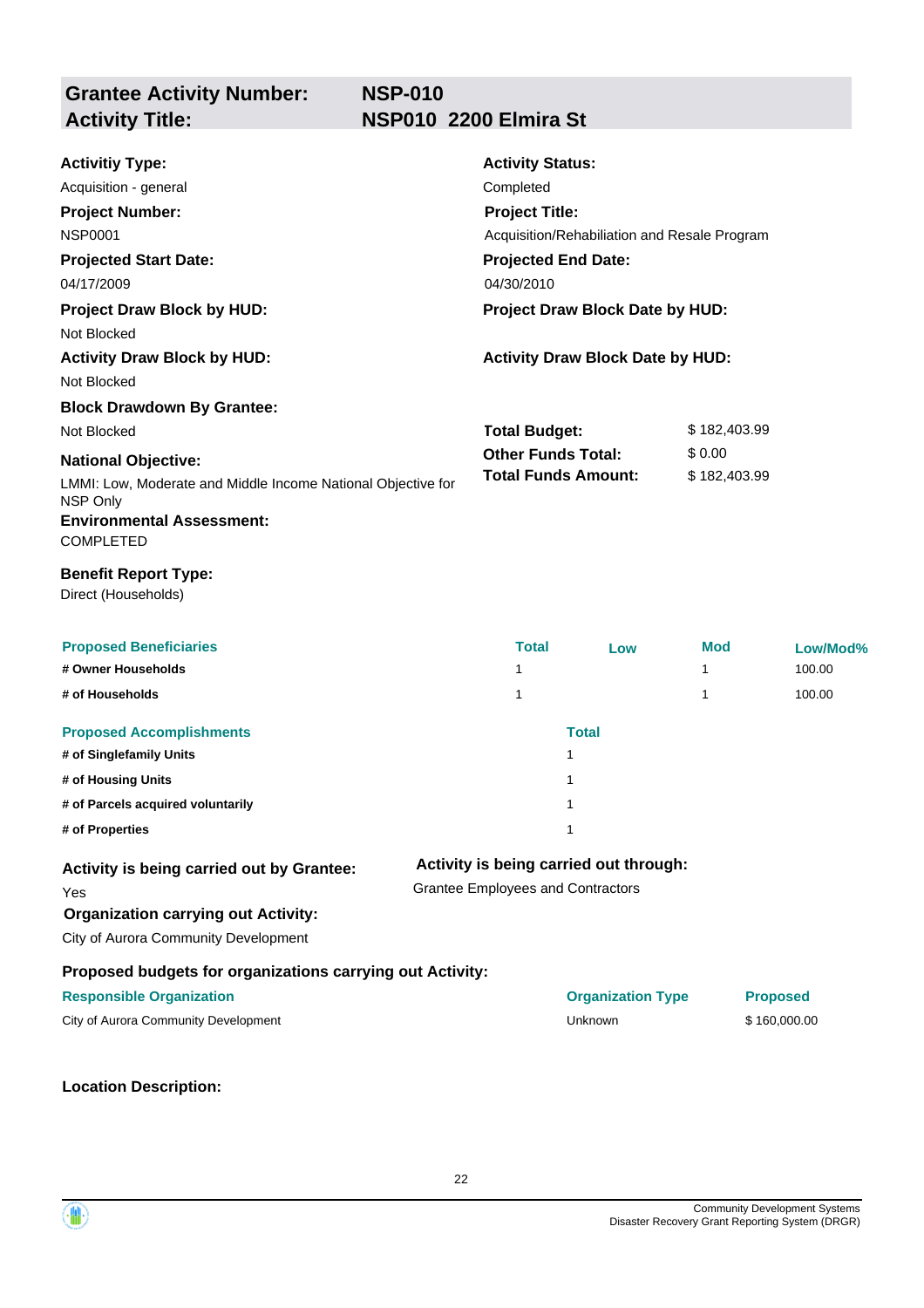Acquisition and rehabiliation of a single family home at 2200 Elmira Street, Aurora, Colorado. The property was purchased in April 2009.

The following items were repaired, replaced or installed as part of this project:

Perimeter drainage correction, sprinkler system, plumbing, front and rear landscaping, playhouse removal, wood fence, flat roof replacement, gutter system, vinyl siding, coil wrapping fascia and soffit, foundation repairs, sidewalk replacement, concrete patio installation, patio overhang installation, E-star vinyl windows, removal of rear entry door, E-star entry door replacement, demolition and wall installation, concrete fill in cellar, interior doors, electrical service upgrade, plumbing upgrade, kitchen cabinets and countertops, stainless steel sink, 1/2 hp garbage disposal, E-star dishwasher, interior light fixtures with E-star bulbs, interior painting, sheet vinyl flooring, refinish hardwood floors, .62 energy factor water heater, tub/shower tile surround, tub/shower fixtures, bathtub, sink and vanity with fixtures, E-star exhaust fan, bathroom mirror with light bar, E-star 90% efficiency furnace, water closet replacement, crawlspace access panel, GEO rated attic insulation, GEO rated exterior wall insulation, crawlspace joist insulation, crawlspace vapor barrier, debris removal from garage, rebuild of stairs leading to the cellar, sewer line replacement, and lead based paint reduction work.



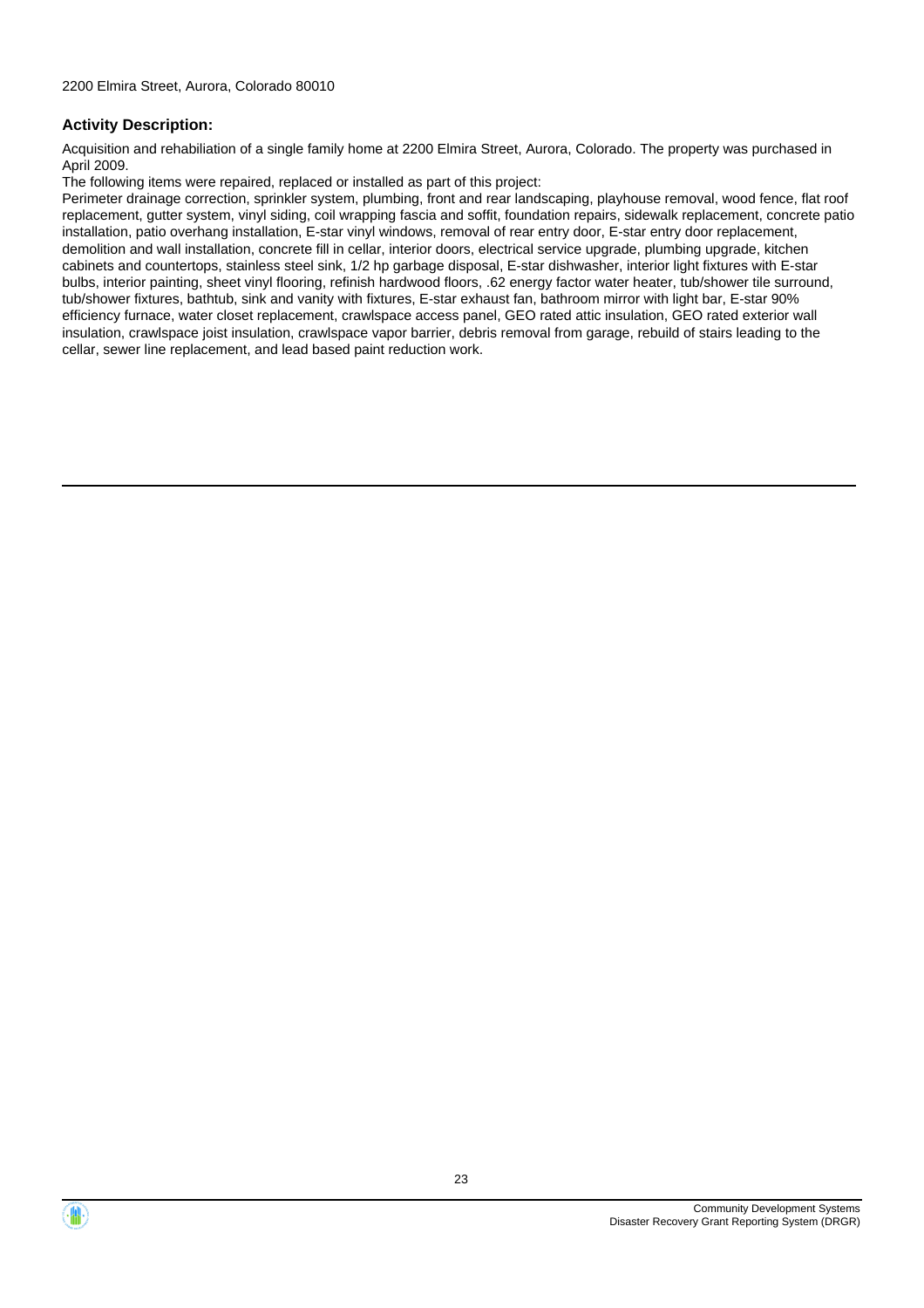## **NSP-011 NSP011 1684 Clinton St**

| <b>Activitiy Type:</b>                                                   | <b>Activity Status:</b>                      |                                         |              |                 |
|--------------------------------------------------------------------------|----------------------------------------------|-----------------------------------------|--------------|-----------------|
| Acquisition - general                                                    | Completed                                    |                                         |              |                 |
| <b>Project Number:</b>                                                   | <b>Project Title:</b>                        |                                         |              |                 |
| <b>NSP0001</b>                                                           | Acquisition/Rehabiliation and Resale Program |                                         |              |                 |
| <b>Projected Start Date:</b>                                             | <b>Projected End Date:</b>                   |                                         |              |                 |
| 04/17/2009                                                               | 04/30/2010                                   |                                         |              |                 |
| <b>Project Draw Block by HUD:</b>                                        |                                              | Project Draw Block Date by HUD:         |              |                 |
| Not Blocked                                                              |                                              |                                         |              |                 |
| <b>Activity Draw Block by HUD:</b>                                       |                                              | <b>Activity Draw Block Date by HUD:</b> |              |                 |
| Not Blocked                                                              |                                              |                                         |              |                 |
| <b>Block Drawdown By Grantee:</b>                                        |                                              |                                         |              |                 |
| Not Blocked                                                              | <b>Total Budget:</b>                         |                                         | \$170,530.32 |                 |
| <b>National Objective:</b>                                               | <b>Other Funds Total:</b>                    |                                         | \$0.00       |                 |
| LMMI: Low, Moderate and Middle Income National Objective for<br>NSP Only | <b>Total Funds Amount:</b>                   |                                         | \$170,530.32 |                 |
| <b>Environmental Assessment:</b><br>COMPLETED                            |                                              |                                         |              |                 |
| <b>Benefit Report Type:</b><br>Direct (Households)                       |                                              |                                         |              |                 |
| <b>Proposed Beneficiaries</b>                                            | <b>Total</b>                                 | Low                                     | <b>Mod</b>   | Low/Mod%        |
| # Owner Households                                                       | 1                                            |                                         | 1            | 100.00          |
| # of Households                                                          | 1                                            |                                         | 1            | 100.00          |
| <b>Proposed Accomplishments</b>                                          |                                              | <b>Total</b>                            |              |                 |
| # of Singlefamily Units                                                  |                                              | 1                                       |              |                 |
| # of Housing Units                                                       |                                              | 1                                       |              |                 |
| # of Parcels acquired voluntarily                                        |                                              | 1                                       |              |                 |
| # of Properties                                                          |                                              | 1                                       |              |                 |
| Activity is being carried out by Grantee:<br>No                          |                                              | Activity is being carried out through:  |              |                 |
| <b>Organization carrying out Activity:</b>                               |                                              |                                         |              |                 |
| City of Aurora Community Development                                     |                                              |                                         |              |                 |
| Proposed budgets for organizations carrying out Activity:                |                                              |                                         |              |                 |
| <b>Responsible Organization</b>                                          |                                              | <b>Organization Type</b>                |              | <b>Proposed</b> |
| City of Aurora Community Development                                     |                                              | Unknown                                 |              | \$170,000.00    |
|                                                                          |                                              |                                         |              |                 |

**Location Description:**

Community Development Systems Disaster Recovery Grant Reporting System (DRGR)

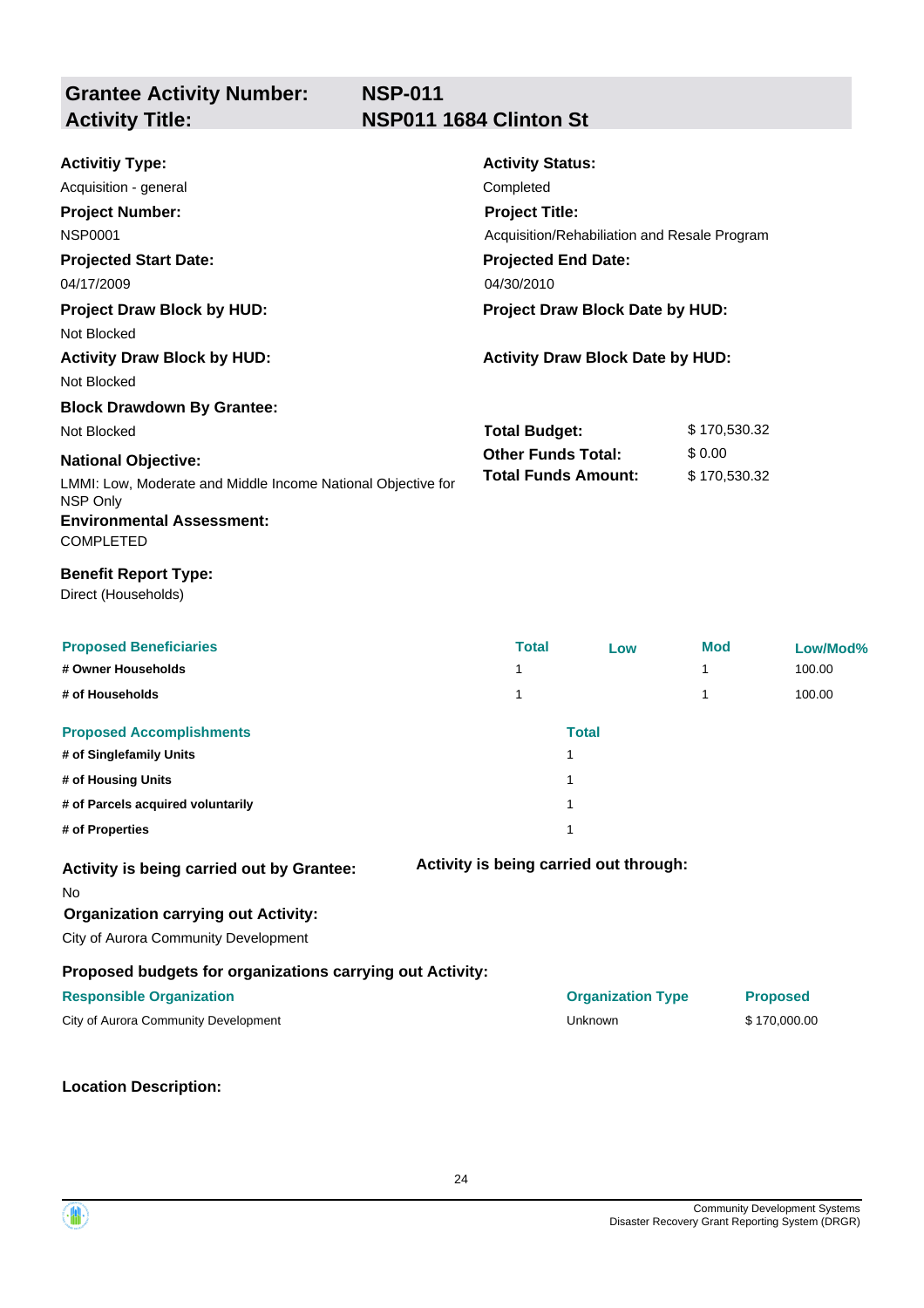Acquisition and rehabiliation of a single family home at 1684 Clinton Street, Aurora, Colorado. The property was purchased in April 2009.

The following items were replaced, repaired or installed as part of this project:

Sewer line replacement, removal and reconstruction of additions to home, garage alterations, garage door replacement, roof, coil wrapping of fascia and soffit, vinyl siding, gutter system, E-star entry doors, concrete flat work, front porch reconstruction, wood fence, front and rear landscaping, sprinkler system, E-star vinyl windows, electrical service upgrades, miscellaneous exterior repairs, attic access panel, basement and wall finish including wall insulation, E-star 90% efficiency furnace, interior doors, refinish hardwood floors, interior painting, kitchen cabinets and countertops, stainless steel sink, 5/8 hp garbage disposal, exterior vented range hood, E-star dishwasher, E-star exhaust fan, bathtub, tub/shower fixtures, tub/shower surround, water closet replacement, sink and vanity with fixtures, bath accessories, plumbing upgrades and repairs, .62 energy factor water heater, interior light fixtures with E-star bulbs, carpet, miscellaneous interior repairs, and lead based paint reduction work.



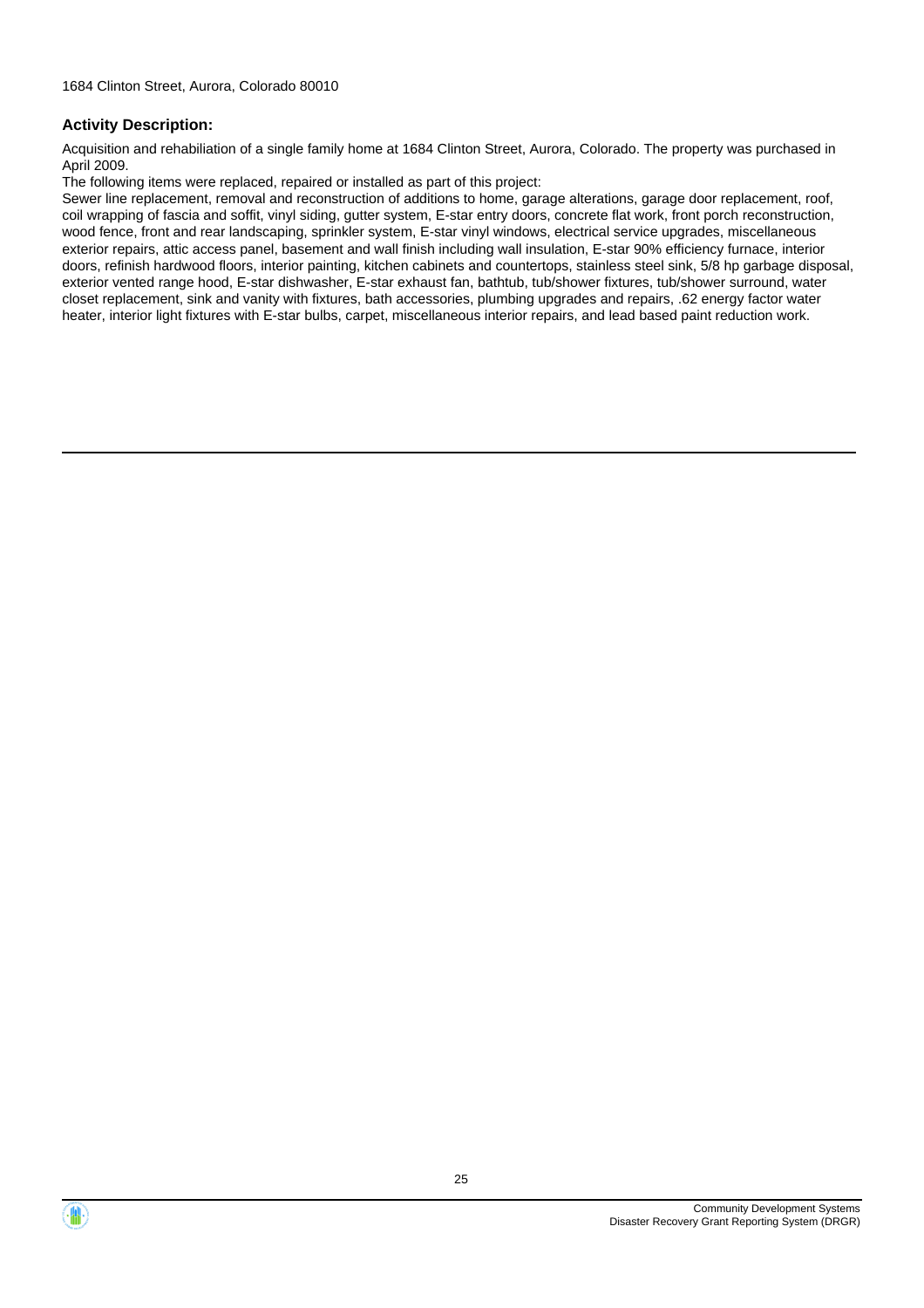## **NSP-012 Activity Title: NSP012 3106 Victor St**

| <b>Activitiy Type:</b><br>Acquisition - general<br><b>Project Number:</b><br><b>NSP0001</b><br><b>Projected Start Date:</b><br>04/17/2009 | <b>Activity Status:</b><br>Completed<br><b>Project Title:</b><br>Acquisition/Rehabiliation and Resale Program<br><b>Projected End Date:</b><br>04/30/2010 |                                         |              |                 |
|-------------------------------------------------------------------------------------------------------------------------------------------|-----------------------------------------------------------------------------------------------------------------------------------------------------------|-----------------------------------------|--------------|-----------------|
| <b>Project Draw Block by HUD:</b>                                                                                                         |                                                                                                                                                           | Project Draw Block Date by HUD:         |              |                 |
| Not Blocked<br><b>Activity Draw Block by HUD:</b><br>Not Blocked                                                                          |                                                                                                                                                           | <b>Activity Draw Block Date by HUD:</b> |              |                 |
| <b>Block Drawdown By Grantee:</b>                                                                                                         |                                                                                                                                                           |                                         |              |                 |
| Not Blocked                                                                                                                               | <b>Total Budget:</b>                                                                                                                                      |                                         | \$182,754.58 |                 |
| <b>National Objective:</b>                                                                                                                | <b>Other Funds Total:</b><br><b>Total Funds Amount:</b>                                                                                                   |                                         | \$0.00       |                 |
| LMMI: Low, Moderate and Middle Income National Objective for<br>NSP Only<br><b>Environmental Assessment:</b>                              |                                                                                                                                                           |                                         | \$182,754.58 |                 |
| <b>COMPLETED</b>                                                                                                                          |                                                                                                                                                           |                                         |              |                 |
| <b>Benefit Report Type:</b><br>Direct (Households)                                                                                        |                                                                                                                                                           |                                         |              |                 |
| <b>Proposed Beneficiaries</b>                                                                                                             | <b>Total</b>                                                                                                                                              | Low                                     | <b>Mod</b>   | Low/Mod%        |
| # Owner Households                                                                                                                        | 1                                                                                                                                                         |                                         | 1            | 100.00          |
| # of Households                                                                                                                           | 1                                                                                                                                                         |                                         | 1            | 100.00          |
| <b>Proposed Accomplishments</b>                                                                                                           |                                                                                                                                                           | <b>Total</b>                            |              |                 |
| # of Singlefamily Units                                                                                                                   |                                                                                                                                                           | 1                                       |              |                 |
| # of Housing Units                                                                                                                        |                                                                                                                                                           | 1                                       |              |                 |
| # of Parcels acquired voluntarily                                                                                                         |                                                                                                                                                           | 1                                       |              |                 |
| # of Properties                                                                                                                           |                                                                                                                                                           | 1                                       |              |                 |
| Activity is being carried out by Grantee:<br>Yes<br><b>Organization carrying out Activity:</b><br>City of Aurora Community Development    | <b>Grantee Employees and Contractors</b>                                                                                                                  | Activity is being carried out through:  |              |                 |
| Proposed budgets for organizations carrying out Activity:                                                                                 |                                                                                                                                                           |                                         |              |                 |
| <b>Responsible Organization</b>                                                                                                           |                                                                                                                                                           | <b>Organization Type</b>                |              | <b>Proposed</b> |
| City of Aurora Community Development                                                                                                      |                                                                                                                                                           | Unknown                                 |              | \$182,000.00    |
|                                                                                                                                           |                                                                                                                                                           |                                         |              |                 |



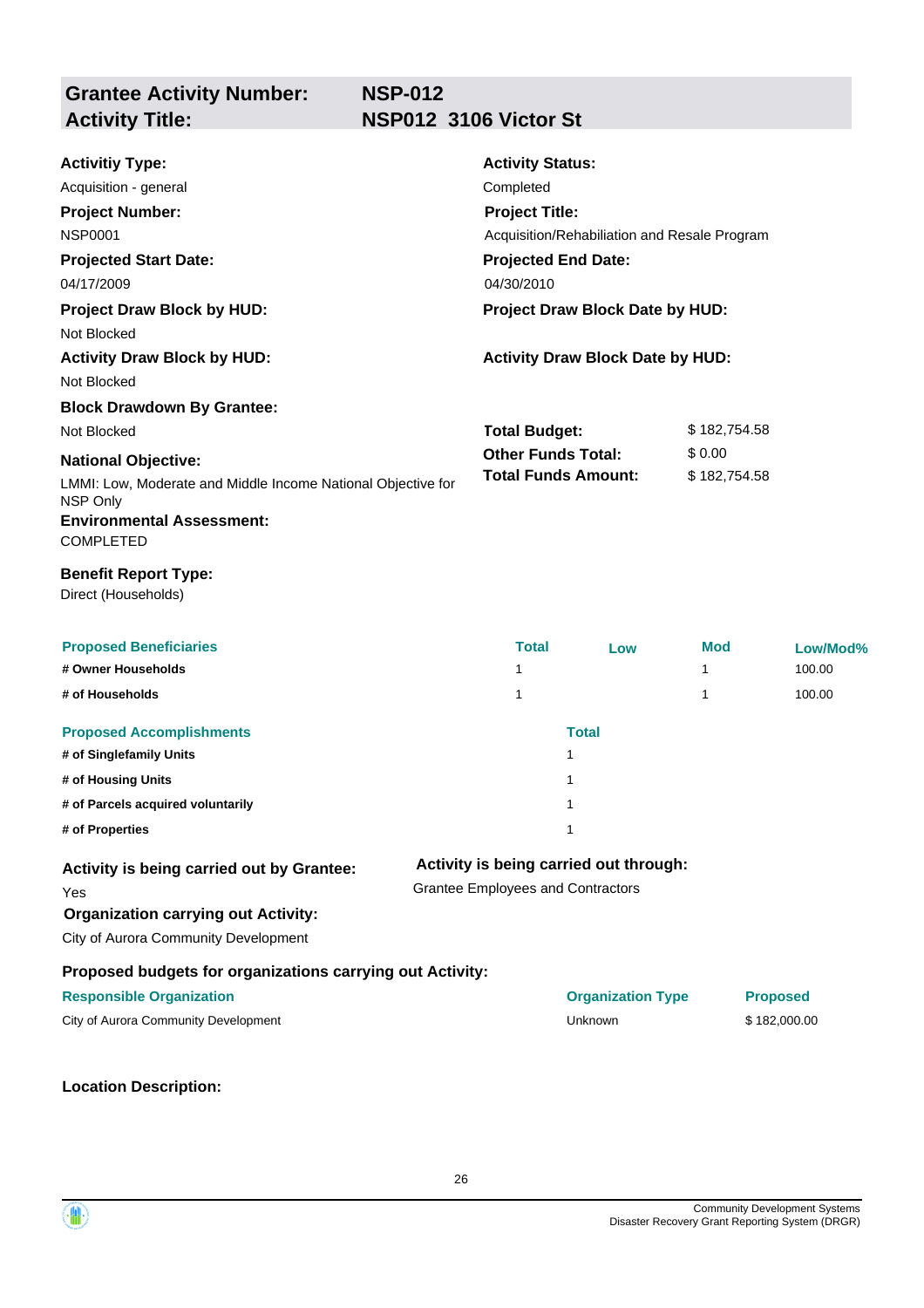Acquisition and rehabilitation of a single family home at 3106 Victor Street, Aurora, Colorado. The property was purchased in April 2009.

The following items were repaired, replaced or installed as part of this project:

Demolition of front porch enclosure, sprinkler system, front and rear landscaping, wood fence, roof, gutter system, coil wrapping of fascia and soffit, sidewalk replacement, driveway replacement E-star vinyl windows, overhead garage door, E-star entry doors, carpet installation, interior doors, electrical service upgrade, plumbing upgrade, kitchen cabinets and countertops, stainless steel sink with fixtures, 1/2 hp garbage disposal, E-star dishwasher, interior light fixtures with E-star bulbs, interior doors, interior painting, sheet vinyl flooring, water closet replacement, tub/shower tile surround, tub/shower fixtures, bathtub, sink and vanity with fixtures, bath mirror with light fixtures, E-star exhaust fan, E-star 90% efficiency furnace, .62 energy factor water heater, GEO rated attic insulation, GEO rated exterior wall insulation, rim joist insulation, sewer line replacement, installation of front porch railings, E-star egress window, and lead based paint reduction work.



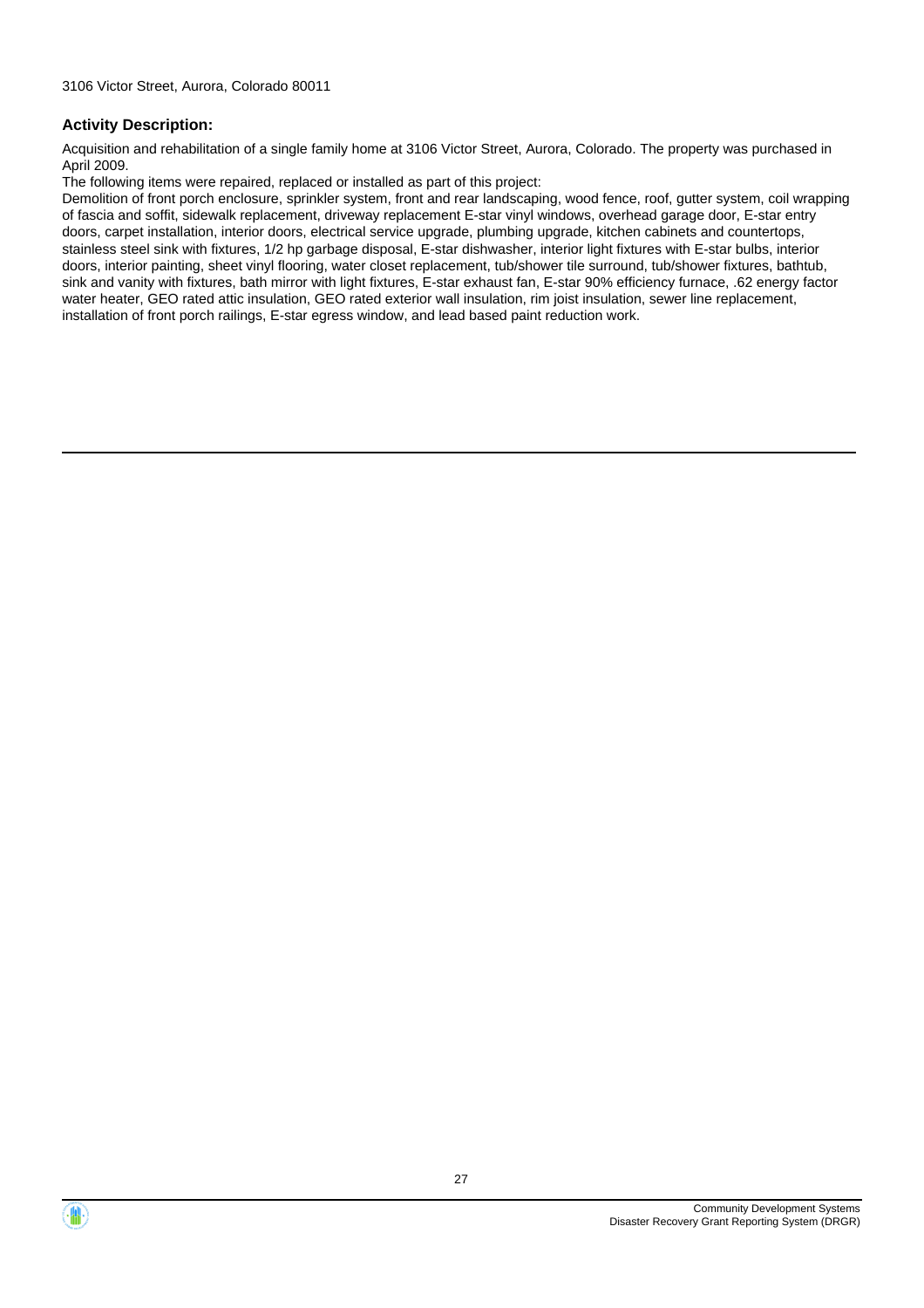| <b>Activitiy Type:</b>                                                                                                                                           | <b>Activity Status:</b>                      |                                         |              |                 |
|------------------------------------------------------------------------------------------------------------------------------------------------------------------|----------------------------------------------|-----------------------------------------|--------------|-----------------|
| Acquisition - general                                                                                                                                            | Completed                                    |                                         |              |                 |
| <b>Project Number:</b>                                                                                                                                           | <b>Project Title:</b>                        |                                         |              |                 |
| <b>NSP0001</b>                                                                                                                                                   | Acquisition/Rehabiliation and Resale Program |                                         |              |                 |
| <b>Projected Start Date:</b>                                                                                                                                     | <b>Projected End Date:</b>                   |                                         |              |                 |
| 04/17/2009                                                                                                                                                       | 04/30/2010                                   |                                         |              |                 |
| <b>Project Draw Block by HUD:</b>                                                                                                                                |                                              | Project Draw Block Date by HUD:         |              |                 |
| Not Blocked                                                                                                                                                      |                                              |                                         |              |                 |
| <b>Activity Draw Block by HUD:</b>                                                                                                                               |                                              | <b>Activity Draw Block Date by HUD:</b> |              |                 |
| Not Blocked                                                                                                                                                      |                                              |                                         |              |                 |
| <b>Block Drawdown By Grantee:</b>                                                                                                                                |                                              |                                         |              |                 |
| Not Blocked                                                                                                                                                      | <b>Total Budget:</b>                         |                                         | \$175,832.10 |                 |
| <b>National Objective:</b>                                                                                                                                       | <b>Other Funds Total:</b>                    |                                         | \$0.00       |                 |
| LH25: Funds targeted for housing for households whose incomes<br>are at or under 50% Area Median Income.<br><b>Environmental Assessment:</b><br><b>COMPLETED</b> | <b>Total Funds Amount:</b><br>\$175,832.10   |                                         |              |                 |
| <b>Benefit Report Type:</b><br>Direct (Households)                                                                                                               |                                              |                                         |              |                 |
| <b>Proposed Beneficiaries</b>                                                                                                                                    | <b>Total</b>                                 | Low                                     | <b>Mod</b>   | Low/Mod%        |
| # Owner Households                                                                                                                                               | 1                                            | 1                                       |              | 100.00          |
| # of Households                                                                                                                                                  | 1                                            | 1                                       |              | 100.00          |
| <b>Proposed Accomplishments</b>                                                                                                                                  |                                              | <b>Total</b>                            |              |                 |
| # of Singlefamily Units                                                                                                                                          |                                              | 1                                       |              |                 |
| # of Housing Units                                                                                                                                               |                                              | 1                                       |              |                 |
| # of Properties                                                                                                                                                  |                                              | 1                                       |              |                 |
| Activity is being carried out by Grantee:<br>No<br><b>Organization carrying out Activity:</b><br>City of Aurora Community Development                            |                                              | Activity is being carried out through:  |              |                 |
| Proposed budgets for organizations carrying out Activity:                                                                                                        |                                              |                                         |              |                 |
| <b>Responsible Organization</b>                                                                                                                                  |                                              | <b>Organization Type</b>                |              | <b>Proposed</b> |
| City of Aurora Community Development                                                                                                                             |                                              | Unknown                                 |              | \$172,000.00    |
|                                                                                                                                                                  |                                              |                                         |              |                 |

## **Location Description:**

1391 Moline Street, Aurora, Colorado 80010



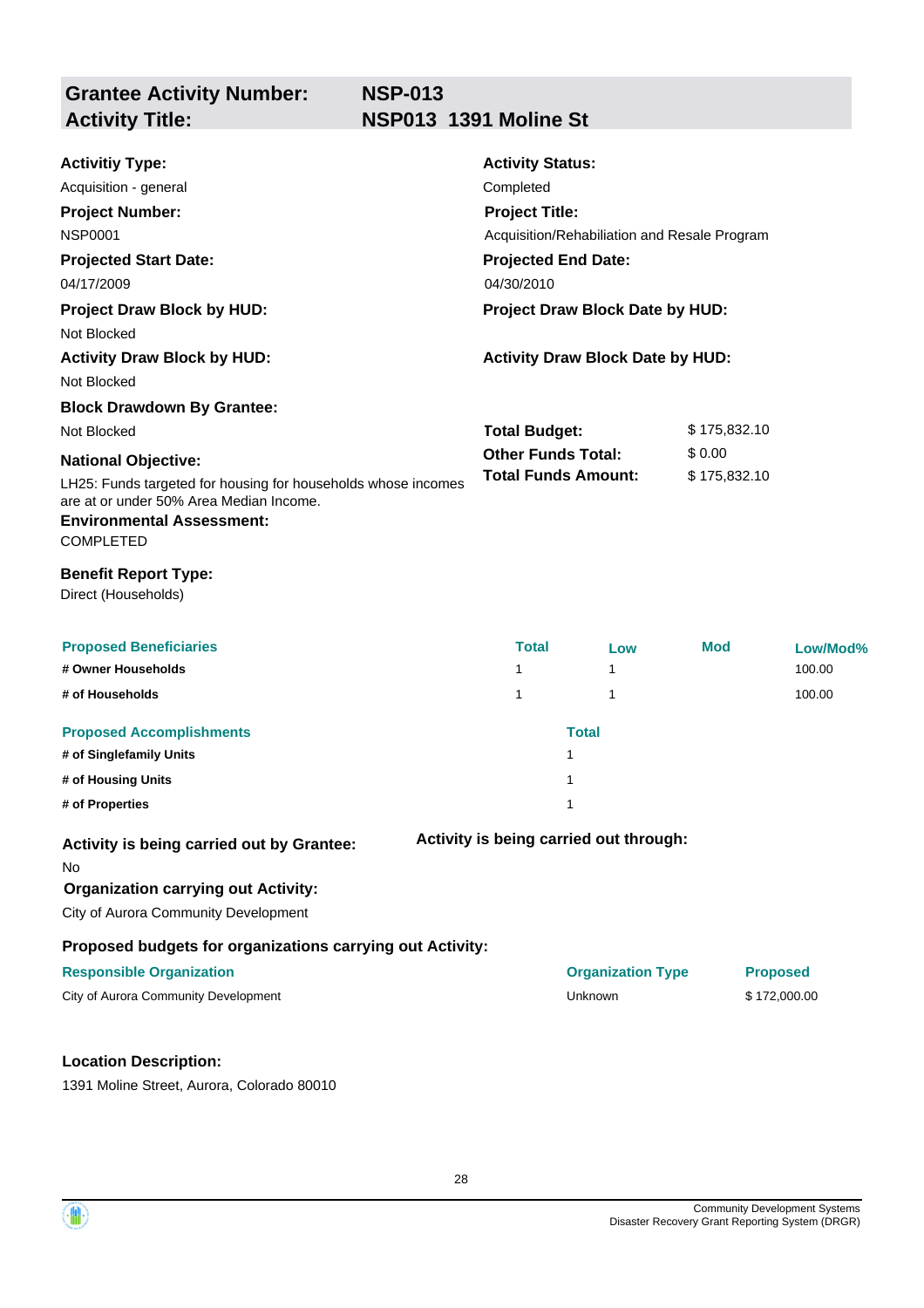Acquisition and rehabilitation of a single family home at 1391 Moline Street, Aurora, Colorado. The property was purchased in April 2009.

The following items were repaired, replaced or installed as part of this project:

Sewer line replacement, roof, gutter system, coil wrapping of fascia and soffit, front porch repairs, GEO exterior wall insulation, vinyl siding, E-star entry doors, E-star vinyl windows, perimeter drainage correction, concrete flat work, vinyl fencing, storage shed installation, front and rear landscaping, sprinkler system, crawlspace/cellar cover, crawlspace cellar supports, gas meter relocation, electrical service upgrades, miscellaneous exterior repairs, E-star 90% efficiency attic furnace, .62 energy factor water heater, interior doors and repairs, refinish hardwood floors, interior painting, kitchen cabinets and countertops, ceramic tile backsplash, kitchen stainless steel sink, 5/8 hp garbage disposal, exterior vented range hood, E-star dishwasher, E-star exhaust bath fan, water closet replacement, shower door replacement, tub/shower fixtures, sink and fixture replacement, plumbing upgrades and repairs, miscellaneous interior repairs, and lead based paint reduction work.

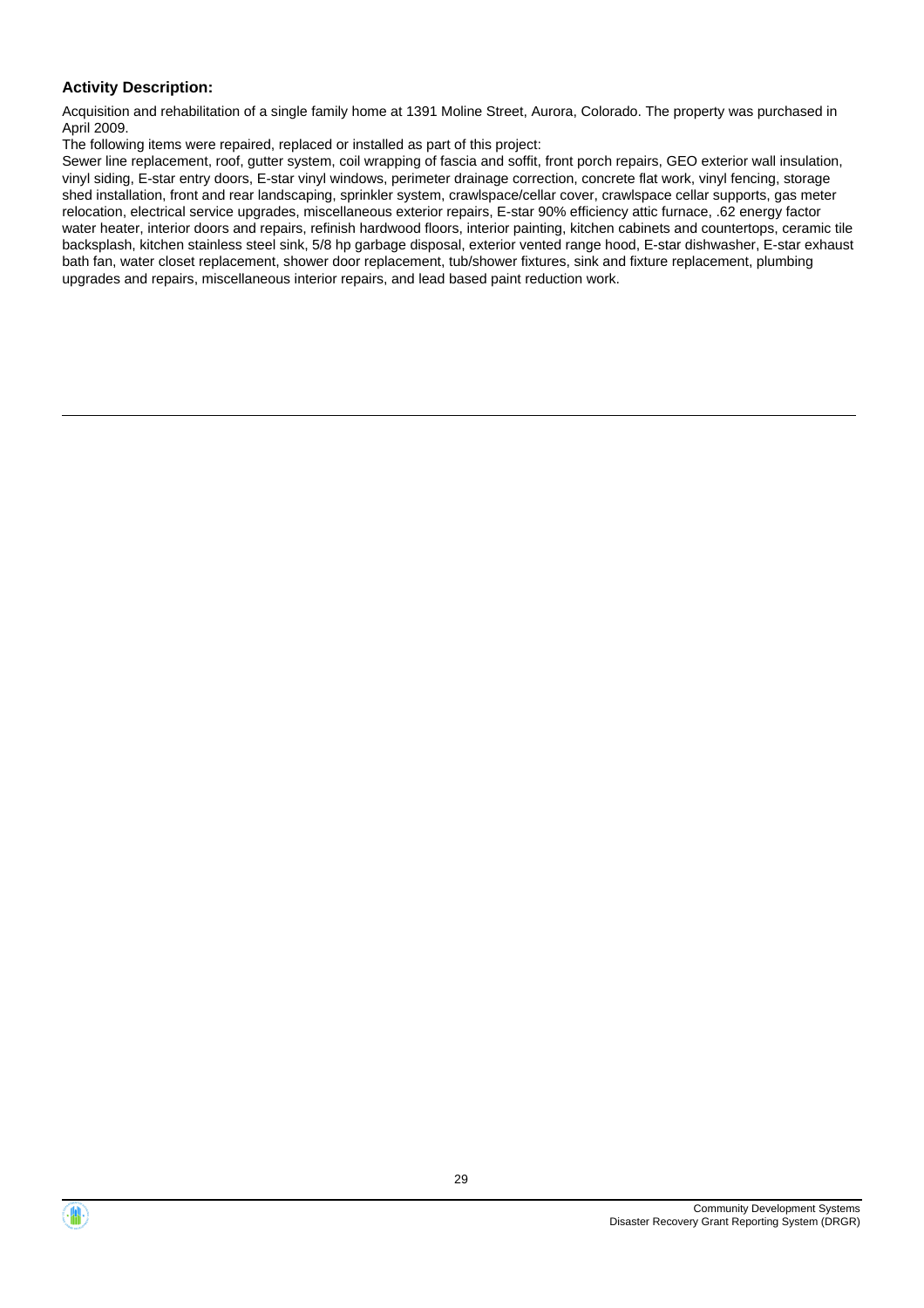| <b>Activitiy Type:</b>                                                                                                                                           | <b>Activity Status:</b>                      |                                         |              |                 |  |
|------------------------------------------------------------------------------------------------------------------------------------------------------------------|----------------------------------------------|-----------------------------------------|--------------|-----------------|--|
| Acquisition - general                                                                                                                                            | Completed                                    |                                         |              |                 |  |
| <b>Project Number:</b>                                                                                                                                           | <b>Project Title:</b>                        |                                         |              |                 |  |
| <b>NSP0001</b>                                                                                                                                                   | Acquisition/Rehabiliation and Resale Program |                                         |              |                 |  |
| <b>Projected Start Date:</b>                                                                                                                                     | <b>Projected End Date:</b>                   |                                         |              |                 |  |
| 04/17/2009                                                                                                                                                       | 02/28/2010                                   |                                         |              |                 |  |
| <b>Project Draw Block by HUD:</b>                                                                                                                                |                                              | Project Draw Block Date by HUD:         |              |                 |  |
| Not Blocked                                                                                                                                                      |                                              |                                         |              |                 |  |
| <b>Activity Draw Block by HUD:</b>                                                                                                                               |                                              | <b>Activity Draw Block Date by HUD:</b> |              |                 |  |
| Not Blocked                                                                                                                                                      |                                              |                                         |              |                 |  |
| <b>Block Drawdown By Grantee:</b>                                                                                                                                |                                              |                                         |              |                 |  |
| Not Blocked                                                                                                                                                      | <b>Total Budget:</b>                         |                                         |              | \$157,046.88    |  |
| <b>National Objective:</b>                                                                                                                                       | <b>Other Funds Total:</b>                    |                                         | \$0.00       |                 |  |
| LH25: Funds targeted for housing for households whose incomes<br>are at or under 50% Area Median Income.<br><b>Environmental Assessment:</b><br><b>COMPLETED</b> |                                              | <b>Total Funds Amount:</b>              | \$157,046.88 |                 |  |
| <b>Benefit Report Type:</b><br>Direct (Households)                                                                                                               |                                              |                                         |              |                 |  |
| <b>Proposed Beneficiaries</b>                                                                                                                                    | <b>Total</b>                                 | Low                                     | <b>Mod</b>   | Low/Mod%        |  |
| # Owner Households                                                                                                                                               | $\mathbf{1}$                                 | $\mathbf{1}$                            |              | 100.00          |  |
| # of Households                                                                                                                                                  | 1                                            | $\mathbf{1}$                            |              | 100.00          |  |
| <b>Proposed Accomplishments</b>                                                                                                                                  |                                              | <b>Total</b>                            |              |                 |  |
| # of Singlefamily Units                                                                                                                                          |                                              | 1                                       |              |                 |  |
| # of Housing Units                                                                                                                                               |                                              | 1                                       |              |                 |  |
| # of Parcels acquired voluntarily                                                                                                                                |                                              | 1                                       |              |                 |  |
| # of Properties                                                                                                                                                  |                                              | 1                                       |              |                 |  |
| Activity is being carried out by Grantee:                                                                                                                        |                                              | Activity is being carried out through:  |              |                 |  |
| Yes                                                                                                                                                              | <b>Grantee Employees and Contractors</b>     |                                         |              |                 |  |
| <b>Organization carrying out Activity:</b>                                                                                                                       |                                              |                                         |              |                 |  |
| City of Aurora Community Development                                                                                                                             |                                              |                                         |              |                 |  |
| Proposed budgets for organizations carrying out Activity:                                                                                                        |                                              |                                         |              |                 |  |
| <b>Responsible Organization</b>                                                                                                                                  |                                              | <b>Organization Type</b>                |              | <b>Proposed</b> |  |
| City of Aurora Community Development                                                                                                                             |                                              | Unknown                                 |              | \$157,046.88    |  |
|                                                                                                                                                                  |                                              |                                         |              |                 |  |



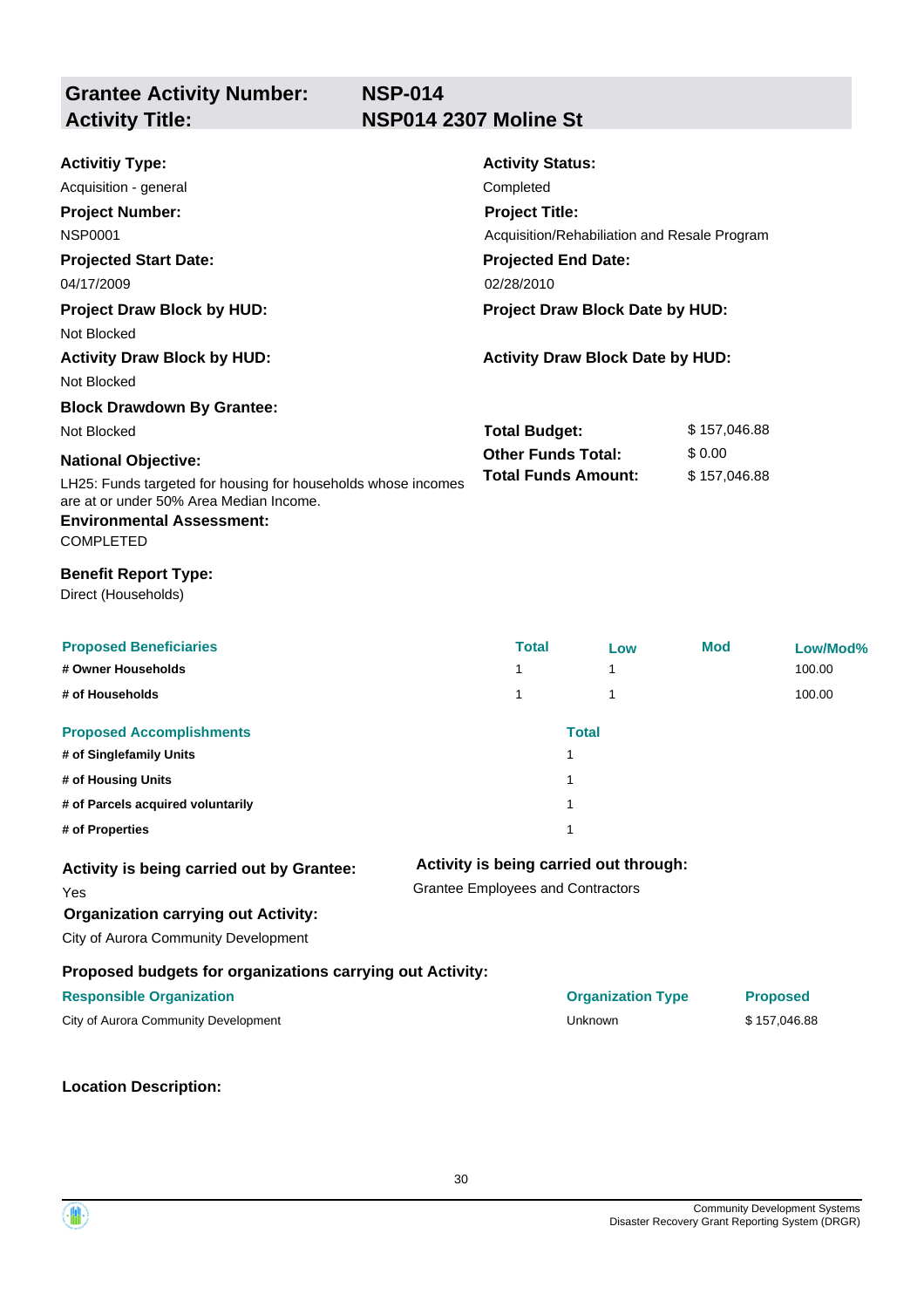Acquisition and rehabilitation of a single family home at 2307 Moline Street, Aurora, Colorado. The property was purchased in April 2009.

The following items were repaired, replaced or installed as part of this project:

Driveway replacement, roof, vinyl siding, coil wrapping of fascia and soffit, gutter system, E-star vinyl windows, front porch railing and post replacement, additional concrete in rear yard, front and rear landscaping, sprinkler system, wood fence, crawlspace access panel, plumbing, crawlspace joist insulation, E-star 90% efficiency furnace, GEO rated exterior wall insulation, E-star rated entry doors, storm door, repairs to existing detached garage, electrical service upgrade, kitchen cabinets and countertops, kitchen stainless steel sink, garbage disposal, ceramic tile backsplash, exterior vented range hood, E-star rated dishwasher, sheet vinyl flooring, interior light fixtures with E-star bulbs, bathtub, tub/shower fixtures, tub/shower ceramic surround, water closet replacement, E-star low-noise exhaust fan, sink and vanity with fixtures, bath accessories, interior doors, interior painting, refinish hardwood floors, GEO rated attic insulation, .62 energy factor water heater, utility cabinets, washer box replacement, sewer line replacement, and lead based paint reduction.

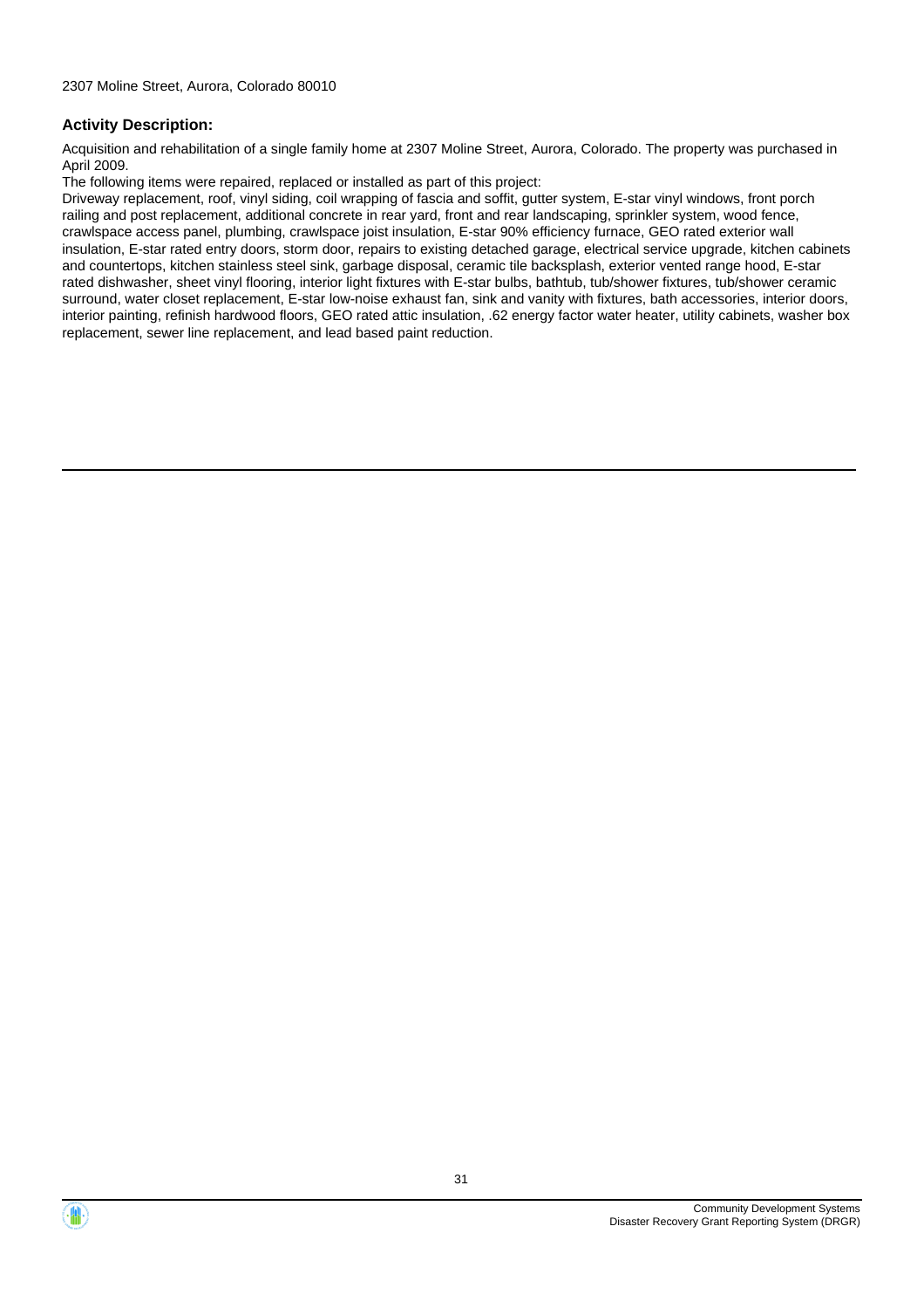# **NSP-015 Activity Title: NSP015 1740 Oakland St**

| <b>Activitiy Type:</b>                                                   | <b>Activity Status:</b>                  |                                              |              |                 |  |  |
|--------------------------------------------------------------------------|------------------------------------------|----------------------------------------------|--------------|-----------------|--|--|
| Acquisition - general                                                    | Completed                                |                                              |              |                 |  |  |
| <b>Project Number:</b>                                                   |                                          | <b>Project Title:</b>                        |              |                 |  |  |
| <b>NSP0001</b>                                                           |                                          | Acquisition/Rehabiliation and Resale Program |              |                 |  |  |
| <b>Projected Start Date:</b>                                             | <b>Projected End Date:</b>               |                                              |              |                 |  |  |
| 04/17/2009                                                               | 04/30/2010                               |                                              |              |                 |  |  |
| <b>Project Draw Block by HUD:</b>                                        |                                          | Project Draw Block Date by HUD:              |              |                 |  |  |
| Not Blocked                                                              |                                          |                                              |              |                 |  |  |
| <b>Activity Draw Block by HUD:</b>                                       |                                          | <b>Activity Draw Block Date by HUD:</b>      |              |                 |  |  |
| Not Blocked                                                              |                                          |                                              |              |                 |  |  |
| <b>Block Drawdown By Grantee:</b>                                        |                                          |                                              |              |                 |  |  |
| Not Blocked                                                              | <b>Total Budget:</b>                     |                                              | \$162,164.80 |                 |  |  |
| <b>National Objective:</b>                                               | <b>Other Funds Total:</b>                |                                              | \$0.00       |                 |  |  |
| LMMI: Low, Moderate and Middle Income National Objective for<br>NSP Only |                                          | <b>Total Funds Amount:</b>                   |              | \$162,164.80    |  |  |
| <b>Environmental Assessment:</b><br><b>COMPLETED</b>                     |                                          |                                              |              |                 |  |  |
| <b>Benefit Report Type:</b><br>Direct (Households)                       |                                          |                                              |              |                 |  |  |
|                                                                          |                                          |                                              |              |                 |  |  |
| <b>Proposed Beneficiaries</b>                                            | <b>Total</b>                             | Low                                          | <b>Mod</b>   | Low/Mod%        |  |  |
| # Owner Households                                                       | 1                                        |                                              | 1            | 100.00          |  |  |
| # of Households                                                          | 1                                        |                                              | 1            | 100.00          |  |  |
| <b>Proposed Accomplishments</b>                                          |                                          | <b>Total</b>                                 |              |                 |  |  |
| # of Singlefamily Units                                                  |                                          | 1                                            |              |                 |  |  |
| # of Housing Units                                                       |                                          | 1                                            |              |                 |  |  |
| # of Properties                                                          |                                          | 1                                            |              |                 |  |  |
| Activity is being carried out by Grantee:                                | Activity is being carried out through:   |                                              |              |                 |  |  |
| Yes                                                                      | <b>Grantee Employees and Contractors</b> |                                              |              |                 |  |  |
| <b>Organization carrying out Activity:</b>                               |                                          |                                              |              |                 |  |  |
| City of Aurora Community Development                                     |                                          |                                              |              |                 |  |  |
| Proposed budgets for organizations carrying out Activity:                |                                          |                                              |              |                 |  |  |
| <b>Responsible Organization</b>                                          |                                          | <b>Organization Type</b>                     |              | <b>Proposed</b> |  |  |
| City of Aurora Community Development                                     |                                          | Unknown                                      |              | \$130,000.00    |  |  |
| <b>Location Description:</b>                                             |                                          |                                              |              |                 |  |  |

1740 Oakland Street, Aurora, Colorado 80010

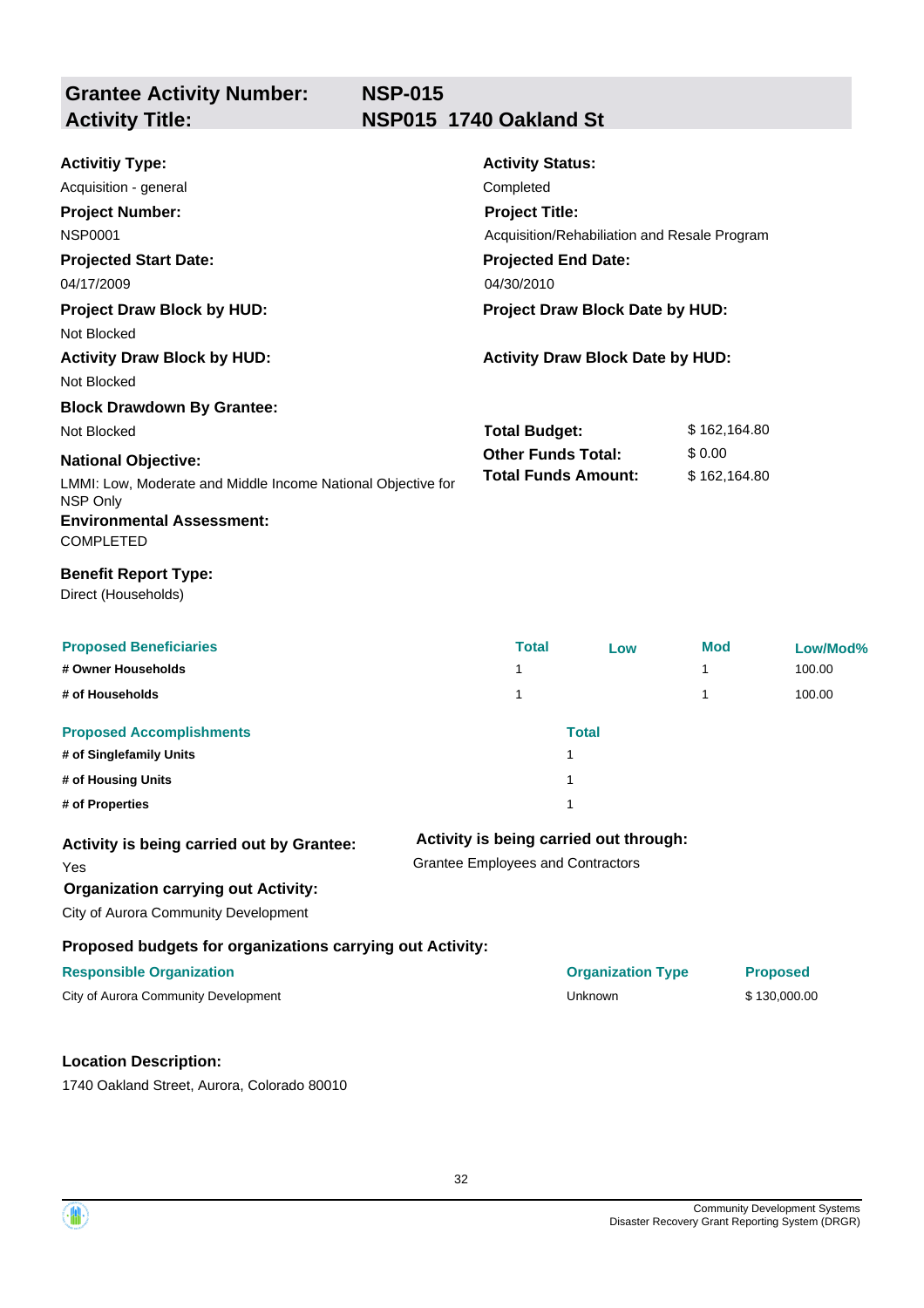Acquisition and rehabilitation of a single family home at 1740 Oakland Street, Aurora, Colorado. The property was purchased in April 2009.

The following items were repaired, replaced or installed as part of this project:

Correct exterior slope and perimeter drainage around home, install new front and rear landscaping and sprinkler system, remove shed from back yard, install wood privacy fence, replace roof and gutter system, install new vinyl siding, repair foundation, replace sidewalks, replace front and rear concrete patios, install front patio railing, install vinyl windows, replace exterior doors, replace garage door, replace crawlspace access panel, remove rear addition to home and rebuild new addition, reconvert bedroom back to garage, replace garage entry door, install new interior doors, relocate and repair kitchen walls, upgrade electrical service, repair plumbing, replace kitchen cabinets and countertops, install kitchen appliances, install interior light fixtures, paint interior of home, refinish hardwood floors, install carpet and vinyl flooring, replace toilet, bath tub, sink and vanity in main bathroom, replace furnace and water heater with 90% efficiency furnace and 0.62 energy factor water heater, add attic and exterior wall insulation.



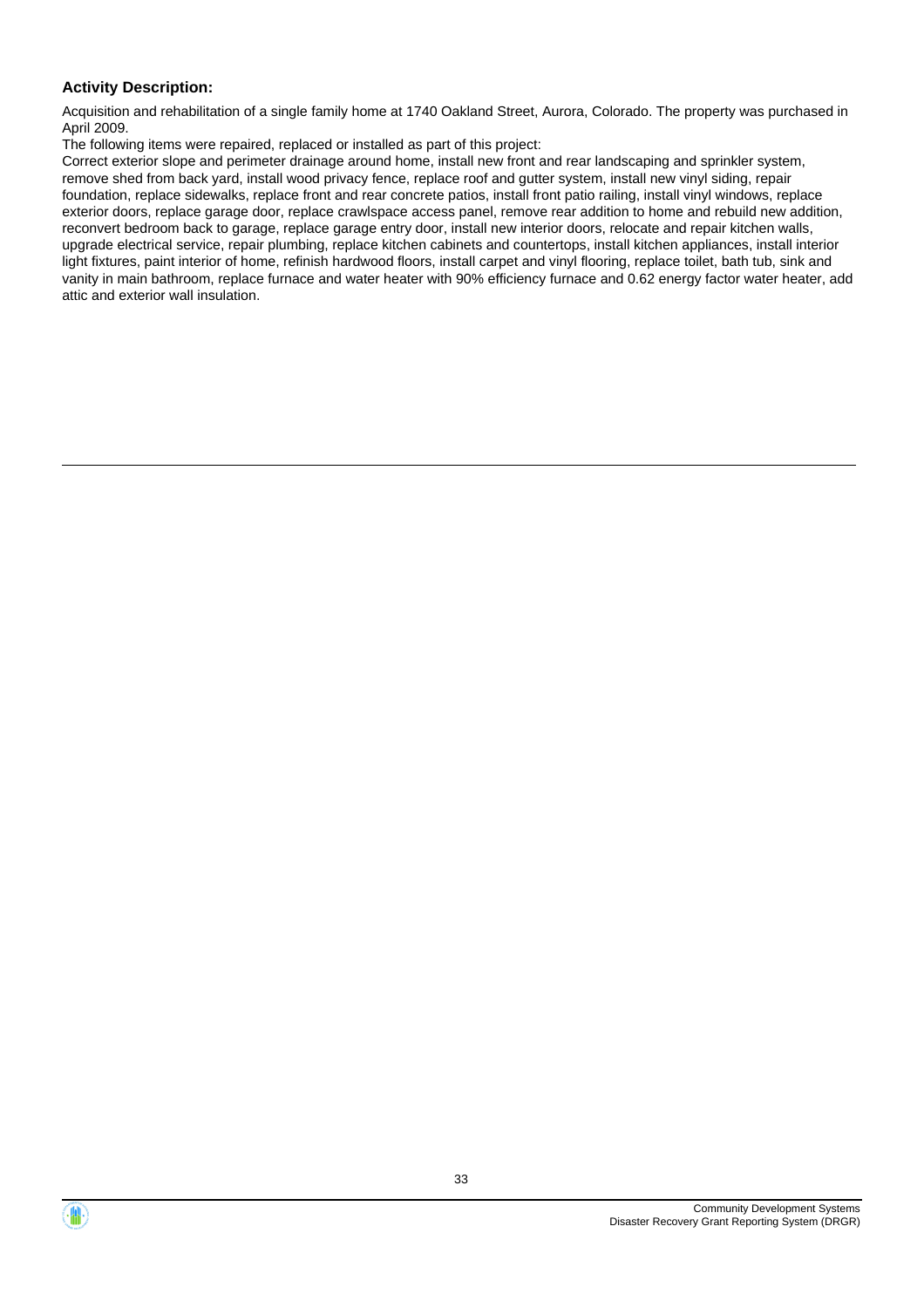## **NSP-016 Activity Title: NSP016 10692 E 7th Ave**

| <b>Activitiy Type:</b>                                                   | <b>Activity Status:</b>                           |                                         |                        |              |
|--------------------------------------------------------------------------|---------------------------------------------------|-----------------------------------------|------------------------|--------------|
| Acquisition - general                                                    | Completed                                         |                                         |                        |              |
| <b>Project Number:</b>                                                   | <b>Project Title:</b>                             |                                         |                        |              |
| <b>NSP0001</b>                                                           | Acquisition/Rehabiliation and Resale Program      |                                         |                        |              |
| <b>Projected Start Date:</b>                                             | <b>Projected End Date:</b>                        |                                         |                        |              |
| 05/08/2009                                                               | 04/30/2010<br>Project Draw Block Date by HUD:     |                                         |                        |              |
| <b>Project Draw Block by HUD:</b>                                        |                                                   |                                         |                        |              |
| Not Blocked                                                              |                                                   |                                         |                        |              |
| <b>Activity Draw Block by HUD:</b><br>Not Blocked                        |                                                   | <b>Activity Draw Block Date by HUD:</b> |                        |              |
|                                                                          |                                                   |                                         |                        |              |
| <b>Block Drawdown By Grantee:</b><br>Not Blocked                         |                                                   |                                         |                        |              |
|                                                                          | <b>Total Budget:</b><br><b>Other Funds Total:</b> |                                         | \$183,253.80<br>\$0.00 |              |
| <b>National Objective:</b>                                               |                                                   | <b>Total Funds Amount:</b>              | \$183,253.80           |              |
| LMMI: Low, Moderate and Middle Income National Objective for<br>NSP Only |                                                   |                                         |                        |              |
| <b>Environmental Assessment:</b><br><b>COMPLETED</b>                     |                                                   |                                         |                        |              |
| <b>Benefit Report Type:</b><br>Direct (Households)                       |                                                   |                                         |                        |              |
| <b>Proposed Beneficiaries</b>                                            | <b>Total</b>                                      | Low                                     | <b>Mod</b>             | Low/Mod%     |
| # Owner Households                                                       | 1                                                 |                                         | 1                      | 100.00       |
| # of Households                                                          | 1                                                 |                                         | 1                      | 100.00       |
| <b>Proposed Accomplishments</b>                                          |                                                   | <b>Total</b>                            |                        |              |
| # of Singlefamily Units                                                  |                                                   | 1                                       |                        |              |
| # of Housing Units                                                       |                                                   | 1                                       |                        |              |
| # of Parcels acquired voluntarily                                        |                                                   | 1                                       |                        |              |
| # of Properties                                                          |                                                   | 1                                       |                        |              |
| Activity is being carried out by Grantee:                                |                                                   | Activity is being carried out through:  |                        |              |
| Yes                                                                      | <b>Grantee Employees and Contractors</b>          |                                         |                        |              |
| <b>Organization carrying out Activity:</b>                               |                                                   |                                         |                        |              |
| City of Aurora Community Development                                     |                                                   |                                         |                        |              |
| Proposed budgets for organizations carrying out Activity:                |                                                   |                                         |                        |              |
| <b>Responsible Organization</b>                                          | <b>Organization Type</b>                          |                                         | <b>Proposed</b>        |              |
| City of Aurora Community Development                                     |                                                   | Unknown                                 |                        | \$140,000.00 |
|                                                                          |                                                   |                                         |                        |              |



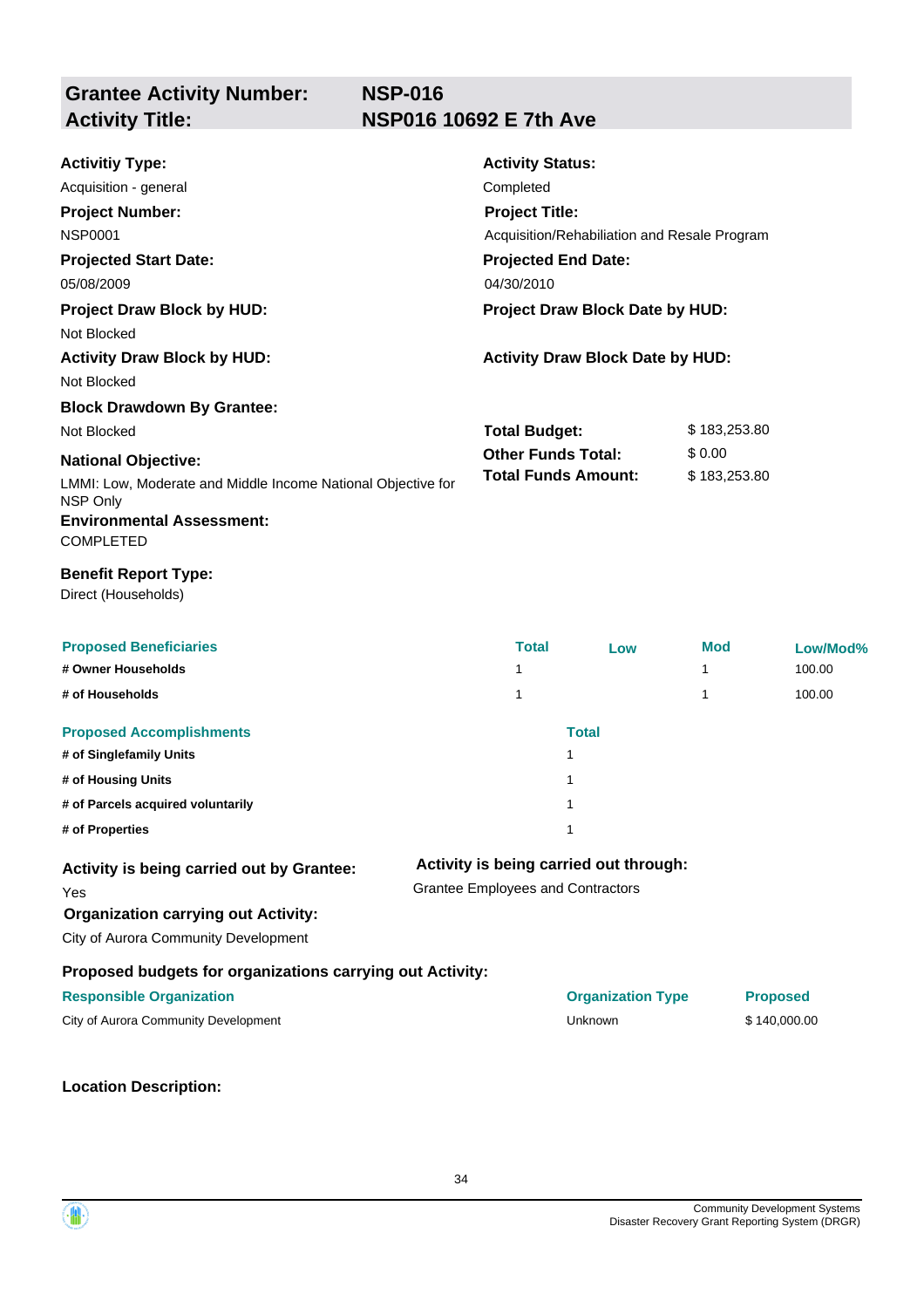Acquisition and rehabilitation of a single family home at 10692 E 7th Avenue, Aurora, Colorado. The property was purchased in May 2009.

The following items were repaired, replaced or installed as part of this project:

Replace driveway and roof, install vinyl siding, replace gutter system, install vinyl windows and new front porch, replace concrete on front sidewalk and front stoop, install new front and back landscaping, install spinkler system and wood privacy fence, replace crawlspace access panel, repair plumbing, install exterior wall and crawlspace joist insulation, replace furance with 90% efficiency unit, replace front entry door, install storm door, upgrade electrical service, replace kitchen cabinets and countertops, install kitchen appliances, install vinyl flooring, replace bathtub, shower fixtures, toilet and bathroom vanity and sink, install interior doors, paint interior of home, install new bannister and hand rails, refinish hardwood floors, add attic insulation, install tankless water heater system.

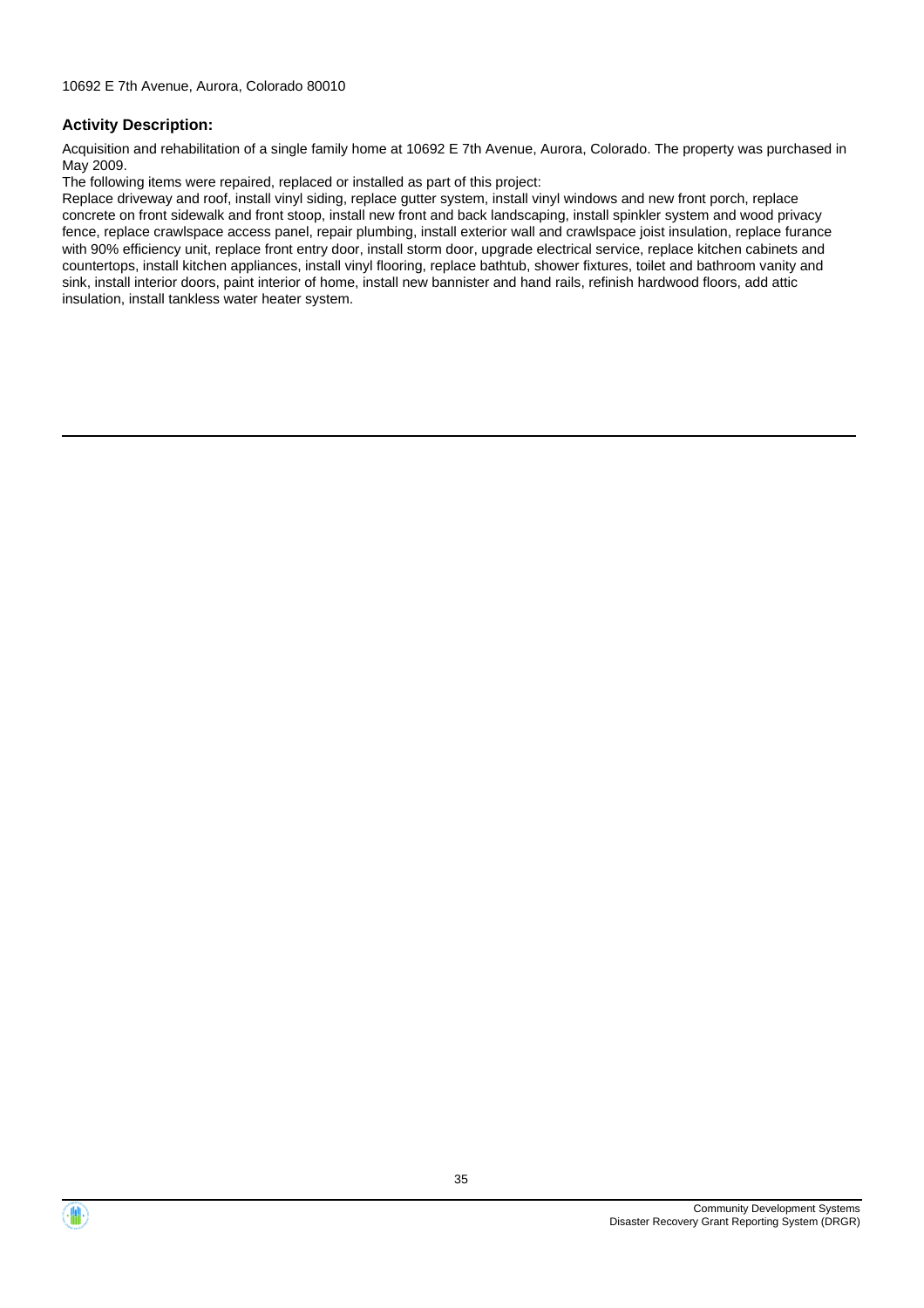| <b>Activitiy Type:</b>                                                                                                                                           |                                                                                    | <b>Activity Status:</b>                      |                                         |        |                 |  |  |
|------------------------------------------------------------------------------------------------------------------------------------------------------------------|------------------------------------------------------------------------------------|----------------------------------------------|-----------------------------------------|--------|-----------------|--|--|
| Acquisition - general                                                                                                                                            |                                                                                    | Completed                                    |                                         |        |                 |  |  |
| <b>Project Number:</b>                                                                                                                                           |                                                                                    | <b>Project Title:</b>                        |                                         |        |                 |  |  |
| <b>NSP0001</b>                                                                                                                                                   |                                                                                    | Acquisition/Rehabiliation and Resale Program |                                         |        |                 |  |  |
| <b>Projected Start Date:</b>                                                                                                                                     |                                                                                    | <b>Projected End Date:</b>                   |                                         |        |                 |  |  |
| 05/08/2009                                                                                                                                                       |                                                                                    | 05/31/2010                                   |                                         |        |                 |  |  |
| <b>Project Draw Block by HUD:</b>                                                                                                                                |                                                                                    |                                              | Project Draw Block Date by HUD:         |        |                 |  |  |
| Not Blocked                                                                                                                                                      |                                                                                    |                                              |                                         |        |                 |  |  |
| <b>Activity Draw Block by HUD:</b>                                                                                                                               |                                                                                    |                                              | <b>Activity Draw Block Date by HUD:</b> |        |                 |  |  |
| Not Blocked                                                                                                                                                      |                                                                                    |                                              |                                         |        |                 |  |  |
| <b>Block Drawdown By Grantee:</b>                                                                                                                                |                                                                                    |                                              |                                         |        |                 |  |  |
| Not Blocked                                                                                                                                                      |                                                                                    | <b>Total Budget:</b>                         |                                         |        | \$156,045.57    |  |  |
| <b>National Objective:</b>                                                                                                                                       |                                                                                    | <b>Other Funds Total:</b>                    |                                         | \$0.00 |                 |  |  |
| LH25: Funds targeted for housing for households whose incomes<br>are at or under 50% Area Median Income.<br><b>Environmental Assessment:</b><br><b>COMPLETED</b> |                                                                                    |                                              | <b>Total Funds Amount:</b>              |        | \$156,045.57    |  |  |
| <b>Benefit Report Type:</b><br>Direct (Households)                                                                                                               |                                                                                    |                                              |                                         |        |                 |  |  |
| <b>Proposed Beneficiaries</b>                                                                                                                                    |                                                                                    | <b>Total</b>                                 | Low                                     | Mod    | Low/Mod%        |  |  |
| # Owner Households                                                                                                                                               |                                                                                    | 1                                            | 1                                       |        | 100.00          |  |  |
| # of Households                                                                                                                                                  |                                                                                    | 1                                            | $\mathbf{1}$                            |        | 100.00          |  |  |
| <b>Proposed Accomplishments</b>                                                                                                                                  |                                                                                    |                                              | <b>Total</b>                            |        |                 |  |  |
| # of Singlefamily Units                                                                                                                                          |                                                                                    |                                              | $\mathbf{1}$                            |        |                 |  |  |
| # of Housing Units                                                                                                                                               |                                                                                    |                                              | $\mathbf{1}$                            |        |                 |  |  |
| # of Parcels acquired voluntarily                                                                                                                                |                                                                                    |                                              | 1                                       |        |                 |  |  |
| # of Properties                                                                                                                                                  |                                                                                    |                                              | 1                                       |        |                 |  |  |
| Activity is being carried out by Grantee:<br>Yes                                                                                                                 | Activity is being carried out through:<br><b>Grantee Employees and Contractors</b> |                                              |                                         |        |                 |  |  |
| <b>Organization carrying out Activity:</b>                                                                                                                       |                                                                                    |                                              |                                         |        |                 |  |  |
| City of Aurora Community Development                                                                                                                             |                                                                                    |                                              |                                         |        |                 |  |  |
| Proposed budgets for organizations carrying out Activity:                                                                                                        |                                                                                    |                                              |                                         |        |                 |  |  |
| <b>Responsible Organization</b>                                                                                                                                  |                                                                                    |                                              | <b>Organization Type</b>                |        | <b>Proposed</b> |  |  |
| City of Aurora Community Development                                                                                                                             |                                                                                    |                                              | Unknown                                 |        | \$120,000.00    |  |  |
|                                                                                                                                                                  |                                                                                    |                                              |                                         |        |                 |  |  |

**Location Description:**

Community Development Systems Disaster Recovery Grant Reporting System (DRGR)

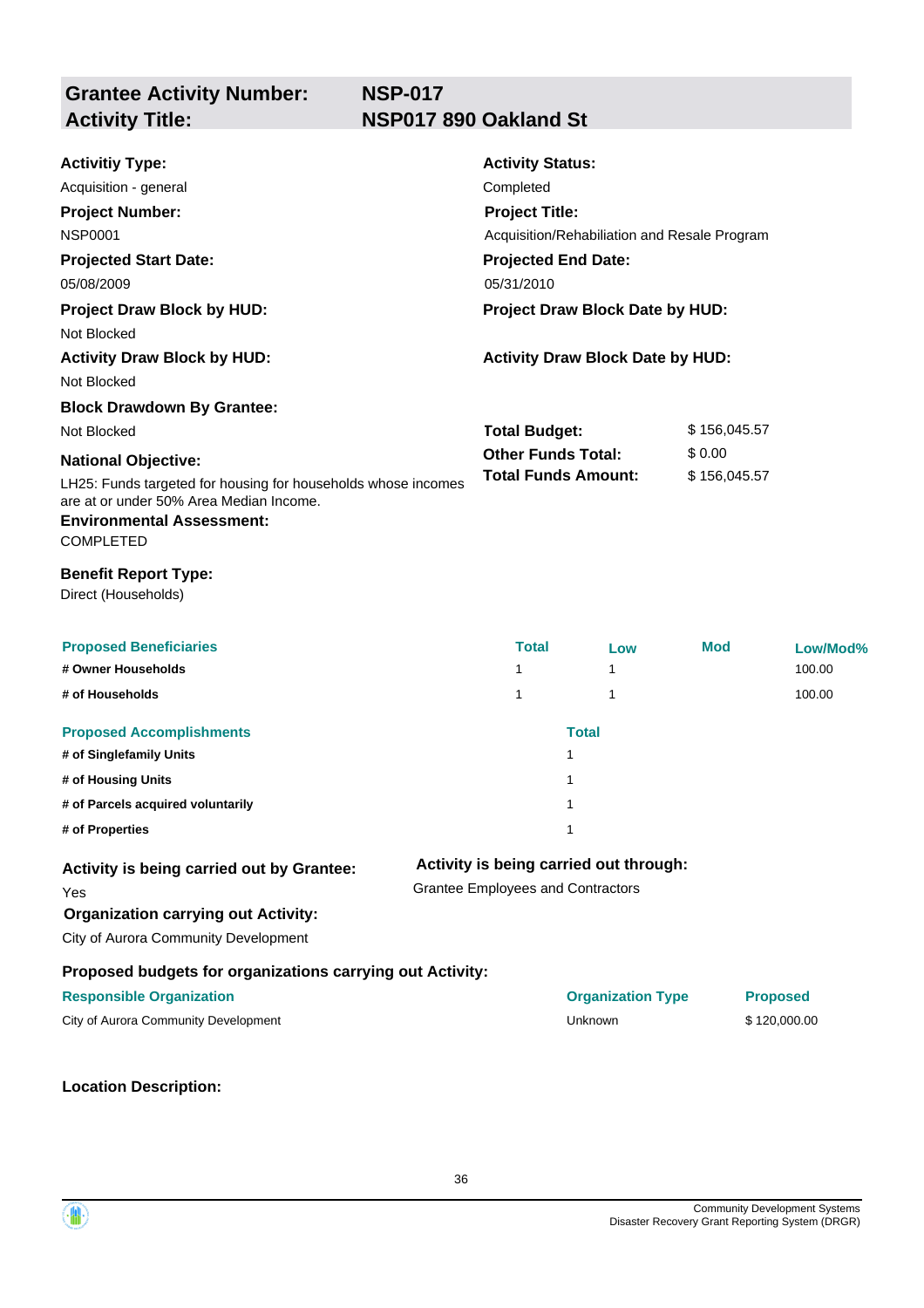Acquisition and rehabilitation of a single family home at 890 Oakland Street, Aurora, Colorado. The property was purchased in May 2009.

The following items were repaired, replaced or installed as part of this project:

Install new vinyl siding, replace roof and gutter system, install new split rail fence, remove enclosed porch and concrete apron at front and side of home, replace front entry door, install new security storm door, install new porch railings, install new vinyl windows and new rear entry door, replace garage entry door, install new front and rear landscaping, replace sprinkler system, replace concrete sidewalk and driveway, install wood privacy fence, replace attached garage, install new concrete patio at rear of home, replace furnace and water heater with new 90% efficiency furnace and .62 energy factor water heater, upgrade electrical service, install crawlspace, attic and exterior wall insulation, replace crawlspace access panel, repair plumbing, install carpet, refinish hardwood floors, install new baseboards throughout home, install new interior doors and closet doors, install new vinyl flooring, replace kitchen cabinets and countertops, install new kitchen appliances, replace bathtub and shower fixtures, replace bathroom toilet, vanity and sink, paint interior of home, install new interior light fixtures.



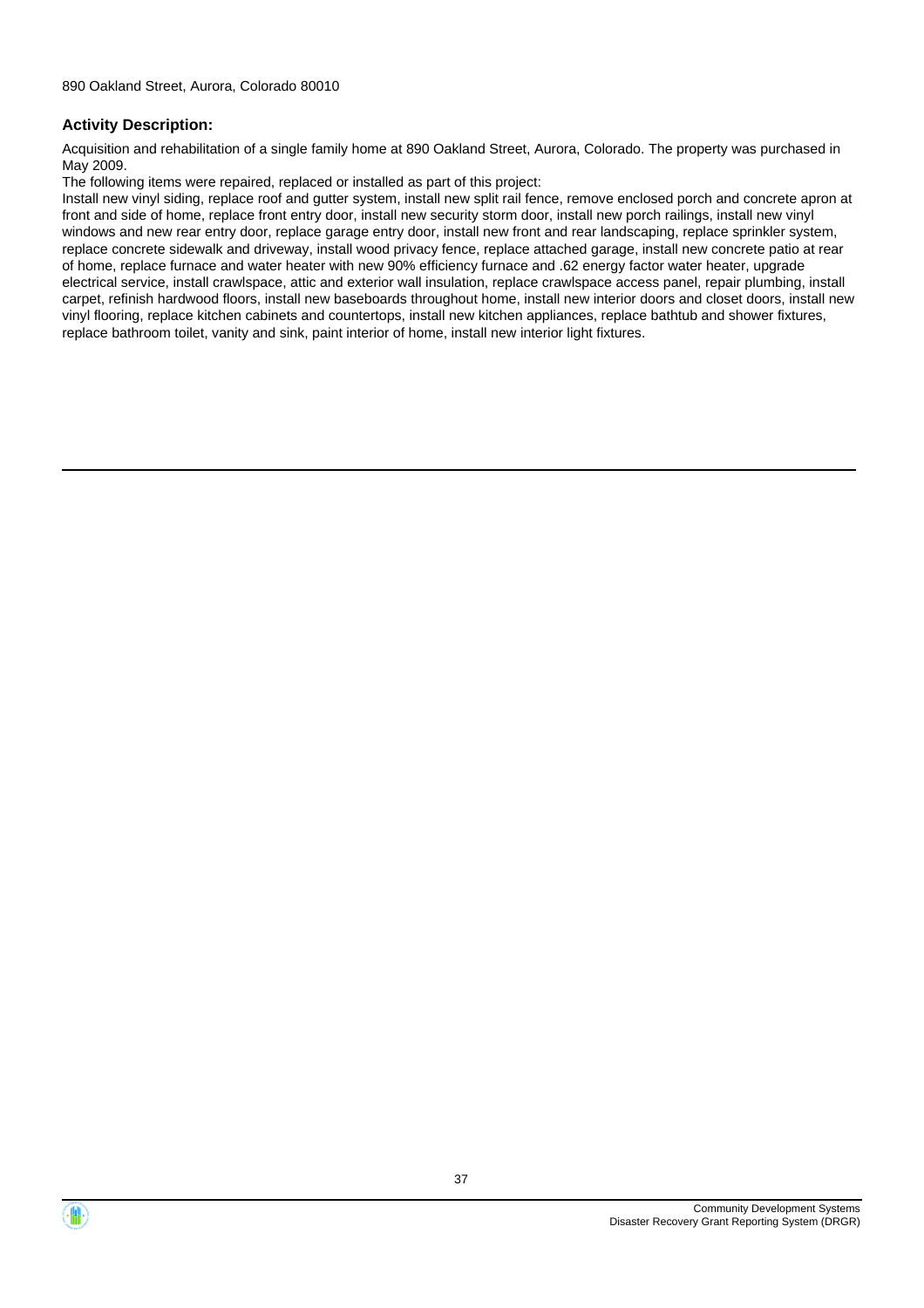## **NSP-018 Activity Title: NSP018 1260 Hillside St**

| <b>Activitiy Type:</b>                                                   |  | <b>Activity Status:</b>                                 |                                              |              |                 |
|--------------------------------------------------------------------------|--|---------------------------------------------------------|----------------------------------------------|--------------|-----------------|
| Acquisition - general                                                    |  | Completed                                               |                                              |              |                 |
| <b>Project Number:</b>                                                   |  | <b>Project Title:</b>                                   |                                              |              |                 |
| <b>NSP0001</b>                                                           |  |                                                         | Acquisition/Rehabiliation and Resale Program |              |                 |
| <b>Projected Start Date:</b>                                             |  | <b>Projected End Date:</b>                              |                                              |              |                 |
| 05/08/2009                                                               |  | 04/30/2010                                              |                                              |              |                 |
| <b>Project Draw Block by HUD:</b>                                        |  |                                                         | Project Draw Block Date by HUD:              |              |                 |
| Not Blocked                                                              |  |                                                         |                                              |              |                 |
| <b>Activity Draw Block by HUD:</b>                                       |  |                                                         | <b>Activity Draw Block Date by HUD:</b>      |              |                 |
| Not Blocked                                                              |  |                                                         |                                              |              |                 |
| <b>Block Drawdown By Grantee:</b>                                        |  |                                                         |                                              |              |                 |
| Not Blocked                                                              |  | <b>Total Budget:</b>                                    |                                              | \$144,028.82 |                 |
| <b>National Objective:</b>                                               |  | <b>Other Funds Total:</b><br><b>Total Funds Amount:</b> |                                              | \$0.00       |                 |
| LMMI: Low, Moderate and Middle Income National Objective for<br>NSP Only |  |                                                         |                                              | \$144,028.82 |                 |
| <b>Environmental Assessment:</b><br><b>COMPLETED</b>                     |  |                                                         |                                              |              |                 |
| <b>Benefit Report Type:</b><br>Direct (Households)                       |  |                                                         |                                              |              |                 |
| <b>Proposed Beneficiaries</b>                                            |  | <b>Total</b>                                            | Low                                          | <b>Mod</b>   | Low/Mod%        |
| # Owner Households                                                       |  | 1                                                       |                                              | 1            | 100.00          |
| # of Households                                                          |  | 1                                                       |                                              | 1            | 100.00          |
| <b>Proposed Accomplishments</b>                                          |  |                                                         | <b>Total</b>                                 |              |                 |
| # of Singlefamily Units                                                  |  |                                                         | 1                                            |              |                 |
| # of Housing Units                                                       |  |                                                         | 1                                            |              |                 |
| # of Parcels acquired voluntarily                                        |  |                                                         | 1                                            |              |                 |
| # of Properties                                                          |  |                                                         | 1                                            |              |                 |
| Activity is being carried out by Grantee:                                |  |                                                         | Activity is being carried out through:       |              |                 |
| Yes                                                                      |  | <b>Grantee Employees and Contractors</b>                |                                              |              |                 |
| <b>Organization carrying out Activity:</b>                               |  |                                                         |                                              |              |                 |
| City of Aurora Community Development                                     |  |                                                         |                                              |              |                 |
| Proposed budgets for organizations carrying out Activity:                |  |                                                         |                                              |              |                 |
| <b>Responsible Organization</b>                                          |  |                                                         | <b>Organization Type</b>                     |              | <b>Proposed</b> |
| City of Aurora Community Development                                     |  |                                                         | Unknown                                      |              | \$140,000.00    |
|                                                                          |  |                                                         |                                              |              |                 |

**Location Description:**

Community Development Systems Disaster Recovery Grant Reporting System (DRGR)

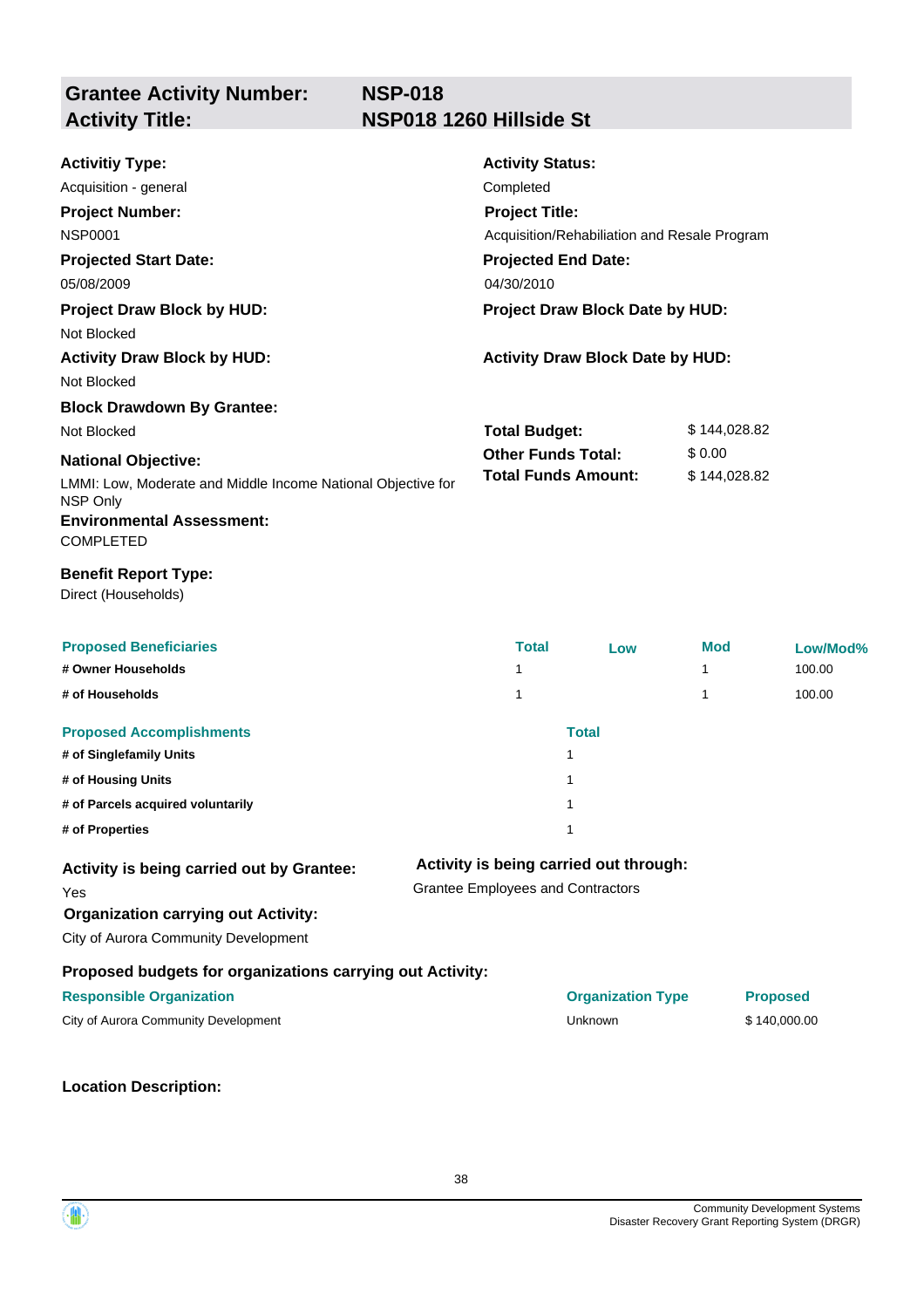Acquisition and rehabilitation of a single family home at 1260 Hillside Street, Aurora, Colorado. The property was purchased in May 2009.

The following items were repaired, replaced or installed as part of this project:

Replace front porch enclosure, remove unsafe additions previously made to home and storage sheds, replace entry doors and roof, install new vinyl siding, vinyl shutters vinyl windows, and exterior wall insulation, replace gutter system, correct perimeter drainage, replace concrete front walk and driveway, install wood privacy fence, new landscaping and sprinkler system, trim trees on property, upgrade electrical service, convert bedroom and utility room back to a garage, replace garage entry door, convert bathroom off garage bedroom to utility room, install new interior doors, replace baseboard through home, replace furnace and water heater with 90% efficiency furnace and .62 energy factor water heater, repair plumbing, paint interior of home, replace kitchen cabinets and countertops, install kitchen appliances, replace bathtub, shower fixtures, toilet and sink/vanity, replace floor joists, install carpet and vinyl flooring, add attic crawl space insulation.



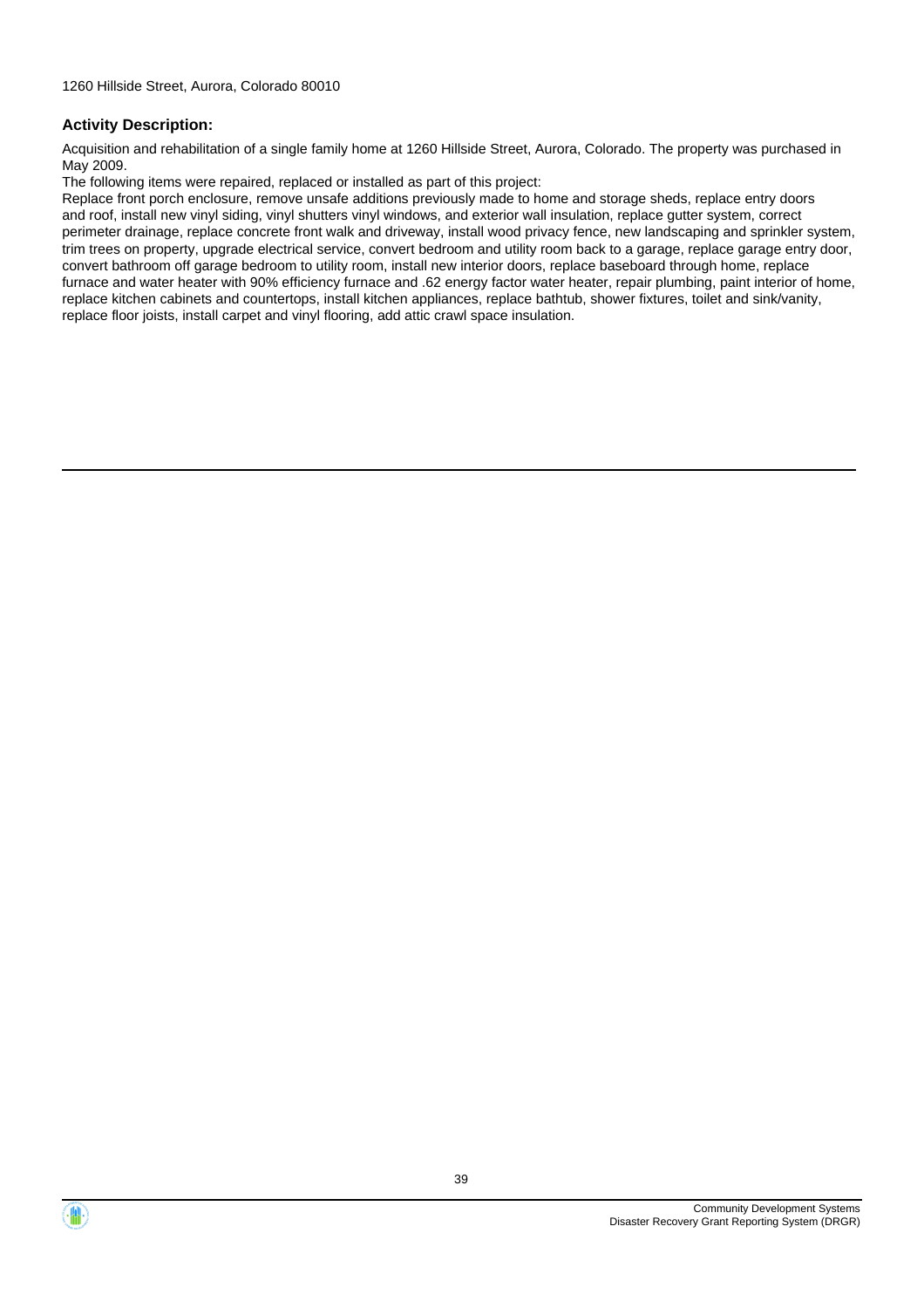## **NSP-019 Activity Title: NSP019 1665 Dallas St**

| <b>Activitiy Type:</b>                                                             | <b>Activity Status:</b>                 |                                              |              |                 |
|------------------------------------------------------------------------------------|-----------------------------------------|----------------------------------------------|--------------|-----------------|
| Acquisition - general                                                              | Completed                               |                                              |              |                 |
| <b>Project Number:</b>                                                             | <b>Project Title:</b>                   |                                              |              |                 |
| <b>NSP0001</b>                                                                     |                                         | Acquisition/Rehabiliation and Resale Program |              |                 |
| <b>Projected Start Date:</b>                                                       | <b>Projected End Date:</b>              |                                              |              |                 |
| 05/08/2009                                                                         | 05/31/2010                              |                                              |              |                 |
| <b>Project Draw Block by HUD:</b>                                                  |                                         | Project Draw Block Date by HUD:              |              |                 |
| Not Blocked                                                                        |                                         |                                              |              |                 |
| <b>Activity Draw Block by HUD:</b>                                                 | <b>Activity Draw Block Date by HUD:</b> |                                              |              |                 |
| Not Blocked                                                                        |                                         |                                              |              |                 |
| <b>Block Drawdown By Grantee:</b>                                                  |                                         |                                              |              |                 |
| Not Blocked                                                                        | <b>Total Budget:</b><br>\$158,653.89    |                                              |              |                 |
| <b>National Objective:</b>                                                         | <b>Other Funds Total:</b>               |                                              | \$0.00       |                 |
| LMMI: Low, Moderate and Middle Income National Objective for<br>NSP Only           | <b>Total Funds Amount:</b>              |                                              | \$158,653.89 |                 |
| <b>Environmental Assessment:</b><br><b>COMPLETED</b>                               |                                         |                                              |              |                 |
| <b>Benefit Report Type:</b><br>Direct (Households)                                 |                                         |                                              |              |                 |
| <b>Proposed Beneficiaries</b>                                                      | <b>Total</b>                            | Low                                          | <b>Mod</b>   | Low/Mod%        |
| # Owner Households                                                                 | 1                                       |                                              | 1            | 100.00          |
| # of Households                                                                    | 1                                       |                                              | 1            | 100.00          |
| <b>Proposed Accomplishments</b>                                                    |                                         | <b>Total</b>                                 |              |                 |
| # of Singlefamily Units                                                            |                                         | 1                                            |              |                 |
| # of Housing Units                                                                 |                                         | 1                                            |              |                 |
| # of Parcels acquired voluntarily                                                  |                                         | 1                                            |              |                 |
| # of Properties                                                                    |                                         | 1                                            |              |                 |
| Activity is being carried out by Grantee:<br>No                                    |                                         | Activity is being carried out through:       |              |                 |
| <b>Organization carrying out Activity:</b><br>City of Aurora Community Development |                                         |                                              |              |                 |
| Proposed budgets for organizations carrying out Activity:                          |                                         |                                              |              |                 |
| <b>Responsible Organization</b>                                                    |                                         | <b>Organization Type</b>                     |              | <b>Proposed</b> |
| City of Aurora Community Development                                               |                                         | Unknown                                      |              | \$130,000.00    |
|                                                                                    |                                         |                                              |              |                 |

**Location Description:**

Community Development Systems Disaster Recovery Grant Reporting System (DRGR)

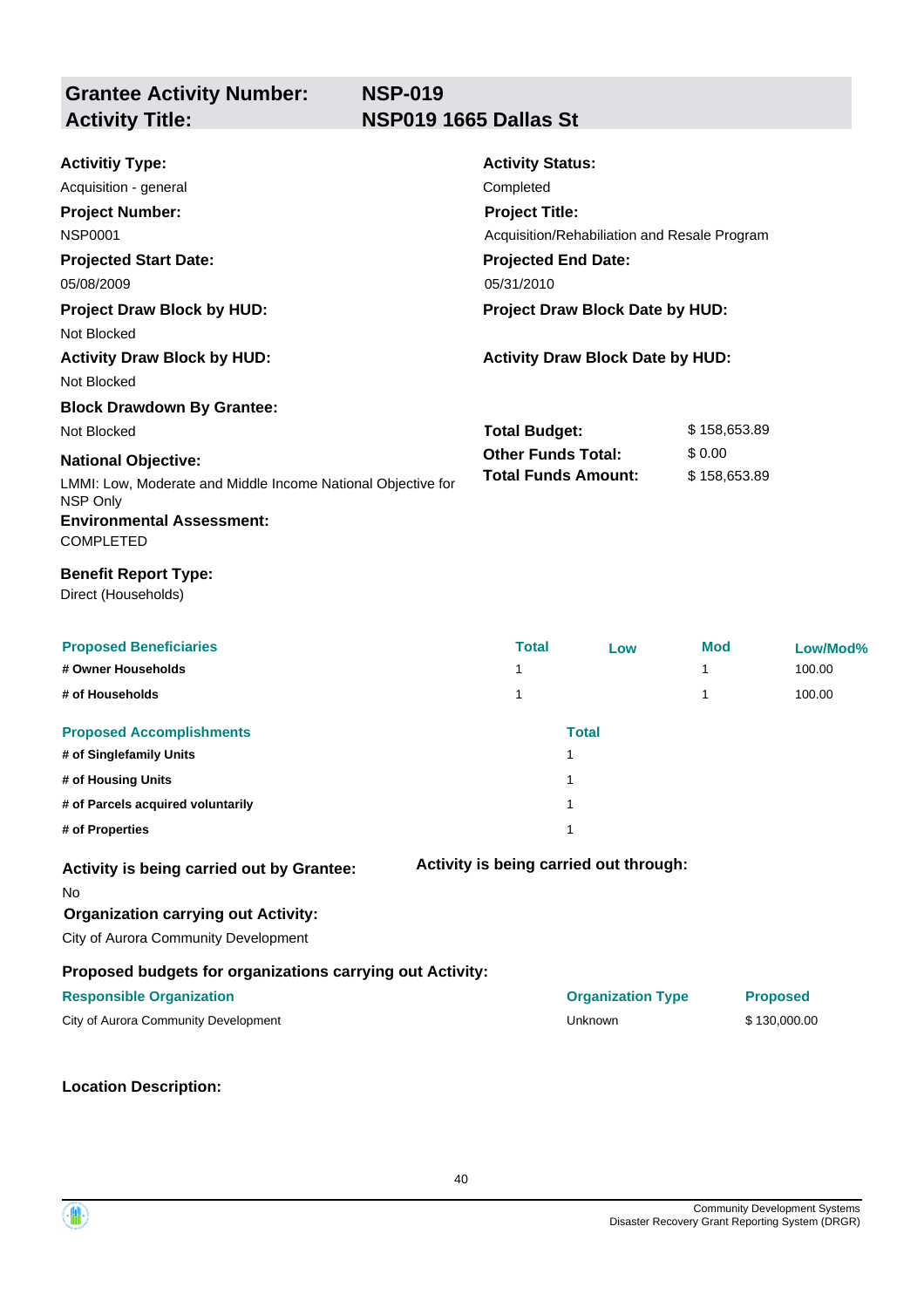Acquisition and rehabilitation of a single family home at 1665 Dallas Street, Aurora, Colorado. The property was purchased in May 2009.

The following items were repaired, replaced or installed as part of this project:

Remove unsafe additions previously made to home, remove and replace utility room addition, construct new one car detached garage, install exterior wall insulation, replace roof, install vinyl siding, replace gutter system and entry doors, correct perimeter drainage, replace concrete driveway and front walk, replace front porch, install wood privacy fence, install new landscaping, sprinkler system and vinyl windows, replace main water service line, upgrade electrical service, relocate attic access, remove drywall and ceiling panels in basement, replace furnace with 90% efficiency furnace, install interior doors, replace baseboard throughout the home, install drywall and paint interior of home, level the flooring throughout the home, install vinyl flooring, replace kitchen cabinets and countertops, install kitchen appliances, replace bathtub, shower fixtures, toilet and bathroom sink and vanity, repair plumbing, install new water heater with .62 energy factor to replace old water heater, install carpet, level basement floor.

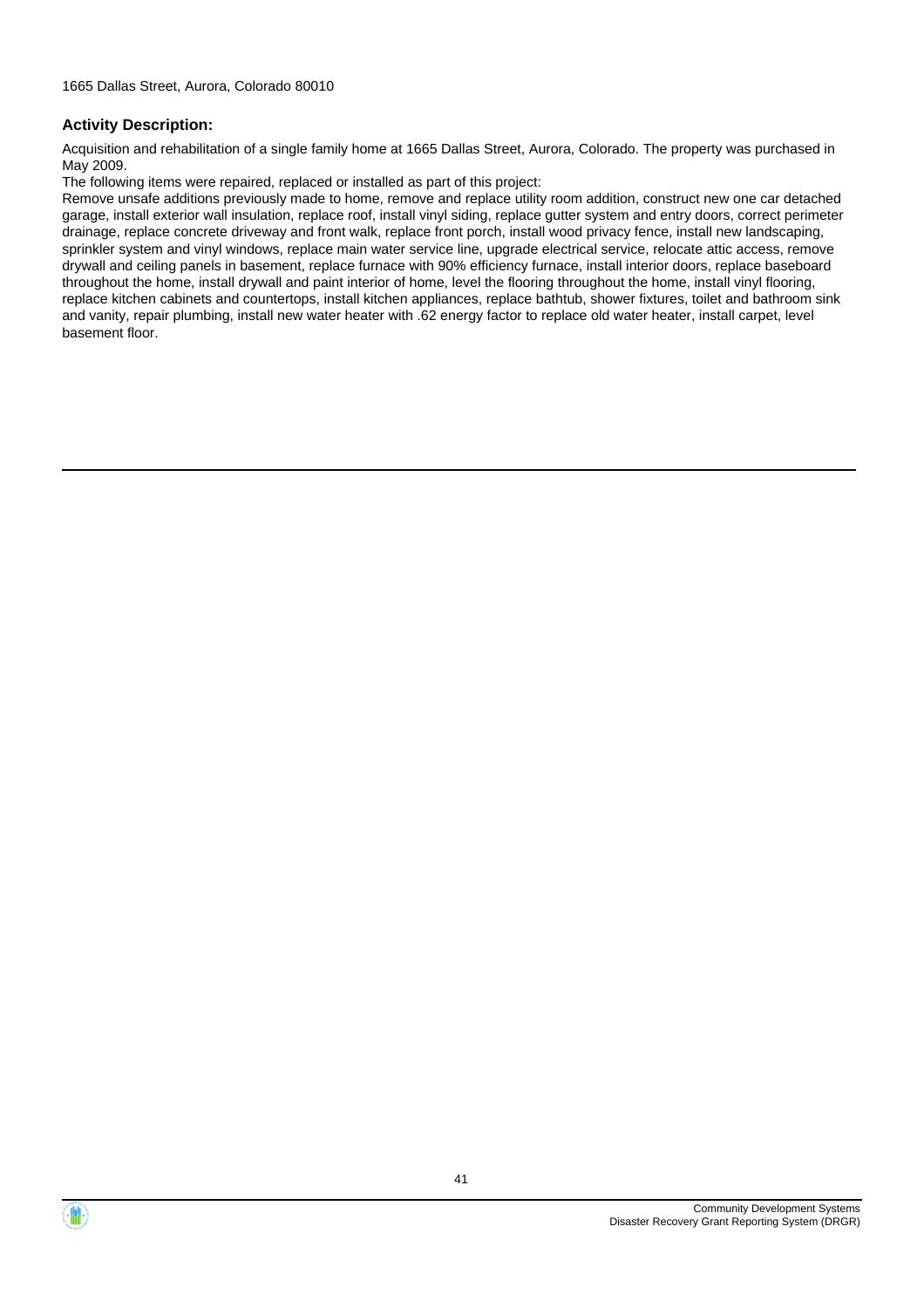## **NSP-020 Activity Title: NSP020 2265 Kingston St**

| <b>Activitiy Type:</b>                                                   |  | <b>Activity Status:</b>                                 |                                              |              |                 |
|--------------------------------------------------------------------------|--|---------------------------------------------------------|----------------------------------------------|--------------|-----------------|
| Acquisition - general                                                    |  | Completed                                               |                                              |              |                 |
| <b>Project Number:</b>                                                   |  | <b>Project Title:</b>                                   |                                              |              |                 |
| <b>NSP0001</b>                                                           |  |                                                         | Acquisition/Rehabiliation and Resale Program |              |                 |
| <b>Projected Start Date:</b>                                             |  | <b>Projected End Date:</b>                              |                                              |              |                 |
| 05/08/2009                                                               |  | 05/31/2010                                              |                                              |              |                 |
| <b>Project Draw Block by HUD:</b>                                        |  |                                                         | Project Draw Block Date by HUD:              |              |                 |
| Not Blocked                                                              |  |                                                         |                                              |              |                 |
| <b>Activity Draw Block by HUD:</b>                                       |  |                                                         | <b>Activity Draw Block Date by HUD:</b>      |              |                 |
| Not Blocked                                                              |  |                                                         |                                              |              |                 |
| <b>Block Drawdown By Grantee:</b>                                        |  |                                                         |                                              |              |                 |
| Not Blocked                                                              |  | <b>Total Budget:</b>                                    |                                              | \$177,374.41 |                 |
| <b>National Objective:</b>                                               |  | <b>Other Funds Total:</b><br><b>Total Funds Amount:</b> |                                              | \$0.00       |                 |
| LMMI: Low, Moderate and Middle Income National Objective for<br>NSP Only |  |                                                         |                                              | \$177,374.41 |                 |
| <b>Environmental Assessment:</b><br><b>COMPLETED</b>                     |  |                                                         |                                              |              |                 |
| <b>Benefit Report Type:</b><br>Direct (Households)                       |  |                                                         |                                              |              |                 |
| <b>Proposed Beneficiaries</b>                                            |  | <b>Total</b>                                            | Low                                          | <b>Mod</b>   | Low/Mod%        |
| # Owner Households                                                       |  | 1                                                       |                                              | 1            | 100.00          |
| # of Households                                                          |  | 1                                                       |                                              | 1            | 100.00          |
| <b>Proposed Accomplishments</b>                                          |  |                                                         | <b>Total</b>                                 |              |                 |
| # of Singlefamily Units                                                  |  |                                                         | 1                                            |              |                 |
| # of Housing Units                                                       |  |                                                         | $\mathbf{1}$                                 |              |                 |
| # of Parcels acquired voluntarily                                        |  |                                                         | 1                                            |              |                 |
| # of Properties                                                          |  |                                                         | 1                                            |              |                 |
| Activity is being carried out by Grantee:                                |  |                                                         | Activity is being carried out through:       |              |                 |
| Yes                                                                      |  | <b>Grantee Employees and Contractors</b>                |                                              |              |                 |
| <b>Organization carrying out Activity:</b>                               |  |                                                         |                                              |              |                 |
| City of Aurora Community Development                                     |  |                                                         |                                              |              |                 |
| Proposed budgets for organizations carrying out Activity:                |  |                                                         |                                              |              |                 |
| <b>Responsible Organization</b>                                          |  |                                                         | <b>Organization Type</b>                     |              | <b>Proposed</b> |
| City of Aurora Community Development                                     |  |                                                         | Unknown                                      |              | \$160,000.00    |
|                                                                          |  |                                                         |                                              |              |                 |

**Location Description:**



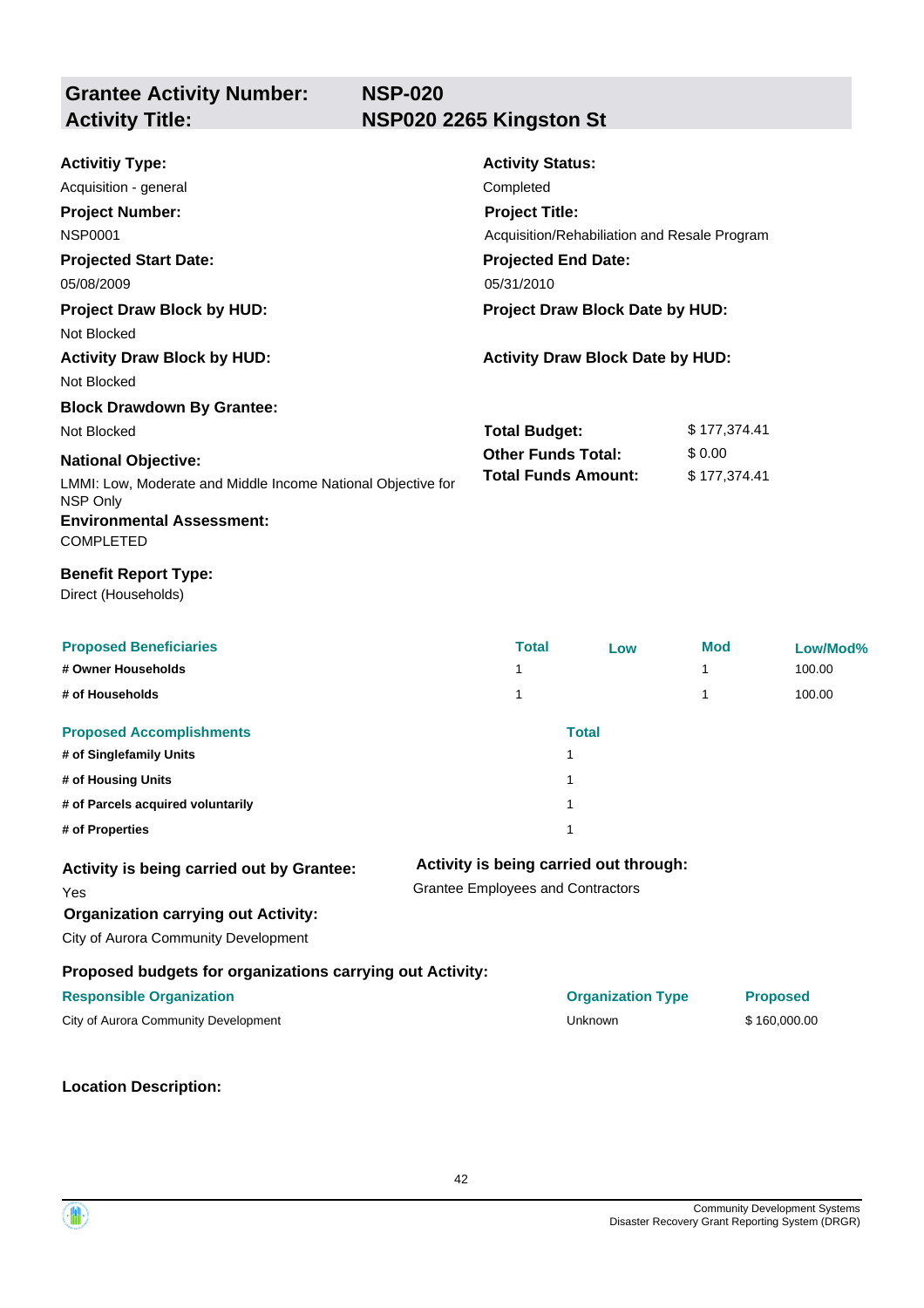Acquisition and rehabilitation of a single family home at 2265 Kingston Street, Aurora, Colorado. The property was purchased in May 2009.

The following items were repaired, replaced or installed as part of this project:

Replace driveway and roof, install vinyl windows, replace gutter system, install basement egress windows, replace front porch posts and railings, replace concrete on front sidewalk and front stoop, install new front and back landscaping and sprinkler system, install wood privacy fence, repair plumbing, replace front entry door, install new storm door, upgrade electrical service, replace kitchen cabinets and countertops, install kitchen appliances, repair bedroom walls in basement, install new vinyl flooring and carpet, replace bathtub, shower fixtures, toilet, sink and vanity, install new interior doors, paint interior of home, replace bannister and hand rails, refinish hardwood floors, install additional attic insulation, replace furnace and water heater with 90% efficiency furnace and .62 energy factor water heater, paint exterior garage door, remove rear covered porch.



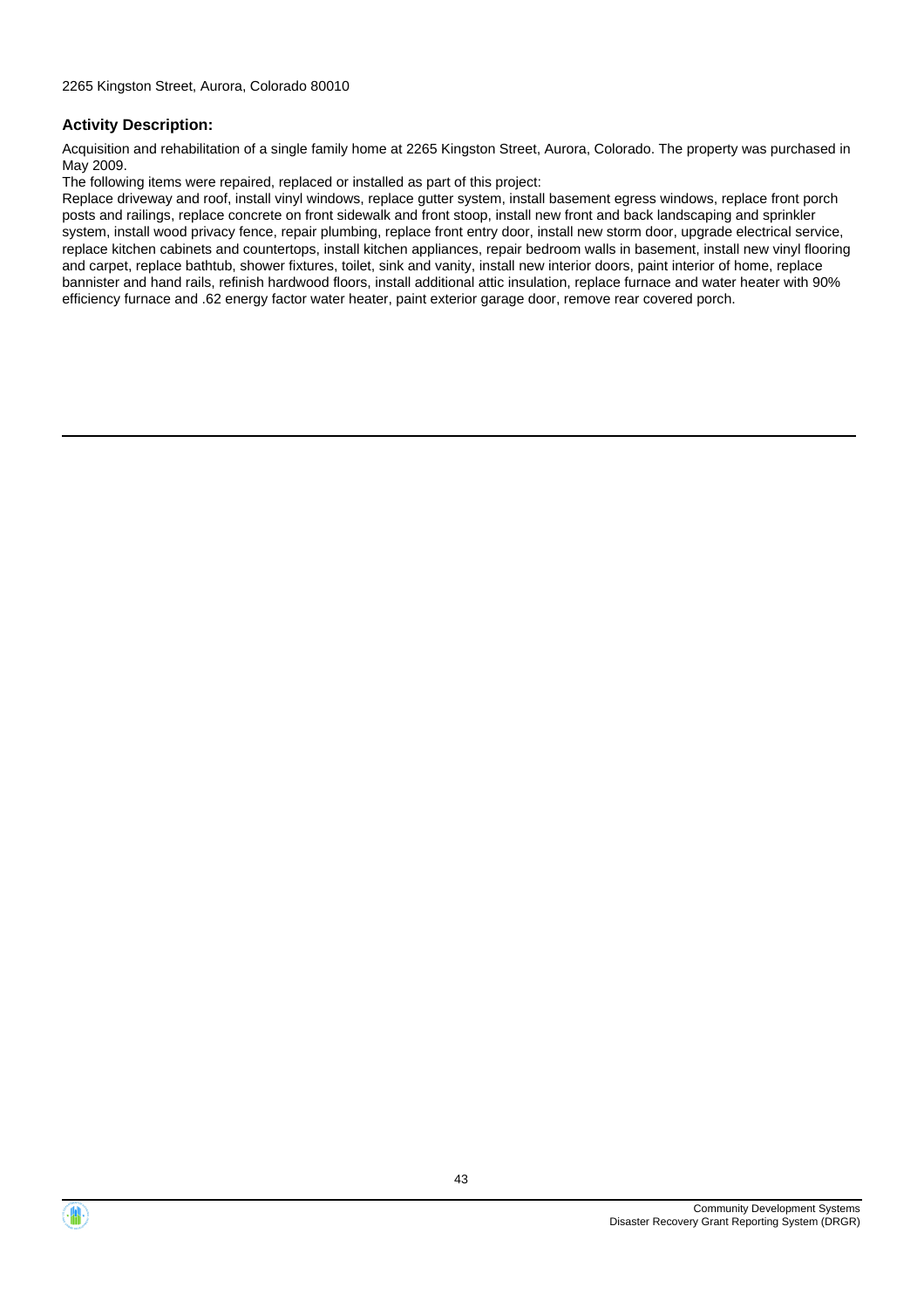**Grantee Activity Number: Activity Title: 815 KENTON ST**

| <b>NSP-021</b> |  |
|----------------|--|
| 815 KENTON :   |  |

| <b>Activitiy Type:</b>                                                   | <b>Activity Status:</b>    |                                              |              |                 |  |  |
|--------------------------------------------------------------------------|----------------------------|----------------------------------------------|--------------|-----------------|--|--|
| Acquisition - general                                                    | Completed                  |                                              |              |                 |  |  |
| <b>Project Number:</b>                                                   | <b>Project Title:</b>      |                                              |              |                 |  |  |
| <b>NSP0001</b>                                                           |                            | Acquisition/Rehabiliation and Resale Program |              |                 |  |  |
| <b>Projected Start Date:</b>                                             | <b>Projected End Date:</b> |                                              |              |                 |  |  |
| 06/12/2009                                                               | 05/31/2010                 |                                              |              |                 |  |  |
| <b>Project Draw Block by HUD:</b>                                        |                            | Project Draw Block Date by HUD:              |              |                 |  |  |
| Not Blocked                                                              |                            |                                              |              |                 |  |  |
| <b>Activity Draw Block by HUD:</b>                                       |                            | <b>Activity Draw Block Date by HUD:</b>      |              |                 |  |  |
| Not Blocked                                                              |                            |                                              |              |                 |  |  |
| <b>Block Drawdown By Grantee:</b>                                        |                            |                                              |              |                 |  |  |
| Not Blocked                                                              | <b>Total Budget:</b>       |                                              | \$182,524.32 |                 |  |  |
| <b>National Objective:</b>                                               | <b>Other Funds Total:</b>  |                                              |              | \$0.00          |  |  |
| LMMI: Low, Moderate and Middle Income National Objective for<br>NSP Only | <b>Total Funds Amount:</b> |                                              |              | \$182,524.32    |  |  |
| <b>Environmental Assessment:</b><br><b>COMPLETED</b>                     |                            |                                              |              |                 |  |  |
| <b>Benefit Report Type:</b><br>Direct (Households)                       |                            |                                              |              |                 |  |  |
| <b>Proposed Beneficiaries</b>                                            | <b>Total</b>               | Low                                          | Mod          | Low/Mod%        |  |  |
| # Owner Households                                                       | 1                          | 1                                            |              | 100.00          |  |  |
| # of Households                                                          | 1                          | 1                                            |              | 100.00          |  |  |
| <b>Proposed Accomplishments</b>                                          |                            | <b>Total</b>                                 |              |                 |  |  |
| # of Singlefamily Units                                                  |                            | 1                                            |              |                 |  |  |
| # of Housing Units                                                       |                            | 1                                            |              |                 |  |  |
| # of Parcels acquired voluntarily                                        |                            | 1                                            |              |                 |  |  |
| # of Properties                                                          |                            | 1                                            |              |                 |  |  |
| Activity is being carried out by Grantee:<br>No                          |                            | Activity is being carried out through:       |              |                 |  |  |
| <b>Organization carrying out Activity:</b>                               |                            |                                              |              |                 |  |  |
| City of Aurora Community Development                                     |                            |                                              |              |                 |  |  |
| Proposed budgets for organizations carrying out Activity:                |                            |                                              |              |                 |  |  |
| <b>Responsible Organization</b>                                          |                            | <b>Organization Type</b>                     |              | <b>Proposed</b> |  |  |
| City of Aurora Community Development                                     |                            | Unknown                                      |              | \$140,000.00    |  |  |
|                                                                          |                            |                                              |              |                 |  |  |

**Location Description:**

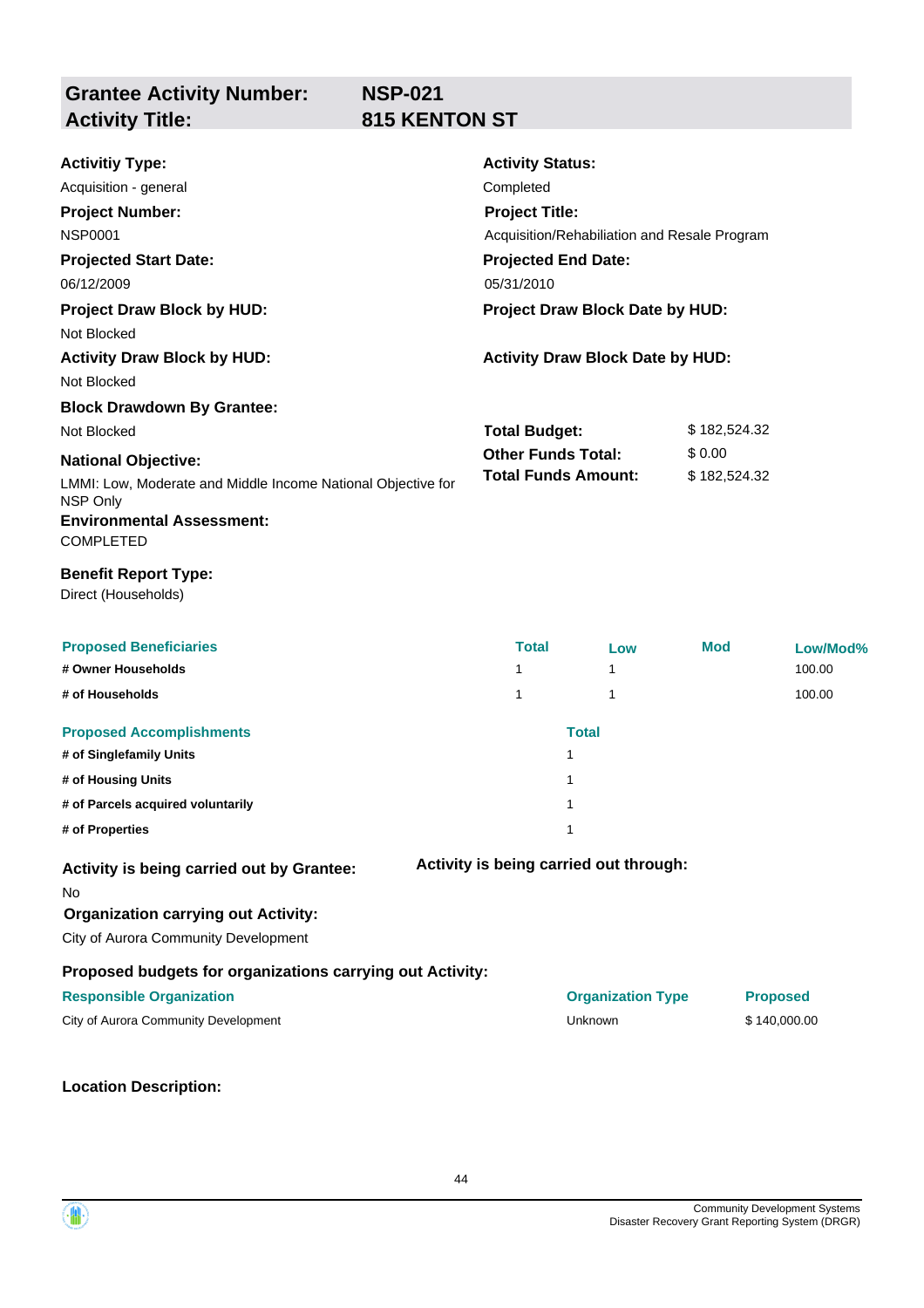Acquisition and rehabilitation of a single family home at 815 Kenton Street, Aurora, Colorado. The property was purchased in June 2009.

The following items were repaired, replaced or installed as part of this project:

Correct exterior perimeter drainage, install new front and rear landscaping and sprinkler system, install wood privacy fence, replace roof, replace flat roof on rear patio overhang, replace gutter system, install vinyl siding, repair foundation, replace concrete sidewalk and stoop, install concrete patio in front of home, replace rear patio overhang, install gable entry patio overhang, install new vinyl windows, replace exterior doors, install new garage door, upgrade electrical service, repair plumbing, install interior doors, install interior light fixtures, paint interior of home, install vinyl flooring and carpet, refinish hardwood floors, install new kitchen cabinets and countertops, install kitchen appliances, replace toilet, bathtub, sink and vanity in both bathrooms, replace furnace and water heater with 90% efficiency furnace and .62 energy factor water heater, add attic, crawlspace and exterior wall insulation, replace crawl space access panel.



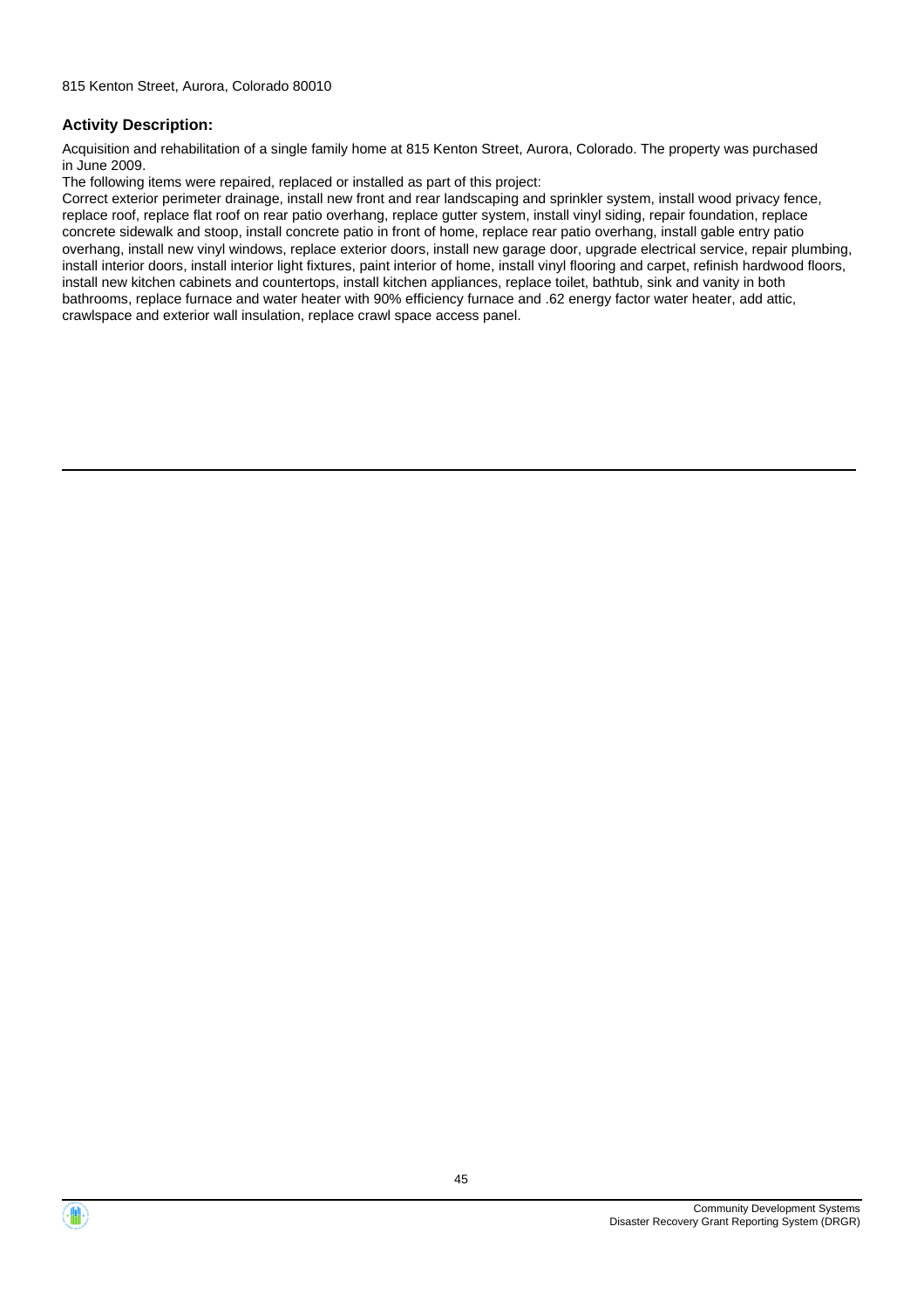## **Activity Title: NSP-022 1771 Norfolk St B**

| <b>Activitiy Type:</b><br>Acquisition - general<br><b>Project Number:</b><br><b>NSP0001</b><br><b>Projected Start Date:</b><br>02/22/2010<br><b>Project Draw Block by HUD:</b><br>Not Blocked<br><b>Activity Draw Block by HUD:</b> | <b>Activity Status:</b><br>Completed<br><b>Project Title:</b><br>Acquisition/Rehabiliation and Resale Program<br><b>Projected End Date:</b><br>02/28/2011<br>Project Draw Block Date by HUD:<br><b>Activity Draw Block Date by HUD:</b> |                                        |                       |                 |  |  |
|-------------------------------------------------------------------------------------------------------------------------------------------------------------------------------------------------------------------------------------|-----------------------------------------------------------------------------------------------------------------------------------------------------------------------------------------------------------------------------------------|----------------------------------------|-----------------------|-----------------|--|--|
| Not Blocked                                                                                                                                                                                                                         |                                                                                                                                                                                                                                         |                                        |                       |                 |  |  |
| <b>Block Drawdown By Grantee:</b>                                                                                                                                                                                                   |                                                                                                                                                                                                                                         |                                        |                       |                 |  |  |
| Not Blocked                                                                                                                                                                                                                         | <b>Total Budget:</b>                                                                                                                                                                                                                    |                                        |                       | \$86,023.31     |  |  |
| <b>National Objective:</b><br>LH25: Funds targeted for housing for households whose incomes<br>are at or under 50% Area Median Income.<br><b>Environmental Assessment:</b><br><b>COMPLETED</b>                                      | <b>Other Funds Total:</b><br><b>Total Funds Amount:</b>                                                                                                                                                                                 |                                        | \$0.00<br>\$86,023.31 |                 |  |  |
| <b>Benefit Report Type:</b><br>Direct (Households)                                                                                                                                                                                  |                                                                                                                                                                                                                                         |                                        |                       |                 |  |  |
| <b>Proposed Beneficiaries</b>                                                                                                                                                                                                       | <b>Total</b>                                                                                                                                                                                                                            | Low                                    | Mod                   | Low/Mod%        |  |  |
| # Owner Households                                                                                                                                                                                                                  | 1                                                                                                                                                                                                                                       | 1                                      |                       | 100.00          |  |  |
| # of Households                                                                                                                                                                                                                     | 1                                                                                                                                                                                                                                       | 1                                      |                       | 100.00          |  |  |
| <b>Proposed Accomplishments</b>                                                                                                                                                                                                     |                                                                                                                                                                                                                                         | <b>Total</b>                           |                       |                 |  |  |
| # of Singlefamily Units<br># of Housing Units                                                                                                                                                                                       |                                                                                                                                                                                                                                         | 1<br>1                                 |                       |                 |  |  |
| # of Parcels acquired voluntarily                                                                                                                                                                                                   |                                                                                                                                                                                                                                         | 1                                      |                       |                 |  |  |
| # of Properties                                                                                                                                                                                                                     |                                                                                                                                                                                                                                         | 1                                      |                       |                 |  |  |
| Activity is being carried out by Grantee:<br>No<br><b>Organization carrying out Activity:</b><br>City of Aurora Community Development                                                                                               |                                                                                                                                                                                                                                         | Activity is being carried out through: |                       |                 |  |  |
| Proposed budgets for organizations carrying out Activity:                                                                                                                                                                           |                                                                                                                                                                                                                                         |                                        |                       |                 |  |  |
| <b>Responsible Organization</b>                                                                                                                                                                                                     |                                                                                                                                                                                                                                         | <b>Organization Type</b>               |                       | <b>Proposed</b> |  |  |
| City of Aurora Community Development                                                                                                                                                                                                |                                                                                                                                                                                                                                         | Unknown                                |                       | \$120,000.00    |  |  |
|                                                                                                                                                                                                                                     |                                                                                                                                                                                                                                         |                                        |                       |                 |  |  |

**Location Description:**

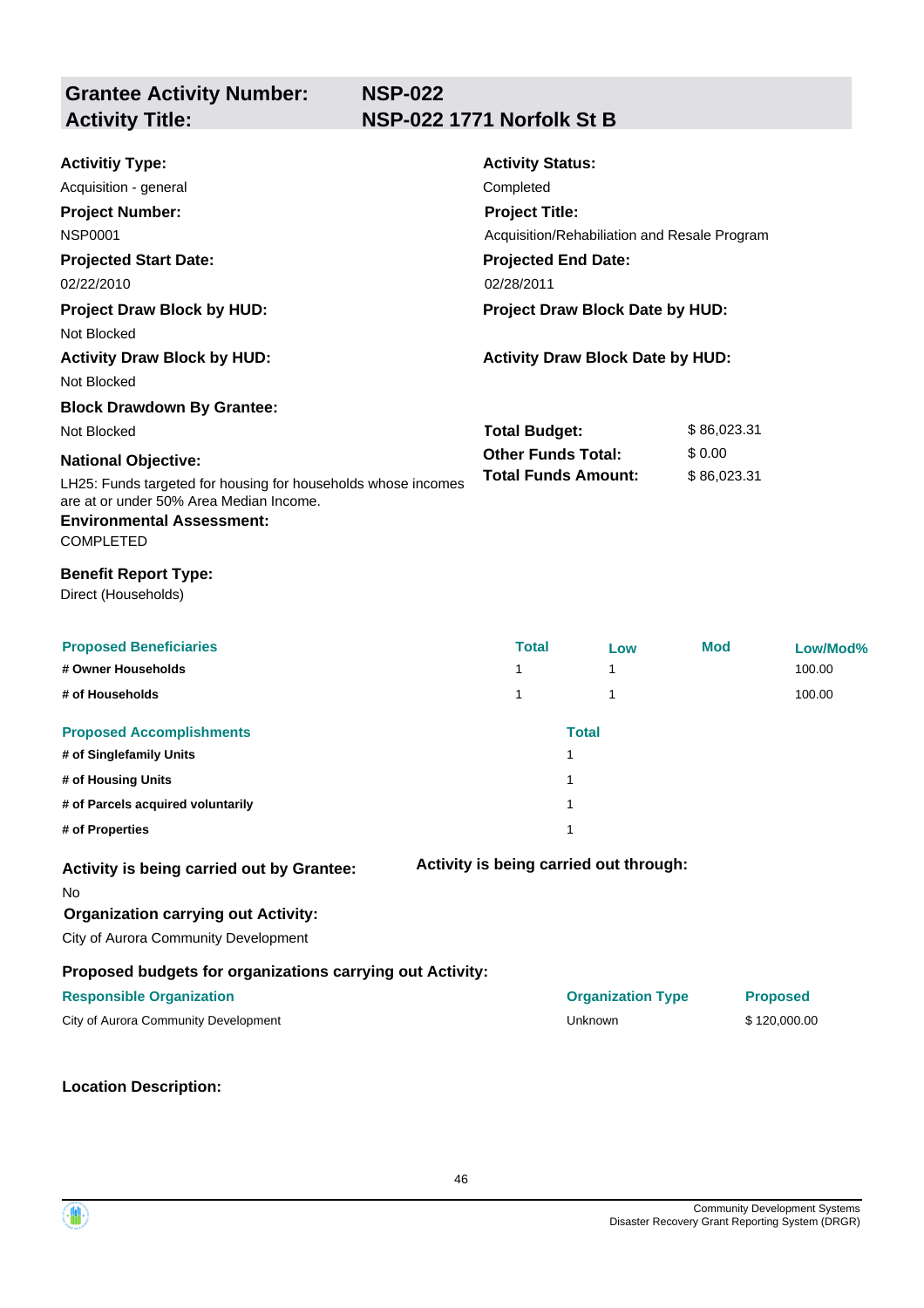Acquisition and rehabilitation of a townhouse at 1771 Norfolk Street Unit B, Aurora, Colorado. The property was purchased in February 2010.

The following items were repaired, replaced or installed as part of this project:

Replace entry doors, install new storm door, replace patio door, install new vinyl windows, convert open basement room to legal bedroom, install new basement bedroom egress window, install new concrete patio and step at rear door, upgrade electrical service, install new wood privacy fence, replace kitchen cabinets and countertops, install kitchen appliances, install new vinyl flooring, replace bathtub, shower, toilet, vanity and sink, install new carpet, replace interior doors, paint interior of home, replace light fixtures, replace existing water heater with new .62 energy factor water heater, replace existing furnace with new 90% efficiency furnace, add new attic insulation.



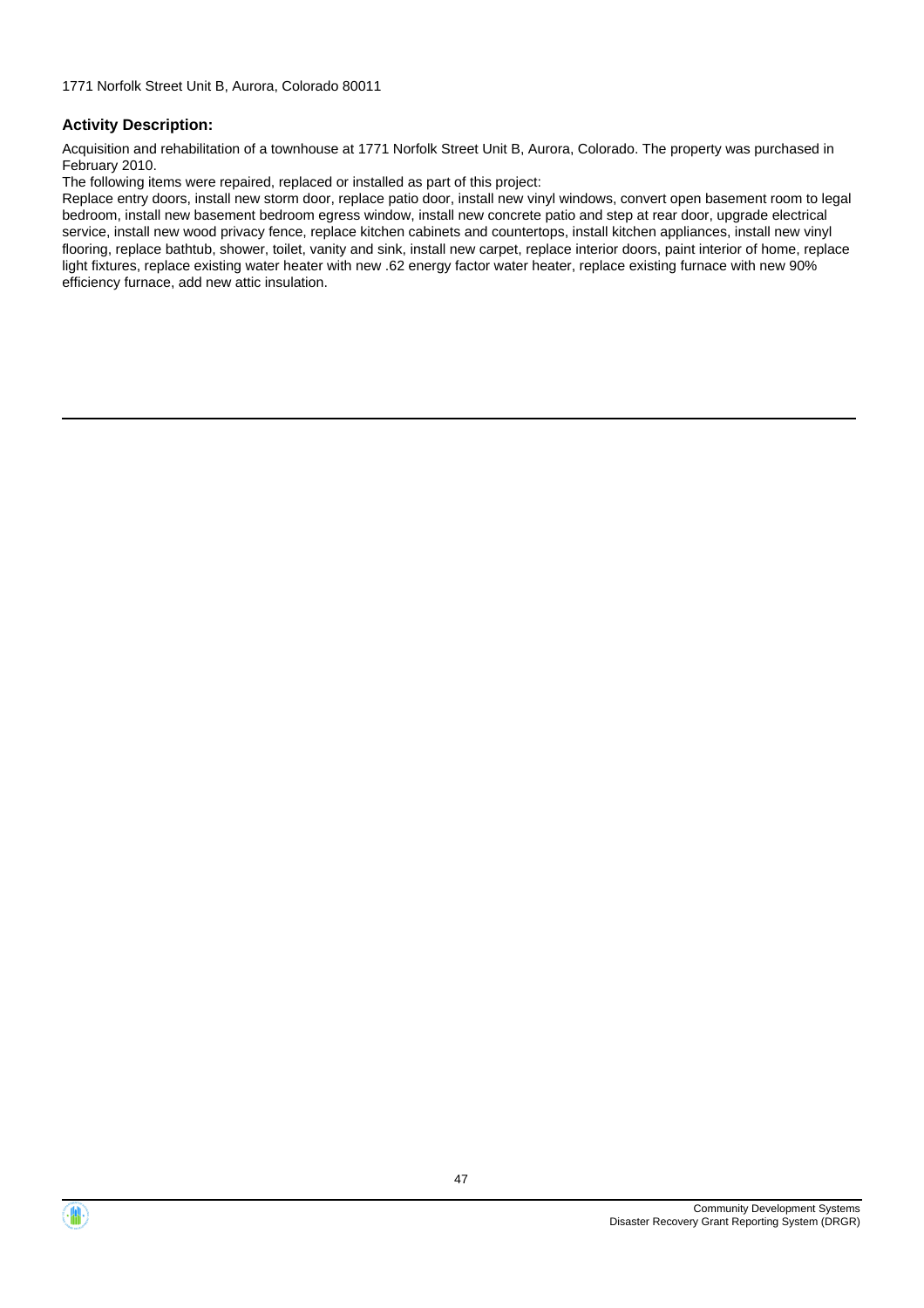**Grantee Activity Number: NSP-023 Activity Title: NSP023 1119 S. Waco St. Unit F**

| <b>Activitiy Type:</b><br>Acquisition - general<br><b>Project Number:</b><br><b>NSP0001</b><br><b>Projected Start Date:</b><br>03/03/2010<br><b>Project Draw Block by HUD:</b><br>Not Blocked<br><b>Activity Draw Block by HUD:</b> | <b>Activity Status:</b><br>Completed<br><b>Project Title:</b><br>Acquisition/Rehabiliation and Resale Program<br><b>Projected End Date:</b><br>04/30/2011<br>Project Draw Block Date by HUD:<br><b>Activity Draw Block Date by HUD:</b> |                                        |                        |                                 |  |
|-------------------------------------------------------------------------------------------------------------------------------------------------------------------------------------------------------------------------------------|-----------------------------------------------------------------------------------------------------------------------------------------------------------------------------------------------------------------------------------------|----------------------------------------|------------------------|---------------------------------|--|
| Not Blocked                                                                                                                                                                                                                         |                                                                                                                                                                                                                                         |                                        |                        |                                 |  |
| <b>Block Drawdown By Grantee:</b>                                                                                                                                                                                                   |                                                                                                                                                                                                                                         |                                        |                        |                                 |  |
| Not Blocked                                                                                                                                                                                                                         | <b>Total Budget:</b>                                                                                                                                                                                                                    |                                        | \$131,153.01<br>\$0.00 |                                 |  |
| <b>National Objective:</b><br>LMMI: Low, Moderate and Middle Income National Objective for<br>NSP Only<br><b>Environmental Assessment:</b><br><b>COMPLETED</b>                                                                      | <b>Other Funds Total:</b><br><b>Total Funds Amount:</b>                                                                                                                                                                                 |                                        | \$131,153.01           |                                 |  |
| <b>Benefit Report Type:</b><br>Direct (Households)                                                                                                                                                                                  |                                                                                                                                                                                                                                         |                                        |                        |                                 |  |
| <b>Proposed Beneficiaries</b><br># Owner Households                                                                                                                                                                                 | <b>Total</b><br>1                                                                                                                                                                                                                       | Low                                    | <b>Mod</b><br>1        | Low/Mod%<br>100.00              |  |
| # of Households                                                                                                                                                                                                                     | 1                                                                                                                                                                                                                                       |                                        | 1                      | 100.00                          |  |
| <b>Proposed Accomplishments</b><br># of Singlefamily Units<br># of Housing Units<br># of Parcels acquired voluntarily<br># of Properties                                                                                            |                                                                                                                                                                                                                                         | <b>Total</b><br>1<br>1<br>1<br>1       |                        |                                 |  |
| Activity is being carried out by Grantee:<br>No<br><b>Organization carrying out Activity:</b><br>City of Aurora Community Development                                                                                               |                                                                                                                                                                                                                                         | Activity is being carried out through: |                        |                                 |  |
| Proposed budgets for organizations carrying out Activity:<br><b>Responsible Organization</b><br>City of Aurora Community Development                                                                                                |                                                                                                                                                                                                                                         | <b>Organization Type</b><br>Unknown    |                        | <b>Proposed</b><br>\$120,000.00 |  |

**Location Description:**



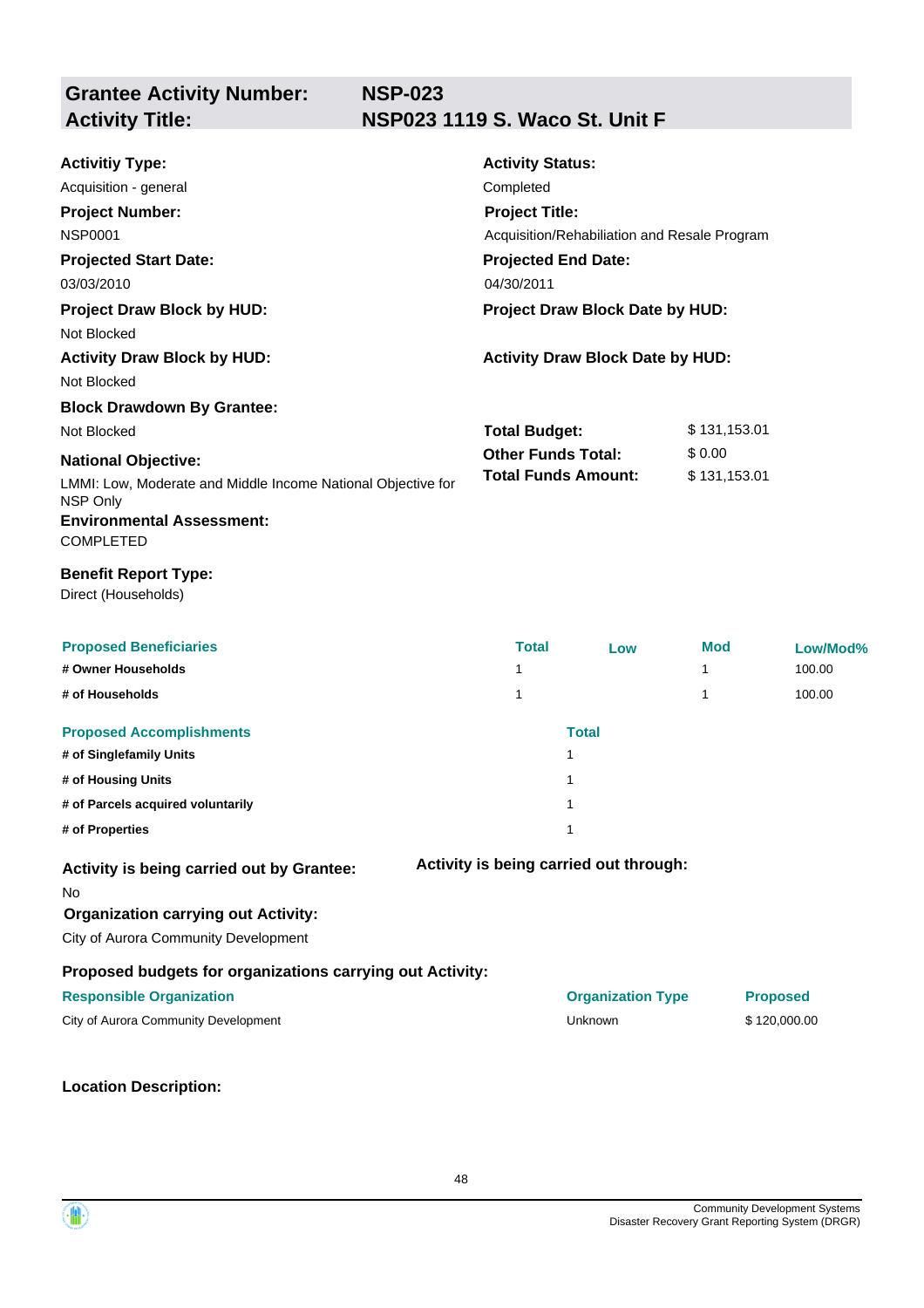Acquisition and rehabilitation of a townhouse at 1119 S. Waco Street Unit F, Aurora, Colorado. The property was purchased in March 2010.

The following items were repaired, replaced or installed as part of this project:

Improve landscaping on exterior of home, replace deck at rear of home, install new vinyl windows, replace exterior and patio doors, install new storm door, replace existing air conditioning unit with energy star rated unit, replace interior doors, upgrade electrical service, install new interior light fixtures, replace furnace with new 90% efficient unit, upgrade and repair plumbing, replace water heater with .62 energy factor unit, repair drywall in interior of home, replace existing fireplace, paint interior of home, install new vinyl flooring, install new carpet, replace baseboards, replace kitchen cabinets and countertops, install new kitchen appliances, replace bathroom toilet, shower, bathtub, sink and vanity, add crawlspace insulation.



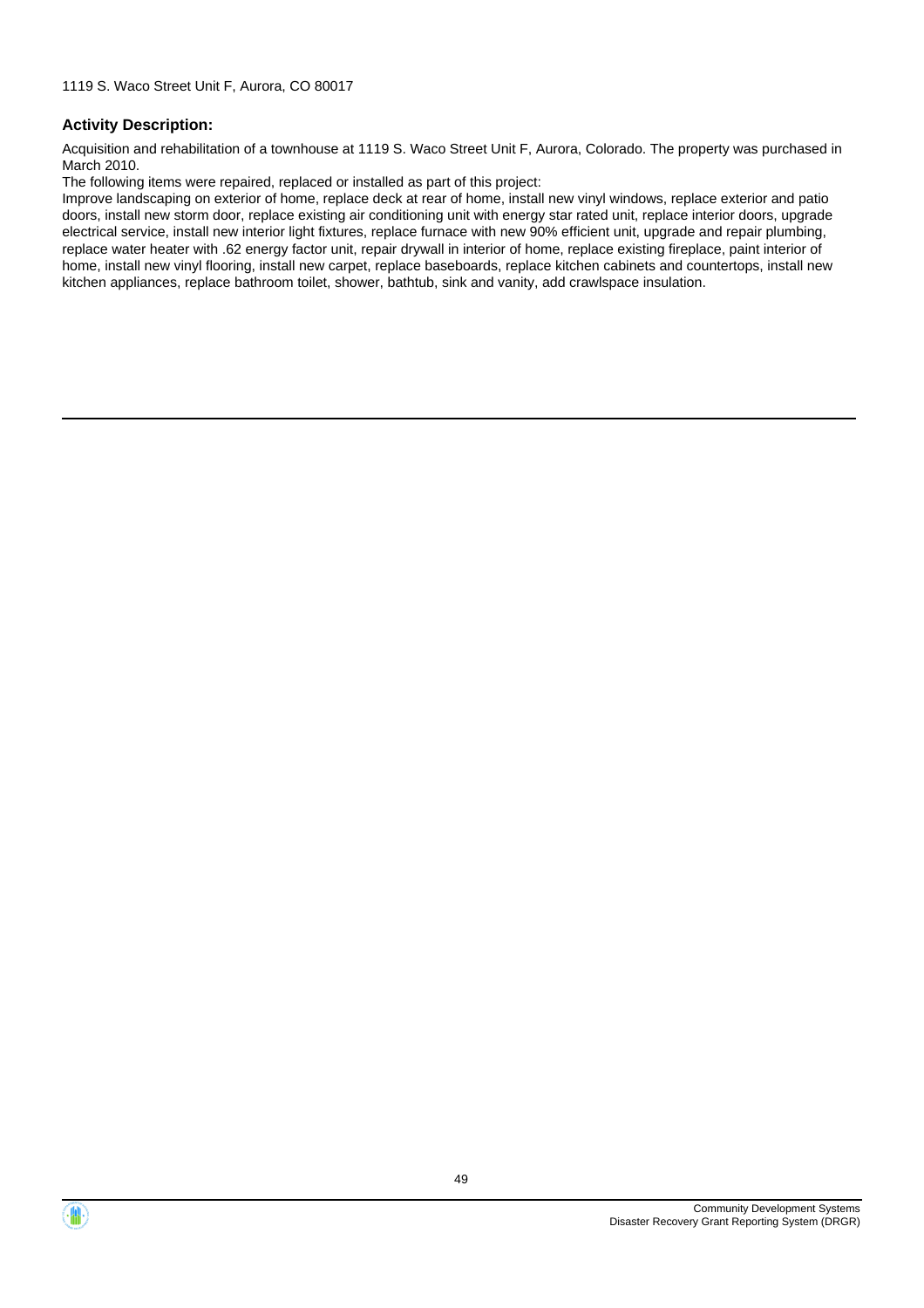**NSP-024**

# **Grantee Activity Number:**

**Activity Title: NSP-024 1593 S. Tucson St.**

| <b>Activitiy Type:</b><br>Acquisition - general<br><b>Project Number:</b><br><b>NSP0001</b><br><b>Projected Start Date:</b><br>03/19/2010<br><b>Project Draw Block by HUD:</b><br>Not Blocked | <b>Activity Status:</b><br>Completed<br><b>Project Title:</b><br>Acquisition/Rehabiliation and Resale Program<br><b>Projected End Date:</b><br>04/30/2011<br>Project Draw Block Date by HUD: |                                         |              |                 |
|-----------------------------------------------------------------------------------------------------------------------------------------------------------------------------------------------|----------------------------------------------------------------------------------------------------------------------------------------------------------------------------------------------|-----------------------------------------|--------------|-----------------|
| <b>Activity Draw Block by HUD:</b><br>Not Blocked                                                                                                                                             |                                                                                                                                                                                              | <b>Activity Draw Block Date by HUD:</b> |              |                 |
| <b>Block Drawdown By Grantee:</b>                                                                                                                                                             |                                                                                                                                                                                              |                                         |              |                 |
| Not Blocked                                                                                                                                                                                   | <b>Total Budget:</b>                                                                                                                                                                         |                                         | \$221,656.52 |                 |
| <b>National Objective:</b>                                                                                                                                                                    | <b>Other Funds Total:</b>                                                                                                                                                                    |                                         | \$0.00       |                 |
| LMMI: Low, Moderate and Middle Income National Objective for<br>NSP Only<br><b>Environmental Assessment:</b><br><b>COMPLETED</b>                                                              | <b>Total Funds Amount:</b>                                                                                                                                                                   |                                         | \$221,656.52 |                 |
| <b>Benefit Report Type:</b><br>Direct (Households)                                                                                                                                            |                                                                                                                                                                                              |                                         |              |                 |
| <b>Proposed Beneficiaries</b>                                                                                                                                                                 | <b>Total</b>                                                                                                                                                                                 | Low                                     | Mod          | Low/Mod%        |
| # Owner Households                                                                                                                                                                            | 1                                                                                                                                                                                            |                                         | 1            | 100.00          |
| # of Households                                                                                                                                                                               | 1                                                                                                                                                                                            |                                         | 1            | 100.00          |
| <b>Proposed Accomplishments</b>                                                                                                                                                               |                                                                                                                                                                                              | <b>Total</b>                            |              |                 |
| # of Singlefamily Units                                                                                                                                                                       |                                                                                                                                                                                              | 1                                       |              |                 |
| # of Housing Units                                                                                                                                                                            |                                                                                                                                                                                              | 1                                       |              |                 |
| # of Parcels acquired voluntarily                                                                                                                                                             |                                                                                                                                                                                              | $\mathbf{1}$                            |              |                 |
| # of Properties                                                                                                                                                                               |                                                                                                                                                                                              | 1                                       |              |                 |
| Activity is being carried out by Grantee:<br>No<br><b>Organization carrying out Activity:</b><br>City of Aurora Community Development                                                         |                                                                                                                                                                                              | Activity is being carried out through:  |              |                 |
| Proposed budgets for organizations carrying out Activity:                                                                                                                                     |                                                                                                                                                                                              |                                         |              |                 |
| <b>Responsible Organization</b>                                                                                                                                                               |                                                                                                                                                                                              | <b>Organization Type</b>                |              | <b>Proposed</b> |
| City of Aurora Community Development                                                                                                                                                          |                                                                                                                                                                                              | Unknown                                 |              | \$210,000.00    |
|                                                                                                                                                                                               |                                                                                                                                                                                              |                                         |              |                 |

**Location Description:**

Community Development Systems Disaster Recovery Grant Reporting System (DRGR)

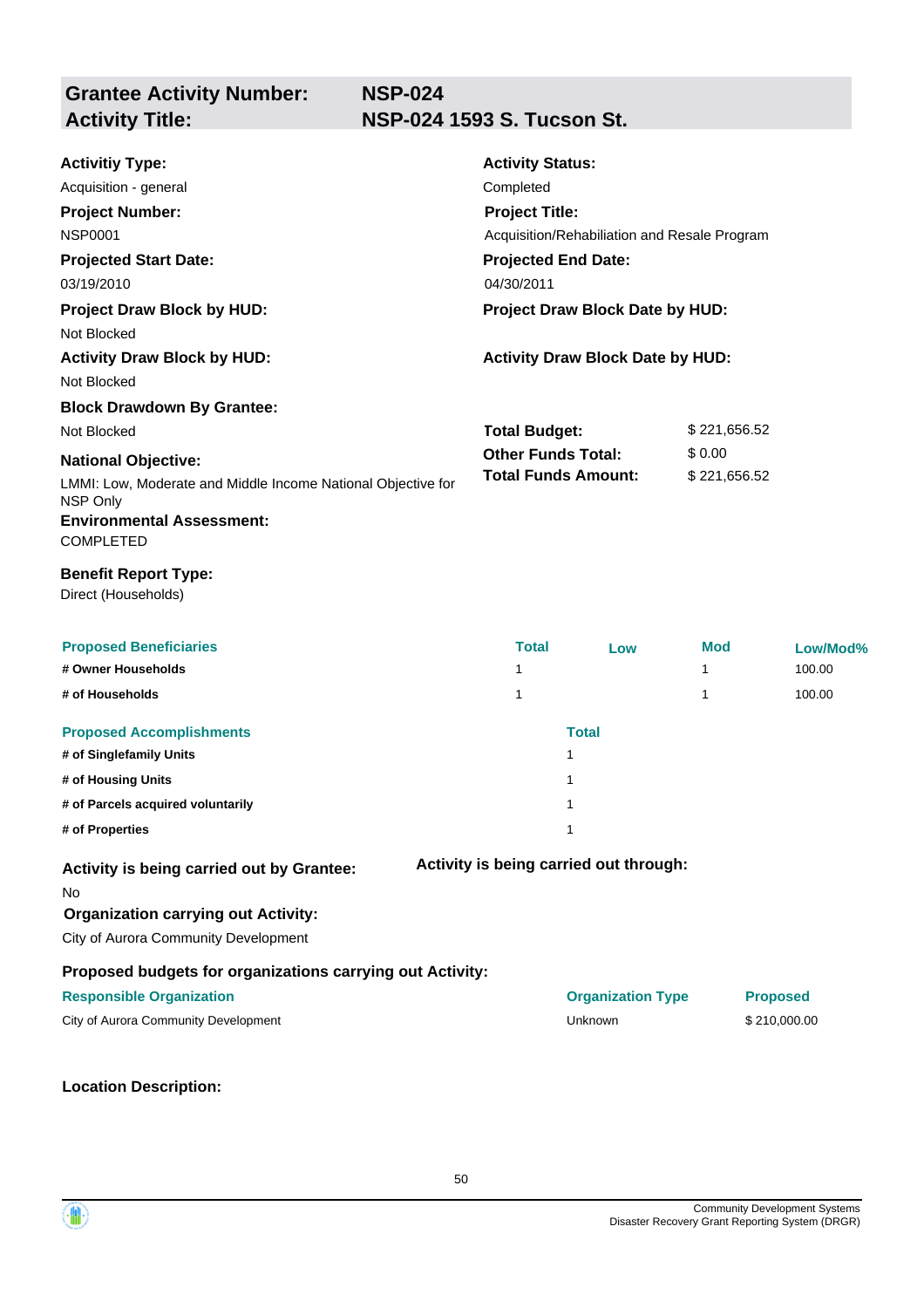Acquisition and rehabilitation of a single family home at 1593 S. Tucson Street, Aurora, Colorado. The property was purchased in March 2010.

The following items were repaired, replaced or installed as part of this project:

Replace garage door, replace roof, add new front porch to exterior of home, install new vinyl siding, install new fascia and soffit coil wrap, replace gutter system, install new vinyl windows, replace entry doors, install new storm door, replace patio door, replace existing deck at back of home, install new wood privacy fence gate, replace existing damaged concrete on driveway and walkway to rear of home, install new landscaping and sprinkler system, upgrade electrical system, add attic insulation, upgrade and repair plumbing, install new carpet, replace baseboards, replace interior doors and closet doors, install new vinyl flooring, replace kitchen cabinets and countertops, install new kitchen applicances, replace bathroom shower and tub, toilet, sink and vanity, install new interior light fixtures, replace water heater, replace furnace with 90% efficiency unit, paint interior of home, install/replace damaged drywall in interior of home.



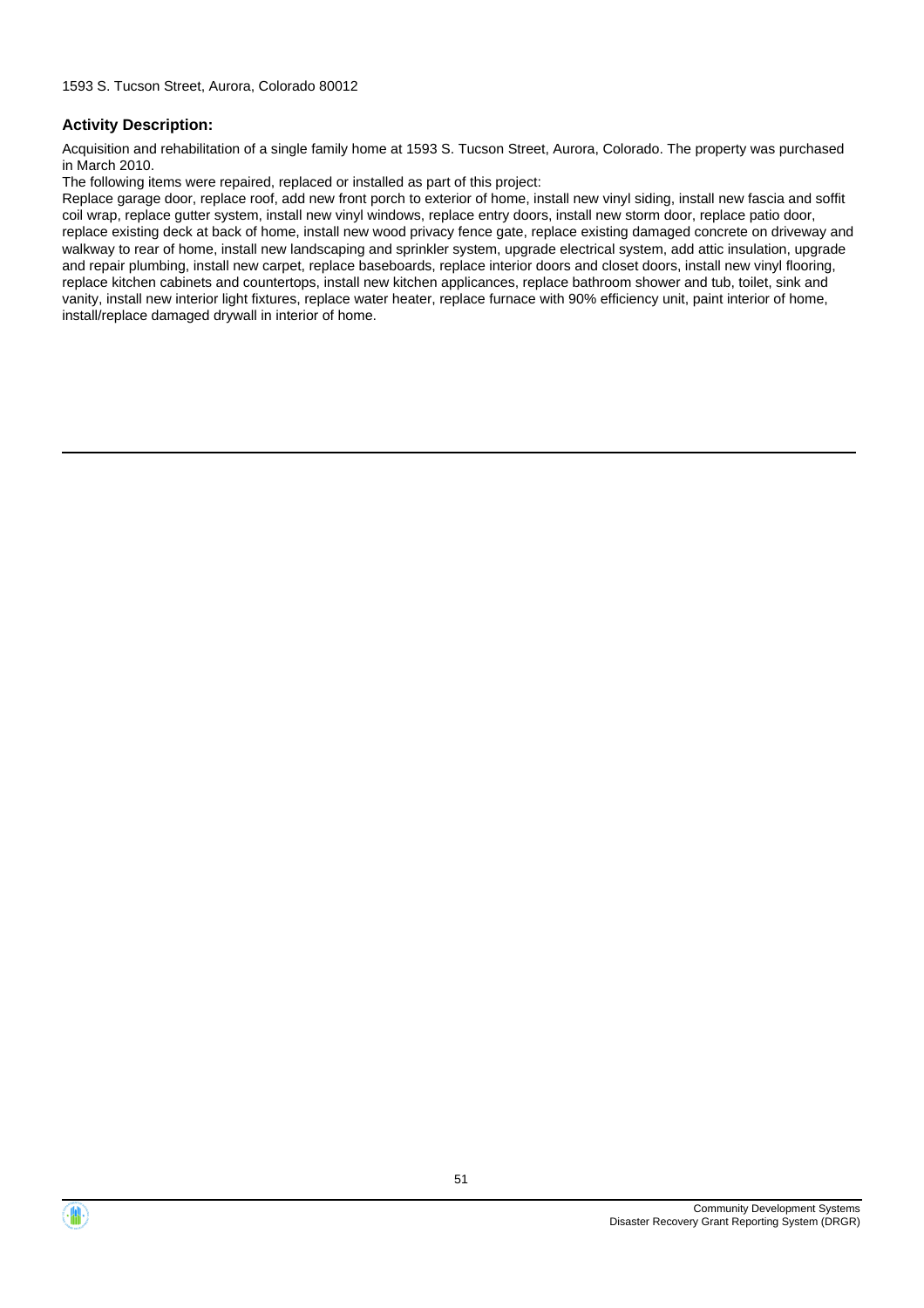| <b>Activitiy Type:</b>                                                             | <b>Activity Status:</b>              |                                              |              |                 |
|------------------------------------------------------------------------------------|--------------------------------------|----------------------------------------------|--------------|-----------------|
| Acquisition - general                                                              | Completed                            |                                              |              |                 |
| <b>Project Number:</b>                                                             | <b>Project Title:</b>                |                                              |              |                 |
| <b>NSP0001</b>                                                                     |                                      | Acquisition/Rehabiliation and Resale Program |              |                 |
| <b>Projected Start Date:</b>                                                       | <b>Projected End Date:</b>           |                                              |              |                 |
| 06/01/2010                                                                         | 09/30/2011                           |                                              |              |                 |
| <b>Project Draw Block by HUD:</b>                                                  |                                      | Project Draw Block Date by HUD:              |              |                 |
| Not Blocked                                                                        |                                      |                                              |              |                 |
| <b>Activity Draw Block by HUD:</b>                                                 |                                      | <b>Activity Draw Block Date by HUD:</b>      |              |                 |
| Not Blocked                                                                        |                                      |                                              |              |                 |
| <b>Block Drawdown By Grantee:</b>                                                  |                                      |                                              |              |                 |
| Not Blocked                                                                        | \$218,357.57<br><b>Total Budget:</b> |                                              |              |                 |
| <b>National Objective:</b>                                                         | <b>Other Funds Total:</b>            |                                              | \$0.00       |                 |
| LMMI: Low, Moderate and Middle Income National Objective for<br>NSP Only           | <b>Total Funds Amount:</b>           |                                              | \$218,357.57 |                 |
| <b>Environmental Assessment:</b>                                                   |                                      |                                              |              |                 |
| <b>COMPLETED</b>                                                                   |                                      |                                              |              |                 |
| <b>Benefit Report Type:</b><br>Direct (Households)                                 |                                      |                                              |              |                 |
| <b>Proposed Beneficiaries</b>                                                      | <b>Total</b>                         | Low                                          | <b>Mod</b>   | Low/Mod%        |
| # Owner Households                                                                 | 1                                    |                                              | 1            | 100.00          |
| # of Households                                                                    | 1                                    |                                              | 1            | 100.00          |
| <b>Proposed Accomplishments</b>                                                    |                                      | <b>Total</b>                                 |              |                 |
| # of Singlefamily Units                                                            |                                      | 1                                            |              |                 |
| # of Housing Units                                                                 |                                      | 1                                            |              |                 |
| # of Parcels acquired voluntarily                                                  |                                      | 1                                            |              |                 |
| # of Properties                                                                    |                                      | 1                                            |              |                 |
| Activity is being carried out by Grantee:                                          |                                      | Activity is being carried out through:       |              |                 |
| No                                                                                 |                                      |                                              |              |                 |
| <b>Organization carrying out Activity:</b><br>City of Aurora Community Development |                                      |                                              |              |                 |
| Proposed budgets for organizations carrying out Activity:                          |                                      |                                              |              |                 |
| <b>Responsible Organization</b>                                                    |                                      | <b>Organization Type</b>                     |              | <b>Proposed</b> |
| City of Aurora Community Development                                               |                                      | Unknown                                      |              | \$180,000.00    |
|                                                                                    |                                      |                                              |              |                 |

**Location Description:**

Community Development Systems Disaster Recovery Grant Reporting System (DRGR)

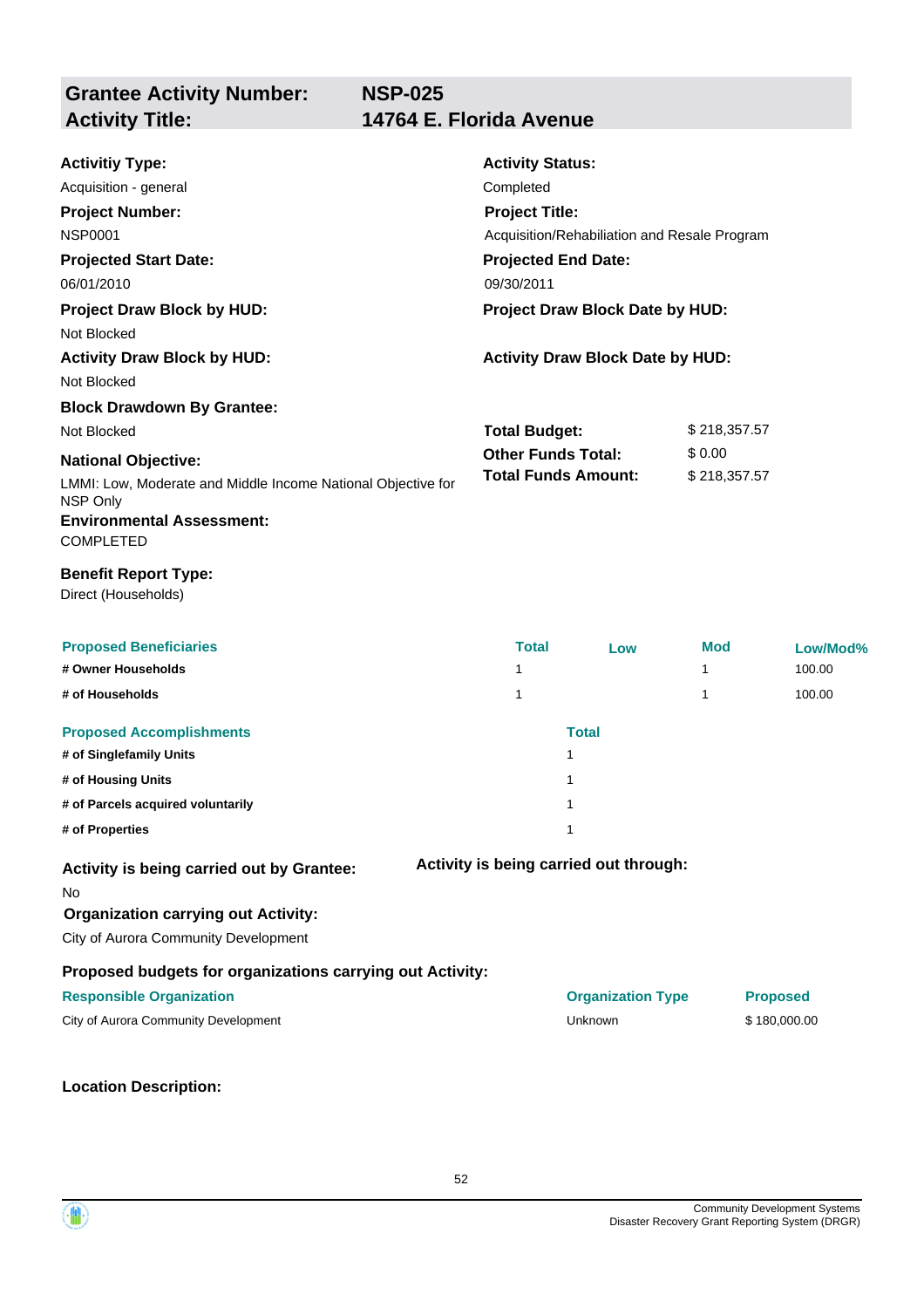Acquisition and rehabilitation of a single family home at 14764 E. Florida Avenue, Aurora, Colorado. The following items will be repaired, replaced or installed as part of this project:

Replace existing driveway and front walk and stoop, replace existing roof, construct front entry pergola, install new vinyl siding, fascia and soffit coil wrap, replace existing gutters, install new E-Star vinyl windows, install new egress window in basement bedroom, replace entry doors, replace garage door, install new sprinkler system, add new landscaping, correct perimeter drainage around foundation, replace wood privacy fence, replace patio door with new E-Star door, install new garage entry door, upgrade electrical service, add attic insulation to R-49 rating, replace interior doors, install new sheet vinyl flooring, paint interior of home, install new kitchen cabinets and countertops, install new sink, garbage disposal, vented range hood, and dishwasher in kitchen, replace bath tub, install new ceramic tile tub and shower surround, replace shower door, install new toilet and sink/vanity in bathroom, install new electrical fixtures/lights/ceiling fans throughout home, install new carpet, baseboards and handrails, upgrade existing plumbing, install new energy star rated water heater, install new 90% efficiency furnace.



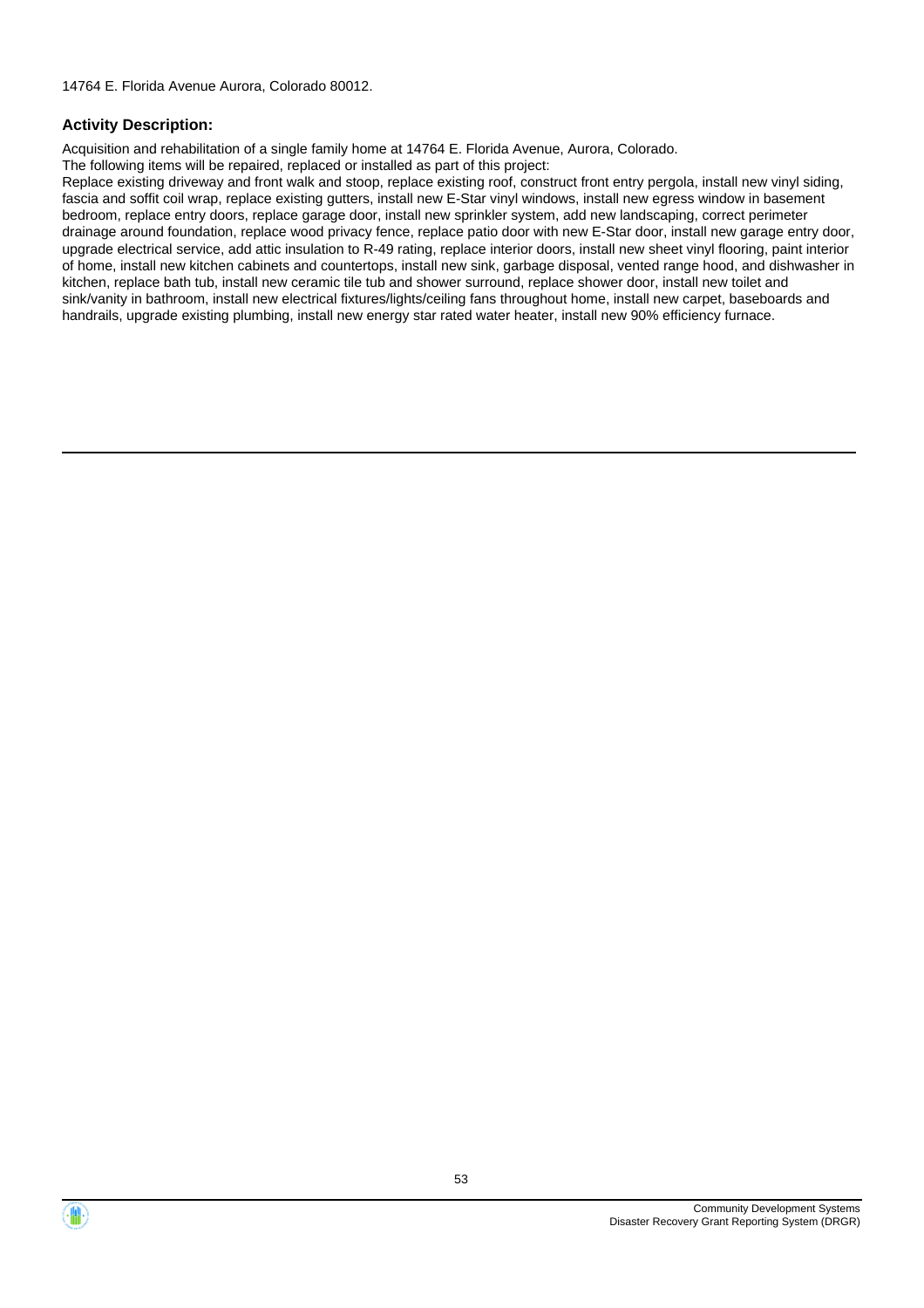| <b>Activitiy Type:</b><br>Acquisition - general<br><b>Project Number:</b><br><b>NSP0001</b><br><b>Projected Start Date:</b><br>06/01/2010 | <b>Activity Status:</b><br>Completed<br><b>Project Title:</b><br>Acquisition/Rehabiliation and Resale Program<br><b>Projected End Date:</b><br>03/31/2011 |                                         |              |                 |
|-------------------------------------------------------------------------------------------------------------------------------------------|-----------------------------------------------------------------------------------------------------------------------------------------------------------|-----------------------------------------|--------------|-----------------|
| <b>Project Draw Block by HUD:</b>                                                                                                         |                                                                                                                                                           | Project Draw Block Date by HUD:         |              |                 |
| Not Blocked                                                                                                                               |                                                                                                                                                           |                                         |              |                 |
| <b>Activity Draw Block by HUD:</b><br>Not Blocked                                                                                         |                                                                                                                                                           | <b>Activity Draw Block Date by HUD:</b> |              |                 |
| <b>Block Drawdown By Grantee:</b>                                                                                                         |                                                                                                                                                           |                                         |              |                 |
| Not Blocked                                                                                                                               | <b>Total Budget:</b><br>\$224,526.36                                                                                                                      |                                         |              |                 |
| <b>National Objective:</b>                                                                                                                | <b>Other Funds Total:</b><br><b>Total Funds Amount:</b>                                                                                                   |                                         | \$0.00       |                 |
| LMMI: Low, Moderate and Middle Income National Objective for<br>NSP Only<br><b>Environmental Assessment:</b><br><b>COMPLETED</b>          |                                                                                                                                                           |                                         | \$224,526.36 |                 |
| <b>Benefit Report Type:</b><br>Direct (Households)                                                                                        |                                                                                                                                                           |                                         |              |                 |
| <b>Proposed Beneficiaries</b>                                                                                                             | <b>Total</b>                                                                                                                                              | Low                                     | <b>Mod</b>   | Low/Mod%        |
| # Owner Households                                                                                                                        | 1                                                                                                                                                         |                                         | 1            | 100.00          |
| # of Households                                                                                                                           | 1                                                                                                                                                         |                                         | 1            | 100.00          |
| <b>Proposed Accomplishments</b><br># of Singlefamily Units                                                                                |                                                                                                                                                           | <b>Total</b><br>1                       |              |                 |
| # of Housing Units                                                                                                                        |                                                                                                                                                           | 1                                       |              |                 |
| # of Parcels acquired voluntarily                                                                                                         |                                                                                                                                                           | 1                                       |              |                 |
| # of Properties                                                                                                                           |                                                                                                                                                           | 1                                       |              |                 |
| Activity is being carried out by Grantee:<br>No<br><b>Organization carrying out Activity:</b><br>City of Aurora Community Development     |                                                                                                                                                           | Activity is being carried out through:  |              |                 |
| Proposed budgets for organizations carrying out Activity:                                                                                 |                                                                                                                                                           |                                         |              |                 |
| <b>Responsible Organization</b>                                                                                                           |                                                                                                                                                           | <b>Organization Type</b>                |              | <b>Proposed</b> |
| City of Aurora Community Development                                                                                                      |                                                                                                                                                           | Unknown                                 |              | \$180,000.00    |
|                                                                                                                                           |                                                                                                                                                           |                                         |              |                 |

**Location Description:**



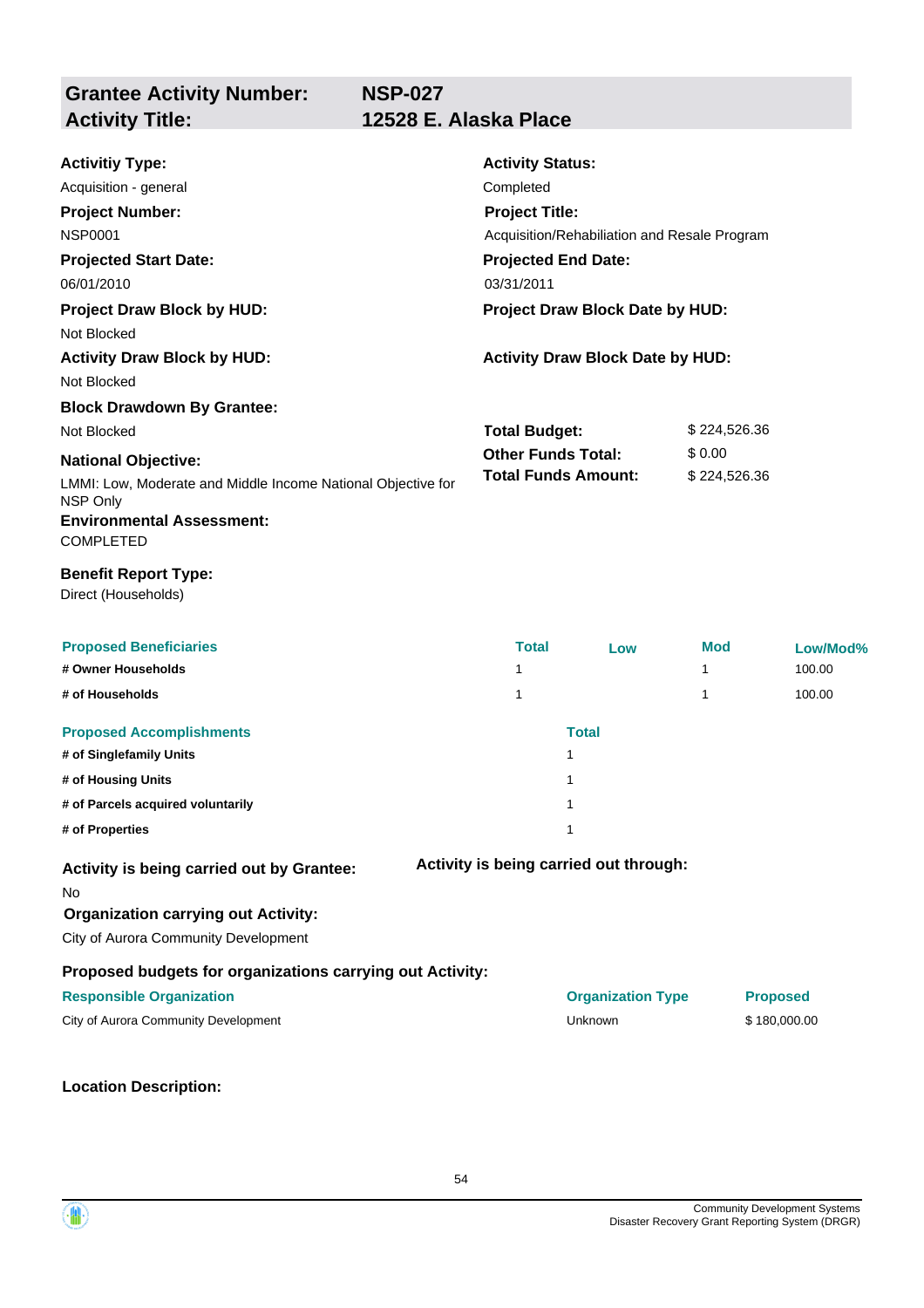Acquisition and rehabilitation of a single family home at 12528 E. Alaska Place, Aurora, Colorado. The property was purchased in June 2010.

The following items were repaired, replaced or installed as part of this project:

Replace driveway and roof, install new vinyl windows, replace gutter system, add new front porch, remove patio cover at rear of house, install new front and back landscaping and sprinkler system, install wood privacy fence, replace deck on back of house, repair garage floor, replace garage door, replace vinyl siding on home, replace gutter system, install new vinyl shutters, replace all entry doors, install new patio door, correct perimeter drainage, prune existing trees on property, repair and upgrade plumbing, upgrade electrical service, replace damaged drywall in several areas of interior of home, replace baseboards, replace kitchen cabinets and countertops, install kitchen appliances, install new vinyl flooring and carpet, replace bathtub, shower fixtures, toilet, sink and vanity, install new interior doors, paint interior of home, replace bannister and hand rails, install additional attic insulation, replace furnace and water heater with 90% efficiency furnace and tankless water heater.



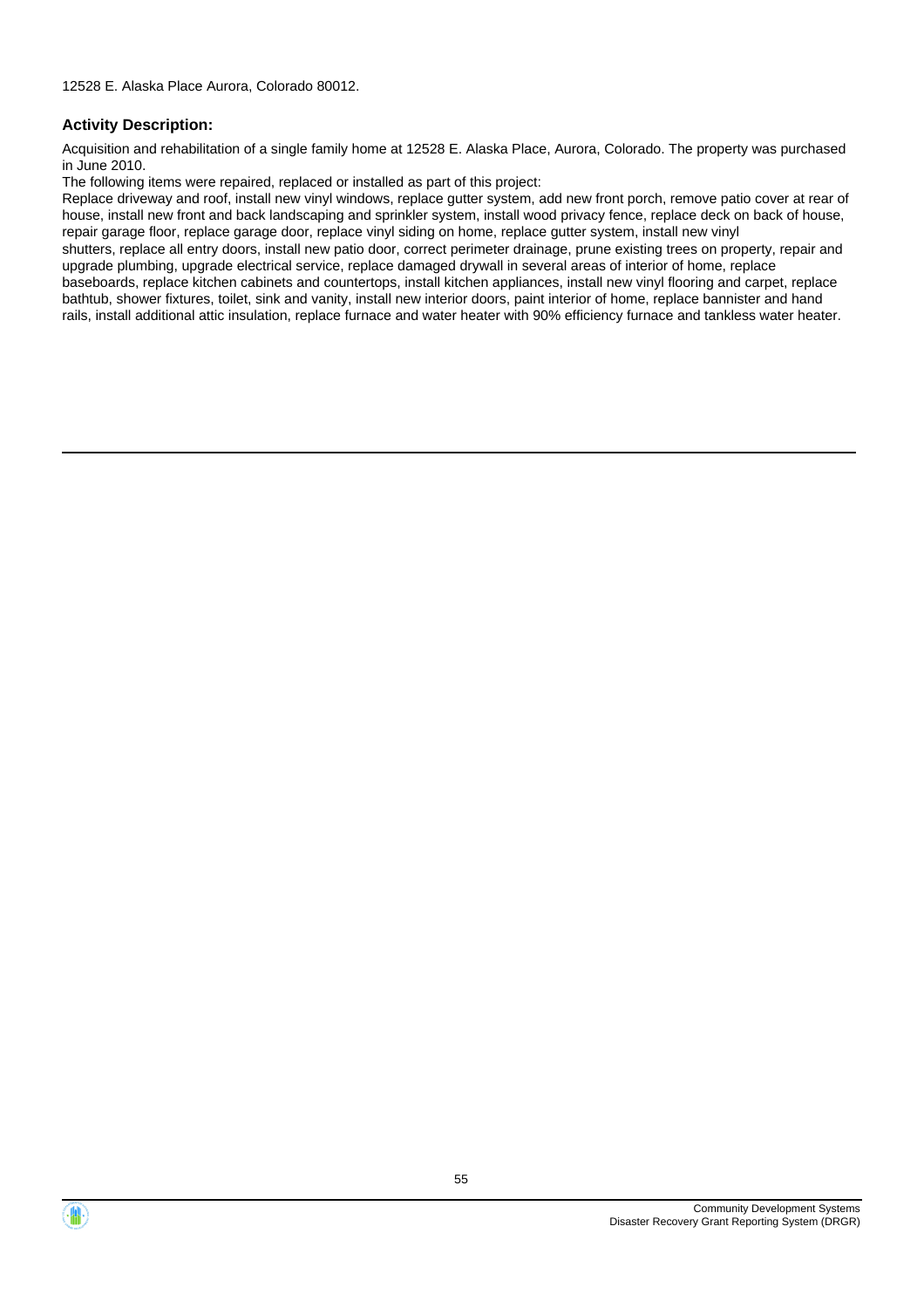**NSP-028**

**Grantee Activity Number:**

## **Activity Title: 322 S. Salem Street**

| <b>Activitiy Type:</b><br>Acquisition - general<br><b>Project Number:</b><br><b>NSP0001</b><br><b>Projected Start Date:</b><br>06/01/2010<br><b>Project Draw Block by HUD:</b><br>Not Blocked | <b>Activity Status:</b><br>Completed<br><b>Project Title:</b><br>Acquisition/Rehabiliation and Resale Program<br><b>Projected End Date:</b><br>09/30/2011<br>Project Draw Block Date by HUD: |                                         |              |                 |
|-----------------------------------------------------------------------------------------------------------------------------------------------------------------------------------------------|----------------------------------------------------------------------------------------------------------------------------------------------------------------------------------------------|-----------------------------------------|--------------|-----------------|
| <b>Activity Draw Block by HUD:</b><br>Not Blocked                                                                                                                                             |                                                                                                                                                                                              | <b>Activity Draw Block Date by HUD:</b> |              |                 |
| <b>Block Drawdown By Grantee:</b>                                                                                                                                                             |                                                                                                                                                                                              |                                         |              |                 |
| Not Blocked                                                                                                                                                                                   | <b>Total Budget:</b>                                                                                                                                                                         |                                         | \$212,271.11 |                 |
| <b>National Objective:</b>                                                                                                                                                                    | <b>Other Funds Total:</b>                                                                                                                                                                    |                                         | \$0.00       |                 |
| LMMI: Low, Moderate and Middle Income National Objective for<br>NSP Only                                                                                                                      | <b>Total Funds Amount:</b>                                                                                                                                                                   |                                         | \$212,271.11 |                 |
| <b>Environmental Assessment:</b><br><b>COMPLETED</b>                                                                                                                                          |                                                                                                                                                                                              |                                         |              |                 |
| <b>Benefit Report Type:</b><br>Direct (Households)                                                                                                                                            |                                                                                                                                                                                              |                                         |              |                 |
| <b>Proposed Beneficiaries</b>                                                                                                                                                                 | <b>Total</b>                                                                                                                                                                                 | Low                                     | Mod          | Low/Mod%        |
| # Owner Households                                                                                                                                                                            | 1                                                                                                                                                                                            |                                         | 1            | 100.00          |
| # of Households                                                                                                                                                                               | 1                                                                                                                                                                                            |                                         | 1            | 100.00          |
| <b>Proposed Accomplishments</b>                                                                                                                                                               |                                                                                                                                                                                              | <b>Total</b>                            |              |                 |
| # of Singlefamily Units                                                                                                                                                                       |                                                                                                                                                                                              | 1                                       |              |                 |
| # of Housing Units                                                                                                                                                                            |                                                                                                                                                                                              | 1                                       |              |                 |
| # of Parcels acquired voluntarily                                                                                                                                                             |                                                                                                                                                                                              | 1                                       |              |                 |
| # of Properties                                                                                                                                                                               |                                                                                                                                                                                              | 1                                       |              |                 |
| Activity is being carried out by Grantee:<br><b>No</b><br><b>Organization carrying out Activity:</b><br>City of Aurora Community Development                                                  |                                                                                                                                                                                              | Activity is being carried out through:  |              |                 |
| Proposed budgets for organizations carrying out Activity:                                                                                                                                     |                                                                                                                                                                                              |                                         |              |                 |
| <b>Responsible Organization</b>                                                                                                                                                               |                                                                                                                                                                                              | <b>Organization Type</b>                |              | <b>Proposed</b> |
| City of Aurora Community Development                                                                                                                                                          |                                                                                                                                                                                              | Unknown                                 |              | \$200,000.00    |
|                                                                                                                                                                                               |                                                                                                                                                                                              |                                         |              |                 |

**Location Description:**

Community Development Systems Disaster Recovery Grant Reporting System (DRGR)

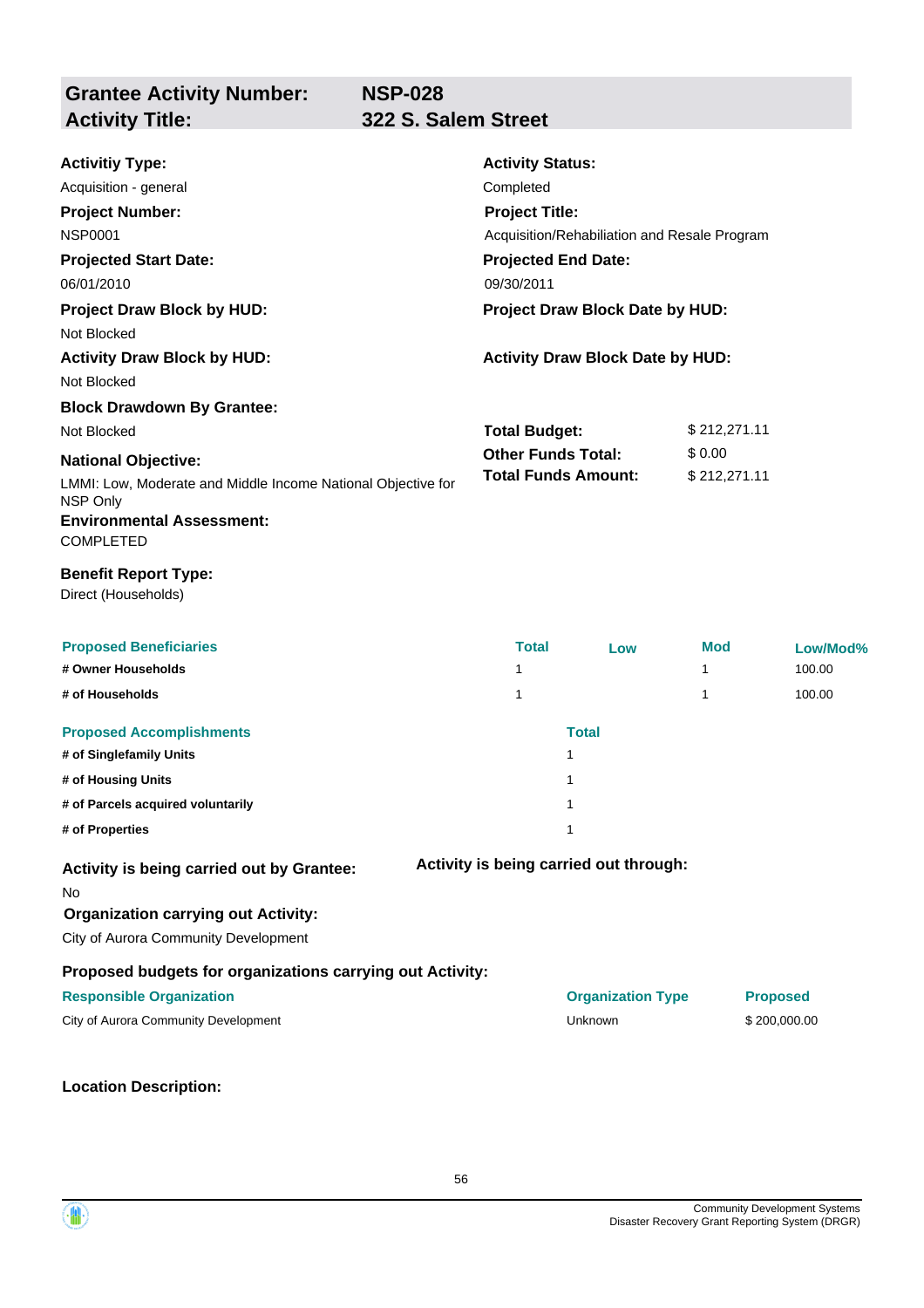Acquisition and rehabilitation of a single family home at 322 S. Salem Street, Aurora, Colorado. The property was purchased in June 2010.

The following items were repaired, replaced or installed as part of this project:

Remove front porch gable, install new front porch, replace garage door, replace existing roof, install new vinyl siding, fascia and soffit coil wrap, replace existing gutters, install new E-Star vinyl windows, install new egress window in basement bedroom, replace existing entry doors, replace wood privacy fence, correct negative perimeter drainage around foundation of home, replace existing concrete flatwork, install new landscaping and sprinkler system, upgrade electrical service, install exterior wall insulation, add attic insulation to R-49 rating, install new interior doors, refinish hardwood floors and install new baseboards, install new sheet vinyl flooring, paint interior of home, install new kitchen cabinets and countertops, install ceramic kitchen backsplash, install new sink, garbage disposal, vented range hood and dishwasher in kitchen, install new bath tub and ceramic tile tub and shower surround, install new toilet and sink/vanity in bathroom, install electrical fixtures including lights and ceiling fans throughout home, finish basement, install carpet in basement and on stairs, repair/upgrade existing plumbing, install new Energy Star rated water heater, install new 90% efficiency furnace.



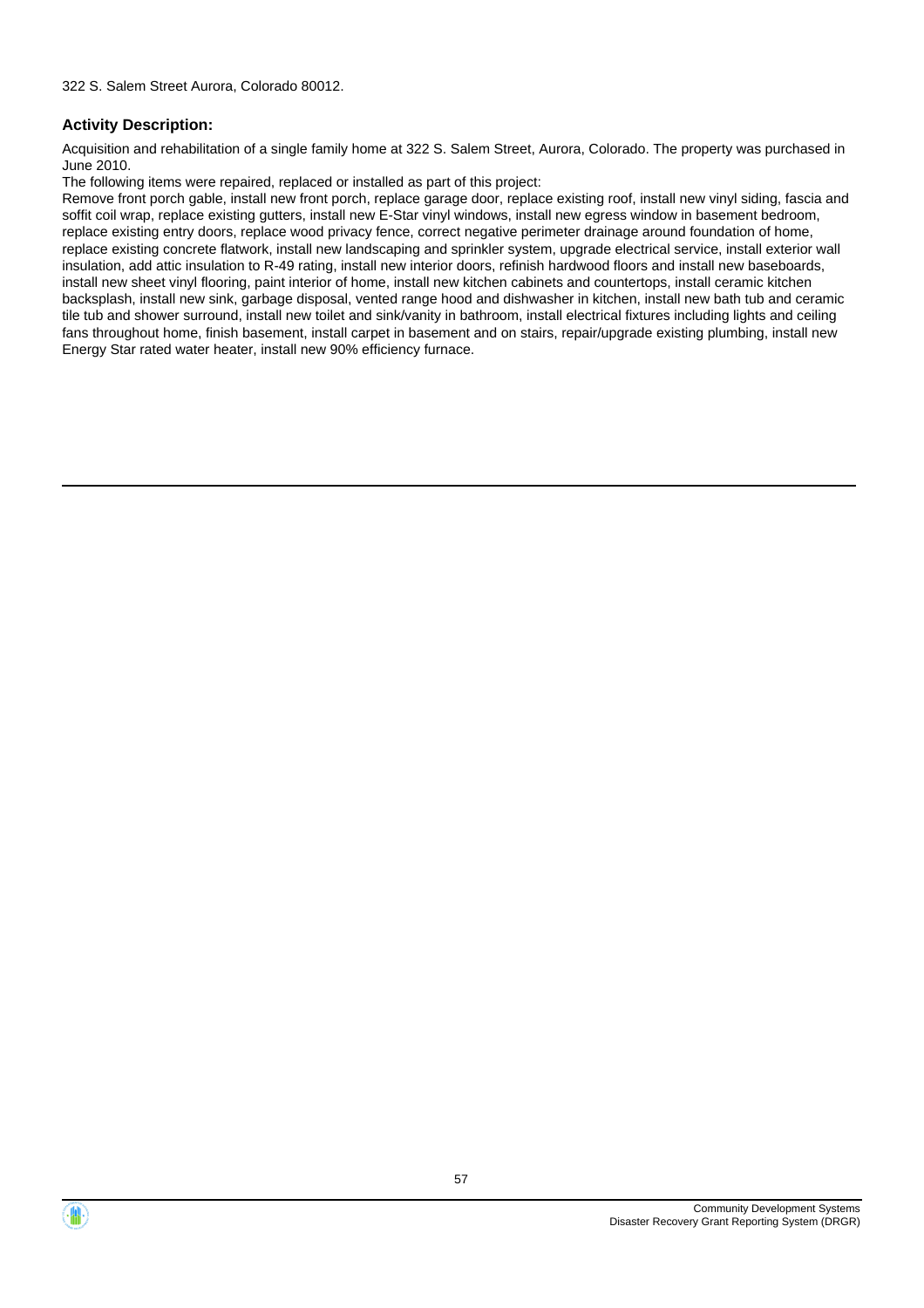| <b>Activitiy Type:</b><br>Acquisition - general<br><b>Project Number:</b><br><b>NSP0001</b><br><b>Projected Start Date:</b><br>10/01/2010<br><b>Project Draw Block by HUD:</b><br>Not Blocked | <b>Activity Status:</b><br>Completed<br><b>Project Title:</b><br>Acquisition/Rehabiliation and Resale Program<br><b>Projected End Date:</b><br>12/31/2011<br>Project Draw Block Date by HUD: |                                         |              |                 |  |
|-----------------------------------------------------------------------------------------------------------------------------------------------------------------------------------------------|----------------------------------------------------------------------------------------------------------------------------------------------------------------------------------------------|-----------------------------------------|--------------|-----------------|--|
| <b>Activity Draw Block by HUD:</b><br>Not Blocked                                                                                                                                             |                                                                                                                                                                                              | <b>Activity Draw Block Date by HUD:</b> |              |                 |  |
| <b>Block Drawdown By Grantee:</b>                                                                                                                                                             |                                                                                                                                                                                              |                                         |              |                 |  |
| Not Blocked                                                                                                                                                                                   | \$238,817.31<br><b>Total Budget:</b>                                                                                                                                                         |                                         |              |                 |  |
| <b>National Objective:</b>                                                                                                                                                                    | <b>Other Funds Total:</b>                                                                                                                                                                    |                                         | \$0.00       |                 |  |
| LMMI: Low, Moderate and Middle Income National Objective for<br>NSP Only                                                                                                                      | <b>Total Funds Amount:</b>                                                                                                                                                                   |                                         | \$238,817.31 |                 |  |
| <b>Environmental Assessment:</b><br><b>COMPLETED</b>                                                                                                                                          |                                                                                                                                                                                              |                                         |              |                 |  |
| <b>Benefit Report Type:</b><br>Direct (Households)                                                                                                                                            |                                                                                                                                                                                              |                                         |              |                 |  |
| <b>Proposed Beneficiaries</b>                                                                                                                                                                 | <b>Total</b>                                                                                                                                                                                 | Low                                     | Mod          | Low/Mod%        |  |
| # Owner Households                                                                                                                                                                            | $\mathbf{1}$                                                                                                                                                                                 |                                         | 1            | 100.00          |  |
| # of Households                                                                                                                                                                               | $\mathbf 1$                                                                                                                                                                                  |                                         | 1            | 100.00          |  |
| <b>Proposed Accomplishments</b>                                                                                                                                                               |                                                                                                                                                                                              | <b>Total</b>                            |              |                 |  |
| # of Singlefamily Units                                                                                                                                                                       |                                                                                                                                                                                              | 1                                       |              |                 |  |
| # of Housing Units                                                                                                                                                                            |                                                                                                                                                                                              | 1                                       |              |                 |  |
| # of Parcels acquired voluntarily                                                                                                                                                             |                                                                                                                                                                                              | $\mathbf{1}$                            |              |                 |  |
| # of Properties                                                                                                                                                                               |                                                                                                                                                                                              | $\mathbf{1}$                            |              |                 |  |
| Activity is being carried out by Grantee:<br>No<br><b>Organization carrying out Activity:</b><br>City of Aurora Community Development                                                         |                                                                                                                                                                                              | Activity is being carried out through:  |              |                 |  |
| Proposed budgets for organizations carrying out Activity:                                                                                                                                     |                                                                                                                                                                                              |                                         |              |                 |  |
| <b>Responsible Organization</b>                                                                                                                                                               |                                                                                                                                                                                              | <b>Organization Type</b>                |              | <b>Proposed</b> |  |
| City of Aurora Community Development                                                                                                                                                          |                                                                                                                                                                                              | Unknown                                 |              | \$228,552.61    |  |
|                                                                                                                                                                                               |                                                                                                                                                                                              |                                         |              |                 |  |

**Location Description:**



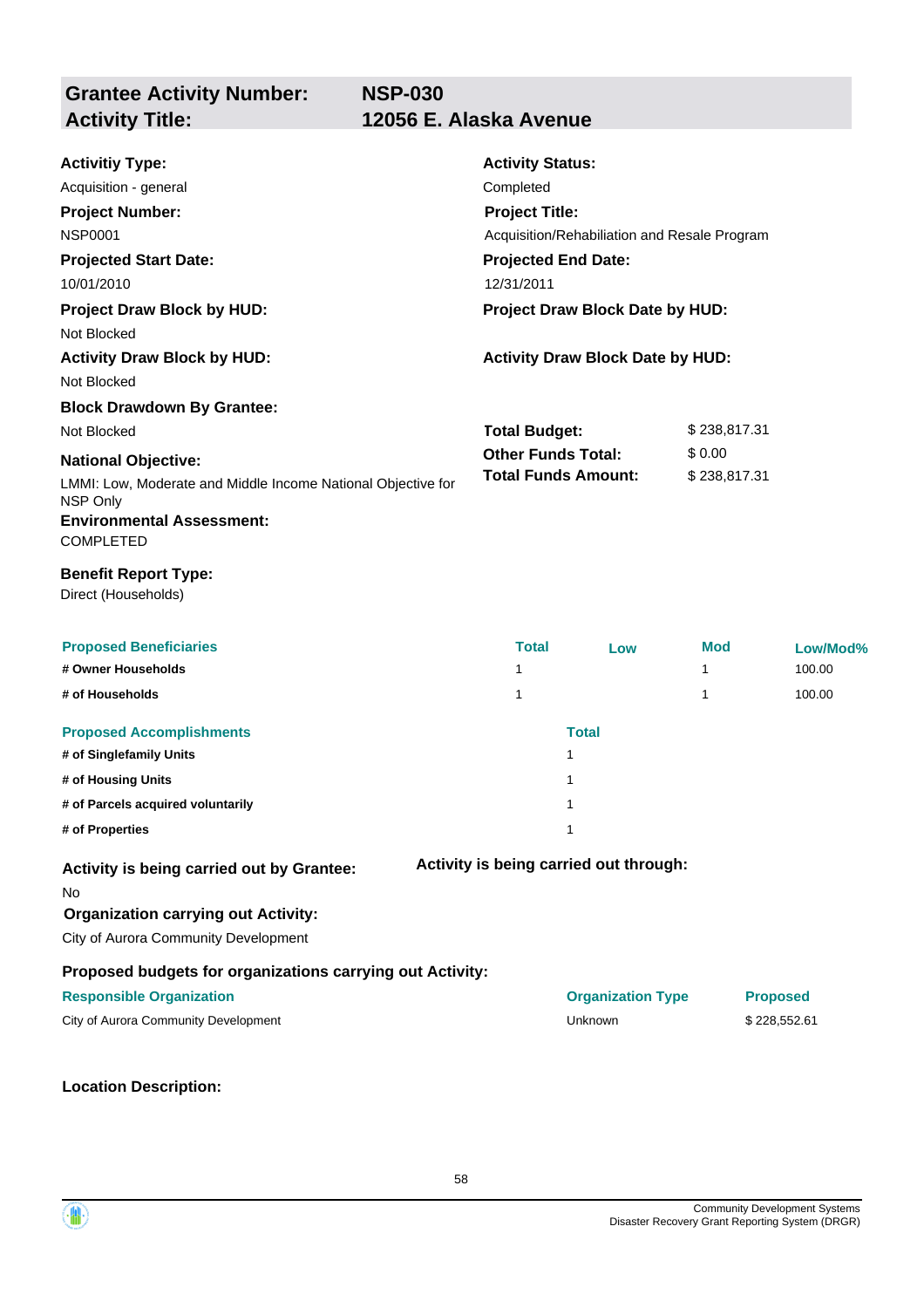Acquisition and rehabilitation of a single family home at 12056 Alaska Avenue, Aurora, Colorado. The property was purchased on the final day of September 2010.

The following items were repaired, replaced or installed as part of this project:

Install new vinyl siding, fascia and soffit coil wrap on exterior of home, replace existing roof, replace existing gutters, remove brick on south side of home, install new split rail fence on north side of home, install new wood privacy fence on west and south sides of home, replace front and back entry doors, install new E-Star rated patio door, reconstruct front porch, install new E-Star rated vinyl windows, install new egress window in basement bedroom, install new landscaping and sprinkler system, replace driveway, replace garage door, replace garage floor, install new 90% efficiency furnace, upgrade electrical system, add attic insulation to R-49 rating, repair/upgrade plumbing, refinish hardwood floors, level concrete floor in basement, install new carpet and baseboards, install new interior doors and closet doors, install new garage entry door, install new sheet vinyl flooring, replace kitchen cabinets and countertops, install new sink, garbage disposal, dishwasher, vented range hood and ceramic tile backsplash in kitchen, replace bath tub, install new ceramic tile tub/shower surround, toilet, and sink/vanity in bathroom, install light fixtures and celing fans throught home, replace gas fireplace insert, install new .62 energy factor water heater, paint interior of home.

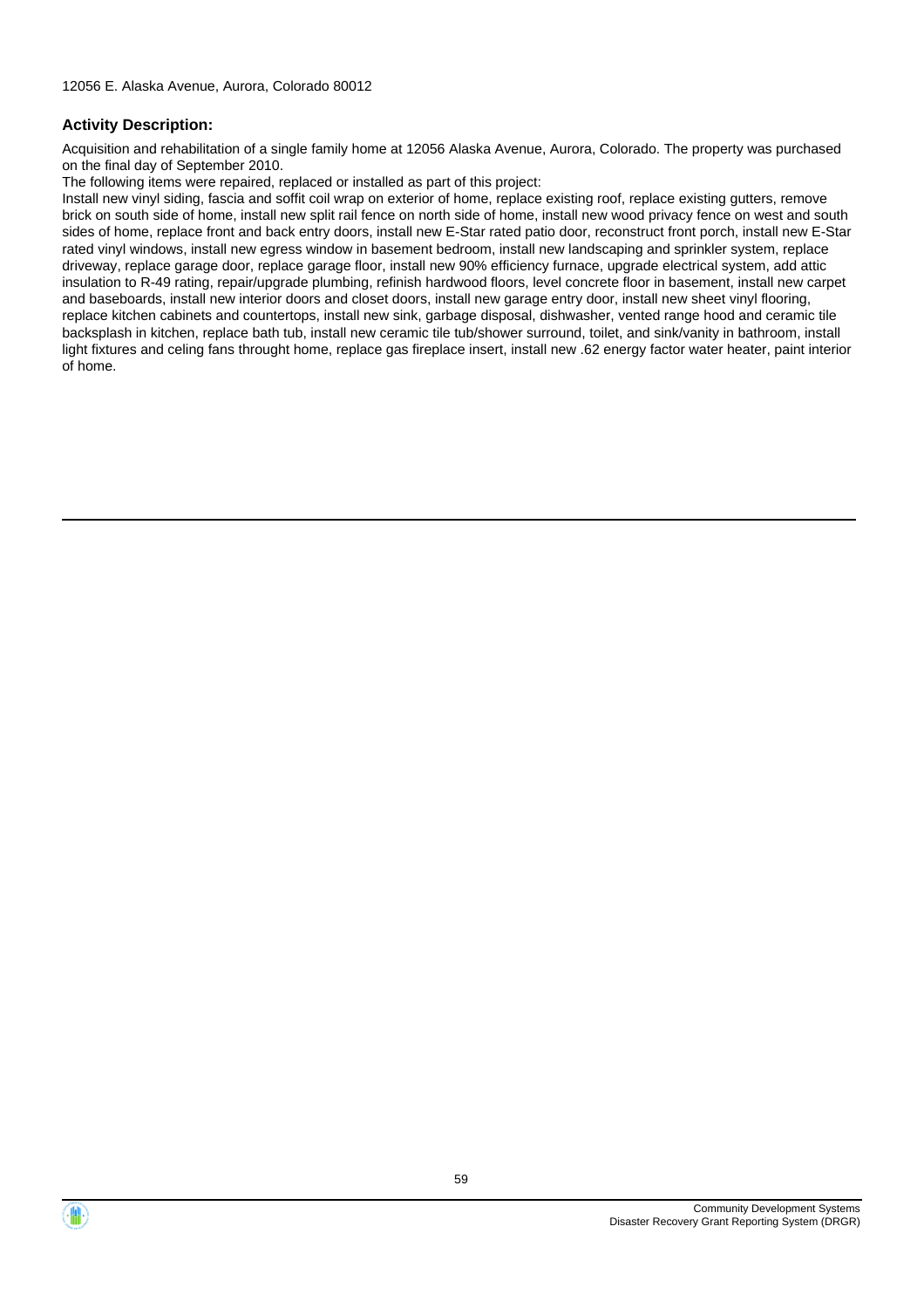### **NSP-031 Activity Title: 3175 Worchester Street**

| <b>Activitiy Type:</b>                                                   | <b>Activity Status:</b>    |                                              |             |                 |
|--------------------------------------------------------------------------|----------------------------|----------------------------------------------|-------------|-----------------|
| Acquisition - general                                                    | <b>Under Way</b>           |                                              |             |                 |
| <b>Project Number:</b>                                                   | <b>Project Title:</b>      |                                              |             |                 |
| <b>NSP0001</b>                                                           |                            | Acquisition/Rehabiliation and Resale Program |             |                 |
| <b>Projected Start Date:</b>                                             | <b>Projected End Date:</b> |                                              |             |                 |
| 01/31/2013                                                               | 06/30/2014                 |                                              |             |                 |
| <b>Project Draw Block by HUD:</b>                                        |                            | Project Draw Block Date by HUD:              |             |                 |
| Not Blocked                                                              |                            |                                              |             |                 |
| <b>Activity Draw Block by HUD:</b>                                       |                            | <b>Activity Draw Block Date by HUD:</b>      |             |                 |
| Not Blocked                                                              |                            |                                              |             |                 |
| <b>Block Drawdown By Grantee:</b>                                        |                            |                                              |             |                 |
| Not Blocked                                                              | <b>Total Budget:</b>       |                                              | \$65,611.56 |                 |
| <b>National Objective:</b>                                               | <b>Other Funds Total:</b>  |                                              | \$0.00      |                 |
| LMMI: Low, Moderate and Middle Income National Objective for<br>NSP Only |                            | <b>Total Funds Amount:</b>                   | \$65,611.56 |                 |
| <b>Environmental Assessment:</b><br><b>COMPLETED</b>                     |                            |                                              |             |                 |
| <b>Benefit Report Type:</b><br>Direct (Households)                       |                            |                                              |             |                 |
| <b>Proposed Beneficiaries</b>                                            | <b>Total</b>               | Low                                          | Mod         | Low/Mod%        |
| # Owner Households                                                       | 1                          |                                              | 1           | 100.00          |
| # of Households                                                          | 1                          |                                              | 1           | 100.00          |
| <b>Proposed Accomplishments</b>                                          |                            | <b>Total</b>                                 |             |                 |
| # of Singlefamily Units                                                  |                            | 1                                            |             |                 |
| # of Housing Units                                                       |                            | 1                                            |             |                 |
| # of Parcels acquired voluntarily                                        |                            | 1                                            |             |                 |
| # of Properties                                                          |                            | 1                                            |             |                 |
| Activity is being carried out by Grantee:                                |                            | Activity is being carried out through:       |             |                 |
| No                                                                       |                            |                                              |             |                 |
| <b>Organization carrying out Activity:</b><br>City of Aurora             |                            |                                              |             |                 |
| Proposed budgets for organizations carrying out Activity:                |                            |                                              |             |                 |
| <b>Responsible Organization</b>                                          |                            | <b>Organization Type</b>                     |             | <b>Proposed</b> |
| City of Aurora                                                           |                            | <b>Local Government</b>                      |             | \$25,000.00     |
|                                                                          |                            |                                              |             |                 |

**Location Description:**

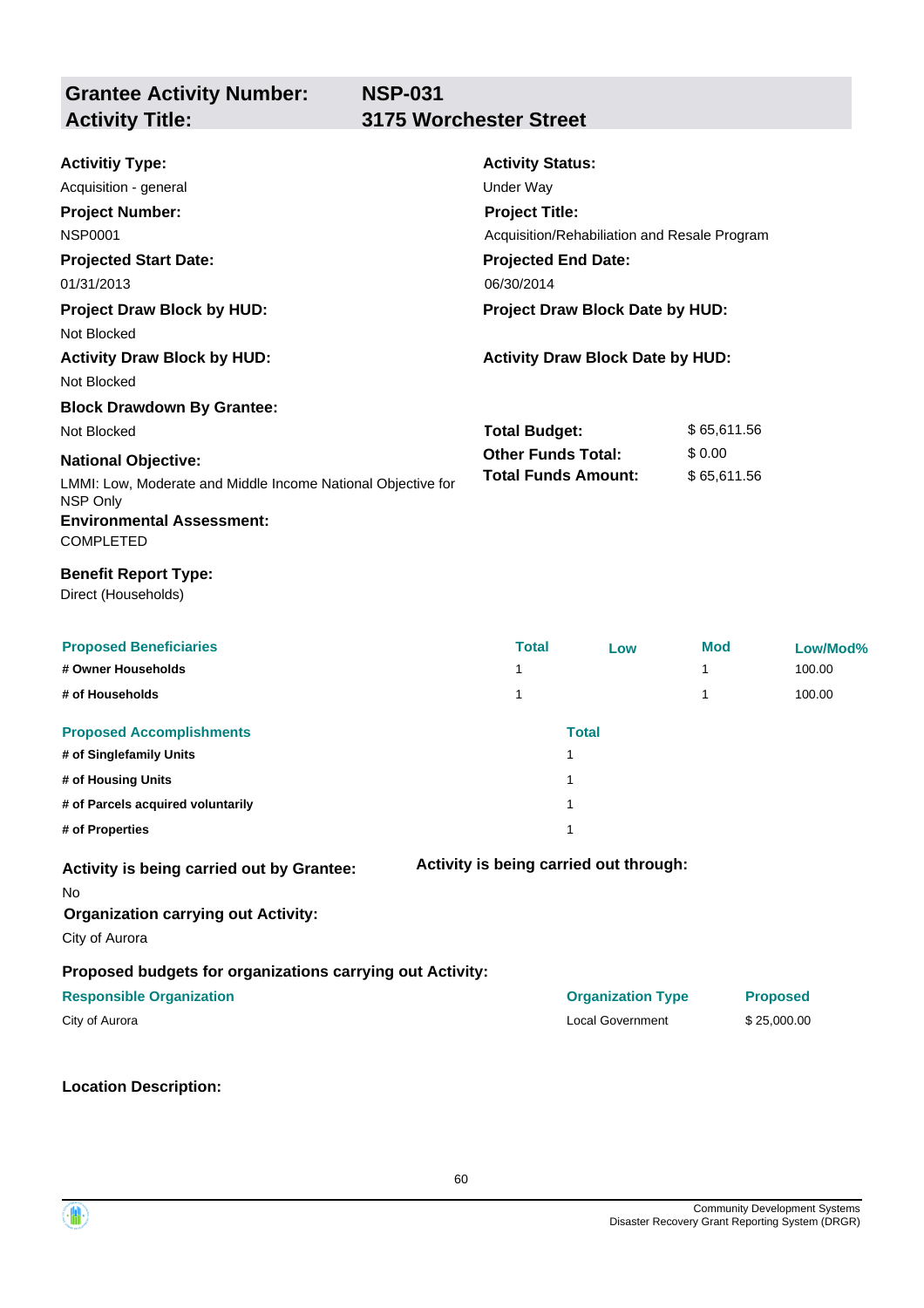Acquisition and rehabilitation of a single family home at 3175 Worchester Street, Aurora, Colorado. The property was purchased in February 2013.

The following items were replaced, repaired or installed as part of this project: removal of rear addition to home and reconstruction of rear porch, roof replacement, coil wrap of fascia and soffits, gutter system replacement, concrete flatwork, Estar vinyl window replacement, basement egress window installation, entry door replacement, patio door installation, perimeter drainage correction, sprinkler system replacement, drywall installation, electrical service upgrade, interior door replacement, attic insulation addition, sheet vinyl flooring installation, kitchen cabinet/countertop replacement, new kitchen sink, disposal, range hood, dishwasher and backsplash installation, bathtub and shower surround replacement, new bathroom sink and toilet installation, carpet installation and baseboard replacement, plumbing upgrades and repairs, E-star water heater installation, new 90% efficient furnace installation, garage door replacement, and exterior wall insulation.



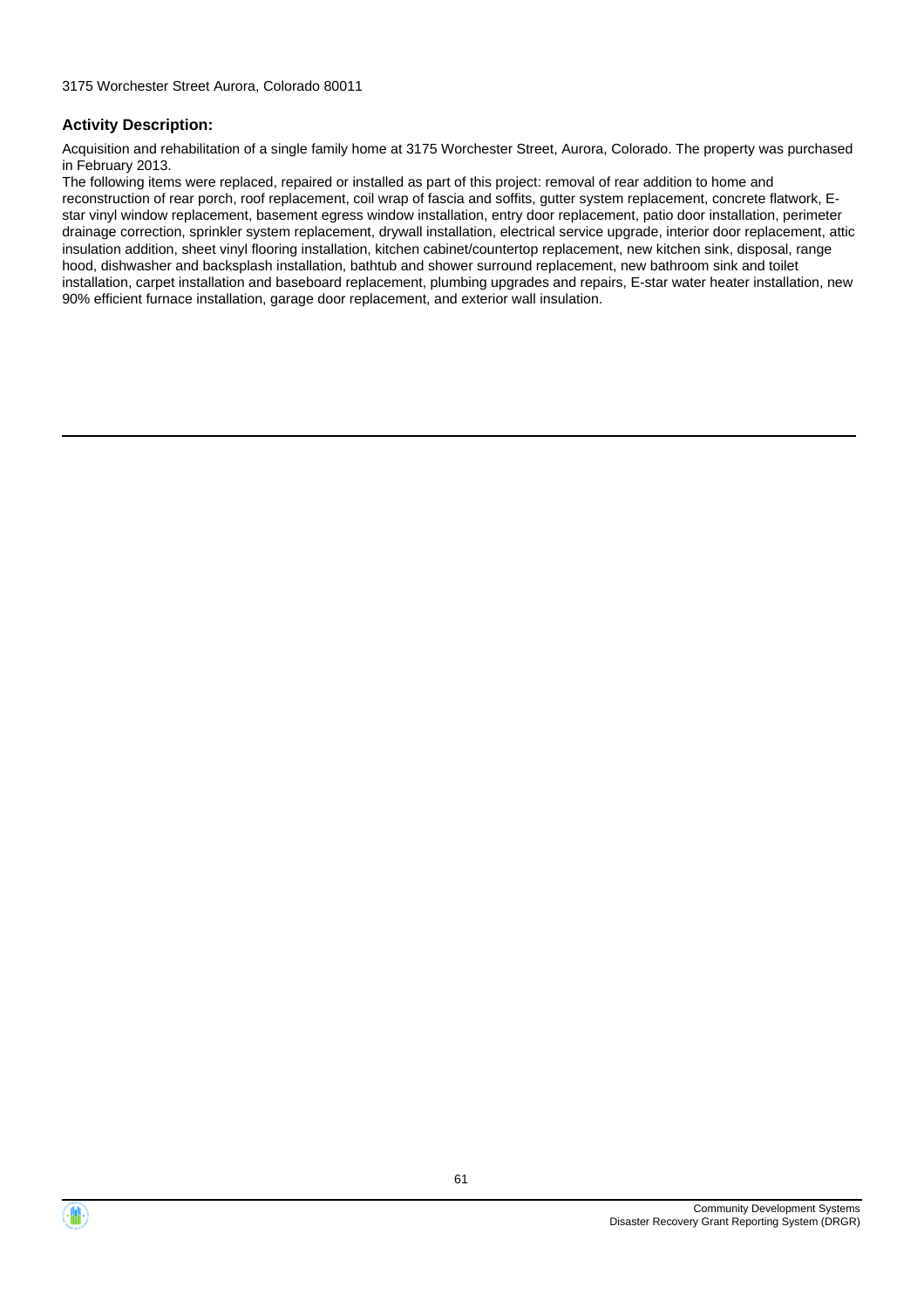**Grantee Activity Number: NSP001 Activity Title: Acquisition/Rehabiliation and Resale Program**

| <b>Activitiy Type:</b><br>Acquisition - general<br><b>Project Number:</b><br><b>NSP0001</b><br><b>Projected Start Date:</b><br>01/01/2009<br><b>Project Draw Block by HUD:</b><br>Not Blocked | <b>Activity Status:</b><br>Completed<br><b>Project Title:</b><br><b>Projected End Date:</b><br>12/31/2013 | Acquisition/Rehabiliation and Resale Program<br>Project Draw Block Date by HUD: |            |                 |
|-----------------------------------------------------------------------------------------------------------------------------------------------------------------------------------------------|-----------------------------------------------------------------------------------------------------------|---------------------------------------------------------------------------------|------------|-----------------|
| <b>Activity Draw Block by HUD:</b><br>Not Blocked                                                                                                                                             |                                                                                                           | <b>Activity Draw Block Date by HUD:</b>                                         |            |                 |
| <b>Block Drawdown By Grantee:</b>                                                                                                                                                             |                                                                                                           |                                                                                 |            |                 |
| Not Blocked                                                                                                                                                                                   | <b>Total Budget:</b>                                                                                      |                                                                                 | \$0.00     |                 |
| <b>National Objective:</b>                                                                                                                                                                    | <b>Other Funds Total:</b>                                                                                 |                                                                                 | \$0.00     |                 |
| LMMI: Low, Moderate and Middle Income National Objective for<br>NSP Only                                                                                                                      |                                                                                                           | <b>Total Funds Amount:</b>                                                      | \$0.00     |                 |
| <b>Environmental Assessment:</b>                                                                                                                                                              |                                                                                                           |                                                                                 |            |                 |
| <b>Benefit Report Type:</b><br>Direct (Households)                                                                                                                                            |                                                                                                           |                                                                                 |            |                 |
| <b>Proposed Beneficiaries</b><br># of Households                                                                                                                                              | <b>Total</b>                                                                                              | Low                                                                             | <b>Mod</b> | Low/Mod%<br>0.0 |
| <b>Proposed Accomplishments</b><br># of Properties                                                                                                                                            |                                                                                                           | <b>Total</b>                                                                    |            |                 |
| Activity is being carried out by Grantee:<br>No.<br><b>Organization carrying out Activity:</b><br>City of Aurora Community Development                                                        |                                                                                                           | Activity is being carried out through:                                          |            |                 |
| Proposed budgets for organizations carrying out Activity:                                                                                                                                     |                                                                                                           |                                                                                 |            |                 |
| <b>Responsible Organization</b>                                                                                                                                                               |                                                                                                           | <b>Organization Type</b>                                                        |            | <b>Proposed</b> |
| City of Aurora Community Development                                                                                                                                                          |                                                                                                           | Unknown                                                                         |            | \$0.00          |
|                                                                                                                                                                                               |                                                                                                           |                                                                                 |            |                 |

# **Location Description:**

#### **Activity Description:**

The City of Aurora will acquire and rehabilitate foreclosed, abandoned single family units and sell them to income-eligible homebuyers. This will be done through a combination of leveraged and partnered purchase and direct purchases. The final sales price will be no greater than the initial acquisition and rehabilitation costs. Single acquisitions will be for at least 5% below

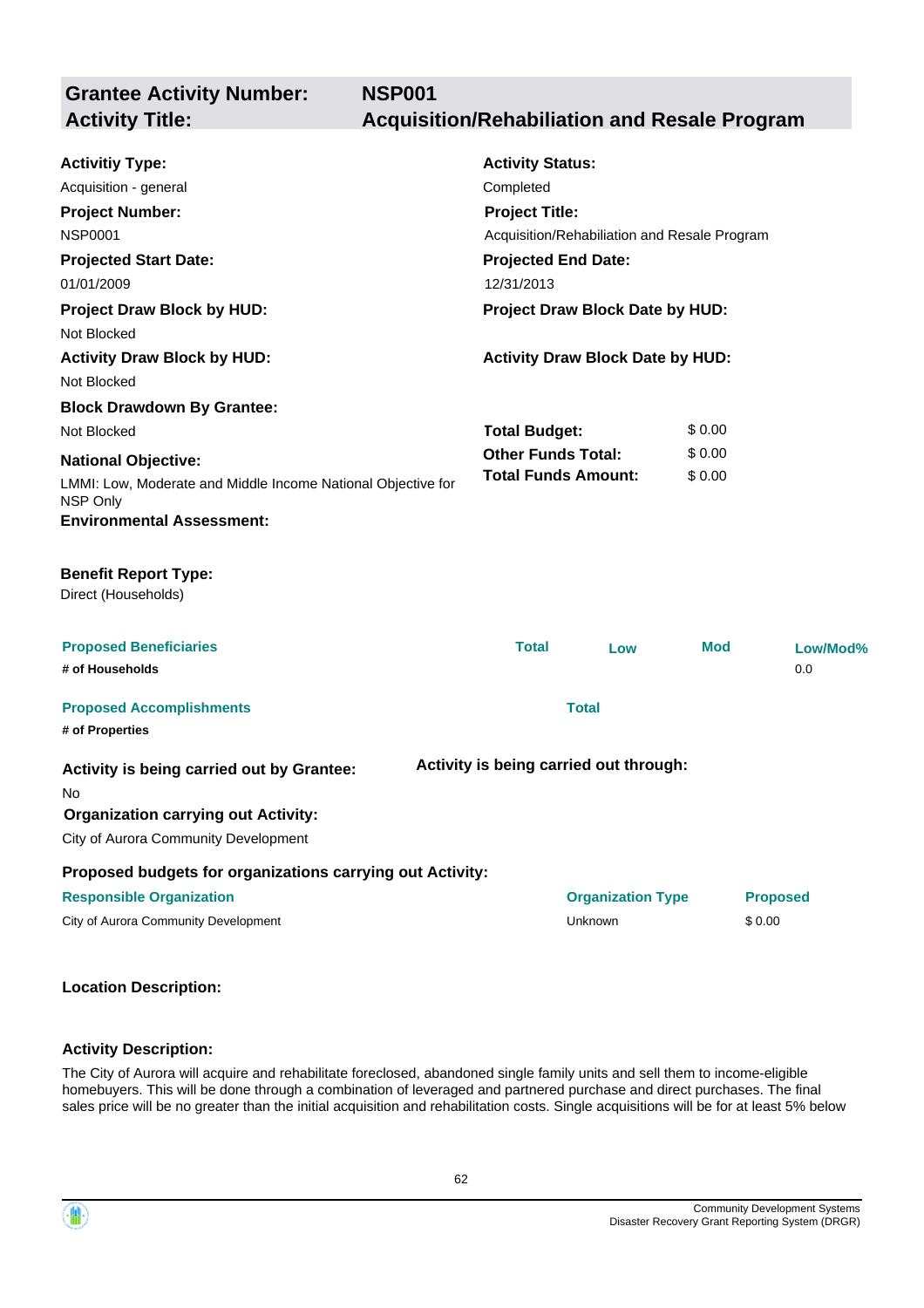an appraised value determined no more than 60 days prior to the date of purchase, and bulk, or multiple acquisition will be at least 15% below an appraised value, determined not more than 60 days prior to the date of purchase. Income-eligible homebuyers, described as ¿low-moderate- and middle income purchasers, cannot have an annual income greater than 120% Area Median Income (AMI), adjusted for family size, as defined by HUD. The table at Exhibit B shows these income limits as adjusted for family size. The prospective buyers will be required to attend not less than eight hours of HUD-certified homebuyer counseling provided by Aurora's HUD-certified counselors. The principal, interest, taxes, insurance and (if applicable) homeowner association fees shall not exceed 35% of the household¿s adjusted gross income. A 3% down payment will be required of the home-buying family. Should a gap exist between the mortgage based on the sales price and 35% of the family's income, the gap may be filled with NSP funds in the form of a deferred loan, as described in detail under Funding Mechanisms above.

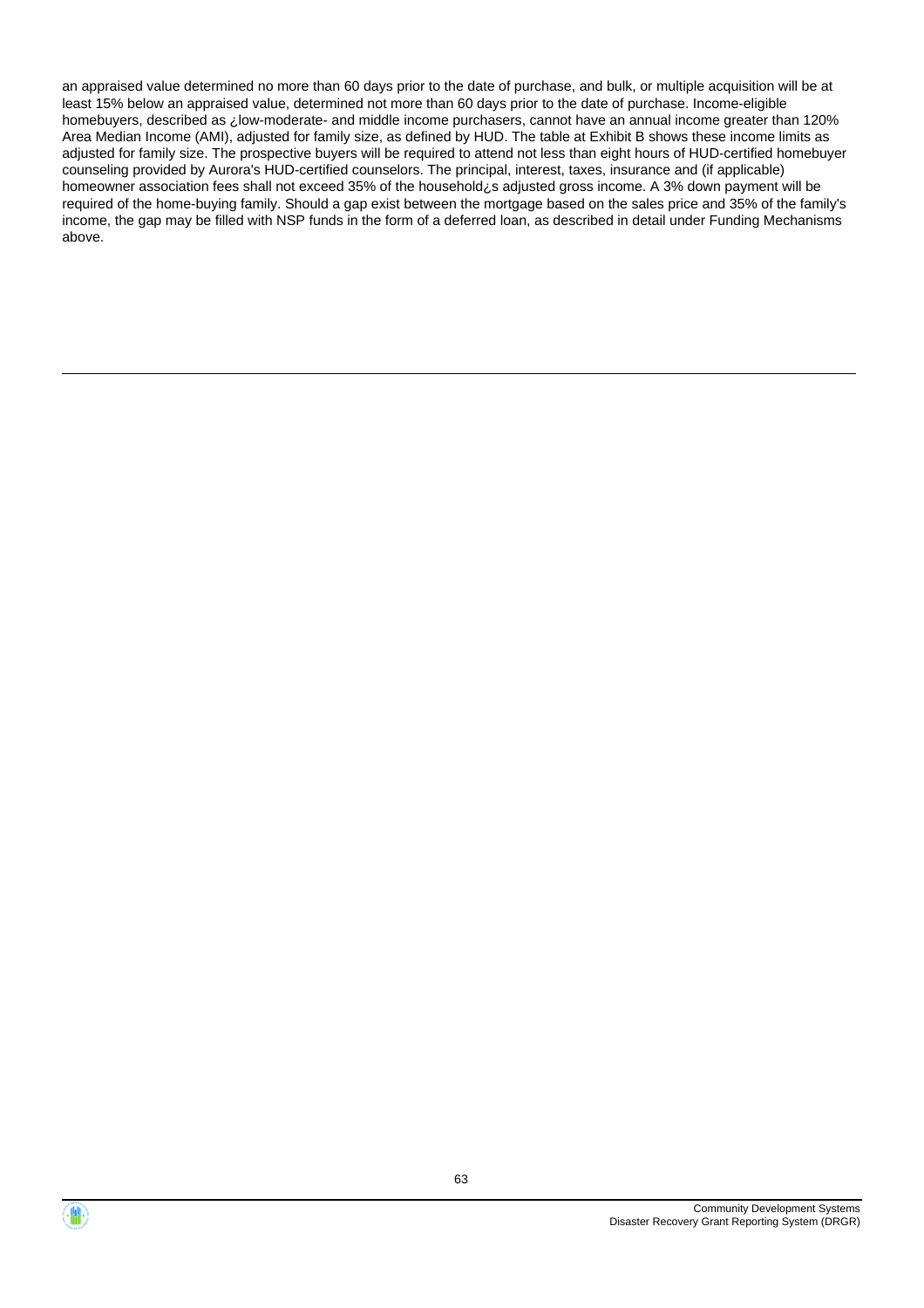**Grantee Activity Number: Activity Title: Property Maintenance**

|                                                                                    | <b>Activity Status:</b>                                               |                        |          |  |
|------------------------------------------------------------------------------------|-----------------------------------------------------------------------|------------------------|----------|--|
| <b>Activitiy Type:</b><br>Rehabilitation/reconstruction of residential structures  | Completed                                                             |                        |          |  |
|                                                                                    |                                                                       |                        |          |  |
| <b>Project Number:</b><br><b>NSP0001</b>                                           | <b>Project Title:</b><br>Acquisition/Rehabiliation and Resale Program |                        |          |  |
| <b>Projected Start Date:</b>                                                       | <b>Projected End Date:</b>                                            |                        |          |  |
| 07/01/2009                                                                         | 01/31/2013                                                            |                        |          |  |
|                                                                                    |                                                                       |                        |          |  |
| <b>Project Draw Block by HUD:</b>                                                  | Project Draw Block Date by HUD:                                       |                        |          |  |
| Not Blocked                                                                        |                                                                       |                        |          |  |
| <b>Activity Draw Block by HUD:</b>                                                 | <b>Activity Draw Block Date by HUD:</b>                               |                        |          |  |
| Not Blocked                                                                        |                                                                       |                        |          |  |
| <b>Block Drawdown By Grantee:</b>                                                  |                                                                       |                        |          |  |
| Not Blocked                                                                        | <b>Total Budget:</b><br><b>Other Funds Total:</b>                     | \$239,569.86           |          |  |
| <b>National Objective:</b>                                                         | <b>Total Funds Amount:</b>                                            | \$0.00<br>\$239,569.86 |          |  |
| LMMI: Low, Moderate and Middle Income National Objective for<br>NSP Only           |                                                                       |                        |          |  |
| <b>Environmental Assessment:</b>                                                   |                                                                       |                        |          |  |
| <b>Benefit Report Type:</b><br>Direct (Households)                                 |                                                                       |                        |          |  |
| <b>Proposed Beneficiaries</b>                                                      | <b>Total</b><br>Low                                                   | <b>Mod</b>             | Low/Mod% |  |
| # Renter Households                                                                |                                                                       |                        | 0.0      |  |
| # of Households                                                                    |                                                                       |                        | 0.0      |  |
| <b>Proposed Accomplishments</b>                                                    | <b>Total</b>                                                          |                        |          |  |
| # of Housing Units                                                                 |                                                                       |                        |          |  |
| # of Properties                                                                    | 29                                                                    |                        |          |  |
| Activity is being carried out by Grantee:<br>No.                                   | Activity is being carried out through:                                |                        |          |  |
| <b>Organization carrying out Activity:</b><br>City of Aurora Community Development |                                                                       |                        |          |  |

**Proposed budgets for organizations carrying out Activity:**

#### **Responsible Organization Organization Type Proposed**

City of Aurora Community Development City of Aurora Community Development City of Aurora Community Development

#### **Location Description:**

Various City of Aurora NSP properties.

**Activity Description:**

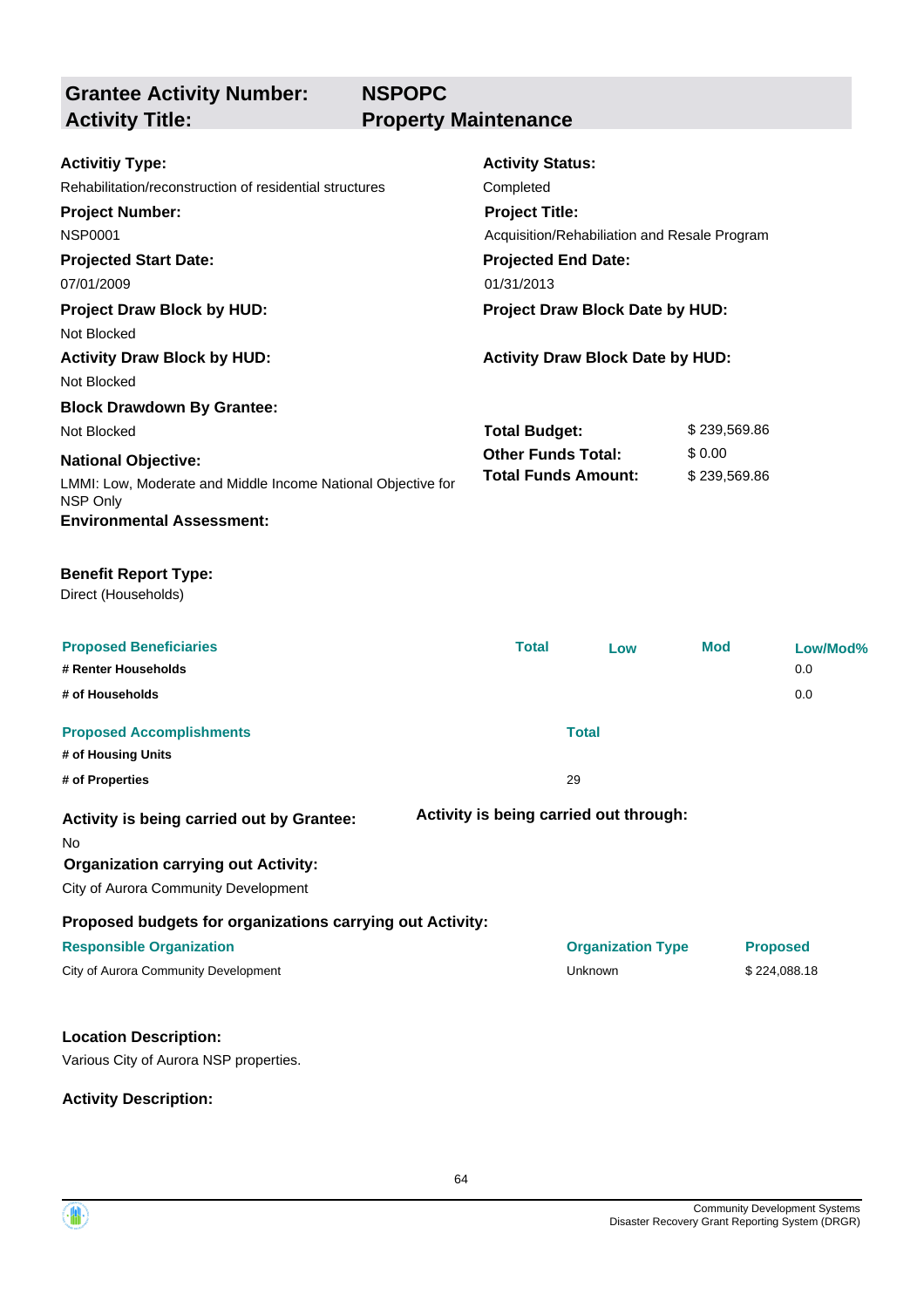# **Project # / Title: NSP0002 / Homeownership Downpayment Assistance**

| <b>Grantee Activity Number:</b><br><b>Activity Title:</b>                                                                                                                                                                    | <b>NSP002</b><br><b>Financing</b> | <b>HomeOwnership Downpayment Assistance</b>                                                                                                                                                    |                                        |
|------------------------------------------------------------------------------------------------------------------------------------------------------------------------------------------------------------------------------|-----------------------------------|------------------------------------------------------------------------------------------------------------------------------------------------------------------------------------------------|----------------------------------------|
| <b>Activitiy Type:</b><br>Homeownership Assistance to low- and moderate-income<br><b>Project Number:</b><br><b>NSP0002</b><br><b>Projected Start Date:</b><br>01/01/2009<br><b>Project Draw Block by HUD:</b><br>Not Blocked |                                   | <b>Activity Status:</b><br>Completed<br><b>Project Title:</b><br>Homeownership Downpayment Assistance Financing<br><b>Projected End Date:</b><br>12/31/2013<br>Project Draw Block Date by HUD: |                                        |
| <b>Activity Draw Block by HUD:</b><br>Not Blocked                                                                                                                                                                            |                                   | <b>Activity Draw Block Date by HUD:</b>                                                                                                                                                        |                                        |
| <b>Block Drawdown By Grantee:</b><br>Not Blocked<br><b>National Objective:</b><br>LMMI: Low, Moderate and Middle Income National Objective for<br>NSP Only<br><b>Environmental Assessment:</b>                               |                                   | <b>Total Budget:</b><br><b>Other Funds Total:</b><br><b>Total Funds Amount:</b>                                                                                                                | \$280,410.02<br>\$0.00<br>\$280,410.02 |
| <b>Benefit Report Type:</b><br>Direct (Households)                                                                                                                                                                           |                                   |                                                                                                                                                                                                |                                        |

| <b>Proposed Beneficiaries</b> | Total | Low | <b>Mod</b> | Low/Mod% |
|-------------------------------|-------|-----|------------|----------|
| # Owner Households            | 28    |     |            | 100.00   |
| # of Households               | 28    |     | 23         | 100.00   |

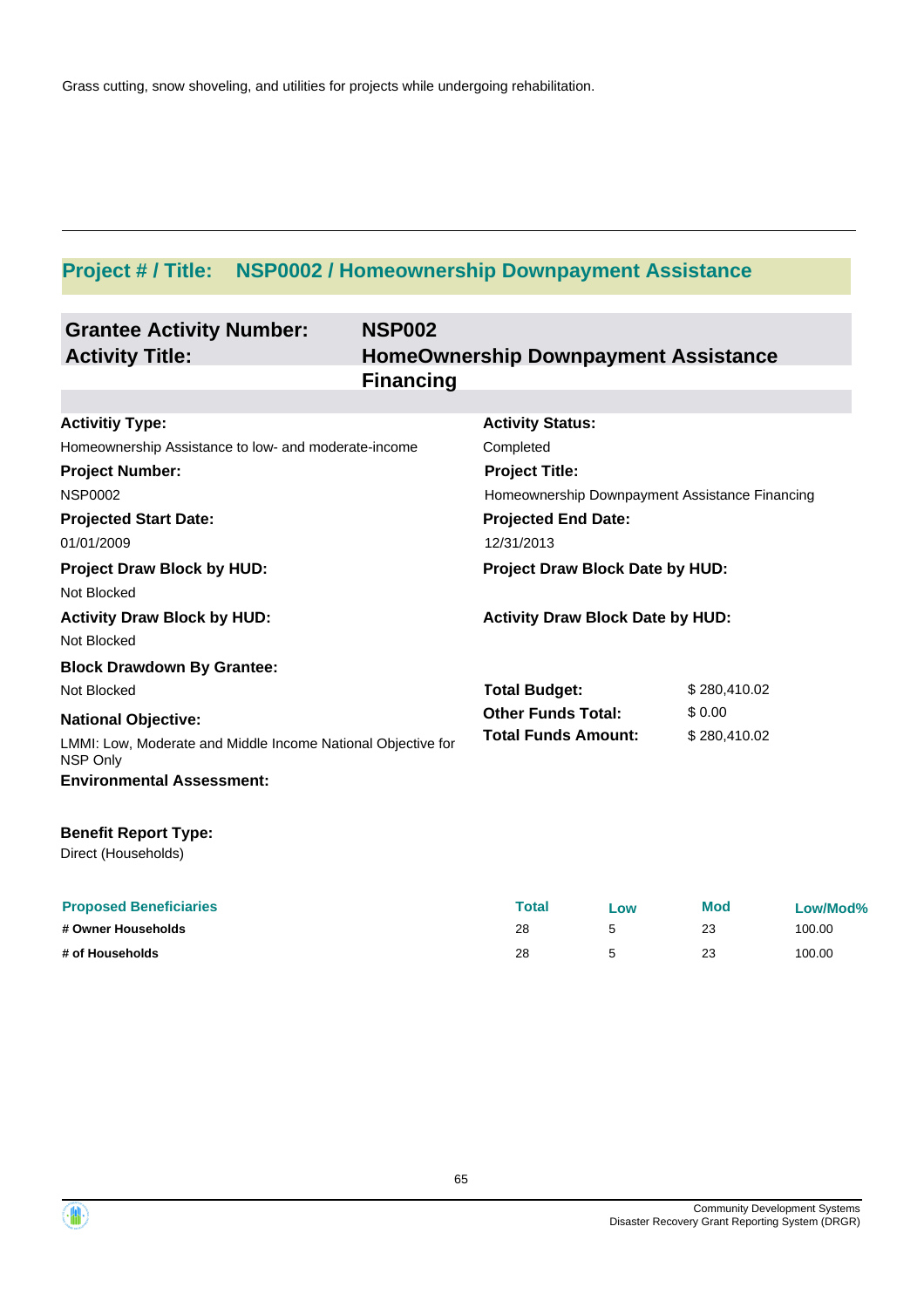#### **Activity is being carried out by Grantee:**

**Activity is being carried out through:**

No

#### **Organization carrying out Activity:**

City of Aurora Community Development

#### **Proposed budgets for organizations carrying out Activity:**

**Responsible Organization Organization Type Proposed**

City of Aurora Community Development **Automatic City of Aurora Community Development** City of Aurora Community Development

#### **Location Description:**

#### **Activity Description:**

Assistance in the form of a deferred &ldquosoft second&rdquo mortgage will be provided to eligible buyers of single family housing that is HUD or bank-owned as a result of foreclosure. To ensure affordability, the deferred second mortgage will carry interest at 3% per annum for a period of five years. The principal and five years&rsquo interest is due and payable when the property is sold, title changes, or the property is no longer the buyer&rsquos principal residence. The amount of the deferred second mortgage will vary, depending upon the cost of rehabilitation, the buyer&rsquos income, and the first mortgage amount. The first mortgage payments shall not be more than 32% of the buyer&rsquos gross income. All properties acquired with NSP assistance will be purchased for at least 1% below an appraised value determined no more than 60 days prior to the date of purchase. Other existing homebuyer programs may be utilized in conjunction with the NSP for buyers who qualify. NSP buyers whose income is 80% or less of AMI would also qualify for the city&rsquos Home Ownership Assistance Program (HOAP), wherein downpayment assistance up to \$10,000 is provided in the form of a deferred mortgage at 3% interest for five years, with the principal and 5 year&rsquos interest is due and payable upon the sale of the property, when title changes, or when the property is no longer the principal residence of the homebuyer.

## **Project # / Title: NSP003 / Rental Acquisition and Rehabilitation/Demolition**

| <b>Grantee Activity Number:</b>    | <b>NSP-026</b>                                   |
|------------------------------------|--------------------------------------------------|
| <b>Activity Title:</b>             | 11762 and 11792 E. 16th Avenue                   |
|                                    |                                                  |
| <b>Activitiy Type:</b>             | <b>Activity Status:</b>                          |
| Acquisition - general              | Completed                                        |
| <b>Project Number:</b>             | <b>Project Title:</b>                            |
| NSP003                             | Rental Acquisition and Rehabilitation/Demolition |
| <b>Projected Start Date:</b>       | <b>Projected End Date:</b>                       |
| 04/26/2010                         | 11/30/2011                                       |
| <b>Project Draw Block by HUD:</b>  | Project Draw Block Date by HUD:                  |
| Not Blocked                        |                                                  |
| <b>Activity Draw Block by HUD:</b> | <b>Activity Draw Block Date by HUD:</b>          |
| Not Blocked                        |                                                  |
| <b>Block Drawdown By Grantee:</b>  |                                                  |

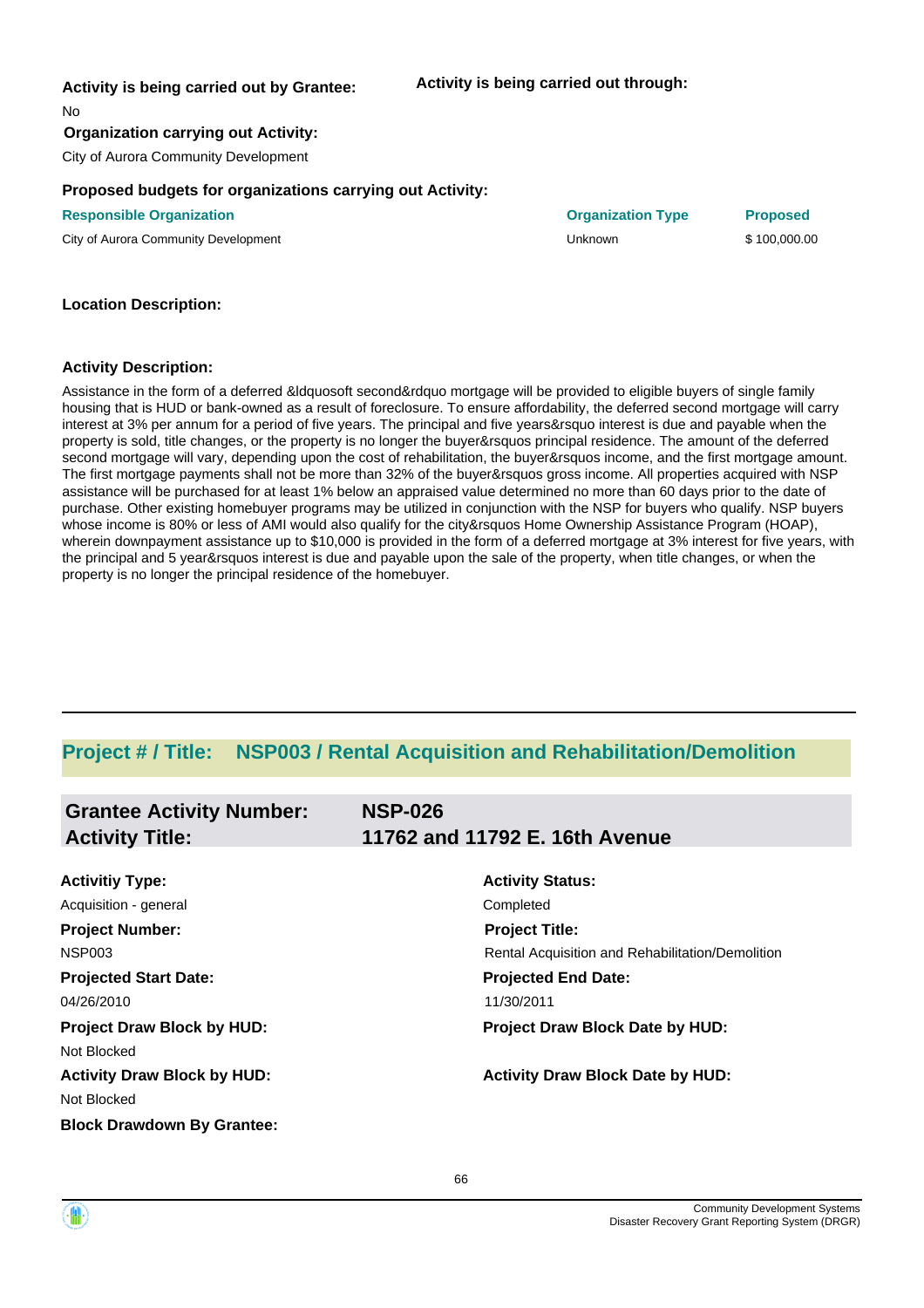| Not Blocked                                                                                                                                                      | <b>Total Budget:</b>       |                                        | \$1,734,450.53  |          |  |
|------------------------------------------------------------------------------------------------------------------------------------------------------------------|----------------------------|----------------------------------------|-----------------|----------|--|
| <b>National Objective:</b>                                                                                                                                       | <b>Other Funds Total:</b>  |                                        | \$0.00          |          |  |
| LH25: Funds targeted for housing for households whose incomes<br>are at or under 50% Area Median Income.<br><b>Environmental Assessment:</b><br><b>COMPLETED</b> | <b>Total Funds Amount:</b> |                                        | \$1,734,450.53  |          |  |
| <b>Benefit Report Type:</b><br>Direct (Households)                                                                                                               |                            |                                        |                 |          |  |
| <b>Proposed Beneficiaries</b>                                                                                                                                    | <b>Total</b>               | Low                                    | <b>Mod</b>      | Low/Mod% |  |
| # Renter Households                                                                                                                                              | 24                         | 24                                     |                 | 100.00   |  |
| # of Households                                                                                                                                                  | 24                         | 24                                     |                 | 100.00   |  |
| <b>Proposed Accomplishments</b>                                                                                                                                  |                            | <b>Total</b>                           |                 |          |  |
| # of Multifamily Units                                                                                                                                           |                            | 24                                     |                 |          |  |
| # of Housing Units                                                                                                                                               |                            | 24                                     |                 |          |  |
| # of Parcels acquired voluntarily                                                                                                                                |                            | 2                                      |                 |          |  |
| # of Properties                                                                                                                                                  |                            | $\overline{2}$                         |                 |          |  |
| Activity is being carried out by Grantee:<br>No.<br><b>Organization carrying out Activity:</b><br>City of Aurora Community Development                           |                            | Activity is being carried out through: |                 |          |  |
| Proposed budgets for organizations carrying out Activity:                                                                                                        |                            |                                        |                 |          |  |
| <b>Responsible Organization</b>                                                                                                                                  |                            | <b>Organization Type</b>               | <b>Proposed</b> |          |  |

City of Aurora Community Development Unknown \$ 1,050,000.00

#### **Location Description:**

11762 and 11792 E. 16th Avenue, Aurora, Colorado 80010.

#### **Activity Description:**

Acquisition and rehabilitation of a multi-family property at 11762 and 11792 E. 16th Avenue, Aurora, Colorado. The property was purchased in May 2010.

All units in both buildings will be completely rehabilitated. Aurora plans to partner with a local non-profit agency once construction is complete to provide housing for that agency's clients at or below 50% of area median income.

The following items will be repaired, replaced or installed as part of this project in both buildings:

Upgrade electrical service and wiring throughout buildings, install new plumbing, heating and hot water systems, replace subfloors, repair concrete floors, repair and replace wall framing, insulate all perimeter walls and ceilings, install sound insulation between ceiling joists, install drywall through buildings, install new interior doors, install new bathtubs, tub and shower fixtures, ceramic tile, sinks, and toilets in all units, install new cabinets and countertops, sinks, garbage disposals, and range hoods in all kitchen units, install new baseboard in all units, paint entire interior of buildings, install vinyl plank flooring in all units, install entry tile at building entrances and new rubber treads on all common stairways, install carpet in all common areas, install new Energy Star Rated appliances in kitchen units, install new light fixtures in units and common areas, install air conditioners in all units, install window blinds in all units, install new interior stair rails, install new E-Star and Low E windows in all units, install new windows and entry doors at front and rear of both buildings, replace existing parking lot, provide new landscaping of entire property, install new lawn and shrub sprinkler system, install new exterior stair rails at entrance to buildings, and install new steel fence at property lines.

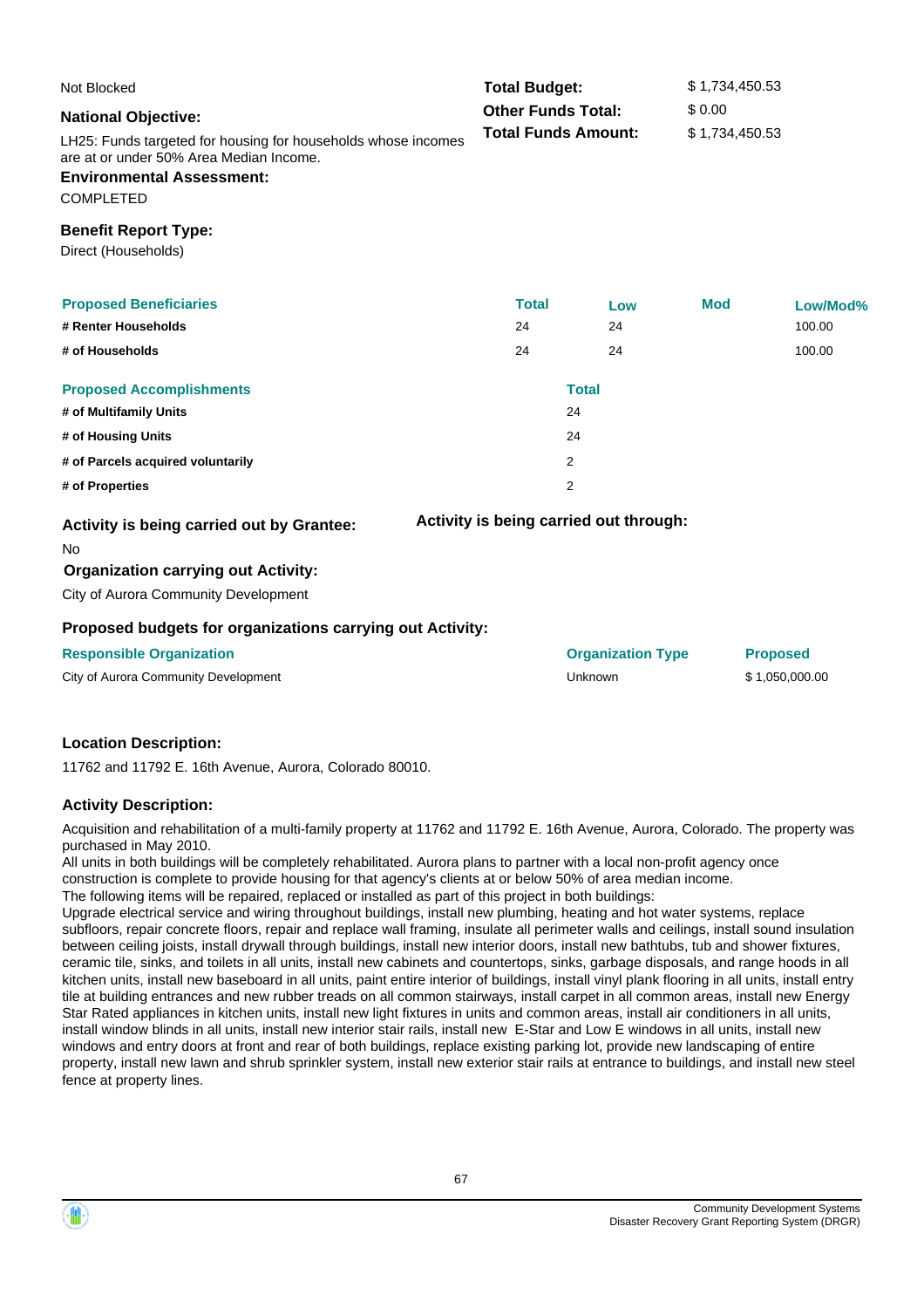## **Grantee Activity Number: Activity Title: 10288 E. 6th Avenue**

**NSP-029**

| <b>Activitiy Type:</b>                                                                                   | <b>Activity Status:</b>                          |             |  |  |
|----------------------------------------------------------------------------------------------------------|--------------------------------------------------|-------------|--|--|
| Rehabilitation/reconstruction of residential structures                                                  | Completed                                        |             |  |  |
| <b>Project Number:</b>                                                                                   | <b>Project Title:</b>                            |             |  |  |
| <b>NSP003</b>                                                                                            | Rental Acquisition and Rehabilitation/Demolition |             |  |  |
| <b>Projected Start Date:</b>                                                                             | <b>Projected End Date:</b>                       |             |  |  |
| 03/01/2010                                                                                               | 11/15/2010                                       |             |  |  |
| <b>Project Draw Block by HUD:</b>                                                                        | Project Draw Block Date by HUD:                  |             |  |  |
| Not Blocked                                                                                              |                                                  |             |  |  |
| <b>Activity Draw Block by HUD:</b>                                                                       | <b>Activity Draw Block Date by HUD:</b>          |             |  |  |
| Not Blocked                                                                                              |                                                  |             |  |  |
| <b>Block Drawdown By Grantee:</b>                                                                        |                                                  |             |  |  |
| Not Blocked                                                                                              | <b>Total Budget:</b>                             | \$94,550.74 |  |  |
| <b>National Objective:</b>                                                                               | <b>Other Funds Total:</b>                        | \$0.00      |  |  |
| LH25: Funds targeted for housing for households whose incomes<br>are at or under 50% Area Median Income. | <b>Total Funds Amount:</b>                       | \$94,550.74 |  |  |
| <b>Environmental Assessment:</b>                                                                         |                                                  |             |  |  |
| <b>COMPLETED</b>                                                                                         |                                                  |             |  |  |

#### **Benefit Report Type:**

Direct (Households)

| <b>Proposed Beneficiaries</b>                             |             | <b>Total</b>      | Low                                    | <b>Mod</b> | Low/Mod%        |
|-----------------------------------------------------------|-------------|-------------------|----------------------------------------|------------|-----------------|
| # Renter Households                                       |             | 12                | 11                                     | 1          | 100.00          |
| # of Households                                           |             | 12                | 11                                     | 1          | 100.00          |
| <b>Proposed Accomplishments</b>                           |             |                   | <b>Total</b>                           |            |                 |
| # of Multifamily Units                                    |             | 12                |                                        |            |                 |
| # of Housing Units                                        |             | $12 \overline{ }$ |                                        |            |                 |
| # ELI Households (0-30% AMI)                              |             |                   |                                        |            |                 |
| # of Properties                                           |             |                   |                                        |            |                 |
| Activity is being carried out by Grantee:                 |             |                   | Activity is being carried out through: |            |                 |
| <b>Yes</b>                                                | Contractors |                   |                                        |            |                 |
| <b>Organization carrying out Activity:</b>                |             |                   |                                        |            |                 |
| City of Aurora Community Development                      |             |                   |                                        |            |                 |
| Proposed budgets for organizations carrying out Activity: |             |                   |                                        |            |                 |
| <b>Responsible Organization</b>                           |             |                   | <b>Organization Type</b>               |            | <b>Proposed</b> |
| City of Aurora Community Development                      |             |                   | <b>Unknown</b>                         |            | \$95,000.00     |

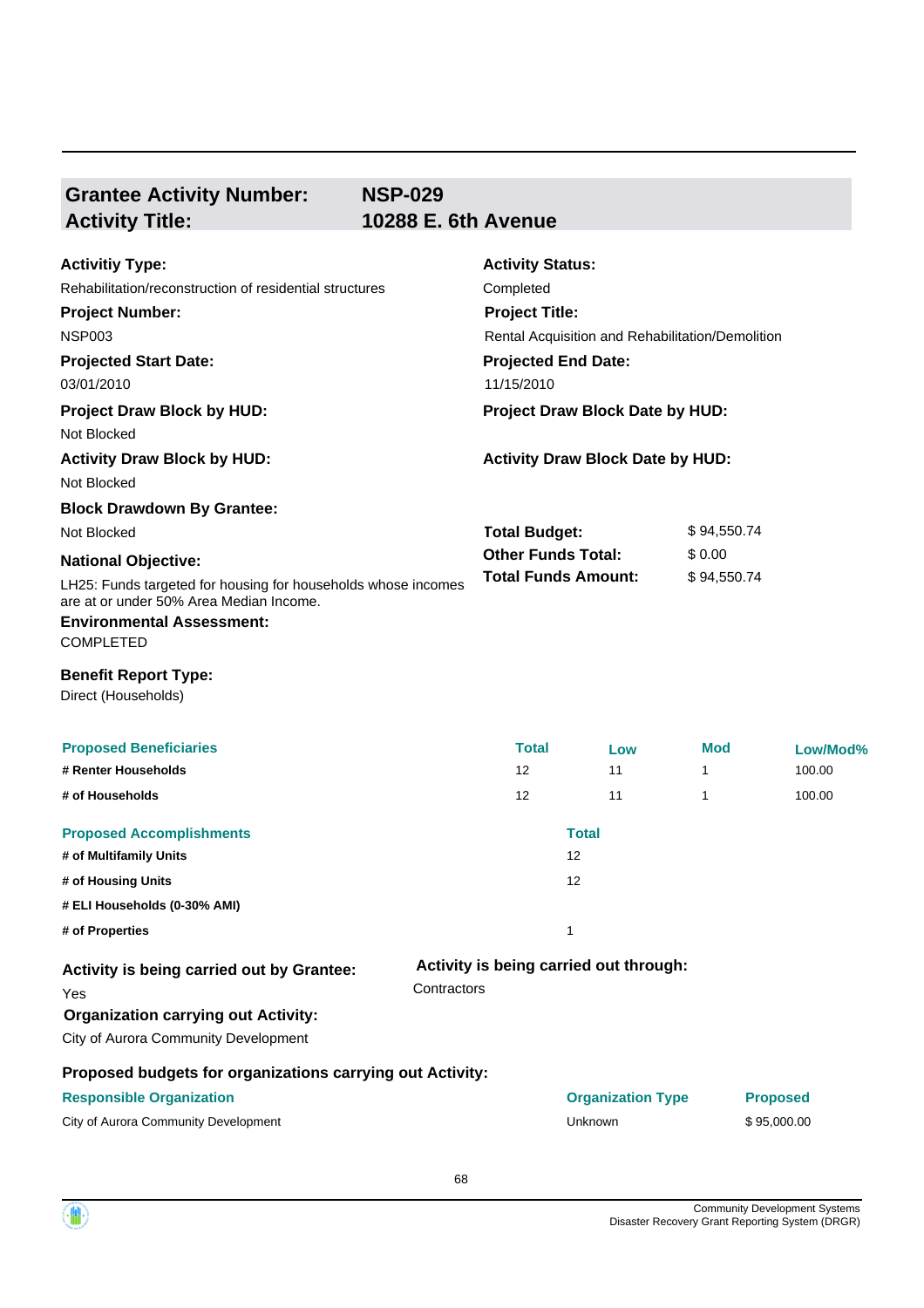#### **Location Description:**

10288 E. 6th Avenue Aurora, Colorado 80010.

#### **Activity Description:**

Aurora is providing financial assistance to a local non-profit agency that purchased and is rehabilitating the multi-family property at 10288 E. 6th Avenue, Aurora, Colorado. Once construction is complete, the building will be used to house the agency's clients, all of whom will be at or below 50% AMI.

Aurora's NSP funds were used for the following items: asbestos abatement, installing a new fire alarm system and smoke detectors, new exterior security doors and card reader system, and repaving of the building's parking lot.



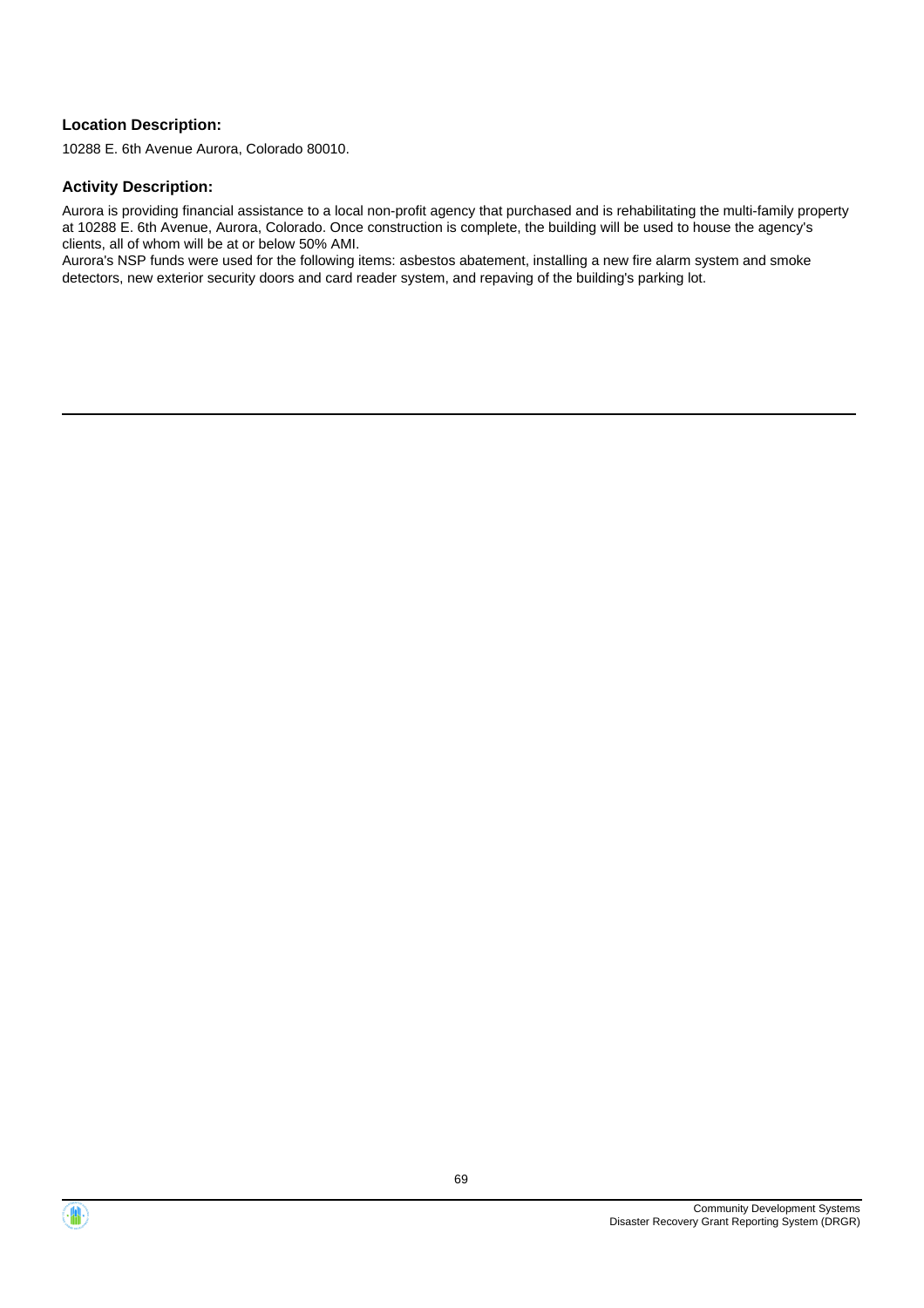**NSP003**

**Activity Title: Rental Acquisition and Rehabilitation/Demolition**

| <b>Activitiy Type:</b><br>Acquisition, construction, reconstruction of public facilities<br><b>Project Number:</b><br><b>NSP003</b><br><b>Projected Start Date:</b><br>01/01/2009<br><b>Project Draw Block by HUD:</b><br>Not Blocked | <b>Activity Status:</b><br>Completed<br><b>Project Title:</b><br><b>Projected End Date:</b><br>12/31/2012 | Rental Acquisition and Rehabilitation/Demolition<br>Project Draw Block Date by HUD: |            |                 |
|---------------------------------------------------------------------------------------------------------------------------------------------------------------------------------------------------------------------------------------|-----------------------------------------------------------------------------------------------------------|-------------------------------------------------------------------------------------|------------|-----------------|
| <b>Activity Draw Block by HUD:</b>                                                                                                                                                                                                    |                                                                                                           | <b>Activity Draw Block Date by HUD:</b>                                             |            |                 |
| Not Blocked                                                                                                                                                                                                                           |                                                                                                           |                                                                                     |            |                 |
| <b>Block Drawdown By Grantee:</b>                                                                                                                                                                                                     |                                                                                                           |                                                                                     | \$0.00     |                 |
| Not Blocked                                                                                                                                                                                                                           | <b>Total Budget:</b><br><b>Other Funds Total:</b>                                                         |                                                                                     | \$0.00     |                 |
| <b>National Objective:</b><br>LMMI: Low, Moderate and Middle Income National Objective for<br>NSP Only<br><b>Environmental Assessment:</b>                                                                                            |                                                                                                           | <b>Total Funds Amount:</b>                                                          | \$0.00     |                 |
| <b>Benefit Report Type:</b><br>Area Benefit (Survey)                                                                                                                                                                                  |                                                                                                           |                                                                                     |            |                 |
| <b>Proposed Beneficiaries</b>                                                                                                                                                                                                         | <b>Total</b>                                                                                              | Low                                                                                 | <b>Mod</b> | Low/Mod%        |
| # of Persons                                                                                                                                                                                                                          | 36                                                                                                        | 36                                                                                  |            | 100.00          |
| <b>Proposed Accomplishments</b>                                                                                                                                                                                                       |                                                                                                           | <b>Total</b>                                                                        |            |                 |
| # of buildings (non-residential)                                                                                                                                                                                                      |                                                                                                           | 2                                                                                   |            |                 |
| Activity is being carried out by Grantee:<br>No<br><b>Organization carrying out Activity:</b><br>City of Aurora Community Development                                                                                                 |                                                                                                           | Activity is being carried out through:                                              |            |                 |
| Proposed budgets for organizations carrying out Activity:                                                                                                                                                                             |                                                                                                           |                                                                                     |            |                 |
| <b>Responsible Organization</b>                                                                                                                                                                                                       |                                                                                                           | <b>Organization Type</b>                                                            |            | <b>Proposed</b> |
| City of Aurora Community Development                                                                                                                                                                                                  |                                                                                                           | Unknown                                                                             |            | \$0.00          |
|                                                                                                                                                                                                                                       |                                                                                                           |                                                                                     |            |                 |

## **Location Description:**

#### **Activity Description:**

Acquisition and rehabilitation of foreclosed multi-family housing, or acquisition and demolition of blighted structures for the redevelopment of new multi-family units, or acquisition of vacant land for the purposes of developing new affordable workforce housing. Rental units will maintain long-term affordability, patterned after the HOME affordability requirements, and will be

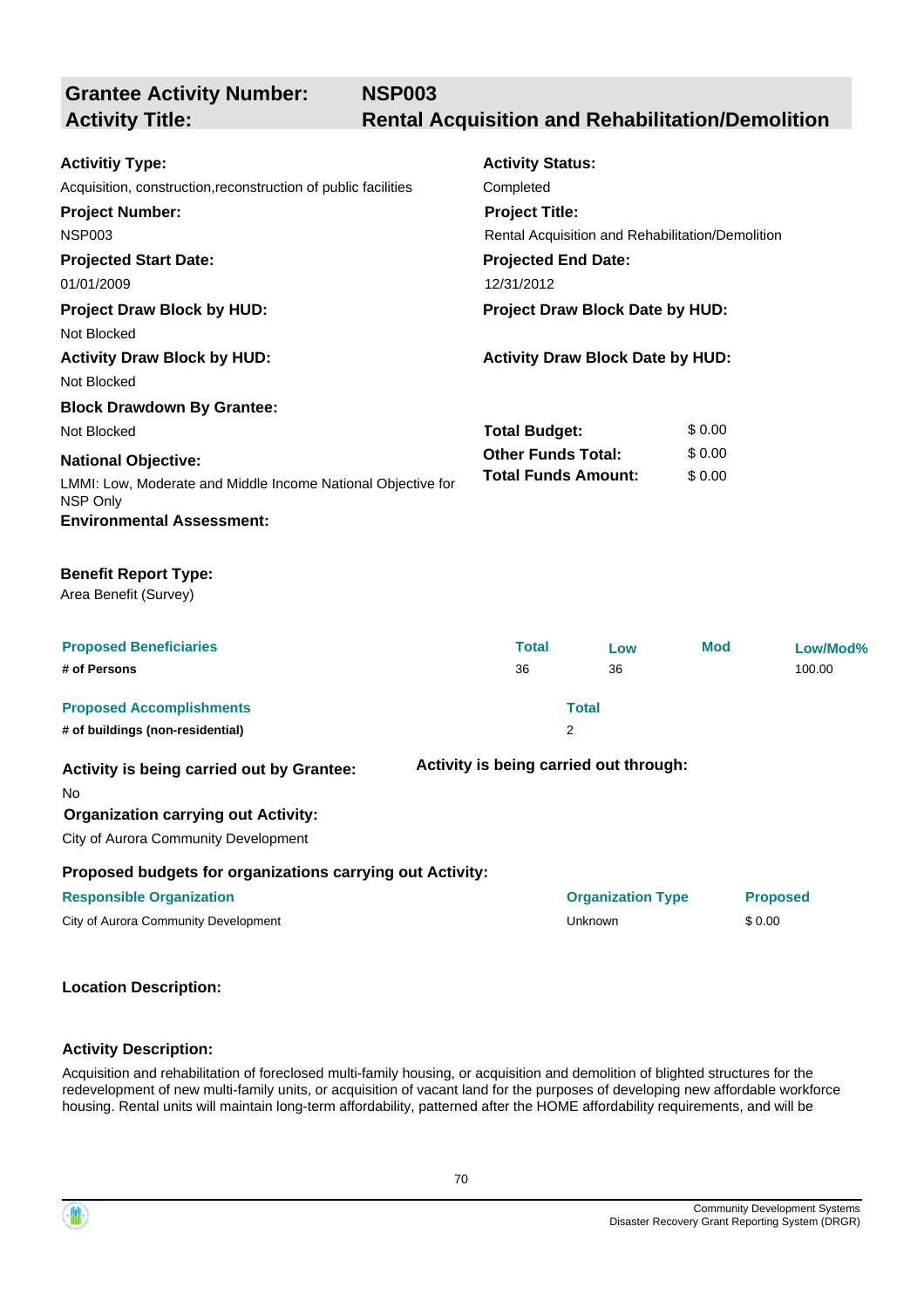primarily limited to those families and individuals whose income does not exceed 50% of the Area Median Income (AMI). Depending on specific project circumstances, the City may provide funding to mixed-income or mixed use multi-family rental projects, if the number of units targeted for 50% AMI households is deemed reasonable and sufficient and contributes toward satisfying the NSP 25% requirement. Single acquisitions will be for at least 5% below an appraised value determined no more than 60 days prior to the date of purchase, and bulk, or multiple acquisition will be at least 15% below an appraised value, determined not more than 60 days prior to the date of purchase. The City of Aurora may apply to the State of Colorado for additional NSP funds to augment and leverage funds for acquisition/rehabilitation or demolition/new multi-family units in partnership with other government agencies and non-profit housing developers; the city also intends to work with those housing providers to leverage NSP funds with other available funding mechanisms, including, but not limited to HOME Partnership Investment Program, Low-Income Housing Tax Credits, Private Activity Bonds, and partner ¿provided funding mechanisms.

## **Project # / Title: NSP004 / Rental Acquisition and Demolition**

| <b>Grantee Activity Number:</b><br><b>Activity Title:</b>                | <b>NSP004</b><br><b>Rental Acquisition and Demolition</b> |        |
|--------------------------------------------------------------------------|-----------------------------------------------------------|--------|
| <b>Activitiy Type:</b>                                                   | <b>Activity Status:</b>                                   |        |
| Acquisition - general                                                    | Completed                                                 |        |
| <b>Project Number:</b>                                                   | <b>Project Title:</b>                                     |        |
| <b>NSP004</b>                                                            | Rental Acquisition and Demolition                         |        |
| <b>Projected Start Date:</b>                                             | <b>Projected End Date:</b>                                |        |
| 01/01/2009                                                               | 12/31/2012                                                |        |
| <b>Project Draw Block by HUD:</b>                                        | Project Draw Block Date by HUD:                           |        |
| Not Blocked                                                              |                                                           |        |
| <b>Activity Draw Block by HUD:</b>                                       | <b>Activity Draw Block Date by HUD:</b>                   |        |
| Not Blocked                                                              |                                                           |        |
| <b>Block Drawdown By Grantee:</b>                                        |                                                           |        |
| Not Blocked                                                              | <b>Total Budget:</b>                                      | \$0.00 |
| <b>National Objective:</b>                                               | <b>Other Funds Total:</b>                                 | \$0.00 |
| LMMI: Low, Moderate and Middle Income National Objective for<br>NSP Only | <b>Total Funds Amount:</b>                                | \$0.00 |
| <b>Environmental Assessment:</b>                                         |                                                           |        |
| <b>Benefit Report Type:</b>                                              |                                                           |        |
| Area Benefit (Survey)                                                    |                                                           |        |
|                                                                          |                                                           |        |

| <b>Proposed Beneficiaries</b> | <b>Total</b> | Low | Mod | Low/Mod% |
|-------------------------------|--------------|-----|-----|----------|
| # of Persons                  |              |     |     | 0.0      |

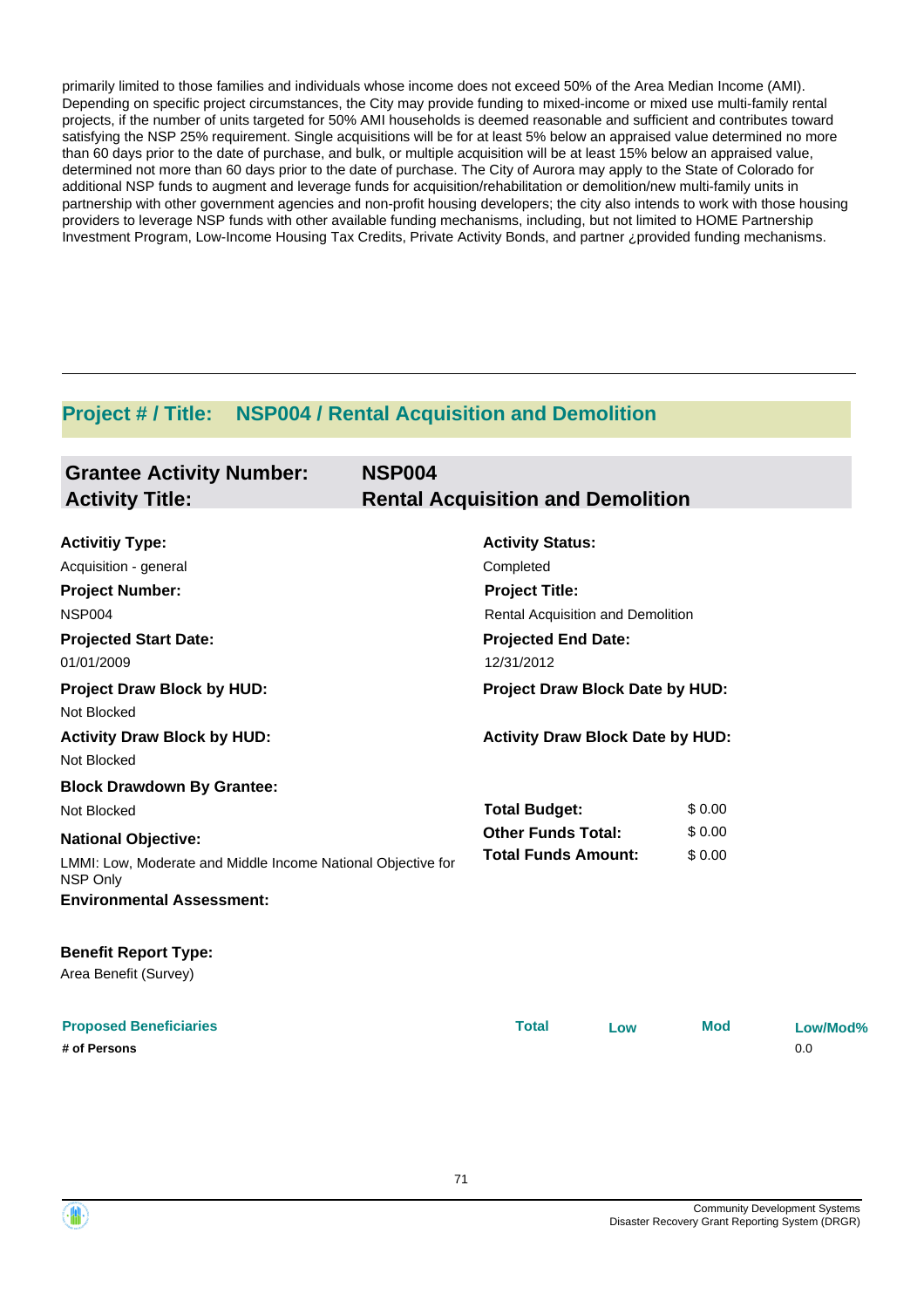#### **Activity is being carried out by Grantee:**

#### **Activity is being carried out through:**

No

#### **Organization carrying out Activity:**

City of Aurora Community Development

#### **Proposed budgets for organizations carrying out Activity:**

**Responsible Organization Organization Type Proposed**

City of Aurora Community Development **City of Aurora Community Development** Superior City of Aurora Community Development

| <b>Organization Type</b> |  |
|--------------------------|--|
|--------------------------|--|

#### **Location Description:**

#### **Activity Description:**

Acquisition and demolition of blighted structures for the redevelopment of new multi-family units, or acquisition of vacant land for the purposes of developing new affordable workforce housing. Rental units will maintain long-term affordability, patterned after the HOME affordability requirements, and will be primarily limited to those families and individuals whose income does not exceed 50% of the Area Median Income (AMI). Depending on specific project circumstances, the City may provide funding to mixed-income or mixed use multi-family rental projects, if the number of units targeted for 50% AMI households is deemed reasonable and sufficient and contributes toward satisfying the NSP 25% requirement. Single acquisitions will be for at least 5% below an appraised value determined no more than 60 days prior to the date of purchase, and bulk, or multiple acquisition will be at least 15% below an appraised value, determined not more than 60 days prior to the date of purchase. The City of Aurora may apply to the State of Colorado for additional NSP funds to augment and leverage funds for acquisition and demolition/new multi-family units in partnership with other government agencies and non-profit housing developers; the city also intends to work with those housing providers to leverage NSP funds with other available funding mechanisms, including, but not limited to HOME Partnership Investment Program, Low-Income Housing Tax Credits, Private Activity Bonds, and partner &ndashprovided funding mechanisms.

## **Project # / Title: NSP005 / Acquisition and Demolition - Homeownership**

| <b>Grantee Activity Number:</b><br><b>Activity Title:</b> | <b>NSP005</b><br><b>Acquisition and Demolition - Homeownership</b> |
|-----------------------------------------------------------|--------------------------------------------------------------------|
| <b>Activitiy Type:</b>                                    | <b>Activity Status:</b>                                            |
| Acquisition - general                                     | Completed                                                          |
| <b>Project Number:</b>                                    | <b>Project Title:</b>                                              |
| <b>NSP005</b>                                             | Acquisition and Demolition - Homeownership                         |
| <b>Projected Start Date:</b>                              | <b>Projected End Date:</b>                                         |
| 01/01/2009                                                | 12/31/2012                                                         |
| <b>Project Draw Block by HUD:</b>                         | Project Draw Block Date by HUD:                                    |
| Not Blocked                                               |                                                                    |
| <b>Activity Draw Block by HUD:</b>                        | <b>Activity Draw Block Date by HUD:</b>                            |
| Not Blocked                                               |                                                                    |
| <b>Block Drawdown By Grantee:</b>                         |                                                                    |

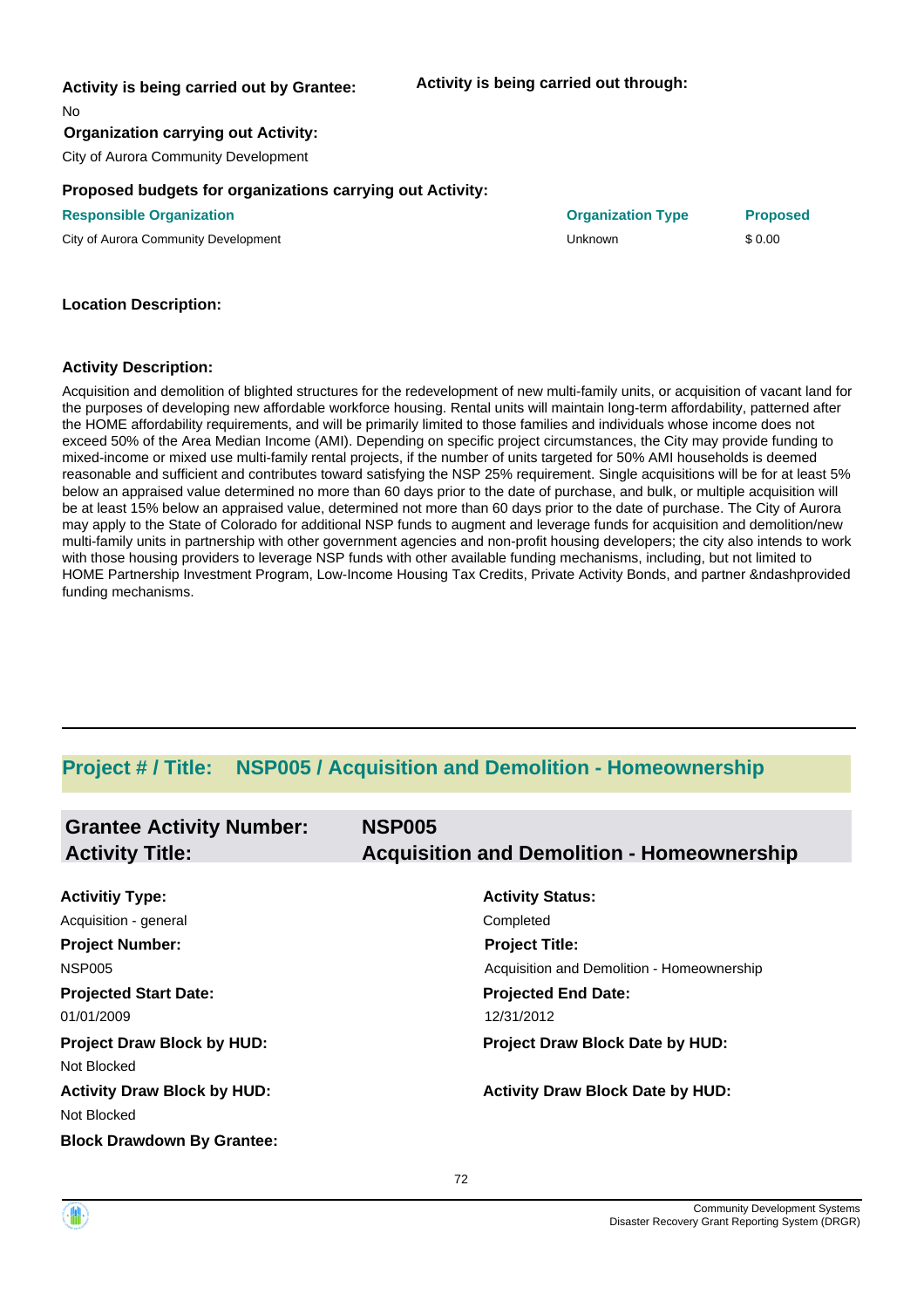| Not Blocked                                                              |                                                         | <b>Total Budget:</b>     |            | \$0.00          |  |
|--------------------------------------------------------------------------|---------------------------------------------------------|--------------------------|------------|-----------------|--|
| <b>National Objective:</b>                                               | <b>Other Funds Total:</b><br><b>Total Funds Amount:</b> |                          | \$0.00     |                 |  |
| LMMI: Low, Moderate and Middle Income National Objective for<br>NSP Only |                                                         |                          | \$0.00     |                 |  |
| <b>Environmental Assessment:</b>                                         |                                                         |                          |            |                 |  |
| <b>Benefit Report Type:</b>                                              |                                                         |                          |            |                 |  |
| Direct (Households)                                                      |                                                         |                          |            |                 |  |
| <b>Proposed Beneficiaries</b>                                            | <b>Total</b>                                            | Low                      | <b>Mod</b> | Low/Mod%        |  |
| # of Households                                                          |                                                         |                          |            | 0.0             |  |
| Activity is being carried out by Grantee:<br><b>No</b>                   | Activity is being carried out through:                  |                          |            |                 |  |
| <b>Organization carrying out Activity:</b>                               |                                                         |                          |            |                 |  |
| City of Aurora Community Development                                     |                                                         |                          |            |                 |  |
| Proposed budgets for organizations carrying out Activity:                |                                                         |                          |            |                 |  |
| <b>Responsible Organization</b>                                          |                                                         | <b>Organization Type</b> |            | <b>Proposed</b> |  |
| City of Aurora Community Development                                     |                                                         | Unknown                  |            | \$0.00          |  |

### **Location Description:**

#### **Activity Description:**

Acquisition and rehabilitation of foreclosed single-family housing, or acquisition and demolition of blighted structures for the redevelopment of new single-family units, or acquisition of vacant land for the purposes of developing new affordable workforce housing. Single acquisitions will be for at least 5% below an appraised value determined no more than 60 days prior to the date of purchase, and bulk, or multiple acquisition will be at least 15% below an appraised value, determined not more than 60 days prior to the date of purchase.

# **Project # / Title: NSP006 / Administration**

| <b>Grantee Activity Number:</b><br><b>Activity Title:</b> | <b>NSP006</b><br><b>Administration</b> |
|-----------------------------------------------------------|----------------------------------------|
| <b>Activitiy Type:</b>                                    | <b>Activity Status:</b>                |
| Administration                                            | Completed                              |
| <b>Project Number:</b>                                    | <b>Project Title:</b>                  |
| <b>NSP006</b>                                             | Administration                         |
|                                                           |                                        |
|                                                           | 73                                     |

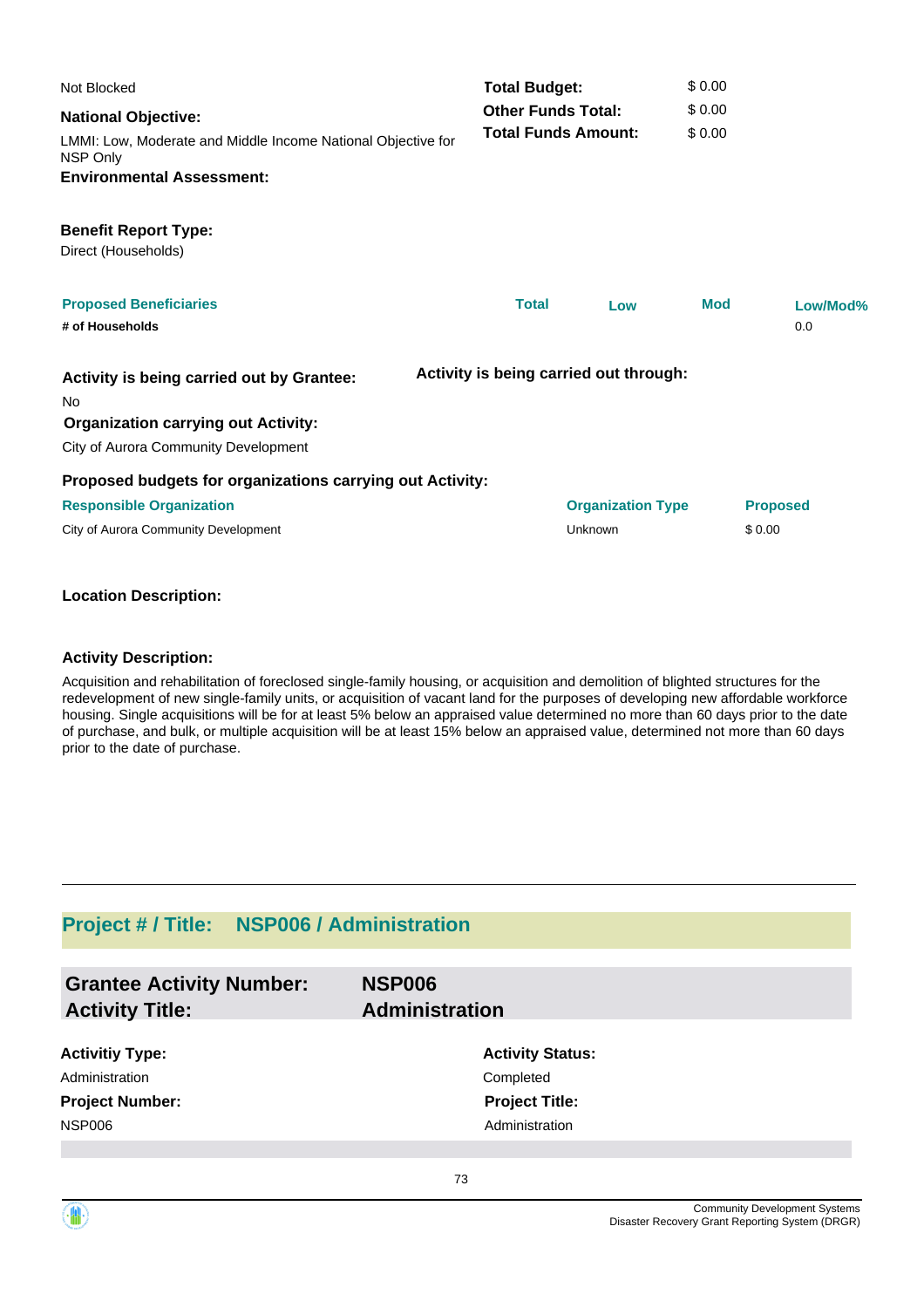| <b>Projected Start Date:</b><br>01/01/2009                               | <b>Projected End Date:</b><br>06/30/2013 |              |                 |  |
|--------------------------------------------------------------------------|------------------------------------------|--------------|-----------------|--|
| <b>Project Draw Block by HUD:</b>                                        | Project Draw Block Date by HUD:          |              |                 |  |
| Not Blocked                                                              |                                          |              |                 |  |
| <b>Activity Draw Block by HUD:</b>                                       | <b>Activity Draw Block Date by HUD:</b>  |              |                 |  |
| Not Blocked                                                              |                                          |              |                 |  |
| <b>Block Drawdown By Grantee:</b>                                        |                                          |              |                 |  |
| Not Blocked                                                              | <b>Total Budget:</b>                     | \$744,630.82 |                 |  |
| <b>National Objective:</b>                                               | <b>Other Funds Total:</b>                | \$0.00       |                 |  |
| LMMI: Low, Moderate and Middle Income National Objective for<br>NSP Only | <b>Total Funds Amount:</b>               | \$744,630.82 |                 |  |
| <b>Environmental Assessment:</b>                                         |                                          |              |                 |  |
| <b>Benefit Report Type:</b><br><b>NA</b>                                 |                                          |              |                 |  |
| Activity is being carried out by Grantee:<br>No                          | Activity is being carried out through:   |              |                 |  |
| <b>Organization carrying out Activity:</b>                               |                                          |              |                 |  |
| City of Aurora Community Development                                     |                                          |              |                 |  |
| Proposed budgets for organizations carrying out Activity:                |                                          |              |                 |  |
| <b>Responsible Organization</b>                                          | <b>Organization Type</b>                 |              | <b>Proposed</b> |  |
| City of Aurora Community Development                                     | Unknown                                  |              | \$447,409.00    |  |

## **Location Description:**

9898 E. Colfax Avenue Aurora, CO 80010

#### **Activity Description:**

This activity pertains to program administration only.

# **Action Plan Comments:**

Reviewer - Enter the individual NSP activities

Reviewer - Enter the individual NSP activities

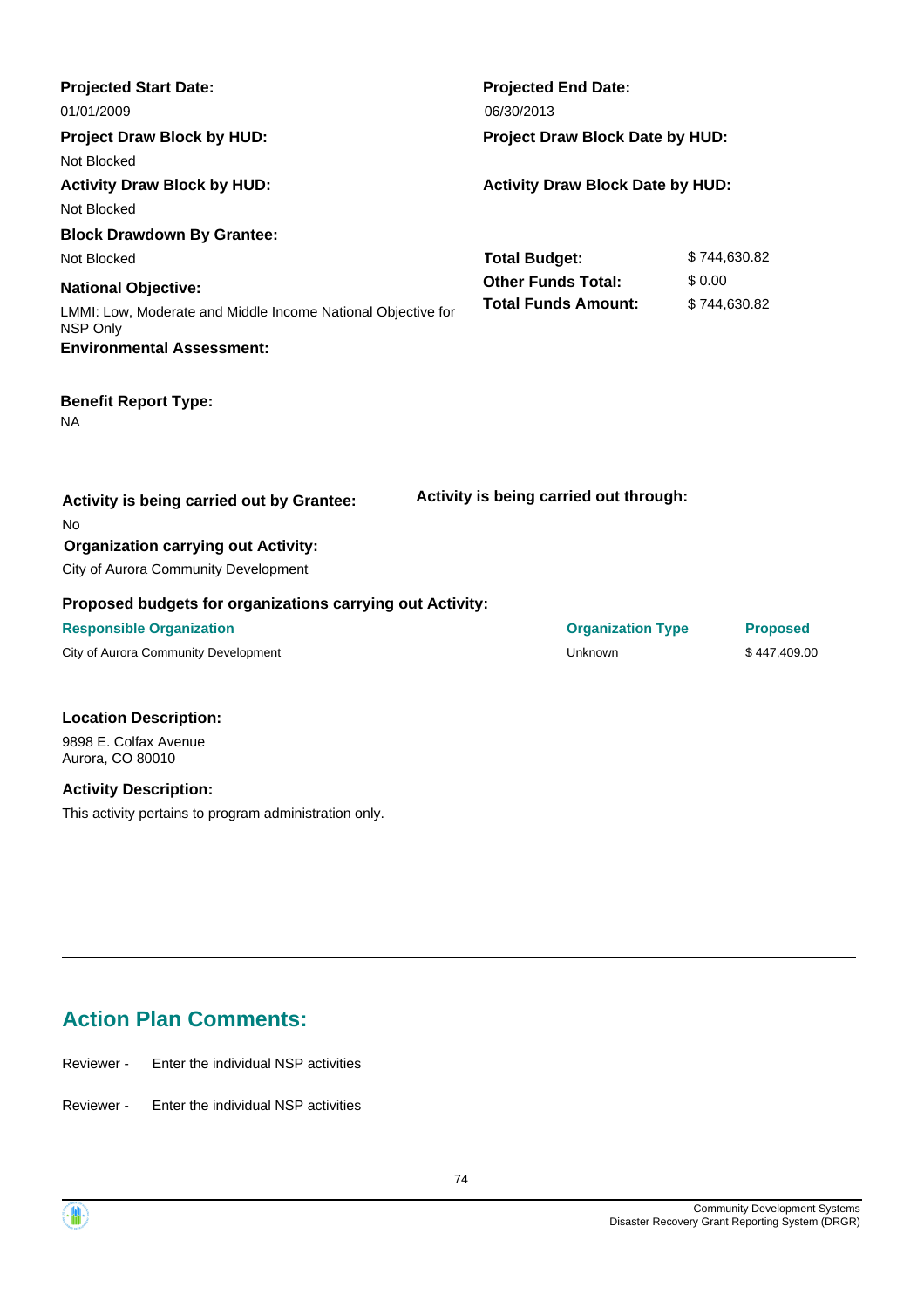Hard copy of review checklist and executed grant agreement at Denver RO. Grantee Application Date 12/10/08 Approval HUD 12/30/08 Release Date 1/8/09 Agreement Signed 3/4/09 Executed by Grantee 3/2/09 Reviewer -

Aurora

Reviewer - Grantee is entering each address. Sale will determine LMMI category. Focus on LMI

- Reviewer Verify grant amount total
- Reviewer Excellent Progress.
- Reviewer Continued timely progress. Meeting program requirements and timelines.
- Reviewer Continued timely progress. Meeting program requirements and timelines.
- Reviewed with Activity NSP022 displaying a budget of \$0 as that activity (acquisition and rehab) was completely funded with program income and has been closed out. Reviewer -
- Reviewer Reviewed with added narrative.
- Reviewer Reviewed and noted change within areas of greatest need.
- Reviewer Please add narrative to Definitions and Descriptions
- Reviewed by Don Morris. Submitted for review by grantee after own review to ensure action plan meets required NSP data requirements. No changes necessary. DM. Reviewer -
- Reviewed by Don Morris, Community Planning and Development Representative. NSP-030 Responsible organization has zero proposed budget. Please correct. DM. Reviewer -
- Don Morris, Community Planning and Development Representative. Reviewed and approved after corrections. DM Reviewer -
- Overall action plan eligible and sufficient. No new housing-supportive activities added for this quarter. Meeting program requirements and timelines Reviewer -
- Great breakdown and description on each activity and use of E-star. Is there a timeline for last house of the 28 to be resold? Reviewer -
- Reviewer Overall plan continuing to meet timeline and program guidelines.
- Reviewer Continued timely progress with meeting program requirements and timelines.
- Reviewer Continued timely progress with meeting program requirements and timelines.